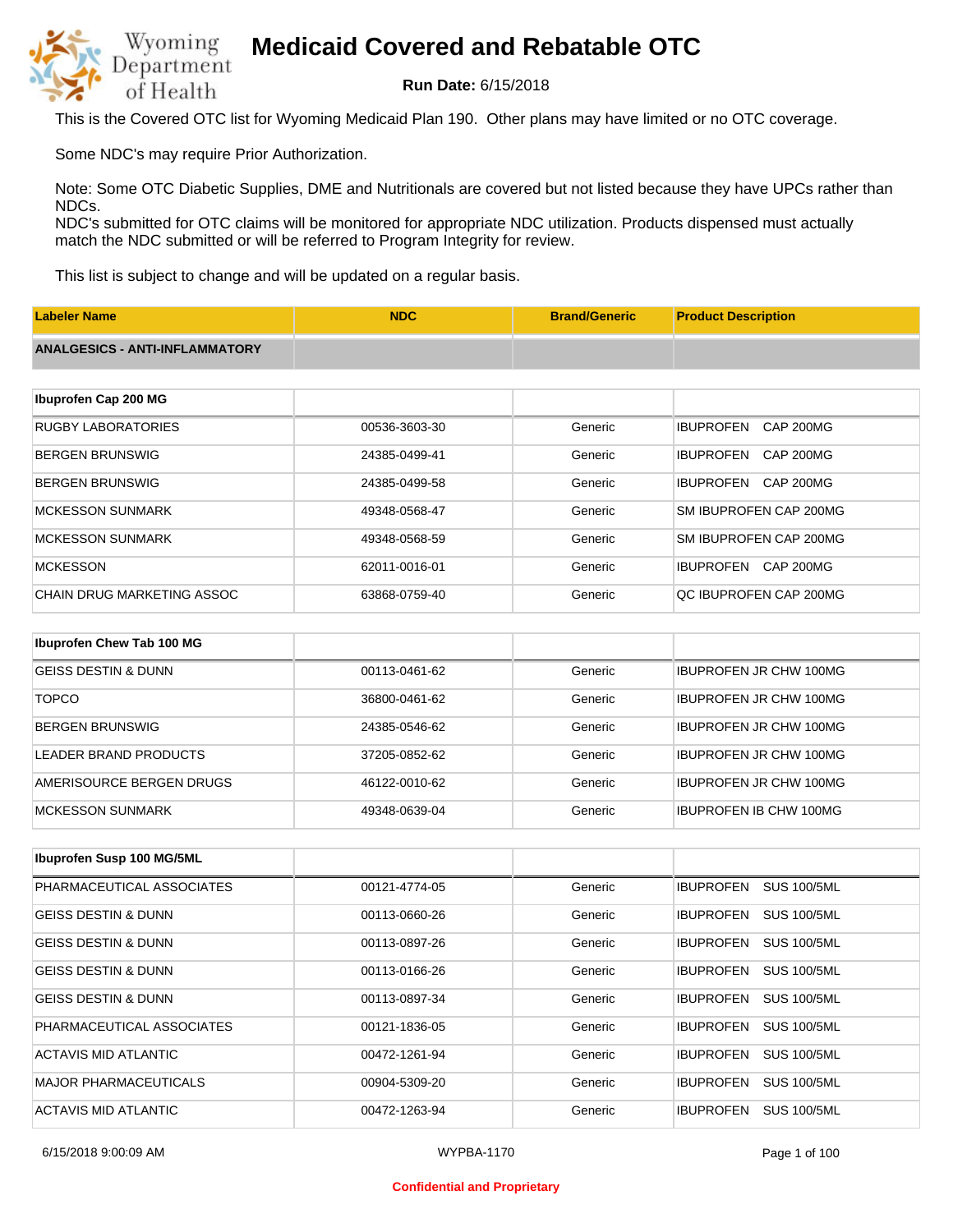| Wyoming                      | <b>Medicaid Covered and Rebatable OTC</b> |         |                                        |
|------------------------------|-------------------------------------------|---------|----------------------------------------|
| Department<br>of Health      | <b>Run Date: 6/15/2018</b>                |         |                                        |
| <b>ACTAVIS MID ATLANTIC</b>  | 00472-1255-94                             | Generic | IBUPROFEN SUS 100/5ML                  |
| <b>MAJOR PHARMACEUTICALS</b> | 00904-5309-09                             | Generic | <b>IBUPROFEN</b><br><b>SUS 100/5ML</b> |
| <b>MAJOR PHARMACEUTICALS</b> | 00904-5577-20                             | Generic | <b>SUS 100/5ML</b><br><b>IBUPROFEN</b> |
| <b>SELECT BRAND</b>          | 15127-0978-04                             | Generic | <b>IBUPROFEN</b><br><b>SUS 100/5ML</b> |
| <b>BERGEN BRUNSWIG</b>       | 24385-0009-34                             | Generic | <b>IBUPROFEN</b><br><b>SUS 100/5ML</b> |
| <b>SELECT BRAND</b>          | 15127-0900-04                             | Generic | <b>IBUPROFEN</b><br><b>SUS 100/5ML</b> |
| <b>BERGEN BRUNSWIG</b>       | 24385-0361-26                             | Generic | <b>IBUPROFEN</b><br><b>SUS 100/5ML</b> |
| <b>BERGEN BRUNSWIG</b>       | 24385-0361-34                             | Generic | <b>IBUPROFEN</b><br><b>SUS 100/5ML</b> |
| <b>TOPCO</b>                 | 36800-0660-26                             | Generic | <b>IBUPROFEN</b><br><b>SUS 100/5ML</b> |
| <b>LEADER BRAND PRODUCTS</b> | 37205-0848-26                             | Generic | <b>IBUPROFEN</b><br><b>SUS 100/5ML</b> |
| <b>BERGEN BRUNSWIG</b>       | 24385-0905-26                             | Generic | <b>IBUPROFEN</b><br><b>SUS 100/5ML</b> |
| <b>BERGEN BRUNSWIG</b>       | 24385-0905-34                             | Generic | <b>IBUPROFEN</b><br><b>SUS 100/5ML</b> |
| <b>TOPCO</b>                 | 36800-0166-26                             | Generic | <b>IBUPROFEN</b><br><b>SUS 100/5ML</b> |
| <b>BERGEN BRUNSWIG</b>       | 24385-0009-26                             | Generic | <b>IBUPROFEN</b><br><b>SUS 100/5ML</b> |
| <b>BERGEN BRUNSWIG</b>       | 24385-0372-26                             | Generic | <b>IBUPROFEN</b><br><b>SUS 100/5ML</b> |
| <b>TOPCO</b>                 | 36800-0897-26                             | Generic | <b>IBUPROFEN</b><br><b>SUS 100/5ML</b> |
| LEADER BRAND PRODUCTS        | 37205-0282-26                             | Generic | <b>IBUPROFEN</b><br><b>SUS 100/5ML</b> |
| LEADER BRAND PRODUCTS        | 37205-0283-26                             | Generic | <b>IBUPROFEN</b><br><b>SUS 100/5ML</b> |
| PERRIGO PHARMACEUTICALS      | 45802-0133-26                             | Generic | <b>IBUPROFEN</b><br><b>SUS 100/5ML</b> |
| AMERISOURCE BERGEN DRUGS     | 46122-0110-26                             | Generic | <b>IBUPROFEN</b><br><b>SUS 100/5ML</b> |
| LEADER BRAND PRODUCTS        | 37205-0643-26                             | Generic | <b>SUS 100/5ML</b><br><b>IBUPROFEN</b> |
| LEADER BRAND PRODUCTS        | 37205-0660-26                             | Generic | IBUPROFEN SUS 100/5ML                  |
| PERRIGO PHARMACEUTICALS      | 45802-0140-26                             | Generic | IBUPROFEN SUS 100/5ML                  |
| <b>MCKESSON SUNMARK</b>      | 49348-0229-37                             | Generic | <b>IBUPROFEN</b><br><b>SUS 100/5ML</b> |
| PERRIGO PHARMACEUTICALS      | 45802-0897-26                             | Generic | <b>IBUPROFEN</b><br><b>SUS 100/5ML</b> |
| PERRIGO PHARMACEUTICALS      | 45802-0897-34                             | Generic | <b>IBUPROFEN</b><br><b>SUS 100/5ML</b> |
| <b>MCKESSON SUNMARK</b>      | 49348-0229-34                             | Generic | <b>IBUPROFEN</b><br><b>SUS 100/5ML</b> |
| <b>MCKESSON SUNMARK</b>      | 49348-0499-34                             | Generic | <b>IBUPROFEN</b><br><b>SUS 100/5ML</b> |
| <b>MCKESSON SUNMARK</b>      | 49348-0500-34                             | Generic | <b>IBUPROFEN</b><br><b>SUS 100/5ML</b> |
| <b>MCKESSON SUNMARK</b>      | 49348-0876-34                             | Generic | <b>IBUPROFEN</b><br><b>SUS 100/5ML</b> |
| <b>MCKESSON</b>              | 62011-0011-01                             | Generic | <b>IBUPROFEN</b><br><b>SUS 100/5ML</b> |
| <b>MCKESSON</b>              | 62011-0030-01                             | Generic | <b>IBUPROFEN</b><br><b>SUS 100/5ML</b> |
| <b>MCKESSON</b>              | 62011-0214-01                             | Generic | <b>IBUPROFEN</b><br><b>SUS 100/5ML</b> |
| <b>MCKESSON</b>              | 62011-0010-01                             | Generic | <b>IBUPROFEN</b><br><b>SUS 100/5ML</b> |
| <b>MCKESSON</b>              | 62011-0030-02                             | Generic | <b>IBUPROFEN</b><br><b>SUS 100/5ML</b> |
| PRECISION DOSE, INC.         | 68094-0494-58                             | Generic | <b>SUS 100/5ML</b><br><b>IBUPROFEN</b> |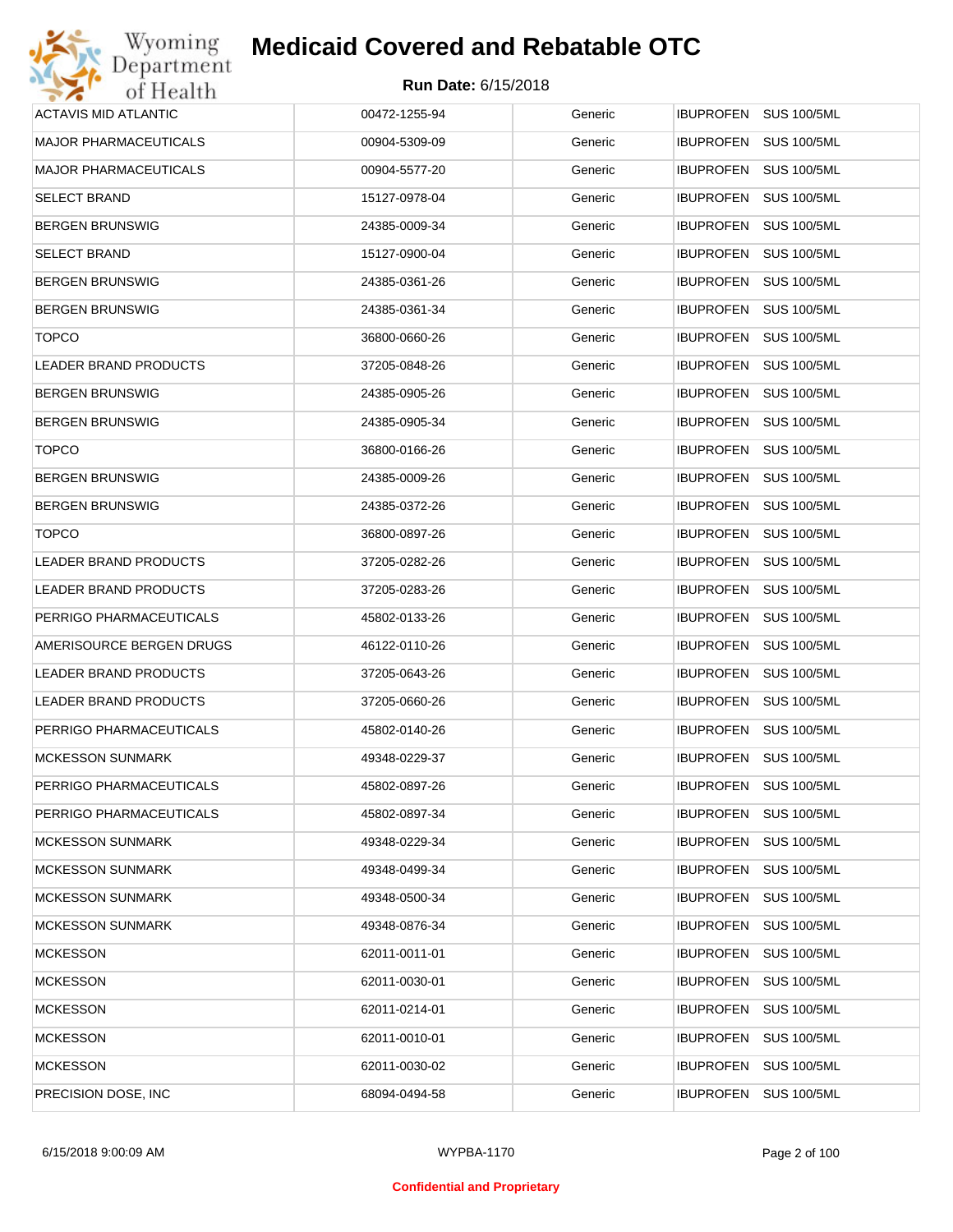| Wyoming<br><b>Medicaid Covered and Rebatable OTC</b><br>Department |                            |         |                                        |  |
|--------------------------------------------------------------------|----------------------------|---------|----------------------------------------|--|
| of Health                                                          | <b>Run Date: 6/15/2018</b> |         |                                        |  |
| PRECISION DOSE, INC                                                | 68094-0494-59              | Generic | <b>IBUPROFEN</b><br><b>SUS 100/5ML</b> |  |
| CHAIN DRUG MARKETING ASSOC                                         | 63868-0756-18              | Generic | <b>SUS 100/5ML</b><br><b>IBUPROFEN</b> |  |
| PRECISION DOSE, INC.                                               | 68094-0494-62              | Generic | <b>SUS 100/5ML</b><br><b>IBUPROFEN</b> |  |
| PRECISION DOSE, INC.                                               | 68094-0503-59              | Generic | <b>IBUPROFEN</b><br><b>SUS 100/5ML</b> |  |
| <b>CHAIN DRUG MARKETING ASSOC</b>                                  | 63868-0758-18              | Generic | <b>IBUPROFEN</b><br><b>SUS 100/5ML</b> |  |
| PRECISION DOSE, INC.                                               | 68094-0503-62              | Generic | <b>IBUPROFEN</b><br><b>SUS 100/5ML</b> |  |
| PRECISION DOSE, INC.                                               | 68094-0494-61              | Generic | <b>SUS 100/5ML</b><br><b>IBUPROFEN</b> |  |
| PRECISION DOSE, INC.                                               | 68094-0503-61              | Generic | <b>SUS 100/5ML</b><br><b>IBUPROFEN</b> |  |

| <b>Ibuprofen Susp 40 MG/ML</b>    |               |         |                                 |
|-----------------------------------|---------------|---------|---------------------------------|
| <b>GEISS DESTIN &amp; DUNN</b>    | 00113-0057-05 | Generic | <b>IBUPROFEN</b><br>DRO 50/1.25 |
| <b>MAJOR PHARMACEUTICALS</b>      | 00904-5463-35 | Generic | CHLD IBUPRFN DRO 40MG/ML        |
| <b>BERGEN BRUNSWIG</b>            | 24385-0550-10 | Generic | DRO 50/1.25<br><b>IBUPROFEN</b> |
| <b>TOPCO</b>                      | 36800-0057-05 | Generic | <b>IBUPROFEN</b><br>DRO 50/1.25 |
| <b>TOPCO</b>                      | 36800-0255-10 | Generic | <b>IBUPROFEN</b><br>DRO 50/1.25 |
| PERRIGO PHARMACEUTICALS           | 45802-0057-05 | Generic | <b>IBUPROFEN</b><br>DRO 50/1.25 |
| <b>ACTAVIS</b>                    | 45963-0125-24 | Generic | <b>IBUPROFEN</b><br>DRO 50/1.25 |
| <b>LEADER BRAND PRODUCTS</b>      | 37205-0436-10 | Generic | <b>IBU-DROPS</b><br>DRO 50/1.25 |
| <b>ACTAVIS</b>                    | 45963-0125-23 | Generic | <b>IBUPROFEN</b><br>DRO 50/1.25 |
| <b>LEADER BRAND PRODUCTS</b>      | 37205-0646-05 | Generic | <b>IBU-DROPS</b><br>DRO 40MG/ML |
| <b>MCKESSON SUNMARK</b>           | 49348-0374-69 | Generic | <b>IBUPROFEN</b><br>DRO 50/1.25 |
| <b>MCKESSON SUNMARK</b>           | 49348-0642-27 | Generic | <b>IBUPROFEN</b><br>DRO 50/1.25 |
| <b>MCKESSON</b>                   | 62011-0004-01 | Generic | <b>IBUPROFEN</b><br>DRO 50/1.25 |
| <b>CHAIN DRUG MARKETING ASSOC</b> | 63868-0076-30 | Generic | <b>IBUPROFEN</b><br>DRO 50/1.25 |
| <b>MCKESSON</b>                   | 62011-0012-01 | Generic | <b>IBUPROFEN</b><br>DRO 50/1.25 |

| Ibuprofen Tab 200 MG           |               |         |                                      |
|--------------------------------|---------------|---------|--------------------------------------|
| <b>GEISS DESTIN &amp; DUNN</b> | 00113-0074-71 | Generic | <b>TAB 200MG</b><br><b>IBUPROFEN</b> |
| <b>GEISS DESTIN &amp; DUNN</b> | 00113-0074-78 | Generic | <b>TAB 200MG</b><br><b>IBUPROFEN</b> |
| <b>GEISS DESTIN &amp; DUNN</b> | 00113-0647-62 | Generic | <b>IBUPROFEN</b><br><b>TAB 200MG</b> |
| <b>GEISS DESTIN &amp; DUNN</b> | 00113-0647-71 | Generic | <b>TAB 200MG</b><br><b>IBUPROFEN</b> |
| <b>GEISS DESTIN &amp; DUNN</b> | 00113-0604-78 | Generic | <b>IBUPROFEN</b><br><b>TAB 200MG</b> |
| <b>GEISS DESTIN &amp; DUNN</b> | 00113-0604-90 | Generic | <b>TAB 200MG</b><br><b>IBUPROFEN</b> |
| <b>GEISS DESTIN &amp; DUNN</b> | 00113-0517-71 | Generic | <b>TAB 200MG</b><br><b>IBUPROFEN</b> |
| <b>GEISS DESTIN &amp; DUNN</b> | 00113-0604-62 | Generic | <b>IBUPROFEN</b><br><b>TAB 200MG</b> |
| <b>GEISS DESTIN &amp; DUNN</b> | 00113-0604-71 | Generic | <b>IBUPROFEN</b><br>TAB 200MG        |
| <b>GEISS DESTIN &amp; DUNN</b> | 00113-0647-78 | Generic | <b>TAB 200MG</b><br><b>IBUPROFEN</b> |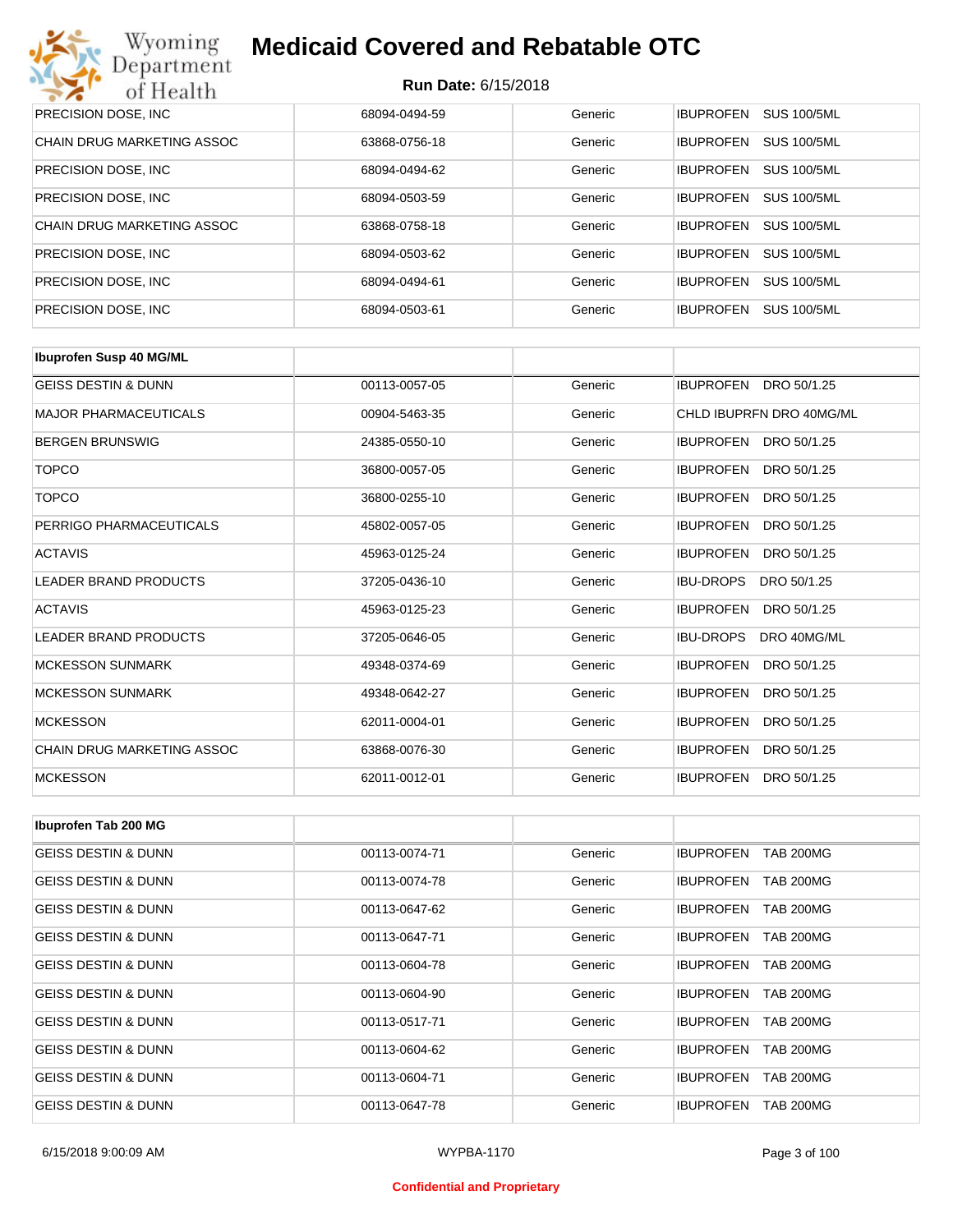## Wyoming<br>Department<br>of Health **Medicaid Covered and Rebatable OTC**

| <b>RUGBY LABORATORIES</b>    | 00536-3587-06 | Generic | IBUPROFEN TAB 200MG                  |
|------------------------------|---------------|---------|--------------------------------------|
| <b>RUGBY LABORATORIES</b>    | 00536-3587-01 | Generic | IBUPROFEN TAB 200MG                  |
| <b>MAJOR PHARMACEUTICALS</b> | 00904-7912-51 | Generic | IBUPROFEN TAB 200MG                  |
| <b>MAJOR PHARMACEUTICALS</b> | 00904-7915-24 | Generic | IBUPROFEN TAB 200MG                  |
| <b>MAJOR PHARMACEUTICALS</b> | 00904-7915-40 | Generic | IBUPROFEN TAB 200MG                  |
| <b>MAJOR PHARMACEUTICALS</b> | 00904-7915-51 | Generic | IBUPROFEN TAB 200MG                  |
| <b>MAJOR PHARMACEUTICALS</b> | 00904-7915-59 | Generic | IBUPROFEN TAB 200MG                  |
| <b>SELECT BRAND</b>          | 15127-0312-01 | Generic | SB IBUPROFEN TAB 200MG               |
| <b>SELECT BRAND</b>          | 15127-0312-24 | Generic | SB IBUPROFEN TAB 200MG               |
| <b>MAJOR PHARMACEUTICALS</b> | 00904-7914-59 | Generic | <b>IBU-200</b><br><b>TAB 200MG</b>   |
| <b>MAJOR PHARMACEUTICALS</b> | 00904-7915-80 | Generic | IBUPROFEN TAB 200MG                  |
| <b>SELECT BRAND</b>          | 15127-0312-50 | Generic | SB IBUPROFEN TAB 200MG               |
| <b>SELECT BRAND</b>          | 15127-0335-50 | Generic | SB IBUPROFEN TAB 200MG               |
| <b>SELECT BRAND</b>          | 15127-0905-50 | Generic | SB IBUPROFEN TAB 200MG               |
| <b>SELECT BRAND</b>          | 15127-0907-50 | Generic | SB IBUPROFEN TAB 200MG               |
| PHARBEST PHARMACEUTICALS     | 16103-0393-06 | Generic | IBUPROFEN TAB 200MG                  |
| <b>MAJOR PHARMACEUTICALS</b> | 00904-7914-51 | Generic | <b>IBU-200</b><br><b>TAB 200MG</b>   |
| <b>MAJOR PHARMACEUTICALS</b> | 00904-7914-61 | Generic | <b>IBU-200</b><br><b>TAB 200MG</b>   |
| <b>MAJOR PHARMACEUTICALS</b> | 00904-7915-70 | Generic | IBUPROFEN TAB 200MG                  |
| <b>SELECT BRAND</b>          | 15127-0312-25 | Generic | SB IBUPROFEN TAB 200MG               |
| <b>SELECT BRAND</b>          | 15127-0335-24 | Generic | SB IBUPROFEN TAB 200MG               |
| <b>SELECT BRAND</b>          | 15127-0907-24 | Generic | SB IBUPROFEN TAB 200MG               |
| <b>MAJOR PHARMACEUTICALS</b> | 00904-7912-59 | Generic | IBUPROFEN TAB 200MG                  |
| <b>SELECT BRAND</b>          | 15127-0335-01 | Generic | SB IBUPROFEN TAB 200MG               |
| PHARBEST PHARMACEUTICALS     | 16103-0393-08 | Generic | IBUPROFEN TAB 200MG                  |
| <b>BERGEN BRUNSWIG</b>       | 24385-0058-78 | Generic | IBUPROFEN TAB 200MG                  |
| <b>BERGEN BRUNSWIG</b>       | 24385-0058-82 | Generic | IBUPROFEN TAB 200MG                  |
| <b>TOPCO</b>                 | 36800-0074-71 | Generic | IBUPROFEN TAB 200MG                  |
| <b>TOPCO</b>                 | 36800-0074-78 | Generic | <b>IBUPROFEN</b><br><b>TAB 200MG</b> |
| <b>BERGEN BRUNSWIG</b>       | 24385-0604-85 | Generic | IBUPROFEN TAB 200MG                  |
| <b>TOPCO</b>                 | 36800-0183-83 | Generic | <b>IBUPROFEN</b><br><b>TAB 200MG</b> |
| <b>TOPCO</b>                 | 36800-0517-71 | Generic | IBUPROFEN TAB 200MG                  |
| <b>TOPCO</b>                 | 36800-0604-93 | Generic | <b>IBUPROFEN</b><br><b>TAB 200MG</b> |
| <b>TOPCO</b>                 | 36800-0647-71 | Generic | IBUPROFEN TAB 200MG                  |
| <b>TOPCO</b>                 | 36800-0647-90 | Generic | <b>IBUPROFEN</b><br><b>TAB 200MG</b> |
| LEADER BRAND PRODUCTS        | 37205-0341-71 | Generic | IBUPROFEN TAB 200MG                  |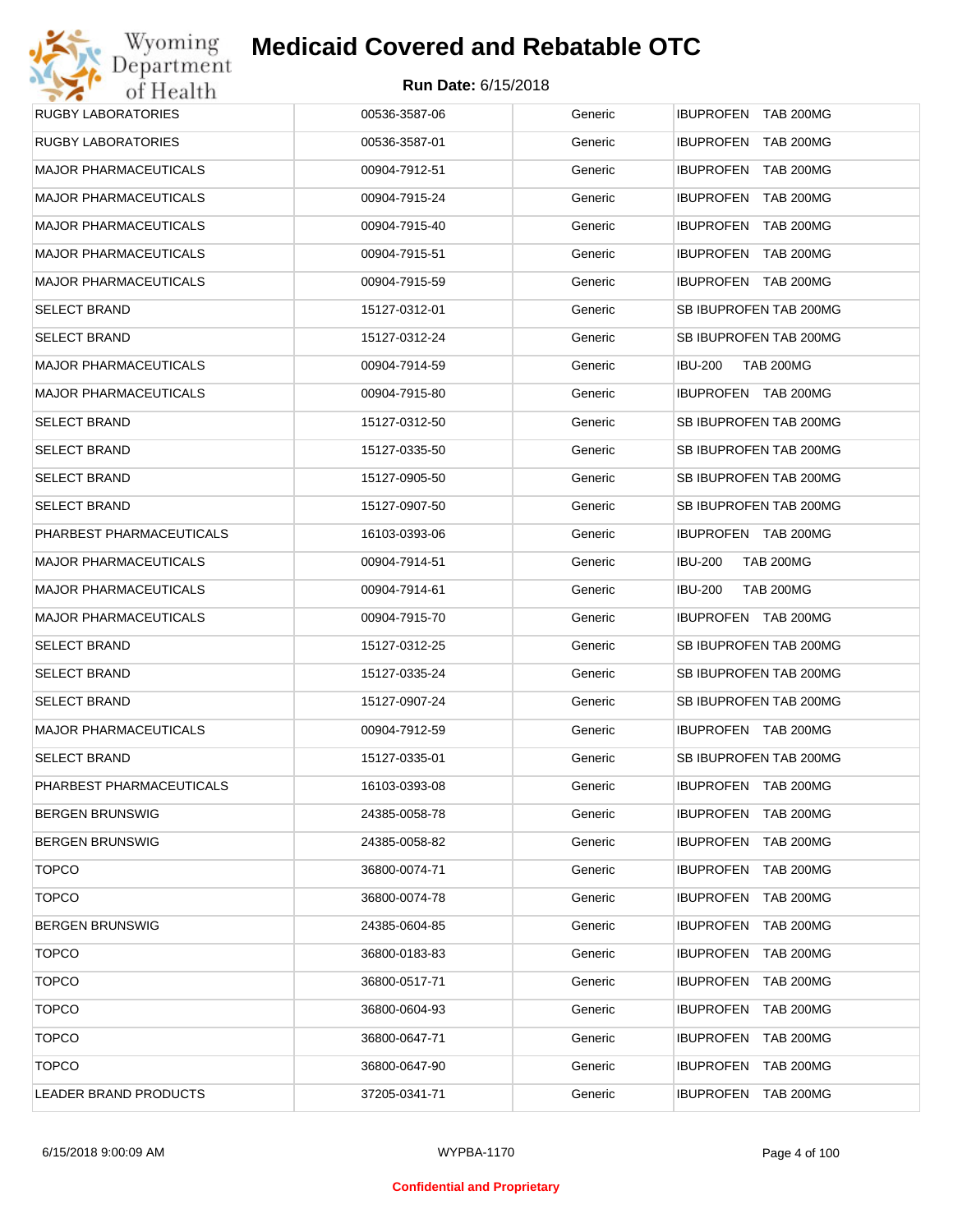

| <b>BERGEN BRUNSWIG</b>             | 24385-0604-71 | Generic | <b>IBUPROFEN TAB 200MG</b>           |
|------------------------------------|---------------|---------|--------------------------------------|
| <b>BERGEN BRUNSWIG</b>             | 24385-0647-78 | Generic | IBUPROFEN TAB 200MG                  |
| <b>TOPCO</b>                       | 36800-0604-62 | Generic | IBUPROFEN TAB 200MG                  |
| <b>TOPCO</b>                       | 36800-0604-71 | Generic | IBUPROFEN TAB 200MG                  |
| <b>TOPCO</b>                       | 36800-0604-78 | Generic | IBUPROFEN TAB 200MG                  |
| <b>TOPCO</b>                       | 36800-0604-85 | Generic | <b>IBUPROFEN</b><br><b>TAB 200MG</b> |
| <b>LEADER BRAND PRODUCTS</b>       | 37205-0341-78 | Generic | IBUPROFEN TAB 200MG                  |
| <b>LEADER BRAND PRODUCTS</b>       | 37205-0345-71 | Generic | IBUPROFEN TAB 200MG                  |
| <b>LEADER BRAND PRODUCTS</b>       | 37205-0345-78 | Generic | IBUPROFEN TAB 200MG                  |
| <b>LEADER BRAND PRODUCTS</b>       | 37205-0350-71 | Generic | <b>IBUPROFEN</b><br><b>TAB 200MG</b> |
| <b>BERGEN BRUNSWIG</b>             | 24385-0059-78 | Generic | IBUPROFEN TAB 200MG                  |
| <b>BERGEN BRUNSWIG</b>             | 24385-0604-78 | Generic | <b>IBUPROFEN</b><br><b>TAB 200MG</b> |
| <b>BERGEN BRUNSWIG</b>             | 24385-0604-90 | Generic | IBUPROFEN TAB 200MG                  |
| <b>BERGEN BRUNSWIG</b>             | 24385-0647-71 | Generic | <b>IBUPROFEN</b><br><b>TAB 200MG</b> |
| <b>TOPCO</b>                       | 36800-0517-78 | Generic | IBUPROFEN TAB 200MG                  |
| <b>TOPCO</b>                       | 36800-0604-90 | Generic | <b>IBUPROFEN</b><br><b>TAB 200MG</b> |
| <b>TOPCO</b>                       | 36800-0647-62 | Generic | IBUPROFEN TAB 200MG                  |
| <b>TOPCO</b>                       | 36800-0647-78 | Generic | <b>IBUPROFEN</b><br><b>TAB 200MG</b> |
| <b>LEADER BRAND PRODUCTS</b>       | 37205-0605-71 | Generic | IBUPROFEN TAB 200MG                  |
| <b>MCKESSON SUNMARK</b>            | 49348-0706-09 | Generic | <b>IBUPROFEN</b><br><b>TAB 200MG</b> |
| <b>MCKESSON SUNMARK</b>            | 49348-0706-14 | Generic | IBUPROFEN TAB 200MG                  |
| <b>MCKESSON SUNMARK</b>            | 49348-0196-09 | Generic | <b>IBUPROFEN</b><br><b>TAB 200MG</b> |
| <b>MCKESSON SUNMARK</b>            | 49348-0196-10 | Generic | IBUPROFEN TAB 200MG                  |
| <b>MCKESSON SUNMARK</b>            | 49348-0196-35 | Generic | <b>IBUPROFEN</b><br><b>TAB 200MG</b> |
| <b>MCKESSON SUNMARK</b>            | 49348-0706-04 | Generic | IBUPROFEN TAB 200MG                  |
| <b>MCKESSON SUNMARK</b>            | 49348-0706-10 | Generic | IBUPROFEN TAB 200MG                  |
| <b>MCKESSON SUNMARK</b>            | 49348-0727-10 | Generic | SM IBUPROFEN TAB 200MG               |
| <b>MCKESSON SUNMARK</b>            | 49348-0727-09 | Generic | SM IBUPROFEN TAB 200MG               |
| AMNEAL PHARMACEUTICALS             | 53746-0140-01 | Generic | IBUPROFEN TAB 200MG                  |
| <b>MCKESSON</b>                    | 62011-0015-02 | Generic | HM IBUPROFEN TAB 200MG               |
| <b>MCKESSON</b>                    | 62011-0222-02 | Generic | HM IBUPROFEN TAB 200MG               |
| AUBURN PHARMACEUTICAL              | 62107-0002-01 | Generic | <b>TAB 200MG</b><br><b>PROVIL</b>    |
| AUBURN PHARMACEUTICAL              | 62107-0002-50 | Generic | <b>PROVIL</b><br><b>TAB 200MG</b>    |
| <b>MCKESSON PACKAGING SERVICES</b> | 63739-0134-01 | Generic | IBUPROFEN TAB 200MG                  |
| MCKESSON                           | 62011-0015-01 | Generic | HM IBUPROFEN TAB 200MG               |
| <b>MCKESSON</b>                    | 62011-0213-01 | Generic | HM IBUPROFEN TAB 200MG               |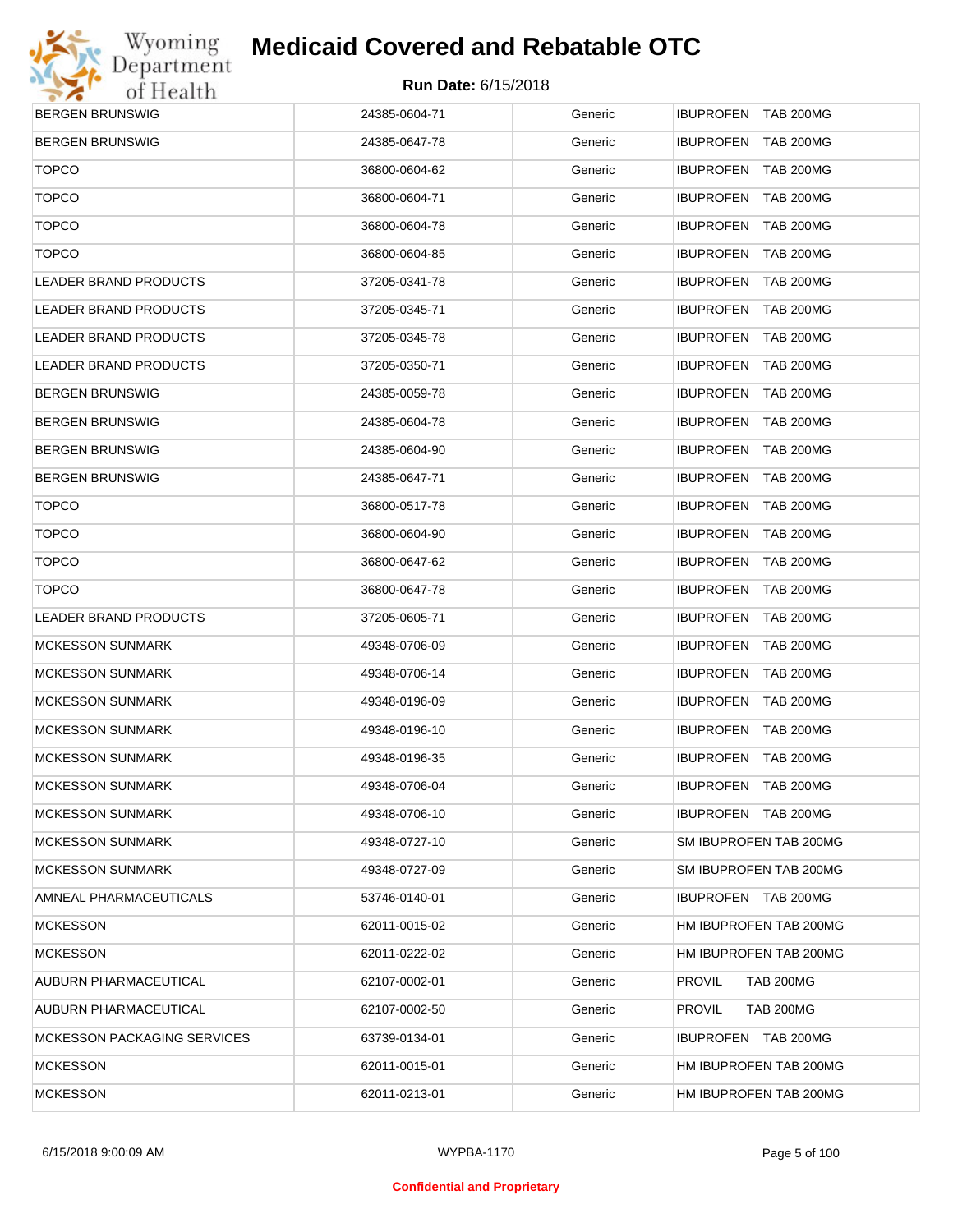

| <b>MCKESSON</b>            | 62011-0222-01 | Generic | HM IBUPROFEN TAB 200MG               |
|----------------------------|---------------|---------|--------------------------------------|
| AMNEAL PHARMACEUTICALS     | 53746-0140-10 | Generic | <b>TAB 200MG</b><br><b>IBUPROFEN</b> |
| <b>MCKESSON</b>            | 62011-0014-01 | Generic | HM IBUPROFEN TAB 200MG               |
| <b>MCKESSON</b>            | 62011-0014-02 | Generic | HM IBUPROFEN TAB 200MG               |
| <b>MCKESSON</b>            | 62011-0014-03 | Generic | HM IBUPROFEN TAB 200MG               |
| CHAIN DRUG MARKETING ASSOC | 63868-0790-50 | Generic | OC IBUPROFEN TAB 200MG               |
| CHAIN DRUG MARKETING ASSOC | 63868-0983-50 | Generic | OC IBUPROFEN TAB 200MG               |
| CHAIN DRUG MARKETING ASSOC | 63868-0791-50 | Generic | OC IBUPROFEN TAB 200MG               |

| Naproxen Sodium Cap 220 MG |               |         |                        |
|----------------------------|---------------|---------|------------------------|
| LEADER BRAND PRODUCTS      | 37205-0854-58 | Generic | NAPROXEN SOD CAP 220MG |
| LEADER BRAND PRODUCTS      | 37205-0854-60 | Generic | NAPROXEN SOD CAP 220MG |
| AMERISOURCE BERGEN DRUGS   | 46122-0038-58 | Generic | NAPROXEN SOD CAP 220MG |
| AMERISOURCE BERGEN DRUGS   | 46122-0038-60 | Generic | NAPROXEN SOD CAP 220MG |
| <b>MCKESSON</b>            | 62011-0007-01 | Generic | NAPROXEN SOD CAP 220MG |

| Naproxen Sodium Tab 220 MG     |               |         |                        |
|--------------------------------|---------------|---------|------------------------|
| <b>GEISS DESTIN &amp; DUNN</b> | 00113-9490-78 | Generic | NAPROXEN SOD TAB 220MG |
| <b>GEISS DESTIN &amp; DUNN</b> | 00113-0368-62 | Generic | NAPROXEN SOD TAB 220MG |
| <b>GEISS DESTIN &amp; DUNN</b> | 00113-0368-71 | Generic | NAPROXEN SOD TAB 220MG |
| <b>GEISS DESTIN &amp; DUNN</b> | 00113-0368-78 | Generic | NAPROXEN SOD TAB 220MG |
| <b>GEISS DESTIN &amp; DUNN</b> | 00113-9490-62 | Generic | NAPROXEN SOD TAB 220MG |
| <b>GEISS DESTIN &amp; DUNN</b> | 00113-9490-71 | Generic | NAPROXEN SOD TAB 220MG |
| <b>RUGBY LABORATORIES</b>      | 00536-1022-01 | Generic | ALL DAY RELF TAB 220MG |
| <b>RUGBY LABORATORIES</b>      | 00536-1022-06 | Generic | ALL DAY RELF TAB 220MG |
| <b>RUGBY LABORATORIES</b>      | 00536-1023-01 | Generic | ALL DAY RELF TAB 220MG |
| <b>SELECT BRAND</b>            | 15127-0466-01 | Generic | NAPROXEN SOD TAB 220MG |
| <b>SELECT BRAND</b>            | 15127-0466-24 | Generic | NAPROXEN SOD TAB 220MG |
| <b>SELECT BRAND</b>            | 15127-0466-50 | Generic | NAPROXEN SOD TAB 220MG |
| <b>BERGEN BRUNSWIG</b>         | 24385-0368-71 | Generic | ALL DAY PAIN TAB 220MG |
| <b>BERGEN BRUNSWIG</b>         | 24385-0368-78 | Generic | ALL DAY PAIN TAB 220MG |
| <b>TOPCO</b>                   | 36800-0368-62 | Generic | ALL DAY PAIN TAB 220MG |
| <b>TOPCO</b>                   | 36800-0368-71 | Generic | ALL DAY PAIN TAB 220MG |
| <b>TOPCO</b>                   | 36800-0368-78 | Generic | ALL DAY PAIN TAB 220MG |
| <b>TOPCO</b>                   | 36800-0368-82 | Generic | ALL DAY PAIN TAB 220MG |
| <b>BERGEN BRUNSWIG</b>         | 24385-0490-71 | Generic | ALL DAY PAIN TAB 220MG |
| <b>BERGEN BRUNSWIG</b>         | 24385-0368-81 | Generic | ALL DAY PAIN TAB 220MG |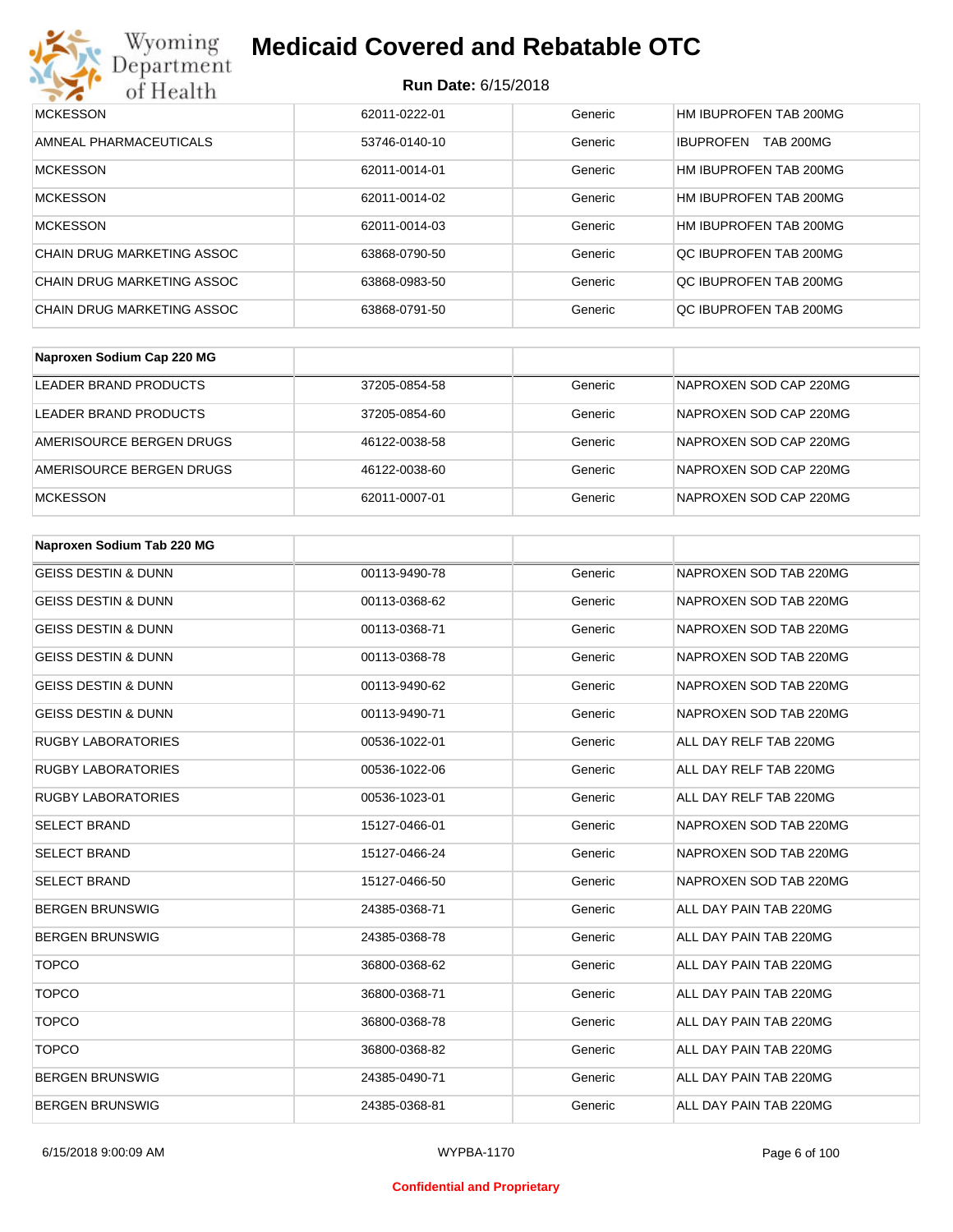

| <b>BERGEN BRUNSWIG</b>          | 24385-0490-78 | Generic | ALL DAY PAIN TAB 220MG |
|---------------------------------|---------------|---------|------------------------|
| <b>TOPCO</b>                    | 36800-0490-62 | Generic | ALL DAY PAIN TAB 220MG |
| <b>TOPCO</b>                    | 36800-0490-78 | Generic | ALL DAY PAIN TAB 220MG |
| PERRIGO PHARMACEUTICALS         | 45802-0490-78 | Generic | NAPROXEN SOD TAB 220MG |
| <b>MCKESSON SUNMARK</b>         | 49348-0306-09 | Generic | NAPROXEN SOD TAB 220MG |
| PERRIGO PHARMACEUTICALS         | 45802-0490-71 | Generic | NAPROXEN SOD TAB 220MG |
| <b>MCKESSON</b>                 | 62011-0017-01 | Generic | NAPROXEN SOD TAB 220MG |
| <b>MCKESSON</b>                 | 62011-0017-02 | Generic | NAPROXEN SOD TAB 220MG |
| CHAIN DRUG MARKETING ASSOC      | 63868-0465-01 | Generic | NAPROXEN SOD TAB 220MG |
| CHAIN DRUG MARKETING ASSOC      | 63868-0465-50 | Generic | NAPROXEN SOD TAB 220MG |
| <b>ANALGESICS - NonNarcotic</b> |               |         |                        |

| Acetaminophen Cap 500 MG |               |         |              |           |
|--------------------------|---------------|---------|--------------|-----------|
| MAJOR PHARMACEUTICALS    | 00904-1987-80 | Generic | <b>MAPAP</b> | CAP 500MG |
| MAJOR PHARMACEUTICALS    | 00904-1987-60 | Generic | <b>MAPAP</b> | CAP 500MG |

| Acetaminophen Chew Tab 80 MG |               |         |                       |
|------------------------------|---------------|---------|-----------------------|
| <b>RUGBY LABORATORIES</b>    | 00536-1014-07 | Generic | PAIN & FEVER CHW 80MG |
| MAJOR PHARMACEUTICALS        | 00904-5256-46 | Generic | CHW 80MG<br>MAPAP     |

| Acetaminophen Disintegrating Tab 160 MG |               |         |                           |
|-----------------------------------------|---------------|---------|---------------------------|
| MAJOR PHARMACEUTICALS                   | 00904-5754-24 | Generic | JUNIOR MAPAP TAB 160MG RT |
| MCKESSON SUNMARK                        | 49348-0063-04 | Generic | SM RPD MELT TAB 160MG     |
| <b>MCKESSON</b>                         | 62011-0230-01 | Generic | HM RPD MELT TAB 160MG     |
| CHAIN DRUG MARKETING ASSOC              | 63868-0158-24 | Generic | NON-ASA JR TAB 160MG      |

| Acetaminophen Disintegrating Tab 80 MG |               |         |                         |
|----------------------------------------|---------------|---------|-------------------------|
| MAJOR PHARMACEUTICALS                  | 00904-5791-46 | Generic | MAPAP CHILD TAB 80MG RT |
| IMAJOR PHARMACEUTICALS                 | 00904-5751-46 | Generic | CHLDS MAPAP TAB 80MG RT |
| LEADER BRAND PRODUCTS                  | 37205-0516-65 | Generic | CHLD PAIN RL TAB 80MG   |

| Acetaminophen Liquid 160 MG/5ML |               |         |              |              |
|---------------------------------|---------------|---------|--------------|--------------|
| <b>PAR PHARMACEUTICALS</b>      | 00603-0839-94 | Generic | Q-PAP        | LIQ 160/5ML  |
| MAJOR PHARMACEUTICALS           | 00904-1985-00 | Generic | <b>MAPAP</b> | LIQ 160/5ML  |
| MAJOR PHARMACEUTICALS           | 00904-1985-20 | Generic | <b>MAPAP</b> | LIQ 160/5ML  |
| WOMEN'S CHOICE PHARMACEUTICALS  | 00485-0057-08 | Generic | ED-APAP      | LIQ 80MG/2.5 |
| <b>PAR PHARMACEUTICALS</b>      | 00603-0840-94 | Generic | Q-PAP        | LIQ 160/5ML  |
| <b>PAR PHARMACEUTICALS</b>      | 00603-0839-58 | Generic | Q-PAP        | LIQ 160/5ML  |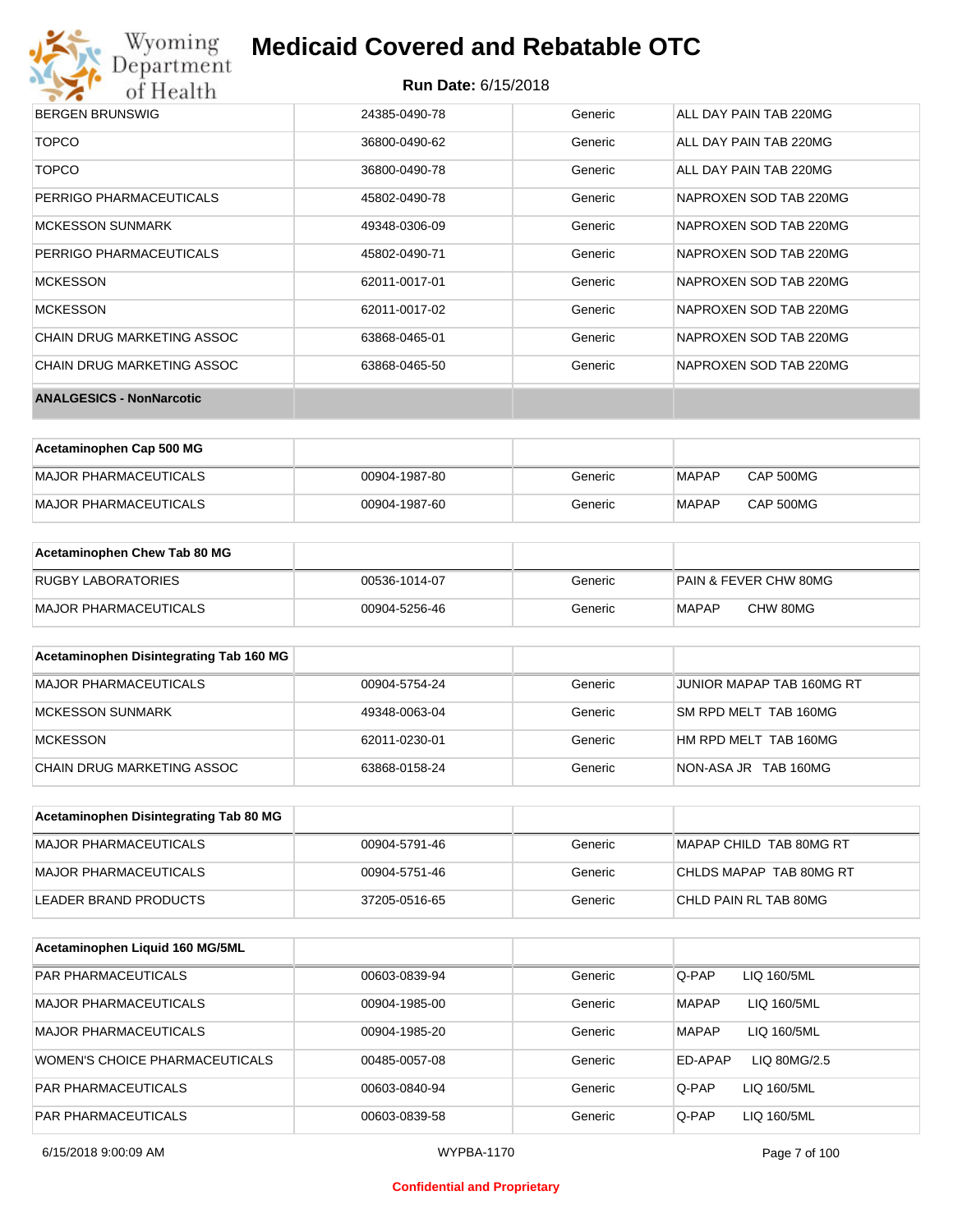| <b>MAJOR PHARMACEUTICALS</b>    | 00904-1985-16 | Generic      | <b>MAPAP</b><br>LIQ 160/5ML           |
|---------------------------------|---------------|--------------|---------------------------------------|
| <b>METHOD PHARMACEUTICALS</b>   | 58657-0520-16 | Generic      | <b>ACETAMIN</b><br>LIQ 160/5ML        |
| <b>SILARX</b>                   | 54838-0144-40 | Generic      | CHLD SILAPAP LIQ 160/5ML              |
| <b>SILARX</b>                   | 54838-0144-70 | Generic      | CHLD SILAPAP LIQ 160/5ML              |
| <b>SILARX</b>                   | 54838-0144-80 | Generic      | CHLD SILAPAP LIQ 160/5ML              |
|                                 |               |              |                                       |
| Acetaminophen Liquid 167 MG/5ML |               |              |                                       |
| MAJOR PHARMACEUTICALS           | 00904-5847-09 | Generic      | MAPAP APAP LIQ 500/15ML               |
| Acetaminophen Soln 100 MG/ML    |               |              |                                       |
| PAR PHARMACEUTICALS             | 00603-0838-73 | Generic      | Q-PAP INFANT DRO 80/0.8ML             |
| <b>SILARX</b>                   | 54838-0145-15 | <b>Brand</b> | INF SILAPAP DRO 80/0.8ML              |
| <b>SILARX</b>                   | 54838-0145-30 | <b>Brand</b> | INF SILAPAP DRO 80/0.8ML              |
| Acetaminophen Soln 160 MG/5ML   |               |              |                                       |
| PHARMACEUTICAL ASSOCIATES       | 00121-0657-11 | Generic      | <b>SOL 160/5ML</b><br><b>ACETAMIN</b> |
| PHARMACEUTICAL ASSOCIATES       | 00121-0657-21 | Generic      | <b>SOL 160/5ML</b><br><b>ACETAMIN</b> |
| PHARMACEUTICAL ASSOCIATES       | 00121-0657-05 | Generic      | <b>ACETAMIN</b><br><b>SOL 160/5ML</b> |
| <b>RUGBY LABORATORIES</b>       | 00536-0122-85 | Generic      | PAIN & FEVER SOL 160/5ML              |
| <b>RUGBY LABORATORIES</b>       | 00536-0122-97 | Generic      | PAIN & FEVER SOL 160/5ML              |
| Acetaminophen Suppos 120 MG     |               |              |                                       |
| G & W LABS                      | 00713-0118-12 | Generic      | SUP 120MG<br><b>ACEPHEN</b>           |
| G & W LABS                      | 00713-0118-50 | Generic      | <b>ACEPHEN</b><br>SUP 120MG           |
| G & W LABS                      | 00713-0118-01 | Generic      | <b>SUP 120MG</b><br>ACEPHEN           |
| <b>PERRIGO</b>                  | 45802-0732-30 | Generic      | <b>ACETAMIN</b><br>SUP 120MG          |
| PERRIGO                         | 45802-0732-33 | Generic      | ACETAMIN SUP 120MG                    |
| <b>TARO</b>                     | 51672-2115-04 | Generic      | <b>FEVERALL</b><br><b>SUP 120MG</b>   |
| <b>TARO</b>                     | 51672-2115-02 | Generic      | <b>FEVERALL</b><br><b>SUP 120MG</b>   |
|                                 |               |              |                                       |
| Acetaminophen Suppos 325 MG     |               |              |                                       |
| G & W LABS                      | 00713-0164-50 | Generic      | <b>ACEPHEN</b><br><b>SUP 325MG</b>    |
| G & W LABS                      | 00713-0164-12 | Generic      | <b>ACEPHEN</b><br><b>SUP 325MG</b>    |
| G & W LABS                      | 00713-0164-01 | Generic      | <b>ACEPHEN</b><br><b>SUP 325MG</b>    |
| <b>TARO</b>                     | 51672-2116-04 | Generic      | <b>FEVERALL</b><br><b>SUP 325MG</b>   |
| <b>TARO</b>                     | 51672-2116-02 | Generic      | <b>FEVERALL</b><br><b>SUP 325MG</b>   |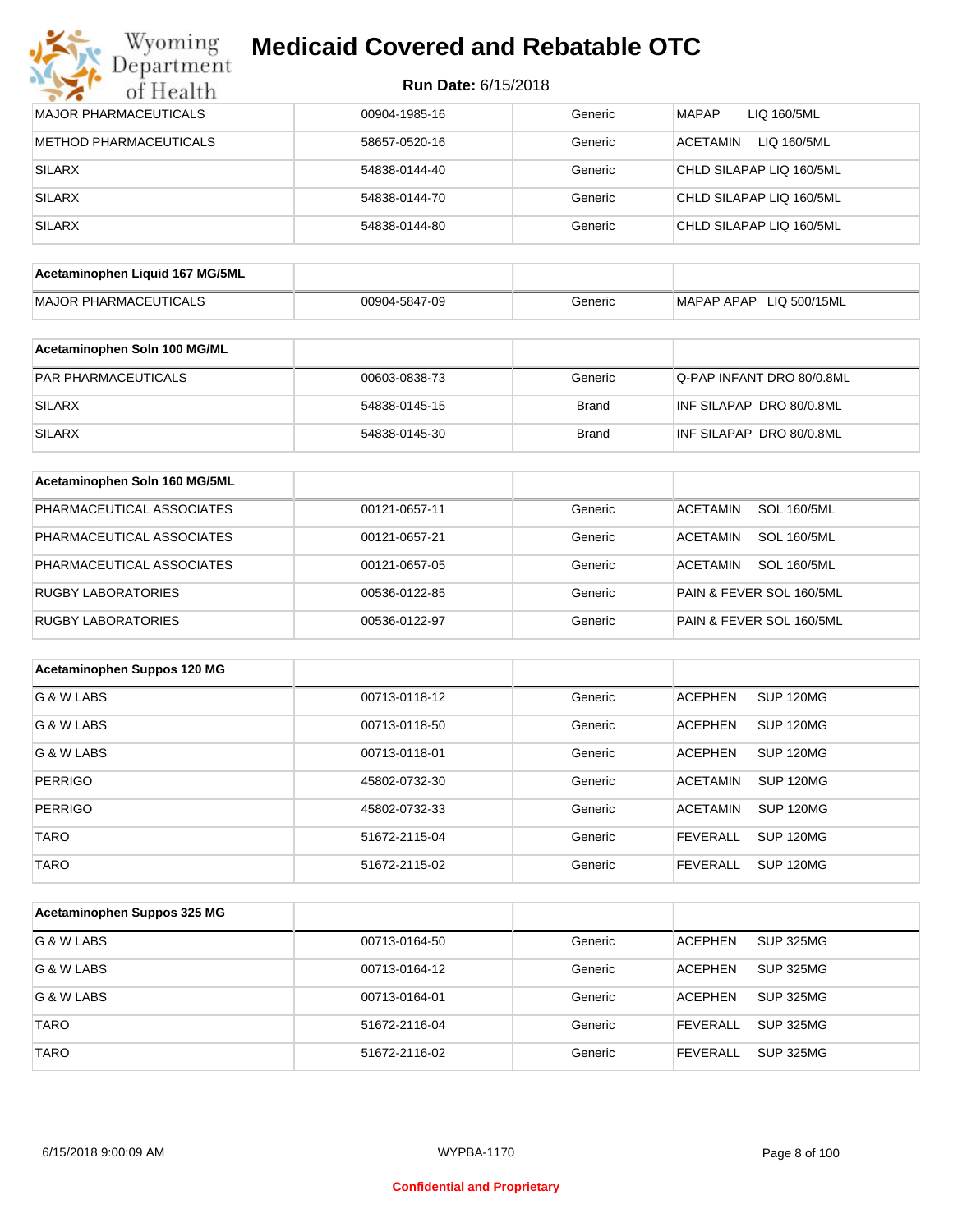

| Acetaminophen Suppos 650 MG    |               |              |                              |
|--------------------------------|---------------|--------------|------------------------------|
| G & W LABS                     | 00713-0165-01 | Generic      | <b>ACEPHEN</b><br>SUP 650MG  |
| G & W LABS                     | 00713-0165-12 | Generic      | <b>ACEPHEN</b><br>SUP 650MG  |
| G & W LABS                     | 00713-0165-50 | Generic      | <b>ACEPHEN</b><br>SUP 650MG  |
| <b>PERRIGO</b>                 | 45802-0730-30 | Generic      | <b>ACETAMIN</b><br>SUP 650MG |
| <b>PERRIGO</b>                 | 45802-0730-32 | Generic      | <b>ACETAMIN</b><br>SUP 650MG |
| <b>PERRIGO</b>                 | 45802-0730-33 | Generic      | <b>ACETAMIN</b><br>SUP 650MG |
| <b>TARO</b>                    | 51672-2117-04 | Generic      | <b>FEVERALL</b><br>SUP 650MG |
|                                |               |              |                              |
| Acetaminophen Suppos 80 MG     |               |              |                              |
| <b>TARO</b>                    | 51672-2114-04 | <b>Brand</b> | FEVERALL INF SUP 80MG        |
| <b>TARO</b>                    | 51672-2114-02 | Brand        | FEVERALL INF SUP 80MG        |
|                                |               |              |                              |
| Acetaminophen Susp 160 MG/5ML  |               |              |                              |
| PERRIGO PHARMACEUTICALS        | 00113-0105-26 | Generic      | PAIN RELIEF SUS 160/5ML      |
| <b>GEISS DESTIN &amp; DUNN</b> | 00113-0608-26 | Generic      | PAIN & FEVER SUS 160/5ML     |
| PHARMACEUTICAL ASSOCIATES      | 00121-1781-05 | Generic      | ACETAMINOPHN SUS 160/5ML     |
| <b>GEISS DESTIN &amp; DUNN</b> | 00113-0212-26 | Generic      | PAIN & FEVER SUS 160/5ML     |
| <b>PERRIGO</b>                 | 00113-0590-10 | Generic      | PAIN & FEVER SUS 160/5ML     |
| <b>RUGBY LABORATORIES</b>      | 00536-3606-96 | Generic      | PAIN & FEVER SUS 160/5ML     |
| PAR PHARMACEUTICALS            | 00603-0841-54 | Generic      | Q-PAP CHILD SUS 160/5ML      |
| PAR PHARMACEUTICALS            | 00603-0842-54 | Generic      | Q-PAP CHILD SUS 160/5ML      |
| PAR PHARMACEUTICALS            | 00603-0843-54 | Generic      | Q-PAP CHILD SUS 160/5ML      |
| <b>MAJOR PHARMACEUTICALS</b>   | 00904-6308-20 | Generic      | MAPAP CHILD SUS 160/5ML      |
| <b>TOPCO</b>                   | 36800-0105-26 | Generic      | PAIN RELIEF SUS 160/5ML      |
| <b>TOPCO</b>                   | 36800-0130-26 | Generic      | PAIN RELIEF SUS 160/5ML      |
| <b>BERGEN BRUNSWIG</b>         | 24385-0130-26 | Generic      | PAIN RELIEF SUS 160/5ML      |
| <b>TOPCO</b>                   | 36800-0175-26 | Generic      | PAIN RELIEF SUS 160/5ML      |
| <b>LEADER BRAND PRODUCTS</b>   | 37205-0575-16 | Generic      | PAIN & FEVER SUS 160/5ML     |
| LEADER BRAND PRODUCTS          | 37205-0576-16 | Generic      | PAIN & FEVER SUS 160/5ML     |
| LEADER BRAND PRODUCTS          | 37205-0577-16 | Generic      | PAIN & FEVER SUS 160/5ML     |
| LEADER BRAND PRODUCTS          | 37205-0676-26 | Generic      | PAIN & FEVER SUS 160/5ML     |
| PERRIGO PHARMACEUTICALS        | 45802-0203-26 | Generic      | ACETAMINOPHN SUS 160/5ML     |
| PERRIGO PHARMACEUTICALS        | 45802-0201-26 | Generic      | ACETAMINOPHN SUS 160/5ML     |
| AMERISOURCE BERGEN DRUGS       | 46122-0042-46 | Generic      | PAIN & FEVER SUS 160/5ML     |
| AMERISOURCE BERGEN DRUGS       | 46122-0106-26 | Generic      | PAIN RELIEF SUS 160/5ML      |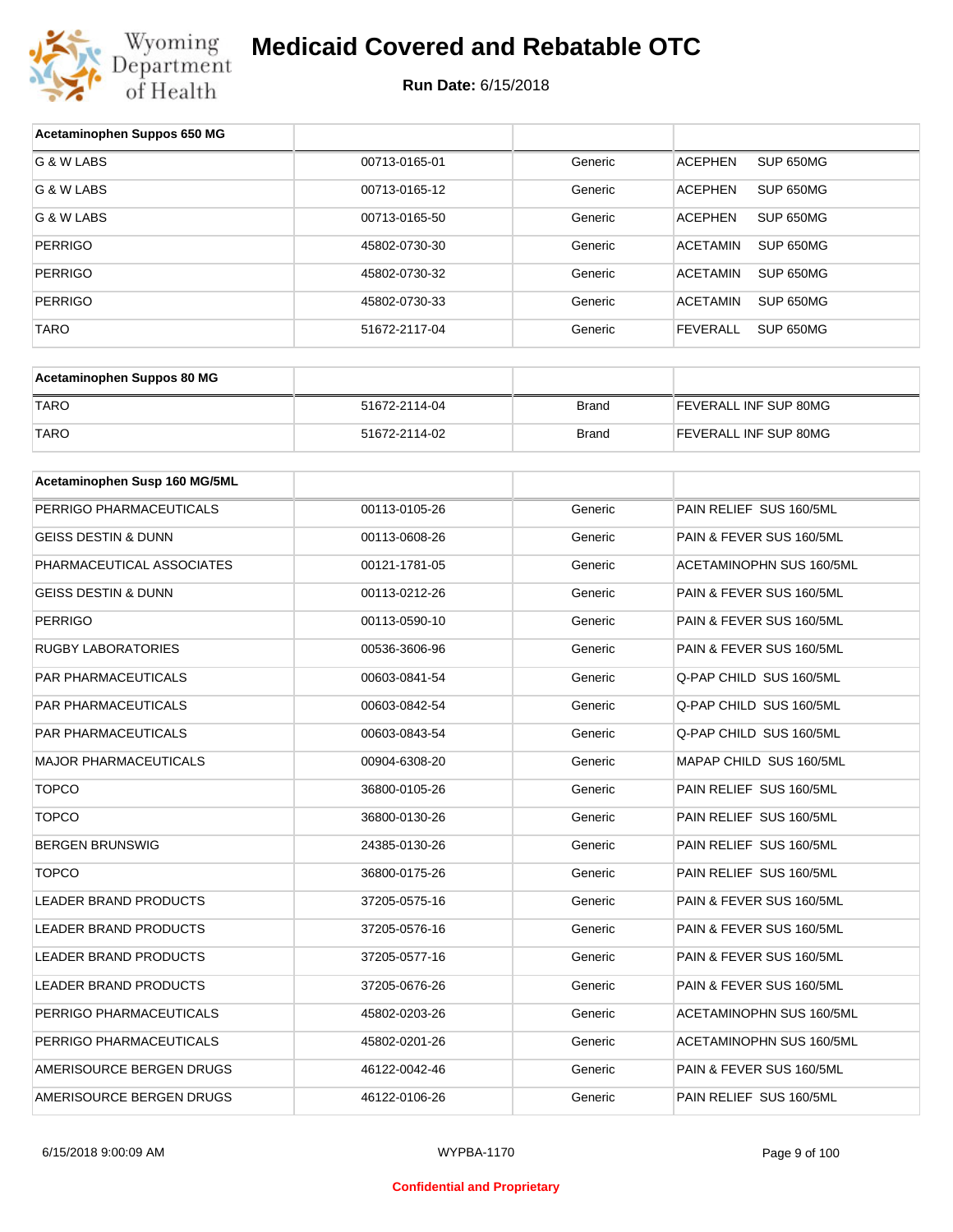| Wyoming<br>Department                   | <b>Medicaid Covered and Rebatable OTC</b> |         |                          |  |  |  |
|-----------------------------------------|-------------------------------------------|---------|--------------------------|--|--|--|
| <b>Run Date: 6/15/2018</b><br>of Health |                                           |         |                          |  |  |  |
| AMERISOURCE BERGEN DRUGS                | 46122-0210-26                             | Generic | PAIN & FEVER SUS 160/5ML |  |  |  |
| AMERISOURCE BERGEN DRUGS                | 46122-0042-03                             | Generic | PAIN & FEVER SUS 160/5ML |  |  |  |
| AMERISOURCE BERGEN DRUGS                | 46122-0105-26                             | Generic | PAIN & FEVER SUS 160/5ML |  |  |  |
| AMERISOURCE BERGEN DRUGS                | 46122-0211-26                             | Generic | PAIN & FEVER SUS 160/5ML |  |  |  |
| AMERISOURCE BERGEN DRUGS                | 46122-0214-26                             | Generic | PAIN & FEVER SUS 160/5ML |  |  |  |
| <b>MCKESSON SUNMARK</b>                 | 49348-0081-30                             | Generic | PAIN & FEVER SUS 160/5ML |  |  |  |
| <b>MCKESSON SUNMARK</b>                 | 49348-0123-34                             | Generic | PAIN & FEVER SUS 160/5ML |  |  |  |
| AMERISOURCE BERGEN DRUGS                | 46122-0056-03                             | Generic | PAIN & FEVER SUS 160/5ML |  |  |  |
| AMERISOURCE BERGEN DRUGS                | 46122-0209-26                             | Generic | PAIN & FEVER SUS 160/5ML |  |  |  |
| <b>MCKESSON SUNMARK</b>                 | 49348-0119-34                             | Generic | PAIN & FEVER SUS 160/5ML |  |  |  |
| AMERISOURCE BERGEN DRUGS                | 46122-0050-46                             | Generic | PAIN RELIEF SUS 160/5ML  |  |  |  |
| AMERISOURCE BERGEN DRUGS                | 46122-0212-26                             | Generic | PAIN & FEVER SUS 160/5ML |  |  |  |
| <b>MCKESSON SUNMARK</b>                 | 49348-0325-34                             | Generic | PAIN & FEVER SUS 160/5ML |  |  |  |
| <b>MCKESSON SUNMARK</b>                 | 49348-0430-30                             | Generic | PAIN & FEVER SUS 160/5ML |  |  |  |
| <b>MCKESSON</b>                         | 62011-0001-01                             | Generic | PAIN & FEVER SUS 160/5ML |  |  |  |
| <b>MCKESSON</b>                         | 62011-0022-01                             | Generic | PAIN & FEVER SUS 160/5ML |  |  |  |
| <b>MCKESSON</b>                         | 62011-0183-01                             | Generic | PAIN & FEVER SUS 160/5ML |  |  |  |
| <b>MCKESSON</b>                         | 62011-0002-01                             | Generic | PAIN & FEVER SUS 160/5ML |  |  |  |
| <b>MCKESSON</b>                         | 62011-0029-01                             | Generic | PAIN RELIEF SUS 160/5ML  |  |  |  |
| <b>MCKESSON</b>                         | 62011-0247-01                             | Generic | PAIN & FEVER SUS 160/5ML |  |  |  |
| CHAIN DRUG MARKETING ASSOC              | 63868-0175-26                             | Generic | NON-ASPIRIN SUS 160/5ML  |  |  |  |
| CHAIN DRUG MARKETING ASSOC              | 63868-0176-26                             | Generic | NON-ASPIRIN SUS 160/5ML  |  |  |  |
| PRECISION DOSE, INC                     | 68094-0587-62                             | Generic | ACETAMINOPHN SUS 160/5ML |  |  |  |
| PRECISION DOSE, INC                     | 68094-0588-62                             | Generic | ACETAMINOPHN SUS 325MG   |  |  |  |
| PRECISION DOSE, INC                     | 68094-0586-58                             | Generic | ACETAMINOPHN SUS 160/5ML |  |  |  |
| PRECISION DOSE, INC                     | 68094-0587-58                             | Generic | ACETAMINOPHN SUS 160/5ML |  |  |  |
| PRECISION DOSE, INC                     | 68094-0587-59                             | Generic | ACETAMINOPHN SUS 160/5ML |  |  |  |
| PRECISION DOSE, INC                     | 68094-0587-61                             | Generic | ACETAMINOPHN SUS 160/5ML |  |  |  |
| PRECISION DOSE, INC                     | 68094-0588-59                             | Generic | ACETAMINOPHN SUS 325MG   |  |  |  |

| Acetaminophen Susp 80 MG/0.8ML |               |         |                          |
|--------------------------------|---------------|---------|--------------------------|
| <b>TOPCO</b>                   | 36800-0008-05 | Generic | PAIN RELIEF DRO 80/0.8ML |
| <b>TOPCO</b>                   | 36800-0289-10 | Generic | PAIN RELIEF DRO 80/0.8ML |
| <b>TOPCO</b>                   | 36800-0289-05 | Generic | PAIN RELIEF DRO 80/0.8ML |

| Acetaminophen Tab 325 MG  |               |         |                                   |
|---------------------------|---------------|---------|-----------------------------------|
| <b>RUGBY LABORATORIES</b> | 00536-3222-10 | Generic | <b>PAIN &amp; FEVER TAB 325MG</b> |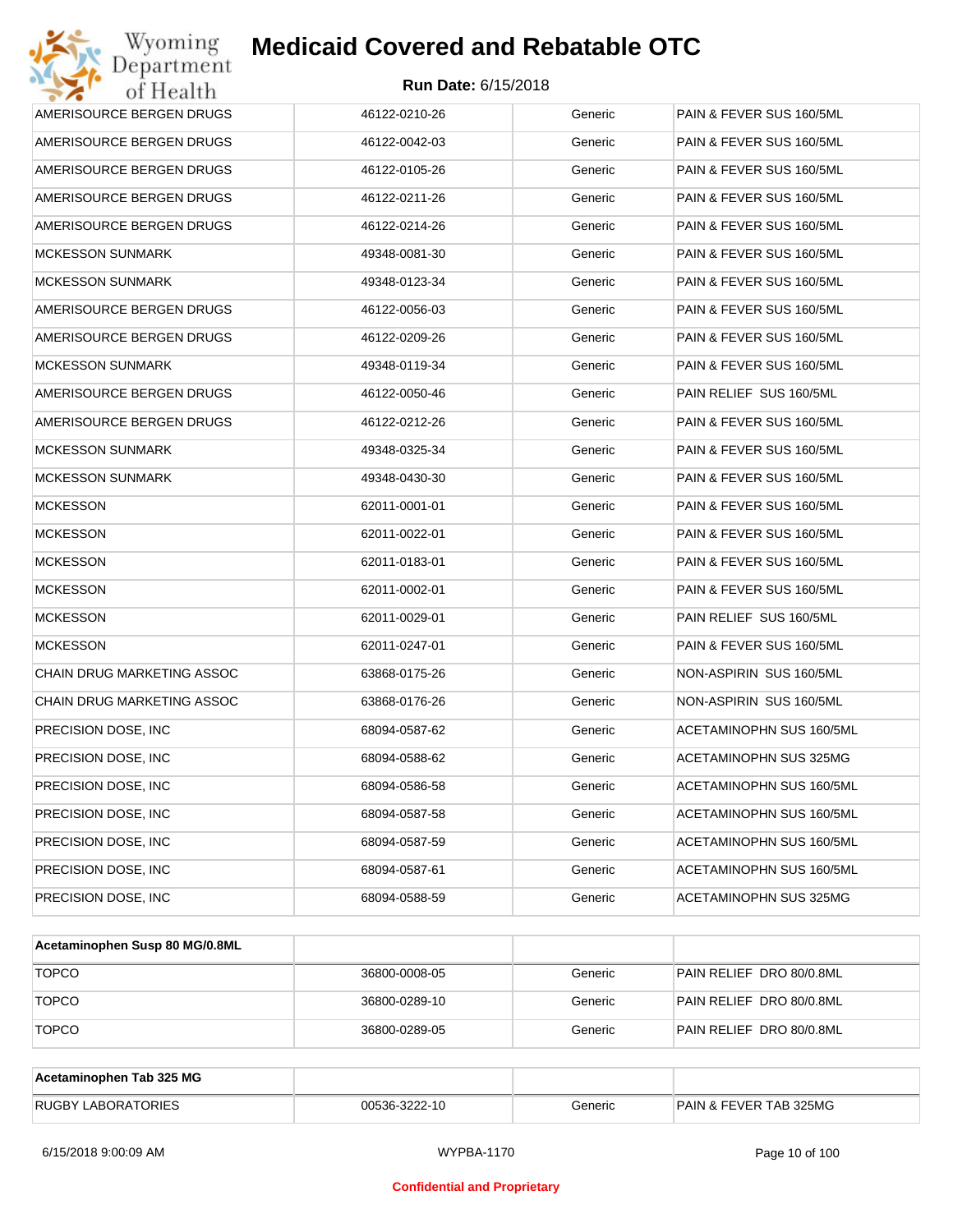## Wyoming<br>Department<br>of Health

## **Medicaid Covered and Rebatable OTC**

### **Run Date:** 6/15/2018

| PAR PHARMACEUTICAL                 | 00603-0263-32 | Generic | Q-PAP<br><b>TAB 325MG</b>           |
|------------------------------------|---------------|---------|-------------------------------------|
| <b>RUGBY LABORATORIES</b>          | 00536-3222-01 | Generic | PAIN & FEVER TAB 325MG              |
| PAR PHARMACEUTICAL                 | 00603-0263-29 | Generic | Q-PAP<br><b>TAB 325MG</b>           |
| <b>MAJOR PHARMACEUTICALS</b>       | 00904-1982-51 | Generic | <b>MAPAP</b><br><b>TAB 325MG</b>    |
| <b>MAJOR PHARMACEUTICALS</b>       | 00904-1982-59 | Generic | <b>MAPAP</b><br><b>TAB 325MG</b>    |
| <b>MAJOR PHARMACEUTICALS</b>       | 00904-1982-60 | Generic | <b>MAPAP</b><br><b>TAB 325MG</b>    |
| <b>MAJOR PHARMACEUTICALS</b>       | 00904-1982-61 | Generic | <b>MAPAP</b><br><b>TAB 325MG</b>    |
| <b>MAJOR PHARMACEUTICALS</b>       | 00904-1982-80 | Generic | <b>MAPAP</b><br><b>TAB 325MG</b>    |
| <b>SELECT BRAND</b>                | 15127-0072-24 | Generic | NON-ASPIRIN TAB 325MG               |
| PHARBEST PHARMACEUTICALS           | 16103-0353-07 | Generic | PHARBETOL TAB 325MG                 |
| <b>SELECT BRAND</b>                | 15127-0072-08 | Generic | NON-ASPIRIN TAB 325MG               |
| PHARBEST PHARMACEUTICALS           | 16103-0353-08 | Generic | PHARBETOL TAB 325MG                 |
| PHARBEST PHARMACEUTICALS           | 16103-0353-11 | Generic | PHARBETOL TAB 325MG                 |
| <b>BERGEN BRUNSWIG</b>             | 24385-0403-78 | Generic | PAIN RELIEF TAB 325MG               |
| <b>TOPCO</b>                       | 36800-0403-78 | Generic | PAIN RELIEF TAB 325MG               |
| AMERISOURCE BERGEN DRUGS           | 46122-0247-78 | Generic | PAIN RELIEF TAB 325MG               |
| <b>MCKESSON SUNMARK</b>            | 49348-0973-10 | Generic | PAIN RELIEVE TAB 325MG              |
| <b>MCKESSON</b>                    | 62011-0032-01 | Generic | PAIN RELIEVE TAB 325MG              |
| AUBURN PHARMACEUTICAL              | 62107-0052-01 | Generic | TACTINAL<br><b>TAB 325MG</b>        |
| AUBURN PHARMACEUTICAL              | 62107-0052-10 | Generic | TACTINAL<br><b>TAB 325MG</b>        |
| <b>MCKESSON PACKAGING SERVICES</b> | 63739-0440-01 | Generic | <b>ACETAMIN</b><br><b>TAB 325MG</b> |
| CHAIN DRUG CONSORTIUM              | 68016-0246-00 | Generic | NON-ASPIRIN TAB 325MG               |
|                                    |               |         |                                     |
| Acetaminophen Tab 500 MG           |               |         |                                     |
| <b>GEISS DESTIN &amp; DUNN</b>     | 00113-0227-71 | Generic | PAIN RELIEF TAB 500MG               |
| GEISS DESTIN & DUNN                | 00113-0484-71 | Generic | PAIN RELIEF TAB 500MG               |
| <b>GEISS DESTIN &amp; DUNN</b>     | 00113-0484-90 | Generic | PAIN RELIEF TAB 500MG               |
| <b>GEISS DESTIN &amp; DUNN</b>     | 00113-0484-62 | Generic | PAIN RELIEF TAB 500MG               |
| GEISS DESTIN & DUNN                | 00113-0484-78 | Generic | PAIN RELIEF TAB 500MG               |
| <b>MAJOR PHARMACEUTICALS</b>       | 00904-1983-24 | Generic | <b>TAB 500MG</b><br>MAPAP           |
| <b>MAJOR PHARMACEUTICALS</b>       | 00904-1983-51 | Generic | <b>TAB 500MG</b><br>MAPAP           |
| <b>RUGBY LABORATORIES</b>          | 00536-3218-01 | Generic | PAIN & FEVER TAB 500MG              |
| RUGBY LABORATORIES                 | 00536-3218-10 | Generic | PAIN & FEVER TAB 500MG              |
| <b>RUGBY LABORATORIES</b>          | 00536-3231-10 | Generic | PAIN & FEVER TAB 500MG              |
| RUGBY LABORATORIES                 | 00536-3231-01 | Generic | PAIN & FEVER TAB 500MG              |

6/15/2018 9:00:09 AM WYPBA-1170 Page 11 of 100

MAJOR PHARMACEUTICALS 
and the composition of the composition of the composition of the component of the component of the component of the component of the component of the component of the component of the component of th MAJOR PHARMACEUTICALS 00904-1988-60 Generic MAPAP TAB 500MG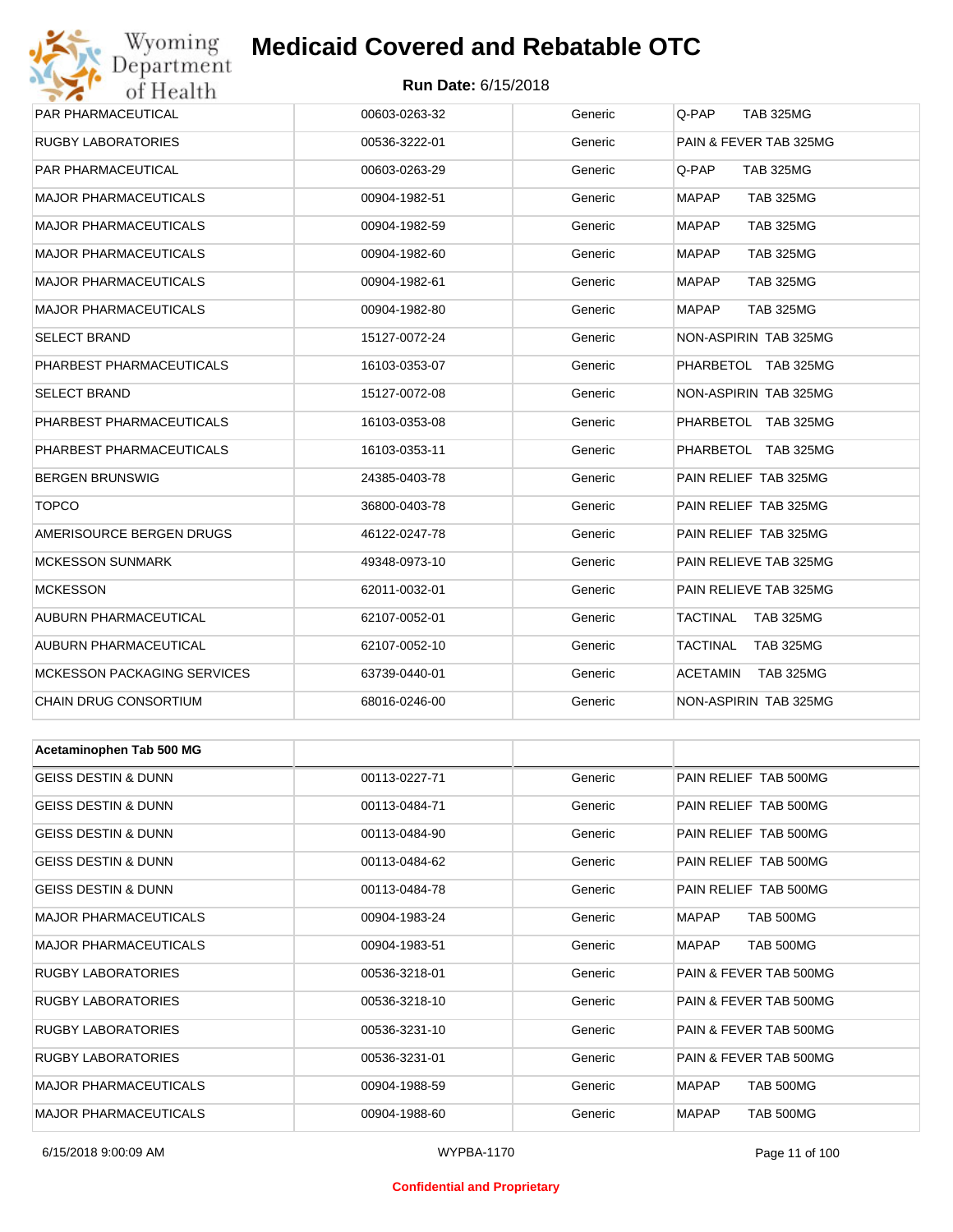| 00904-1988-61 | Generic | MAPAP<br><b>TAB 500MG</b>        |
|---------------|---------|----------------------------------|
| 00904-1988-80 | Generic | <b>MAPAP</b><br><b>TAB 500MG</b> |
| 00603-0268-29 | Generic | TAB 500MG<br>Q-PAP               |
| 00603-0268-32 | Generic | TAB 500MG<br>Q-PAP.              |
| 00904-1983-59 | Generic | <b>MAPAP</b><br><b>TAB 500MG</b> |
| 00904-1983-60 | Generic | <b>MAPAP</b><br>TAB 500MG        |
| 00904-1983-80 | Generic | MAPAP<br>TAB 500MG               |
| 00904-1983-94 | Generic | <b>MAPAP</b><br>TAB 500MG        |
| 00904-5816-60 | Generic | TAB 500MG/RR<br>MAPAP            |
| 00904-1983-40 | Generic | <b>MAPAP</b><br>TAB 500MG        |
| 15127-0735-09 | Generic | NON-ASPIRIN TAB 500MG            |
| 15127-0735-08 | Generic | NON-ASPIRIN TAB 500MG            |
| 15127-0735-16 | Generic | NON-ASPIRIN TAB 500MG            |
| 15127-0730-06 | Generic | NON-ASPIRIN TAB 500MG            |
| 15127-0730-21 | Generic | NON-ASPIRIN TAB 500MG            |
| 15127-0735-05 | Generic | NON-ASPIRIN TAB 500MG            |
| 24385-0145-71 | Generic | PAIN RELIEF TAB 500MG            |
| 16103-0376-06 | Generic | PHARBETOL TAB 500MG              |
| 16103-0376-08 | Generic | PHARBETOL TAB 500MG              |
| 16103-0376-11 | Generic | PHARBETOL TAB 500MG              |
| 24385-0484-71 | Generic | PAIN RELIEF TAB 500MG            |
| 24385-0484-78 | Generic | PAIN RELIEF TAB 500MG            |
| 24385-0484-90 | Generic | PAIN RELIEF TAB 500MG            |
| 36800-0010-78 | Generic | PAIN RELIEF TAB 500MG            |
| 36800-0046-62 | Generic | PAIN RELIEVE TAB 500MG           |
| 36800-0046-71 | Generic | PAIN RELIEVE TAB 500MG           |
| 36800-0046-78 | Generic | PAIN RELIEVE TAB 500MG           |
| 36800-0046-83 | Generic | PAIN RELIEVE TAB 500MG           |
| 24385-0484-47 | Generic | PAIN RELIEF TAB 500MG            |
| 36800-0405-78 | Generic | PAIN RELIEF TAB 500MG            |
| 36800-0484-62 | Generic | PAIN RELIEF TAB 500MG            |
| 36800-0484-78 | Generic | PAIN RELIEF TAB 500MG            |
| 37205-0594-78 | Generic | PAIN RELIEVE TAB 500MG           |
| 36800-0227-71 | Generic | PAIN RELIEF TAB 500MG            |
| 36800-0227-78 | Generic | PAIN RELIEF TAB 500MG            |
| 36800-0484-90 | Generic | PAIN RELIEF TAB 500MG            |
|               |         |                                  |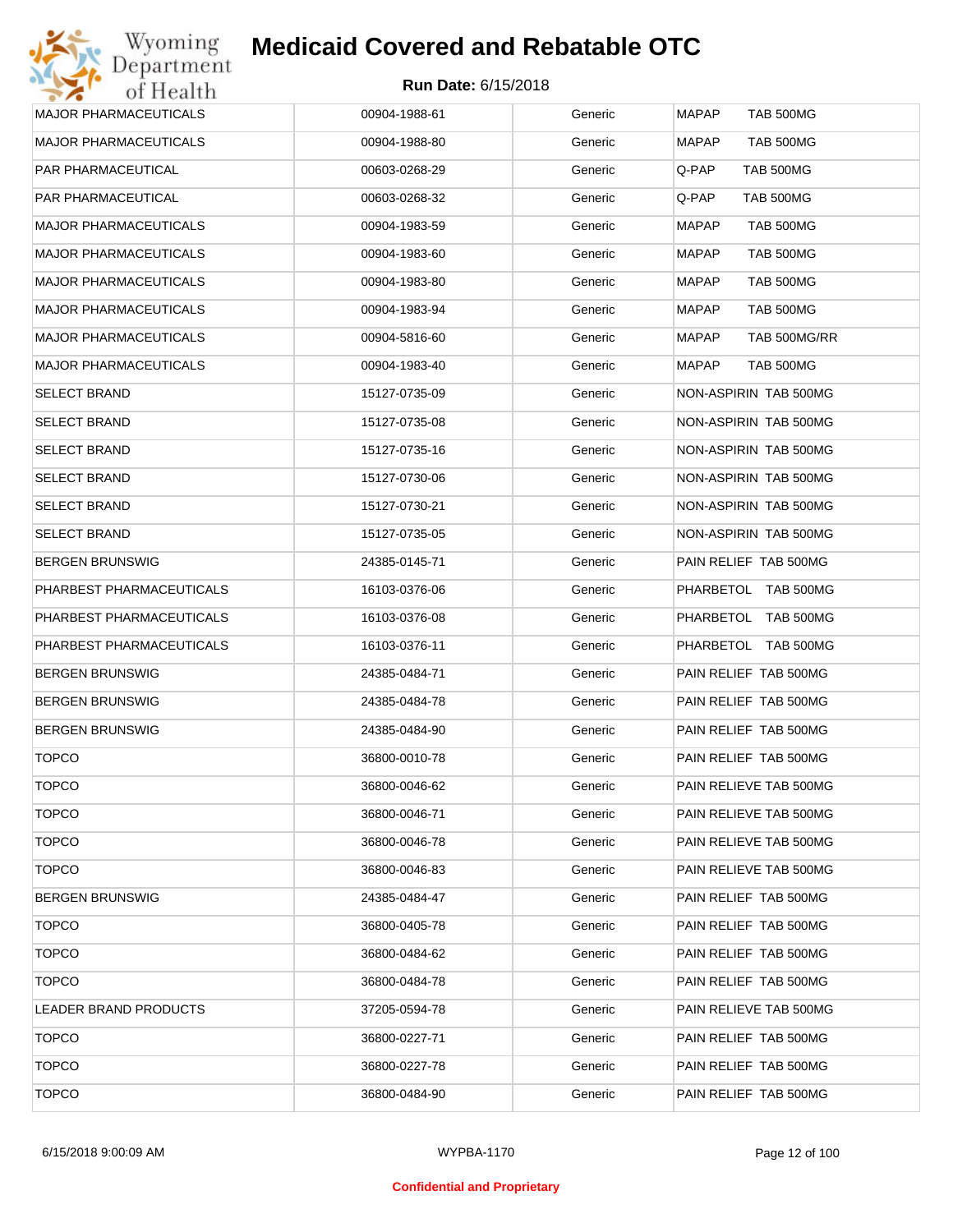

# Wyoming<br>Department<br>of Health

## **Medicaid Covered and Rebatable OTC**

| <b>TOPCO</b>               | 36800-0010-71 | Generic | PAIN RELIEF TAB 500MG        |
|----------------------------|---------------|---------|------------------------------|
| <b>TOPCO</b>               | 36800-0405-72 | Generic | PAIN RELIEF TAB 500MG        |
| <b>TOPCO</b>               | 36800-0484-71 | Generic | PAIN RELIEF TAB 500MG        |
| LEADER BRAND PRODUCTS      | 37205-0593-71 | Generic | PAIN RELIEVE TAB 500MG       |
| LEADER BRAND PRODUCTS      | 37205-0593-78 | Generic | PAIN RELIEVE TAB 500MG       |
| LEADER BRAND PRODUCTS      | 37205-0594-71 | Generic | PAIN RELIEVE TAB 500MG       |
| LEADER BRAND PRODUCTS      | 37205-0980-71 | Generic | PAIN RELIEVE TAB 500MG/RR    |
| LEADER BRAND PRODUCTS      | 37205-0980-78 | Generic | PAIN RELIEVE TAB 500MG/RR    |
| LEADER BRAND PRODUCTS      | 37205-0594-90 | Generic | PAIN RELIEVE TAB 500MG       |
| <b>MCKESSON SUNMARK</b>    | 49348-0042-09 | Generic | PAIN RELIEVE TAB 500MG       |
| MCKESSON SUNMARK           | 49348-0730-09 | Generic | PAIN RELIEVE TAB 500MG       |
| PERRIGO PHARMACEUTICALS    | 45802-0484-78 | Generic | <b>ACETAMIN</b><br>TAB 500MG |
| PERRIGO PHARMACEUTICALS    | 45802-0484-90 | Generic | <b>ACETAMIN</b><br>TAB 500MG |
| MCKESSON SUNMARK           | 49348-0730-10 | Generic | PAIN RELIEVE TAB 500MG       |
| AMERISOURCE BERGEN DRUGS   | 46122-0178-78 | Generic | PAIN RELIEVE TAB 500MG       |
| MCKESSON SUNMARK           | 49348-0042-10 | Generic | PAIN RELIEVE TAB 500MG       |
| MCKESSON SUNMARK           | 49348-0042-14 | Generic | PAIN RELIEVE TAB 500MG       |
| MCKESSON SUNMARK           | 49348-0998-10 | Generic | PAIN RELIEVE TAB 500MG       |
| <b>MCKESSON</b>            | 62011-0023-03 | Generic | PAIN RELIEF TAB 500MG        |
| <b>MCKESSON</b>            | 62011-0049-01 | Generic | PAIN RELIEF TAB 500MG        |
| <b>MCKESSON</b>            | 62011-0023-01 | Generic | PAIN RELIEF TAB 500MG        |
| AUBURN PHARMACEUTICAL      | 62107-0051-10 | Generic | TACTINAL<br>TAB 500MG        |
| <b>MCKESSON</b>            | 62011-0027-01 | Generic | PAIN RELIEF TAB 500MG        |
| AUBURN PHARMACEUTICAL      | 62107-0050-01 | Generic | <b>TACTINAL</b><br>TAB 500MG |
| AUBURN PHARMACEUTICAL      | 62107-0050-10 | Generic | <b>TACTINAL</b><br>TAB 500MG |
| AUBURN PHARMACEUTICAL      | 62107-0051-01 | Generic | <b>TACTINAL</b><br>TAB 500MG |
| CHAIN DRUG MARKETING ASSOC | 63868-0503-50 | Generic | NON-ASPIRIN TAB 500MG        |
| CHAIN DRUG MARKETING ASSOC | 63868-0987-10 | Generic | NON-ASPIRIN TAB 500MG/RR     |
| CHAIN DRUG MARKETING ASSOC | 63868-0987-50 | Generic | NON-ASPIRIN TAB 500MG/RR     |
| CHAIN DRUG MARKETING ASSOC | 63868-0507-01 | Generic | NON-ASPIRIN TAB 500MG        |

| Acetaminophen Tab ER 650 MG    |               |         |                        |
|--------------------------------|---------------|---------|------------------------|
| <b>PERRIGO</b>                 | 00113-0544-62 | Generic | ARTHRTS PAIN TAB 650MG |
| <b>GEISS DESTIN &amp; DUNN</b> | 00113-0217-71 | Generic | PAIN RELIEF TAB 650MG  |
| <b>PERRIGO</b>                 | 00113-0544-71 | Generic | ARTHRTS PAIN TAB 650MG |
| <b>MAJOR PHARMACEUTICALS</b>   | 00904-5769-60 | Generic | ARTHRTS PAIN TAB 650MG |
| <b>TOPCO</b>                   | 36800-0217-78 | Generic | 8 HOUR PAIN TAB 650MG  |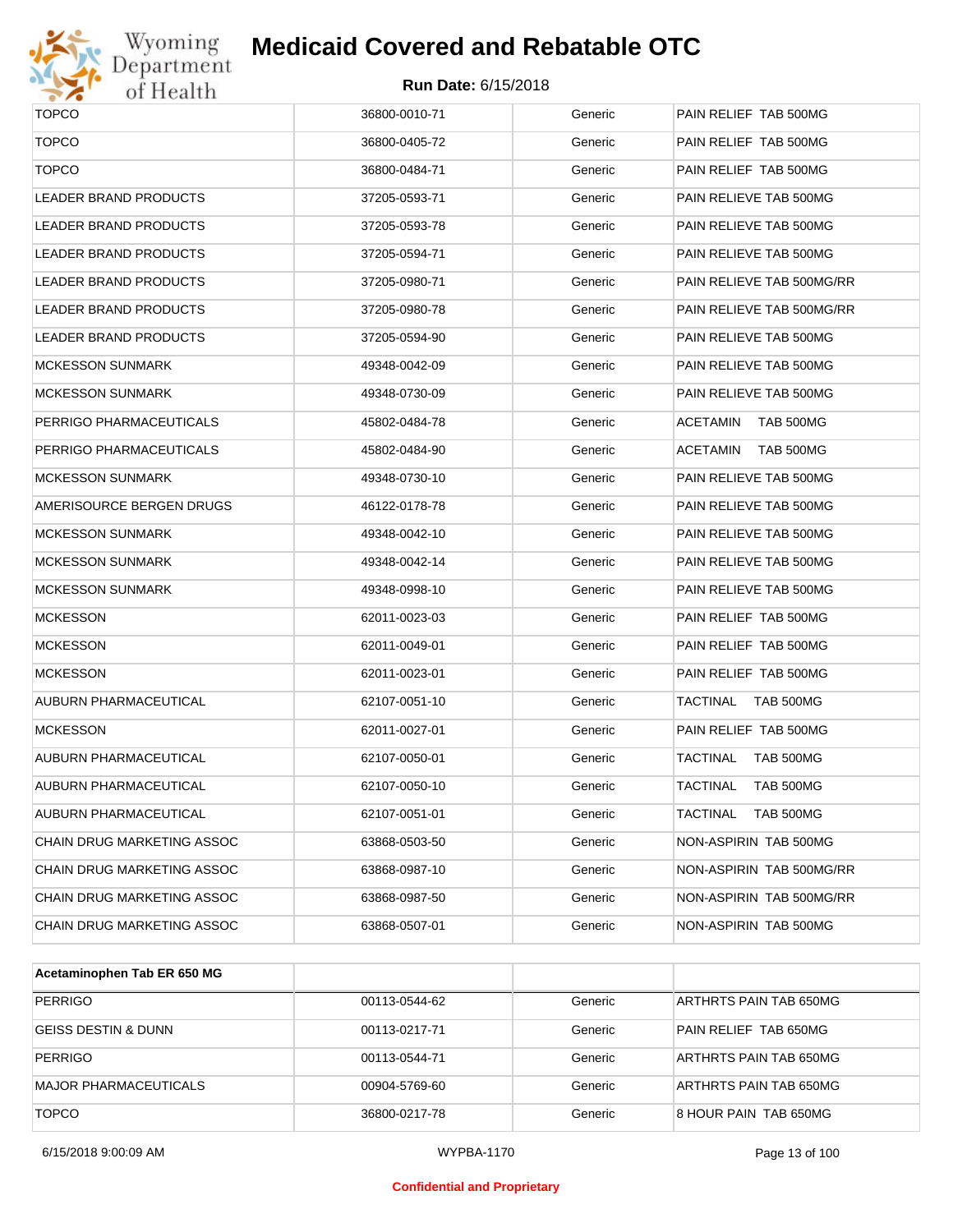## Wyoming<br>Department<br>of Health

## **Medicaid Covered and Rebatable OTC**

#### **Run Date:** 6/15/2018

| <b>TOPCO</b>                   | 36800-0966-47 | Generic | ARTHRTS PAIN TAB 650MG     |  |  |
|--------------------------------|---------------|---------|----------------------------|--|--|
| <b>TOPCO</b>                   | 36800-0544-71 | Generic | ARTHRTS PAIN TAB 650MG     |  |  |
| <b>LEADER BRAND PRODUCTS</b>   | 37205-0034-78 | Generic | ARTHRTS PAIN TAB 650MG     |  |  |
| <b>BERGEN BRUNSWIG</b>         | 24385-0629-71 | Generic | ARTHRTS PAIN TAB 650MG     |  |  |
| <b>BERGEN BRUNSWIG</b>         | 24385-0629-78 | Generic | ARTHRTS PAIN TAB 650MG     |  |  |
| <b>TOPCO</b>                   | 36800-0544-62 | Generic | ARTHRTS PAIN TAB 650MG     |  |  |
| <b>TOPCO</b>                   | 36800-0544-78 | Generic | ARTHRTS PAIN TAB 650MG     |  |  |
| AMERISOURCE BERGEN DRUGS       | 46122-0062-71 | Generic | 8 HOUR PAIN TAB 650MG      |  |  |
| AMERISOURCE BERGEN DRUGS       | 46122-0170-81 | Generic | ARTHRTS PAIN TAB 650MG     |  |  |
| LEADER BRAND PRODUCTS          | 37205-0477-78 | Generic | 8 HOUR PAIN TAB 650MG      |  |  |
| AMERISOURCE BERGEN DRUGS       | 46122-0062-78 | Generic | 8 HOUR PAIN TAB 650MG      |  |  |
| <b>MCKESSON SUNMARK</b>        | 49348-0921-09 | Generic | ARTHRTS PAIN TAB 650MG     |  |  |
| <b>MCKESSON SUNMARK</b>        | 49348-0921-10 | Generic | ARTHRTS PAIN TAB 650MG     |  |  |
| <b>MCKESSON SUNMARK</b>        | 49348-0924-09 | Generic | 8 HOUR PAIN TAB 650MG      |  |  |
| <b>OHM LABS</b>                | 51660-0333-01 | Generic | ARTHRTS PAIN TAB 650MG     |  |  |
| <b>OHM LABS</b>                | 51660-0333-50 | Generic | ARTHRTS PAIN TAB 650MG     |  |  |
| <b>MCKESSON SUNMARK</b>        | 49348-0924-10 | Generic | 8 HOUR PAIN TAB 650MG      |  |  |
| <b>MCKESSON</b>                | 62011-0026-01 | Generic | ARTHRTS PAIN TAB 650MG     |  |  |
| CHAIN DRUG MARKETING ASSOC     | 63868-0089-01 | Generic | ARTHRTS PAIN TAB 650MG     |  |  |
| CHAIN DRUG MARKETING ASSOC     | 63868-0089-50 | Generic | ARTHRTS PAIN TAB 650MG     |  |  |
| AMERICAN HEALTH PACKAGING      | 68084-0777-95 | Generic | ACETAMIN<br>TAB 650MG      |  |  |
| AMERICAN HEALTH PACKAGING      | 68084-0777-25 | Generic | ACETAMIN<br>TAB 650MG      |  |  |
|                                |               |         |                            |  |  |
| <b>Aspirin Chew Tab 81 MG</b>  |               |         |                            |  |  |
| <b>GEISS DESTIN &amp; DUNN</b> | 00113-0467-68 | Generic | <b>ASPIRIN</b><br>CHW 81MG |  |  |
| <b>GEISS DESTIN &amp; DUNN</b> | 00113-0274-68 | Generic | <b>ASPIRIN</b><br>CHW 81MG |  |  |
| PAR PHARMACEUTICAL             | 00603-0024-36 | Generic | <b>ASPIRIN</b><br>CHW 81MG |  |  |
| <b>MAJOR PHARMACEUTICALS</b>   | 00904-4040-73 | Generic | <b>ASPIRIN</b><br>CHW 81MG |  |  |
| RUGBY LABORATORIES             | 00536-1008-36 | Generic | <b>ASPIRIN</b><br>CHW 81MG |  |  |
| <b>MAJOR PHARMACEUTICALS</b>   | 00904-6288-89 | Generic | ASPIRIN LOW CHW 81MG       |  |  |
| PHARBEST PHARMACEUTICALS       | 16103-0366-05 | Generic | <b>ASPIRIN</b><br>CHW 81MG |  |  |
| PHARBEST PHARMACEUTICALS       | 16103-0366-11 | Generic | ASPIRIN<br>CHW 81MG        |  |  |
| <b>SELECT BRAND</b>            | 15127-0241-36 | Generic | SB CHILD ASA CHW 81MG      |  |  |
| <b>BERGEN BRUNSWIG</b>         | 24385-0278-68 | Generic | GNP ASPIRIN CHW 81MG       |  |  |
| <b>TOPCO</b>                   | 36800-0259-68 | Generic | <b>ASPIRIN</b><br>CHW 81MG |  |  |
| <b>TOPCO</b>                   | 36800-0274-68 | Generic | ASPIRIN LOW CHW 81MG       |  |  |

LEADER BRAND PRODUCTS 37205-0369-68 Generic ASPIRIN CHW 81MG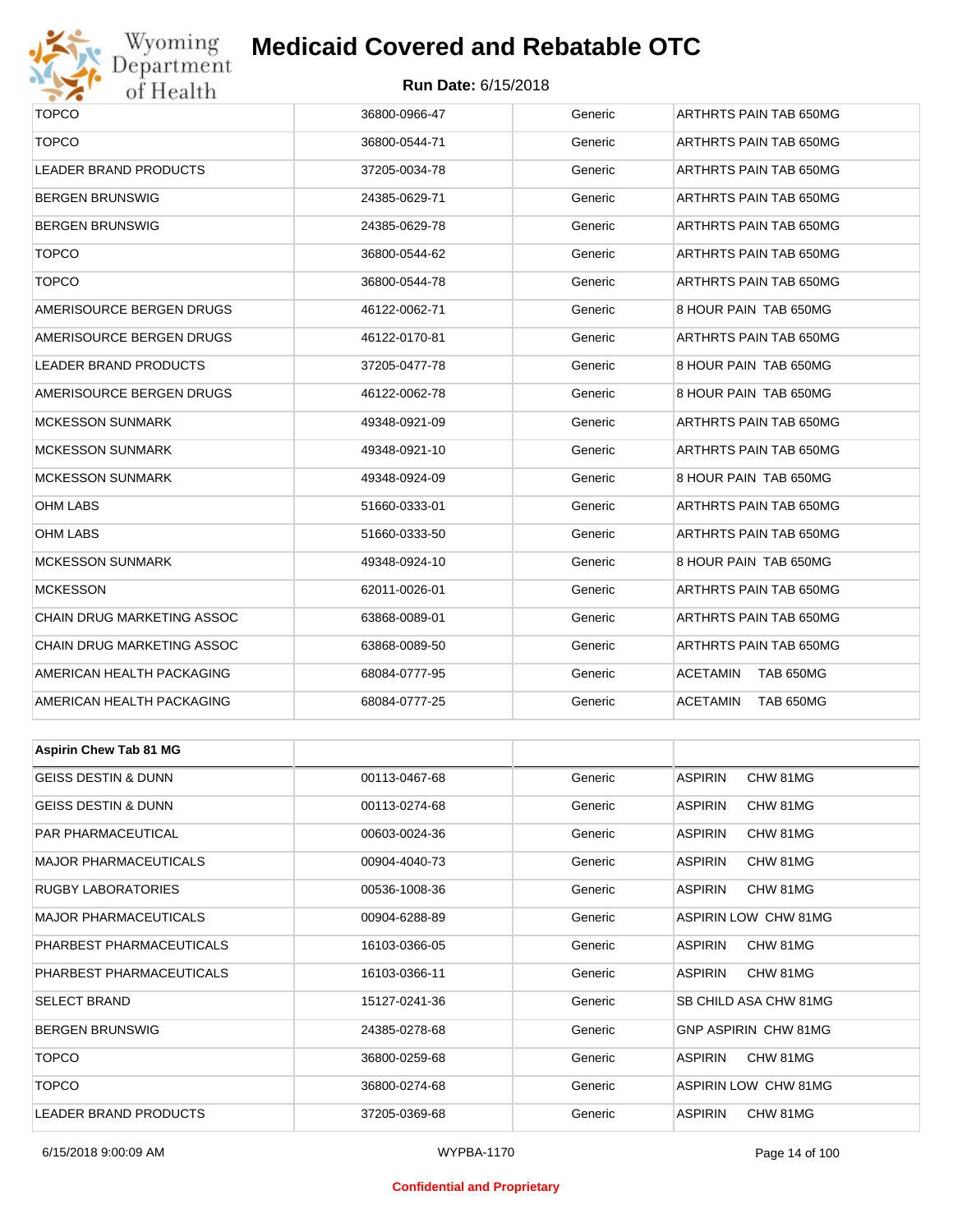

| <b>BERGEN BRUNSWIG</b>       | 24385-0028-68 | Generic | GNP ASPIRIN CHW 81MG        |
|------------------------------|---------------|---------|-----------------------------|
| <b>BERGEN BRUNSWIG</b>       | 24385-0364-68 | Generic | <b>GNP ASPIRIN CHW 81MG</b> |
| <b>TOPCO</b>                 | 36800-0467-68 | Generic | ASPIRIN LOW CHW 81MG        |
| LEADER BRAND PRODUCTS        | 37205-0467-68 | Generic | CHILD ASA CHW 81MG          |
| <b>LEADER BRAND PRODUCTS</b> | 37205-0708-68 | Generic | CHILD ASA CHW 81MG          |
| <b>MCKESSON SUNMARK</b>      | 49348-0757-07 | Generic | SM ASPIRIN CHW 81MG         |
| <b>MCKESSON SUNMARK</b>      | 49348-0191-07 | Generic | SM CHILD ASA CHW 81MG       |
| <b>MCKESSON SUNMARK</b>      | 49348-0498-07 | Generic | SM ASPIRIN CHW 81MG         |
| TIME-CAP LABS                | 49483-0334-63 | Generic | ASPIRIN LOW CHW 81MG        |
| <b>MCKESSON</b>              | 62011-0021-01 | Generic | HM ASPIRIN CHW 81MG         |
| <b>MCKESSON</b>              | 62011-0212-01 | Generic | HM ASPIRIN CHW 81MG         |
| <b>MCKESSON</b>              | 62011-0028-01 | Generic | HM ASPIRIN CHW 81MG         |
| <b>AUBURN PHARMACEUTICAL</b> | 62107-0026-36 | Generic | CHILD ASA LS CHW 81MG       |
|                              |               |         |                             |

| <b>Aspirin Suppos 300 MG</b> |               |         |                |           |
|------------------------------|---------------|---------|----------------|-----------|
| PERRIGO                      | 00574-7034-12 | Generic | <b>ASPIRIN</b> | SUP 300MG |

| <b>Aspirin Suppos 600 MG</b> |               |         |                |           |
|------------------------------|---------------|---------|----------------|-----------|
| PERRIGO                      | 00574-7036-12 | Generic | <b>ASPIRIN</b> | SUP 600MG |

| Aspirin Tab 325 MG             |               |         |                                    |
|--------------------------------|---------------|---------|------------------------------------|
| <b>GEISS DESTIN &amp; DUNN</b> | 00113-0416-78 | Generic | <b>ASPIRIN</b><br><b>TAB 325MG</b> |
| <b>GEISS DESTIN &amp; DUNN</b> | 00113-0416-87 | Generic | <b>ASPIRIN</b><br><b>TAB 325MG</b> |
| <b>GEISS DESTIN &amp; DUNN</b> | 00113-0416-90 | Generic | <b>ASPIRIN</b><br><b>TAB 325MG</b> |
| <b>RUGBY LABORATORIES</b>      | 00536-1054-29 | Generic | <b>TAB 325MG</b><br><b>ASPIRIN</b> |
| <b>MAJOR PHARMACEUTICALS</b>   | 00904-2009-40 | Generic | <b>ASPIRIN</b><br><b>TAB 325MG</b> |
| <b>RUGBY LABORATORIES</b>      | 00536-3305-10 | Generic | <b>ASPIRIN</b><br><b>TAB 325MG</b> |
| <b>RUGBY LABORATORIES</b>      | 00536-1053-01 | Generic | <b>ASPIRIN</b><br><b>TAB 325MG</b> |
| <b>RUGBY LABORATORIES</b>      | 00536-1053-05 | Generic | <b>ASPIRIN</b><br><b>TAB 325MG</b> |
| <b>RUGBY LABORATORIES</b>      | 00536-3305-01 | Generic | <b>TAB 325MG</b><br><b>ASPIRIN</b> |
| <b>MAJOR PHARMACEUTICALS</b>   | 00904-2009-60 | Generic | <b>ASPIRIN</b><br><b>TAB 325MG</b> |
| <b>SELECT BRAND</b>            | 15127-0738-10 | Generic | SB ASPIRIN TAB 325MG               |
| <b>SELECT BRAND</b>            | 15127-0738-21 | Generic | SB ASPIRIN TAB 325MG               |
| <b>SELECT BRAND</b>            | 15127-0738-01 | Generic | SB ASPIRIN TAB 325MG               |
| PHARBEST PHARMACEUTICALS       | 16103-0365-11 | Generic | <b>ASPIRIN</b><br><b>TAB 325MG</b> |
| <b>SELECT BRAND</b>            | 15127-0738-05 | Generic | SB ASPIRIN TAB 325MG               |
| PHARBEST PHARMACEUTICALS       | 16103-0365-08 | Generic | <b>ASPIRIN</b><br><b>TAB 325MG</b> |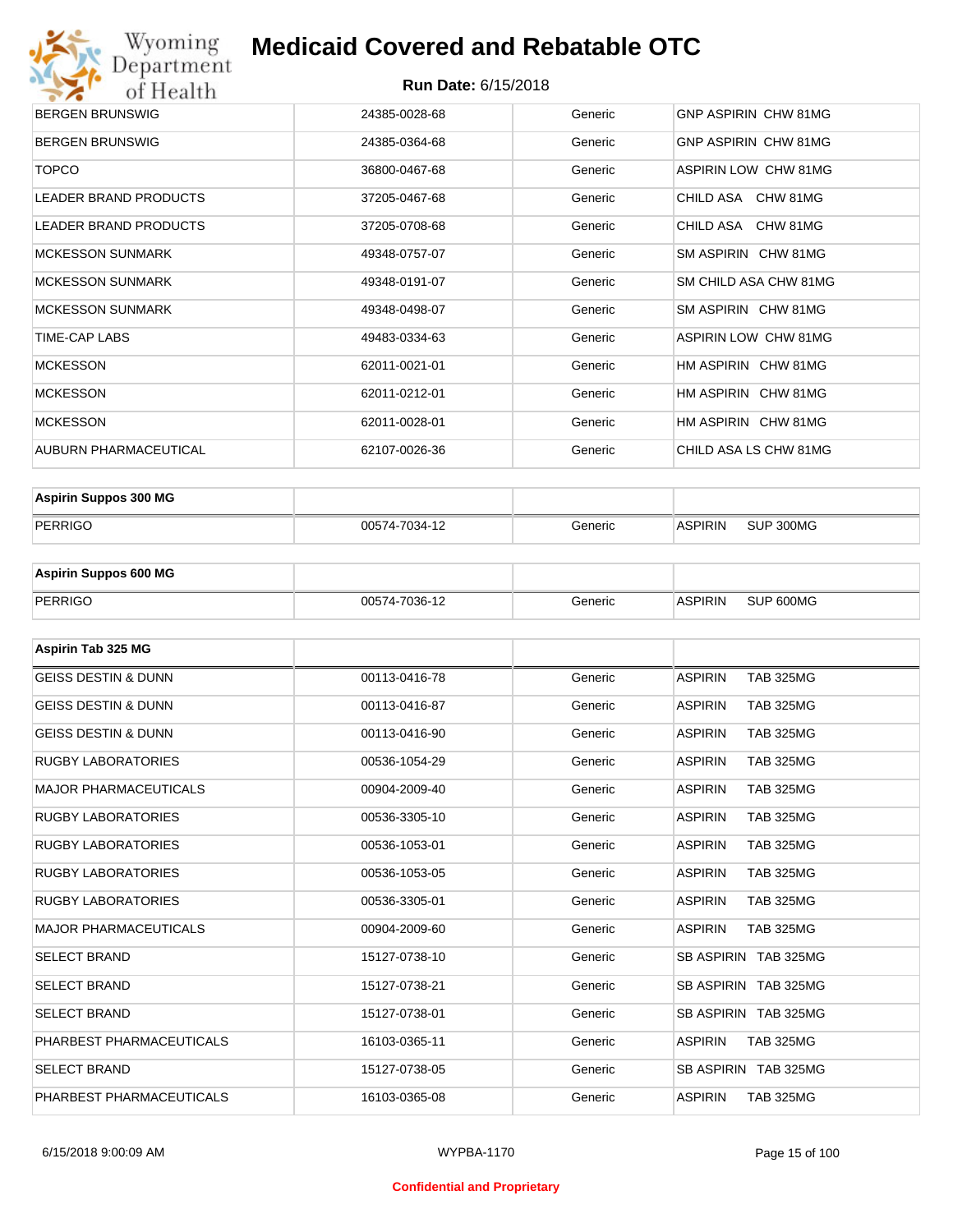# Wyoming<br>Department<br>of Health

## **Medicaid Covered and Rebatable OTC**

| <b>MCKESSON SUNMARK</b>    | 49348-0001-23 | Generic | SM ASPIRIN TAB 325MG               |
|----------------------------|---------------|---------|------------------------------------|
| <b>MCKESSON SUNMARK</b>    | 49348-0001-10 | Generic | SM ASPIRIN TAB 325MG               |
| <b>MCKESSON SUNMARK</b>    | 49348-0001-14 | Generic | SM ASPIRIN TAB 325MG               |
| TIME-CAP LABS              | 49483-0011-10 | Generic | <b>ASPIRIN</b><br><b>TAB 325MG</b> |
| <b>MCKESSON</b>            | 62011-0020-01 | Generic | HM ASPIRIN TAB 325MG               |
| CHAIN DRUG MARKETING ASSOC | 63868-0352-03 | Generic | OC ASPIRIN TAB 325MG               |
| CHAIN DRUG MARKETING ASSOC | 63868-0352-10 | Generic | OC ASPIRIN TAB 325MG               |

| Aspirin Tab Delayed Release 325 MG |               |         |                                 |
|------------------------------------|---------------|---------|---------------------------------|
| <b>PAR PHARMACEUTICAL</b>          | 00603-0168-21 | Generic | <b>ASPIRIN</b><br>TAB 325MG EC  |
| <b>MAJOR PHARMACEUTICALS</b>       | 00904-2013-80 | Generic | <b>ASPIRIN</b><br>TAB 325MG EC  |
| <b>RUGBY LABORATORIES</b>          | 00536-3313-01 | Generic | <b>ASPIRIN</b><br>TAB 325MG EC  |
| <b>RUGBY LABORATORIES</b>          | 00536-3313-10 | Generic | <b>ASPIRIN</b><br>TAB 325MG EC  |
| PAR PHARMACEUTICAL                 | 00603-0169-21 | Generic | <b>ASPIRIN</b><br>TAB 325MG EC  |
| PAR PHARMACEUTICAL                 | 00603-0169-32 | Generic | <b>ASPIRIN</b><br>TAB 325MG EC  |
| <b>MAJOR PHARMACEUTICALS</b>       | 00904-2011-59 | Generic | <b>ASPIRIN</b><br>TAB 325MG EC  |
| <b>MAJOR PHARMACEUTICALS</b>       | 00904-2013-60 | Generic | <b>ASPIRIN</b><br>TAB 325MG EC  |
| <b>MAJOR PHARMACEUTICALS</b>       | 00904-2013-72 | Generic | <b>ASPIRIN</b><br>TAB 325MG EC  |
| PHARBEST PHARMACEUTICALS           | 16103-0357-11 | Generic | <b>ASPIRIN</b><br>TAB 325MG EC  |
| PHARBEST PHARMACEUTICALS           | 16103-0357-08 | Generic | <b>ASPIRIN</b><br>TAB 325MG EC  |
| <b>TOPCO</b>                       | 36800-0429-02 | Generic | <b>ASPIRIN</b><br>TAB 325MG EC  |
| <b>LEADER BRAND PRODUCTS</b>       | 37205-0429-96 | Generic | <b>ASPIRIN</b><br>TAB 325MG EC  |
| <b>BERGEN BRUNSWIG</b>             | 24385-0429-02 | Generic | <b>GNP ASPIRIN TAB 325MG EC</b> |
| <b>BERGEN BRUNSWIG</b>             | 24385-0429-90 | Generic | <b>GNP ASPIRIN TAB 325MG EC</b> |
| <b>LEADER BRAND PRODUCTS</b>       | 37205-0429-87 | Generic | <b>ASPIRIN</b><br>TAB 325MG EC  |
| <b>MCKESSON SUNMARK</b>            | 49348-0937-14 | Generic | SM ASPIRIN TAB 325MG EC         |
| TIME-CAP LABS                      | 49483-0331-10 | Generic | <b>ASPIRIN</b><br>TAB 325MG EC  |
| <b>MCKESSON SUNMARK</b>            | 49348-0937-82 | Generic | SM ASPIRIN TAB 325MG EC         |
| <b>TIME-CAP LABS</b>               | 49483-0331-01 | Generic | <b>ASPIRIN</b><br>TAB 325MG EC  |
| WAL-MART                           | 50844-0227-12 | Generic | EQ ASPIRIN TAB 325MG EC         |
| <b>MCKESSON</b>                    | 62011-0040-01 | Generic | <b>ASPIRIN</b><br>TAB 325MG EC  |
| AUBURN PHARMACEUTICAL              | 62107-0028-32 | Generic | <b>ECPIRIN</b><br>TAB 325MG EC  |
| <b>MCKESSON PACKAGING SERVICES</b> | 63739-0523-01 | Generic | <b>ASPIRIN</b><br>TAB 325MG EC  |
| <b>AUBURN PHARMACEUTICAL</b>       | 62107-0028-01 | Generic | <b>ECPIRIN</b><br>TAB 325MG EC  |
|                                    |               |         |                                 |

| Aspirin Tab Delayed Release 81 MG |               |         |                |             |
|-----------------------------------|---------------|---------|----------------|-------------|
| <b>RUGBY LABORATORIES</b>         | 00536-1004-10 | Generic | <b>ASPIRIN</b> | TAB 81MG EC |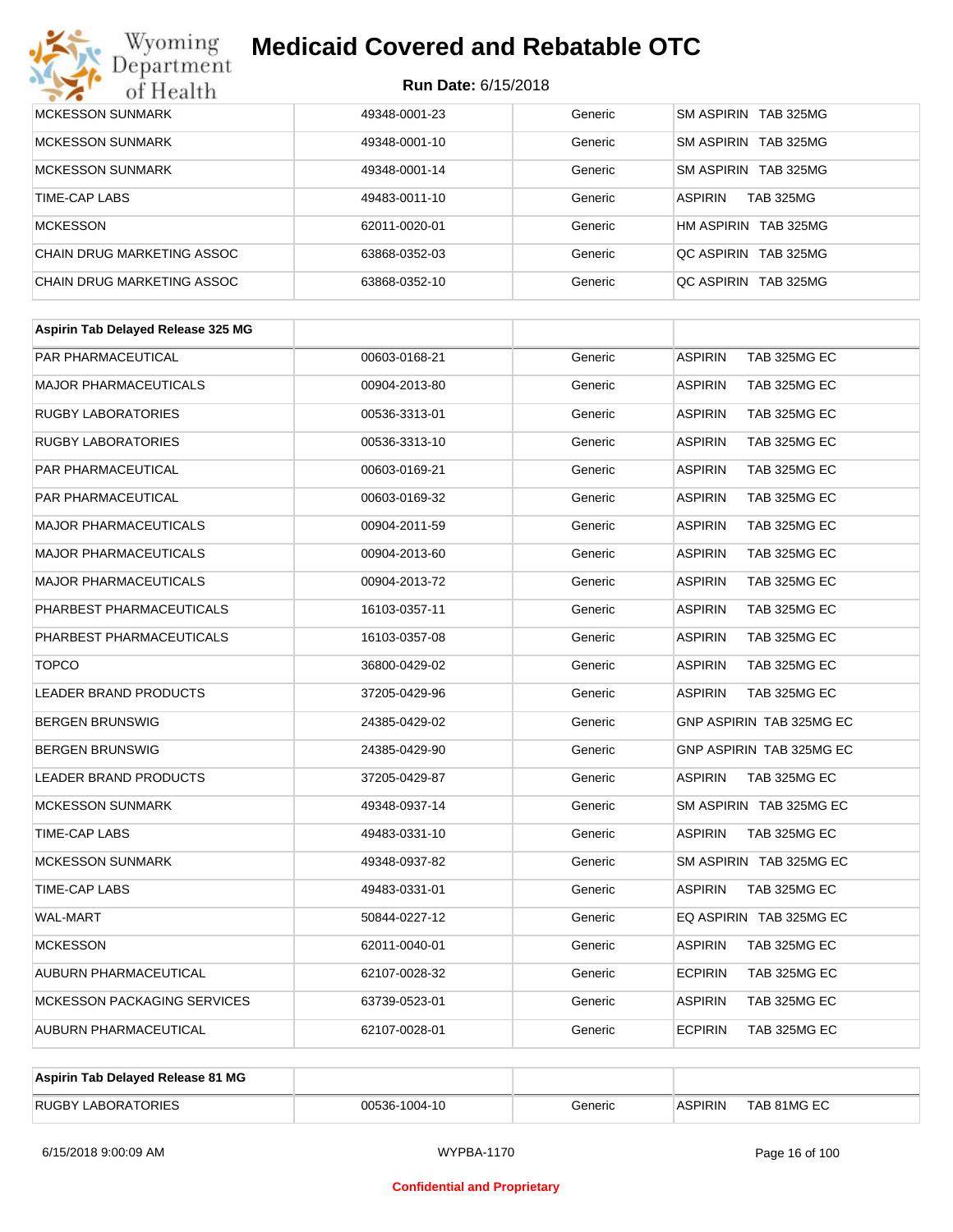# Wyoming<br>Department<br>of Health

## **Medicaid Covered and Rebatable OTC**

| <b>RUGBY LABORATORIES</b>          | 00536-1004-41 | Generic | <b>ASPIRIN</b><br>TAB 81MG EC |
|------------------------------------|---------------|---------|-------------------------------|
| PAR PHARMACEUTICAL                 | 00603-0026-22 | Generic | ASPIRIN LOW TAB 81MG EC       |
| PAR PHARMACEUTICAL                 | 00603-0026-32 | Generic | ASPIRIN LOW TAB 81MG EC       |
| <b>MAJOR PHARMACEUTICALS</b>       | 00904-7704-80 | Generic | ASPIR-LOW TAB 81MG EC         |
| <b>MAJOR PHARMACEUTICALS</b>       | 00904-7704-18 | Generic | ASPIR-LOW TAB 81MG EC         |
| <b>MAJOR PHARMACEUTICALS</b>       | 00904-7704-70 | Generic | ASPIR-LOW TAB 81MG EC         |
| <b>SELECT BRAND</b>                | 15127-0228-65 | Generic | <b>ASPIRIN</b><br>TAB 81MG EC |
| <b>SELECT BRAND</b>                | 15127-0228-94 | Generic | ASPIRIN LOW TAB 81MG EC       |
| PHARBEST PHARMACEUTICALS           | 16103-0356-09 | Generic | <b>ASPIRIN</b><br>TAB 81MG EC |
| PHARBEST PHARMACEUTICALS           | 16103-0356-11 | Generic | <b>ASPIRIN</b><br>TAB 81MG EC |
| <b>TOPCO</b>                       | 36800-0277-48 | Generic | ASPIRIN LOW TAB 81MG EC       |
| AMERISOURCE BERGEN DRUGS           | 46122-0180-87 | Generic | ASPIRIN LOW TAB 81MG EC       |
| AMERISOURCE BERGEN DRUGS           | 46122-0180-76 | Generic | ASPIRIN LOW TAB 81MG EC       |
| AMERISOURCE BERGEN DRUGS           | 46122-0182-48 | Generic | GNP ASPIRIN TAB 81MG EC       |
| <b>MCKESSON SUNMARK</b>            | 49348-0980-15 | Generic | SM ASPIRIN TAB 81MG EC        |
| <b>MCKESSON SUNMARK</b>            | 49348-0980-23 | Generic | SM ASPIRIN TAB 81MG EC        |
| <b>MCKESSON SUNMARK</b>            | 49348-0980-53 | Generic | SM ASPIRIN TAB 81MG EC        |
| <b>MCKESSON SUNMARK</b>            | 49348-0981-15 | Generic | SM ASPIRIN TAB 81MG EC        |
| TIME-CAP LABS                      | 49483-0387-12 | Generic | ASPIRIN LOW TAB 81MG EC       |
| TIME-CAP LABS                      | 49483-0387-10 | Generic | ASPIRIN LOW TAB 81MG EC       |
| <b>MCKESSON</b>                    | 62011-0003-01 | Generic | ASPIRIN LOW TAB 81MG EC       |
| <b>MCKESSON</b>                    | 62011-0019-01 | Generic | ASPIRIN LOW TAB 81MG EC       |
| <b>MCKESSON PACKAGING SERVICES</b> | 63739-0522-01 | Generic | <b>ASPIRIN</b><br>TAB 81MG EC |
| <b>MCKESSON PACKAGING SERVICES</b> | 63739-0522-10 | Generic | <b>ASPIRIN</b><br>TAB 81MG EC |
| AUBURN PHARMACEUTICAL              | 62107-0027-26 | Generic | ASPIR-81<br>TAB 81MG EC       |
| AUBURN PHARMACEUTICAL              | 62107-0027-32 | Generic | ASPIR-81<br>TAB 81MG EC       |
|                                    |               |         |                               |

| Magnesium Salicylate Tab 500 MG |               |         |                              |
|---------------------------------|---------------|---------|------------------------------|
| <b>SELECT BRAND</b>             | 15127-0448-24 | Generic | <b>SB BACKACHE TAB 500MG</b> |
| <b>ANTACIDS</b>                 |               |         |                              |

| Alum & Mag Hydroxide-Simethicone Chew<br>Tab 200-200-25 MG |               |         |                               |
|------------------------------------------------------------|---------------|---------|-------------------------------|
| RUGBY LABORATORIES                                         | 00536-1011-01 | Generic | <b>CHW</b><br><b>ALMACONE</b> |
| MAJOR PHARMACEUTICALS                                      | 00904-0478-60 | Generic | <b>IMINTOX PLUS CHW</b>       |

| Alum & Mag Hydroxide-Simethicone Susp<br>200-200-20 MG/5ML |               |         |                          |
|------------------------------------------------------------|---------------|---------|--------------------------|
| PERRIGO PHARMACEUTICALS                                    | 00113-0357-40 | Generic | ANTACID PLUS SUS GAS REL |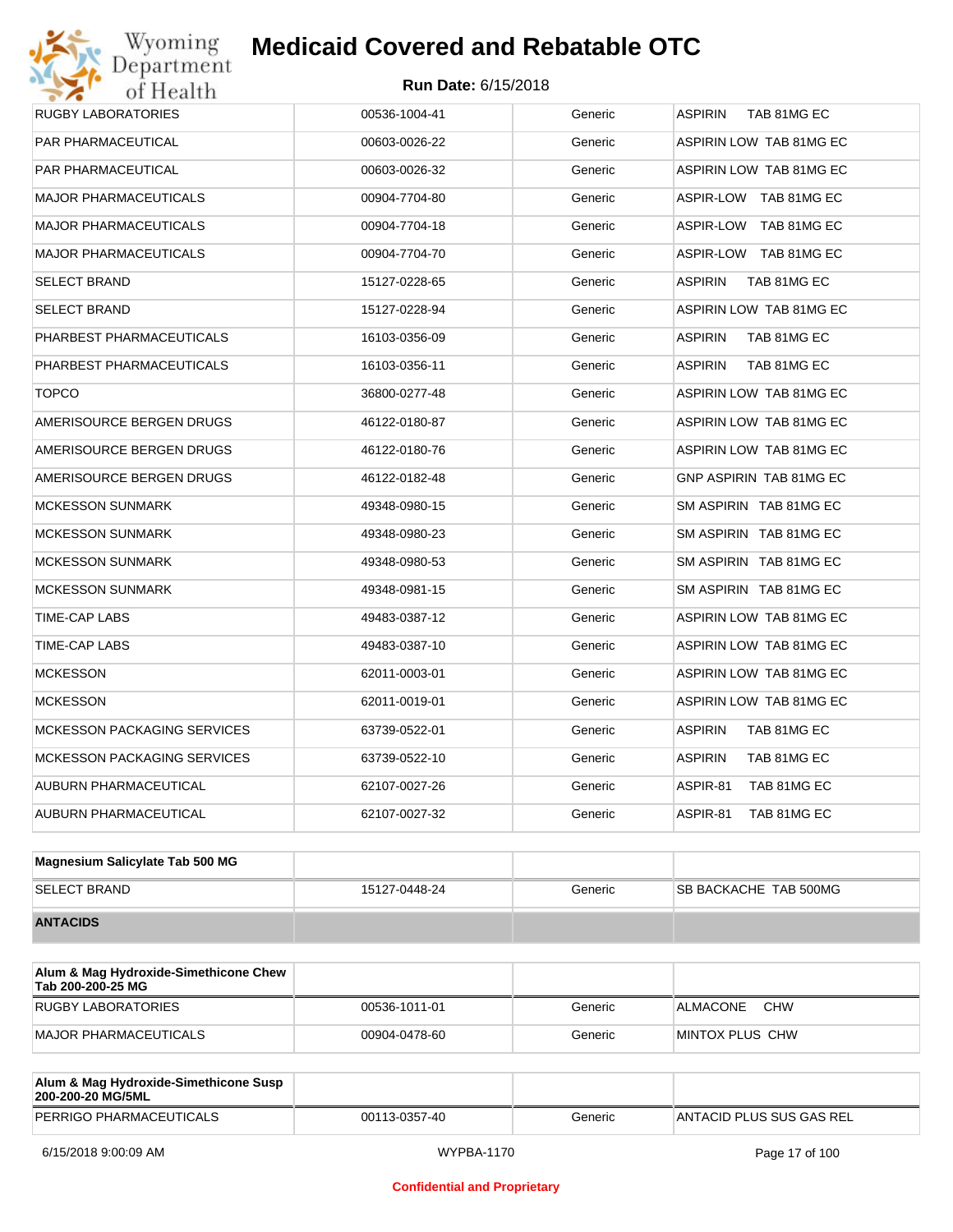| Wyoming<br>Department             | <b>Medicaid Covered and Rebatable OTC</b> |         |                                 |  |  |
|-----------------------------------|-------------------------------------------|---------|---------------------------------|--|--|
| of Health                         | <b>Run Date: 6/15/2018</b>                |         |                                 |  |  |
| PHARMACEUTICAL ASSOCIATES         | 00121-1761-30                             | Generic | MAG-AL PLUS LIO                 |  |  |
| PERRIGO PHARMACEUTICALS           | 00113-0851-40                             | Generic | <b>ANTACID</b><br><b>SUS</b>    |  |  |
| <b>RUGBY LABORATORIES</b>         | 00536-0025-83                             | Generic | <b>ALMACONE</b><br>SUS          |  |  |
| <b>RUGBY LABORATORIES</b>         | 00536-1945-83                             | Generic | <b>RULOX</b><br><b>SUS</b>      |  |  |
| MAJOR PHARMACEUTICALS             | 00904-5721-14                             | Generic | SUS<br><b>MINTOX</b>            |  |  |
| MAJOR PHARMACEUTICALS             | 00904-0004-14                             | Generic | <b>MI-ACID</b><br><b>SUS</b>    |  |  |
| SELECT BRAND                      | 15127-0883-52                             | Generic | SB ANTACID/ SUS ANTIGAS         |  |  |
| <b>TOPCO</b>                      | 36800-0357-40                             | Generic | ANTACID PLUS SUS GAS REL        |  |  |
| <b>BERGEN BRUNSWIG</b>            | 24385-0356-40                             | Generic | <b>GNP ANTACID SUS ANTI-GAS</b> |  |  |
| LEADER BRAND PRODUCTS             | 37205-0314-40                             | Generic | ANTACID<br>SUS REG ST           |  |  |
| <b>BERGEN BRUNSWIG</b>            | 24385-0357-40                             | Generic | <b>GNP MASANTI SUS REG ST</b>   |  |  |
| <b>TOPCO</b>                      | 36800-0851-40                             | Generic | <b>ANTACID FAST SUS RELIEF</b>  |  |  |
| <b>LEADER BRAND PRODUCTS</b>      | 37205-0530-40                             | Generic | ANTACID FAST SUS ACTING         |  |  |
| <b>MCKESSON SUNMARK</b>           | 49348-0019-39                             | Generic | <b>SM ANTACID/ SUS ANTIGAS</b>  |  |  |
| <b>MCKESSON SUNMARK</b>           | 49348-0020-39                             | Generic | SM ANTACID SUS ANTI-GAS         |  |  |
| <b>MCKESSON</b>                   | 62011-0147-01                             | Generic | HM ANTACID SUS ANTI-GAS         |  |  |
| <b>MCKESSON</b>                   | 62011-0148-01                             | Generic | HM ANTACID SUS ANTI-GAS         |  |  |
| <b>CHAIN DRUG MARKETING ASSOC</b> | 63868-0694-57                             | Generic | QC ANTACID SUS                  |  |  |
| <b>CHAIN DRUG MARKETING ASSOC</b> | 63868-0712-57                             | Generic | OC ANTACID SUS ANTI-GAS         |  |  |

| Alum & Mag Hydroxide-Simethicone Susp<br>400-400-40 MG/5ML |               |         |                                       |
|------------------------------------------------------------|---------------|---------|---------------------------------------|
| <b>GEISS DESTIN &amp; DUNN</b>                             | 00113-0340-40 | Generic | ANTACID PLUS SUS GAS REL              |
| PHARMACEUTICAL ASSOCIATES                                  | 00121-1762-30 | Generic | MAG-AL PLUS LIO XS                    |
| PERRIGO PHARMACEUTICALS                                    | 00113-0588-40 | Generic | <b>ANTACID</b><br><b>SUS ANTI-GAS</b> |
| <b>RUGBY LABORATORIES</b>                                  | 00536-0015-83 | Generic | ALMACONE DBL SUS STRENGTH             |
| MAJOR PHARMACFUTICALS                                      | 00904-5725-14 | Generic | <b>MINTOX</b><br><b>SUS MAX ST</b>    |
| <b>MAJOR PHARMACEUTICALS</b>                               | 00904-0005-14 | Generic | MI-ACID<br><b>SUS MAX ST</b>          |
| <b>SELECT BRAND</b>                                        | 15127-0745-52 | Generic | ANTACID/ANTI SUS - GAS DS             |
| <b>BERGEN BRUNSWIG</b>                                     | 24385-0340-40 | Generic | <b>GNP MASANTI SUS MAX ST</b>         |
| <b>LEADER BRAND PRODUCTS</b>                               | 37205-0535-40 | Generic | <b>ANTACID</b><br><b>SUS MAX ST</b>   |
| <b>TOPCO</b>                                               | 36800-0340-40 | Generic | ANTACID PLUS SUS ANTI-GAS             |
| <b>TOPCO</b>                                               | 36800-0588-40 | Generic | <b>SUS MAX ST</b><br><b>ANTACID</b>   |
| <b>BERGEN BRUNSWIG</b>                                     | 24385-0362-40 | Generic | <b>GNP ANTACID SUS CHERRY</b>         |
| <b>LEADER BRAND PRODUCTS</b>                               | 37205-0536-40 | Generic | <b>ANTACID</b><br><b>SUS MAX ST</b>   |
| <b>MCKESSON</b>                                            | 62011-0122-01 | Generic | ADVANCED<br><b>SUS ANTACID</b>        |
| <b>MCKESSON</b>                                            | 62011-0149-01 | Generic | HM ANTACID SUS ANTI-GAS               |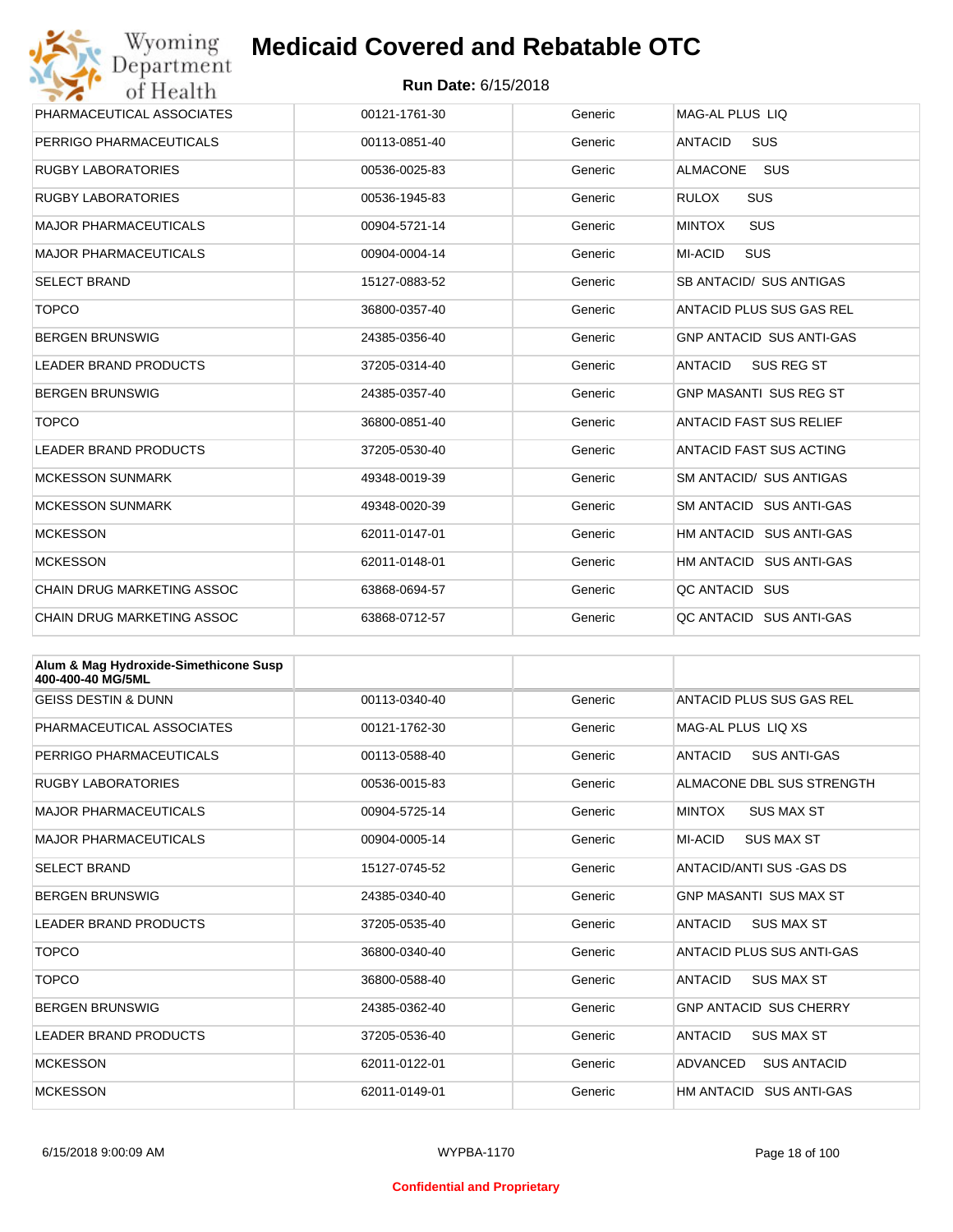

| Aluminum & Magnesium Hydroxides Susp<br>200-200 MG/5ML          |               |              |                                      |
|-----------------------------------------------------------------|---------------|--------------|--------------------------------------|
| PHARMACEUTICAL ASSOCIATES                                       | 00121-1760-30 | <b>Brand</b> | MAG-AL<br>LIQ                        |
| Aluminum Hydroxide Gel Susp 320                                 |               |              |                                      |
| <b>MG/5ML</b>                                                   |               |              |                                      |
| <b>RUGBY LABORATORIES</b>                                       | 00536-0091-85 | Generic      | ALUM HYDROX SUS 320/5ML              |
| Aluminum Hydroxide-Magnesium<br>Carbonate Chew Tab 160-105 MG   |               |              |                                      |
| GLAXO CONSUMER HEALTHCARE L.P.                                  | 00135-0098-26 | <b>Brand</b> | <b>GAVISCON</b><br><b>CHW EX-STR</b> |
| GLAXO CONSUMER HEALTHCARE L.P.                                  | 00135-0430-03 | <b>Brand</b> | <b>GAVISCON</b><br>CHW EX-STR        |
| <b>MAJOR PHARMACEUTICALS</b>                                    | 00904-5365-60 | Generic      | ACID GONE<br><b>CHW</b>              |
| AMERISOURCE BERGEN DRUGS                                        | 46122-0150-78 | Generic      | GNP ANTACID CHW 160-105              |
|                                                                 |               |              |                                      |
| Aluminum Hydroxide-Magnesium<br>Carbonate Susp 508-475 MG/10ML  |               |              |                                      |
| GLAXO CONSUMER HEALTHCARE L.P.                                  | 00135-0095-41 | <b>Brand</b> | <b>GAVISCON</b><br>SUS               |
|                                                                 |               |              |                                      |
| Aluminum Hydroxide-Magnesium<br>Carbonate Susp 95-358 MG/15ML   |               |              |                                      |
| <b>GLAXO CONSUMER HEALTHCARE L.P.</b>                           | 00135-0094-41 | <b>Brand</b> | <b>GAVISCON</b><br>SUS               |
| <b>MAJOR PHARMACEUTICALS</b>                                    | 00904-7727-14 | Generic      | ACID GONE<br><b>SUS</b>              |
|                                                                 |               |              |                                      |
| Aluminum Hydroxide-Magnesium<br>Trisilicate Chew Tab 80-14.2 MG |               |              |                                      |
| GLAXO CONSUMER HEALTHCARE L.P.                                  | 00135-0096-26 | <b>Brand</b> | <b>GAVISCON</b><br><b>CHW</b>        |
|                                                                 |               |              |                                      |
| <b>Calcium Carbonate (Antacid) Chew Tab</b><br>1000 MG          |               |              |                                      |
| <b>GLAXO CONSUMER HEALTHCARE L.P.</b>                           | 00135-0118-14 | <b>Brand</b> | TUMS ULTRA CHW 1000MG                |
| <b>GLAXO CONSUMER HEALTHCARE L.P.</b>                           | 00135-0118-83 | <b>Brand</b> | TUMS ULTRA CHW 1000MG                |
| PERRIGO PHARMACEUTICALS                                         | 00113-0595-23 | Generic      | CAL ANTACID CHW 1000MG               |
| GLAXO CONSUMER HEALTHCARE L.P.                                  | 00135-0181-05 | <b>Brand</b> | TUMS ULTRA CHW 1000MG                |
| GLAXO CONSUMER HEALTHCARE L.P.                                  | 00135-0180-14 | <b>Brand</b> | TUMS ULTRA CHW 1000MG                |
| GLAXO CONSUMER HEALTHCARE L.P.                                  | 00135-0181-01 | Brand        | TUMS ULTRA CHW 1000MG                |
| GLAXO CONSUMER HEALTHCARE L.P.                                  | 00135-0181-02 | <b>Brand</b> | TUMS ULTRA CHW 1000MG                |
| GLAXO CONSUMER HEALTHCARE L.P.                                  | 00135-0181-03 | Brand        | TUMS ULTRA CHW 1000MG                |
| GLAXO CONSUMER HEALTHCARE L.P.                                  | 00135-0228-01 | <b>Brand</b> | TUMS ULTRA CHW 1000MG                |
| GLAXO CONSUMER HEALTHCARE L.P.                                  | 00135-0180-02 | Brand        | TUMS ULTRA CHW 1000MG                |
| GLAXO CONSUMER HEALTHCARE L.P.                                  | 00135-0181-14 | <b>Brand</b> | TUMS ULTRA CHW 1000MG                |
| <b>TOPCO</b>                                                    | 36800-0595-23 | Generic      | CALC ANTACID CHW 1000MG              |
| LEADER BRAND PRODUCTS                                           | 37205-0333-69 | Generic      | CAL ANTACID CHW 1000MG               |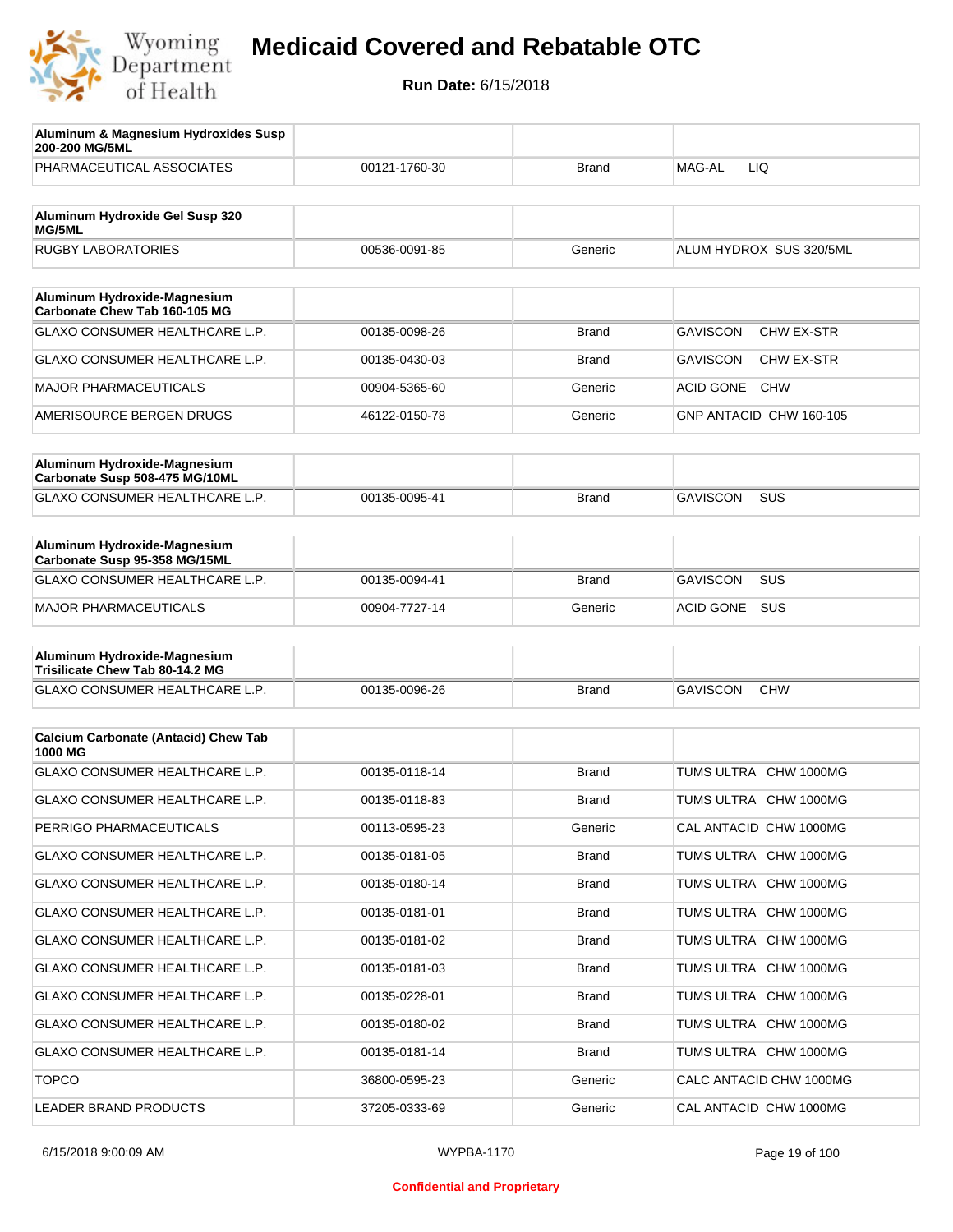

| <b>MCKESSON SUNMARK</b>                                            | 49348-0959-16 | Generic      | SM ANTACID CHW 1000MG       |
|--------------------------------------------------------------------|---------------|--------------|-----------------------------|
| <b>Calcium Carbonate (Antacid) Chew Tab</b><br>1177 MG (471 MG Ca) |               |              |                             |
| <b>GLAXO CONSUMER HEALTHCARE L.P.</b>                              | 00135-0560-01 | <b>Brand</b> | TUMS CHW DEL CHW 1177MG     |
| <b>Calcium Carbonate (Antacid) Chew Tab</b><br>500 MG              |               |              |                             |
| PERRIGO PHARMACEUTICALS                                            | 00113-0485-47 | Generic      | CHW 500MG<br><b>ANTACID</b> |
| <b>GLAXO CONSUMER HEALTHCARE L.P.</b>                              | 00135-0070-48 | <b>Brand</b> | <b>TUMS</b><br>CHW 500MG    |
| GLAXO CONSUMER HEALTHCARE L.P.                                     | 00135-0071-27 | <b>Brand</b> | <b>TUMS</b><br>CHW 500MG    |
| GLAXO CONSUMER HEALTHCARE L.P.                                     | 00135-0071-48 | <b>Brand</b> | TUMS<br>CHW 500MG           |
| GLAXO CONSUMER HEALTHCARE L.P.                                     | 00135-0070-03 | <b>Brand</b> | TUMS<br>CHW 500MG           |
| PERRIGO PHARMACEUTICALS                                            | 00113-0478-47 | Generic      | CALC ANTACID CHW 500MG      |
| GLAXO CONSUMER HEALTHCARE L.P.                                     | 00135-0070-27 | <b>Brand</b> | <b>TUMS</b><br>CHW 500MG    |
| <b>MAJOR PHARMACEUTICALS</b>                                       | 00904-1257-92 | Generic      | CALC ANTACID CHW 500MG      |
| <b>GLAXO CONSUMER HEALTHCARE L.P.</b>                              | 00135-0522-03 | Generic      | TUMS FRESHER CHW 500MG      |
| <b>RUGBY LABORATORIES</b>                                          | 00536-1007-15 | Generic      | CAL-GEST<br>CHW 500MG       |
| RUGBY LABORATORIES                                                 | 00536-1048-15 | Generic      | <b>ANTACID</b><br>CHW 500MG |
| <b>MAJOR PHARMACEUTICALS</b>                                       | 00904-6412-92 | Generic      | CALC ANTACID CHW 500MG      |
| <b>SELECT BRAND</b>                                                | 15127-0211-24 | Generic      | <b>ANTACID</b><br>CHW 500MG |
| <b>SELECT BRAND</b>                                                | 15127-0210-24 | Generic      | <b>ANTACID</b><br>CHW 500MG |
| <b>LEADER BRAND PRODUCTS</b>                                       | 37205-0200-47 | Generic      | CHW 500MG<br><b>ANTACID</b> |
| <b>LEADER BRAND PRODUCTS</b>                                       | 37205-0210-47 | Generic      | <b>ANTACID</b><br>CHW 500MG |
| <b>TOPCO</b>                                                       | 36800-0478-47 | Generic      | <b>ANTACID</b><br>CHW 500MG |
| <b>TOPCO</b>                                                       | 36800-0485-47 | Generic      | CALC ANTACID CHW 500MG      |
| MCKESSON SUNMARK                                                   | 49348-0958-21 | Generic      | CALC ANTACID CHW 500MG      |
| <b>MCKESSON SUNMARK</b>                                            | 49348-0957-21 | Generic      | CALC ANTACID CHW 500MG      |
| <b>MCKESSON</b>                                                    | 62011-0132-01 | Generic      | CALC ANTACID CHW 500MG      |
| <b>Calcium Carbonate (Antacid) Chew Tab</b><br>750 MG              |               |              |                             |

| 750 MG                                |               |              |                       |
|---------------------------------------|---------------|--------------|-----------------------|
| <b>GLAXO CONSUMER HEALTHCARE L.P.</b> | 00135-0074-07 | <b>Brand</b> | TUMS EXTRA CHW 750MG  |
| <b>GLAXO CONSUMER HEALTHCARE L.P.</b> | 00135-0074-22 | <b>Brand</b> | TUMS EXTRA CHW 750MG  |
| <b>GLAXO CONSUMER HEALTHCARE L.P.</b> | 00135-0140-03 | <b>Brand</b> | TUMS E-X<br>CHW 750MG |
| <b>GLAXO CONSUMER HEALTHCARE L.P.</b> | 00135-0178-02 | <b>Brand</b> | TUMS E-X<br>CHW 750MG |
| <b>GLAXO CONSUMER HEALTHCARE L.P.</b> | 00135-0178-03 | <b>Brand</b> | TUMS E-X<br>CHW 750MG |
| <b>GLAXO CONSUMER HEALTHCARE L.P.</b> | 00135-0178-08 | <b>Brand</b> | CHW 750MG<br>TUMS F-X |
| PERRIGO PHARMACEUTICALS               | 00113-0489-80 | Generic      | CHW 750MG<br>ANTACID  |
| <b>GLAXO CONSUMER HEALTHCARE L.P.</b> | 00135-0074-24 | <b>Brand</b> | TUMS EXTRA CHW 750MG  |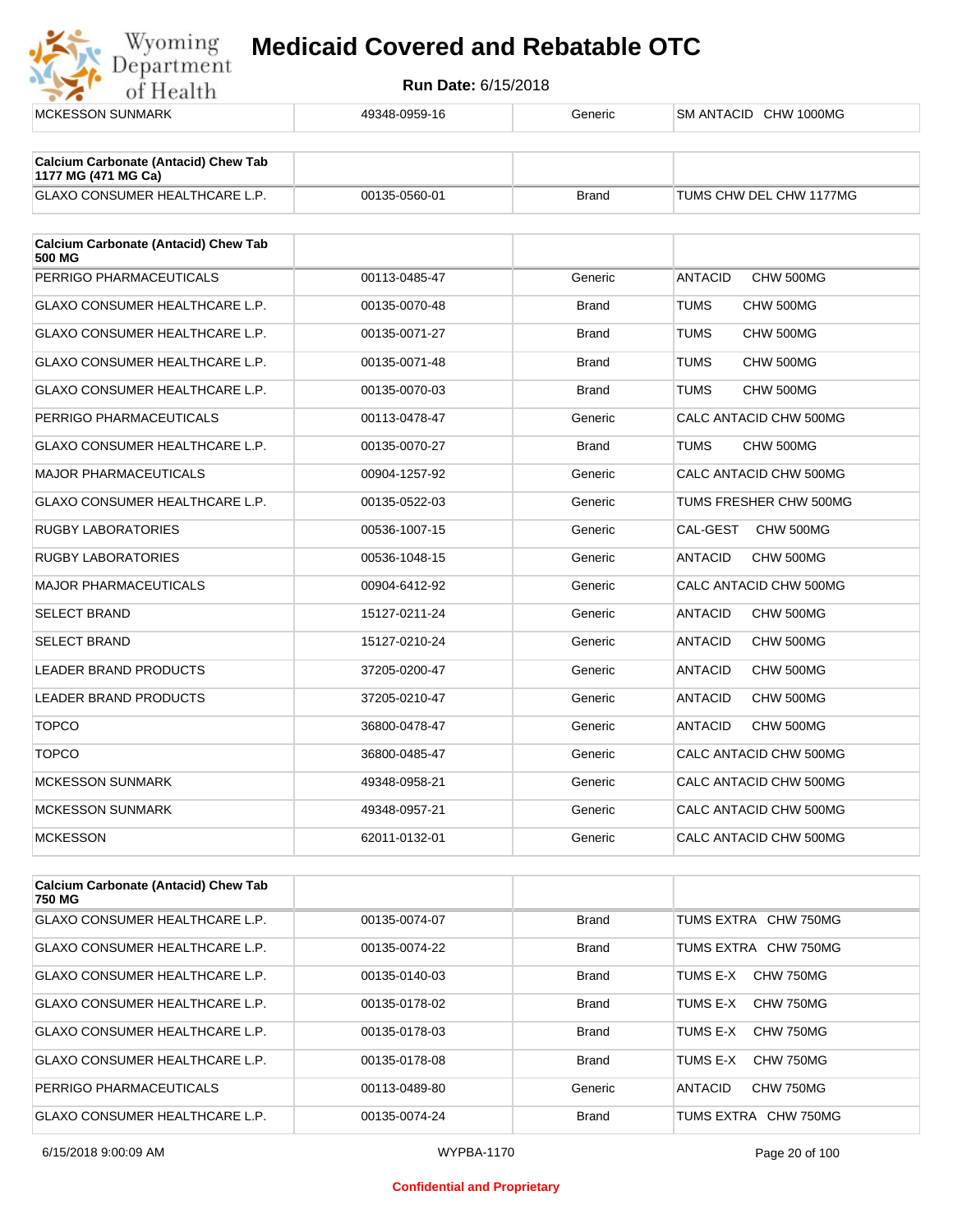| Wyoming<br>Department                 | <b>Medicaid Covered and Rebatable OTC</b> |              |                             |
|---------------------------------------|-------------------------------------------|--------------|-----------------------------|
| of Health                             | <b>Run Date: 6/15/2018</b>                |              |                             |
| <b>GLAXO CONSUMER HEALTHCARE L.P.</b> | 00135-0074-46                             | <b>Brand</b> | TUMS EXTRA CHW 750MG        |
| GLAXO CONSUMER HEALTHCARE L.P.        | 00135-0246-02                             | <b>Brand</b> | TUMS SMOOTHI CHW 750MG      |
| GLAXO CONSUMER HEALTHCARE L.P.        | 00135-0456-03                             | <b>Brand</b> | TUMS SMOOTHI CHW 750MG      |
| PERRIGO PHARMACEUTICALS               | 00113-0179-80                             | Generic      | CALC ANTACID CHW 750MG      |
| GLAXO CONSUMER HEALTHCARE L.P.        | 00135-0154-05                             | <b>Brand</b> | TUMS E-X<br>CHW 750MG       |
| GLAXO CONSUMER HEALTHCARE L.P.        | 00135-0469-01                             | <b>Brand</b> | TUMS KIDS CHW 750MG         |
| PERRIGO PHARMACEUTICALS               | 00113-0468-80                             | Generic      | <b>ANTACID</b><br>CHW 750MG |
| GLAXO CONSUMER HEALTHCARE L.P.        | 00135-0074-25                             | <b>Brand</b> | TUMS EXTRA CHW 750MG        |
| GLAXO CONSUMER HEALTHCARE L.P.        | 00135-0076-25                             | <b>Brand</b> | TUMS E-X<br>CHW 750MG       |
| GLAXO CONSUMER HEALTHCARE L.P.        | 00135-0140-01                             | <b>Brand</b> | TUMS E-X<br>CHW 750MG       |
| GLAXO CONSUMER HEALTHCARE L.P.        | 00135-0178-09                             | <b>Brand</b> | TUMS E-X<br>CHW 750MG       |
| GLAXO CONSUMER HEALTHCARE L.P.        | 00135-0243-02                             | <b>Brand</b> | TUMS SMOOTHI CHW 750MG      |
| RUGBY LABORATORIES                    | 00536-1049-22                             | Generic      | CALC ANTACID CHW 750MG      |
| GLAXO CONSUMER HEALTHCARE L.P.        | 00135-0245-02                             | Generic      | TUMS SMOOTHI CHW 750MG      |
| GLAXO CONSUMER HEALTHCARE L.P.        | 00135-0246-01                             | <b>Brand</b> | TUMS SMOOTHI CHW 750MG      |
| RUGBY LABORATORIES                    | 00536-1050-22                             | Generic      | CALC ANTACID CHW 750MG      |
| <b>MAJOR PHARMACEUTICALS</b>          | 00904-5513-79                             | Generic      | CALC ANTACID CHW 750MG      |
| <b>MAJOR PHARMACEUTICALS</b>          | 00904-7695-91                             | Generic      | CALC ANTACID CHW 750MG      |
| <b>SELECT BRAND</b>                   | 15127-0207-37                             | Generic      | ANTACID<br>CHW 750MG        |
| <b>SELECT BRAND</b>                   | 15127-0212-96                             | Generic      | <b>ANTACID</b><br>CHW 750MG |
| <b>TOPCO</b>                          | 36800-0468-80                             | Generic      | CALC ANTACID CHW 750MG      |
| <b>TOPCO</b>                          | 36800-0489-80                             | Generic      | CALC ANTACID CHW 750MG      |
| <b>TOPCO</b>                          | 36800-0179-80                             | Generic      | CALC ANTACID CHW 750MG      |
| <b>BERGEN BRUNSWIG</b>                | 24385-0106-80                             | Generic      | CHW 750MG<br><b>ANTACID</b> |
| <b>LEADER BRAND PRODUCTS</b>          | 37205-0706-80                             | Generic      | ANTACID<br>CHW 750MG        |
| <b>LEADER BRAND PRODUCTS</b>          | 37205-0205-80                             | Generic      | <b>ANTACID</b><br>CHW 750MG |
| <b>MCKESSON SUNMARK</b>               | 49348-0954-34                             | Generic      | CALC ANTACID CHW 750MG      |
| MCKESSON                              | 62011-0229-01                             | Generic      | CALC ANTACID CHW 750MG      |
| <b>MCKESSON</b>                       | 62011-0131-01                             | Generic      | CALC ANTACID CHW 750MG      |

| Calcium Carbonate (Antacid) Susp 1250<br><b>MG/5ML</b> |               |         |                           |
|--------------------------------------------------------|---------------|---------|---------------------------|
| WEST-WARD                                              | 00054-3117-63 | Generic | CALCIUM CARB SUS 1250/5ML |
| PHARMACEUTICAL ASSOCIATES                              | 00121-0766-16 | Generic | CALCIUM CARB SUS 1250/5ML |
| PHARMACEUTICAL ASSOCIATES                              | 00121-4766-05 | Generic | CALCIUM CARB SUS 1250/5ML |

| Calcium Carbonate (Antacid) Tab 648 MG |               |         |                        |
|----------------------------------------|---------------|---------|------------------------|
| <b>RUGBY LABORATORIES</b>              | 00536-1024-10 | Generic | CALCIUM CARB TAB 648MG |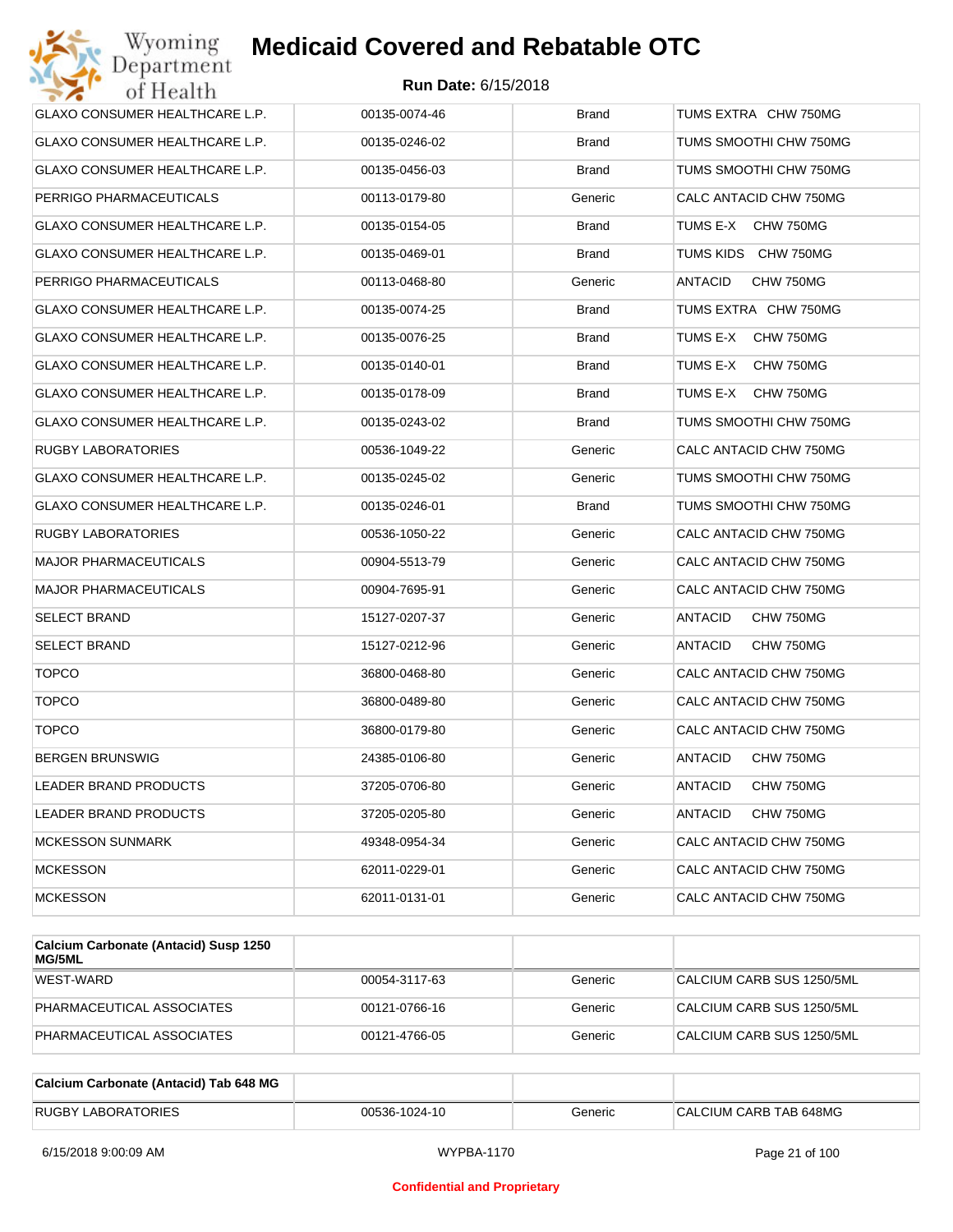

| <b>Calcium Carbonate-Mag Hydroxide Chew</b><br>Tab 550-110 MG |               |              |                              |
|---------------------------------------------------------------|---------------|--------------|------------------------------|
| AMERISOURCE BERGEN DRUGS                                      | 46122-0153-47 | Generic      | GNP ANTACID CHW 550-110      |
| <b>Calcium Carbonate-Mag Hydroxide Chew</b><br>Tab 700-300 MG |               |              |                              |
| <b>MAJOR PHARMACEUTICALS</b>                                  | 00904-5115-71 | <b>Brand</b> | <b>MI-ACID</b><br><b>CHW</b> |
| <b>Calcium Carbonate-Simethicone Chew Tab</b><br>1000-60 MG   |               |              |                              |
| AMERISOURCE BERGEN DRUGS                                      | 46122-0151-75 | Generic      | ANT/ANTI-GAS CHW 1000-60     |
| Magnesium Oxide Tab 400 MG                                    |               |              |                              |
| PAR PHARMACEUTICALS                                           | 00603-0209-22 | Generic      | MAG OXIDE TAB 400MG          |
| Magnesium Oxide Tab 420 MG                                    |               |              |                              |
| PAR PHARMACEUTICALS                                           | 00603-0213-21 | Generic      | MAG OXIDE TAB 420MG          |
| Sodium Bicarbonate Tab 325 MG                                 |               |              |                              |
| <b>RUGBY LABORATORIES</b>                                     | 00536-1046-10 | Generic      | SODIUM BICAR TAB 325MG       |
| Sodium Bicarbonate Tab 650 MG                                 |               |              |                              |
| <b>RUGBY LABORATORIES</b>                                     | 00536-1047-10 | Generic      | SODIUM BICAR TAB 650MG       |
| <b>RUGBY LABORATORIES</b>                                     | 00536-4544-10 | Generic      | SODIUM BICAR TAB 650MG       |
| RISING PHARMACEUTICALS                                        | 64980-0182-10 | Generic      | SODIUM BICAR TAB 10GR        |
| <b>ANTIASTHMATIC AND BRONCHODILATOR</b><br><b>AGENTS</b>      |               |              |                              |
| <b>Ephedrine Sulfate Cap 25 MG</b>                            |               |              |                              |
| <b>WEST-WARD</b>                                              | 00143-3145-01 | Generic      | EPHEDRINE SU CAP 25MG        |
| Racepinephrine HCI Soln Nebu 2.25%<br>(Base Equivalent)       |               |              |                              |
| NEPHRON PHARMACEUTICALS CORP.                                 | 00487-5901-10 | <b>Brand</b> | S <sub>2</sub><br>NEB 2.25%  |
| NEPHRON PHARMACEUTICALS CORP.                                 | 00487-5901-99 | <b>Brand</b> | S <sub>2</sub><br>NEB 2.25%  |
| <b>ANTIDIABETICS</b>                                          |               |              |                              |
| Inculin NDH & Poquiar Such Pon-Ini 100                        |               |              |                              |

| Insulin NPH & Regular Susp Pen-Inj 100<br>Unit/ML (70-30) |               |              |                |                     |
|-----------------------------------------------------------|---------------|--------------|----------------|---------------------|
| LILLY                                                     | 00002-8803-01 | <b>Brand</b> | <b>HUMULIN</b> | <b>INJ 70/30KWP</b> |
| LILLY                                                     | 00002-8803-59 | <b>Brand</b> | <b>HUMULIN</b> | <b>INJ 70/30KWP</b> |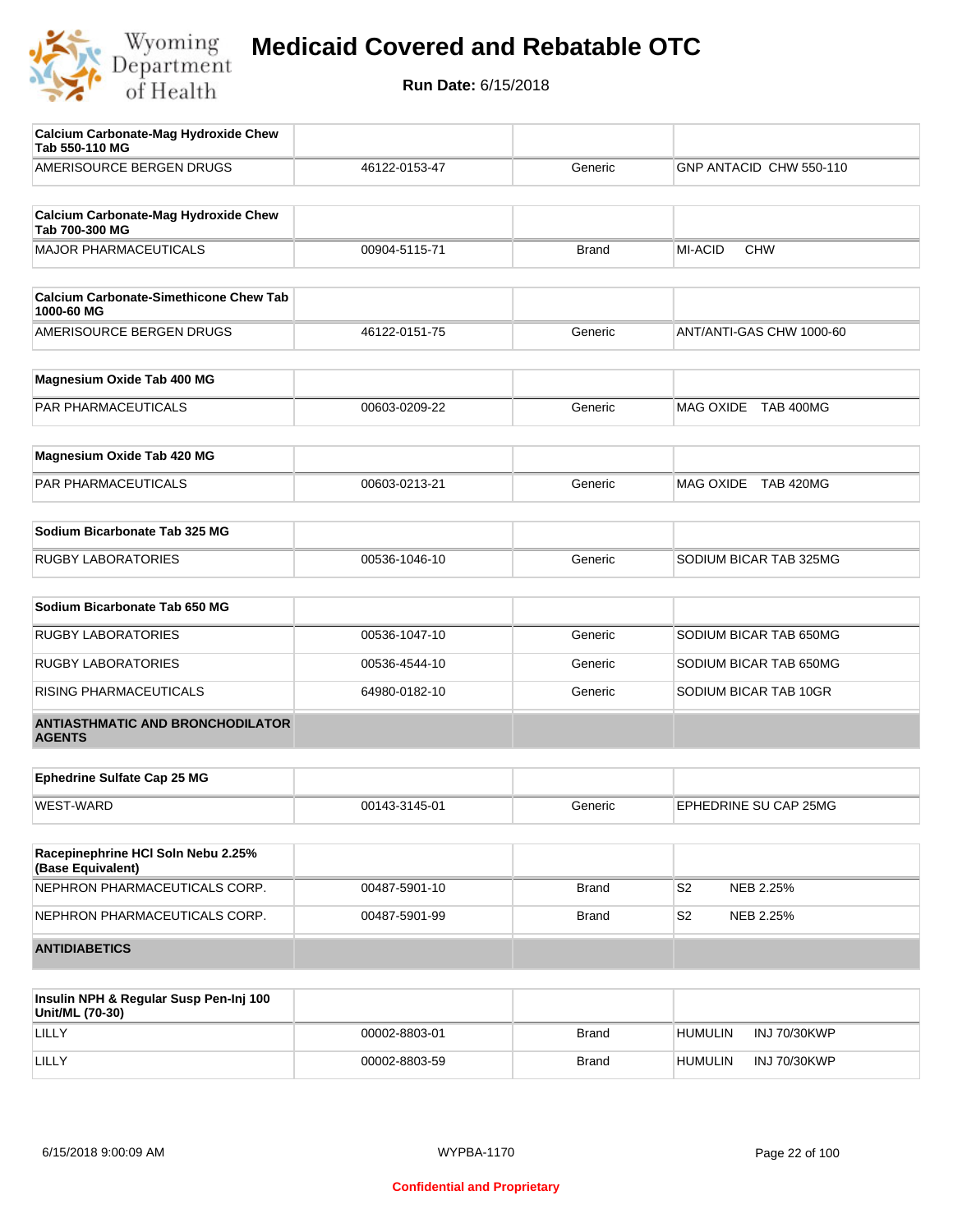

| Insulin NPH (Human) (Isophane) Inj 100<br>Unit/ML |               |              |                      |
|---------------------------------------------------|---------------|--------------|----------------------|
| LILLY                                             | 00002-8315-01 | <b>Brand</b> | HUMULIN N INJ U-100  |
| LILLY                                             | 00002-8315-17 | <b>Brand</b> | HUMULIN N INJ U-100  |
| <b>NOVO NORDISK</b>                               | 00169-1834-02 | <b>Brand</b> | NOVOLIN N INJ RELION |
| <b>NOVO NORDISK</b>                               | 00169-1834-11 | <b>Brand</b> | NOVOLIN N INJ U-100  |

| Insulin NPH (Human) (Isophane) Susp Pen-<br>injector 100 Unit/ML |               |              |                        |
|------------------------------------------------------------------|---------------|--------------|------------------------|
| LILLY                                                            | 00002-8805-01 | Brand        | HUMULIN N INJ U-100KWP |
| LILLY                                                            | 00002-8805-59 | <b>Brand</b> | HUMULIN N INJ U-100KWP |

| Insulin NPH Isophane & Regular Human Inj<br>100 Unit/ML (70-30) |               |              |                             |
|-----------------------------------------------------------------|---------------|--------------|-----------------------------|
| LILLY                                                           | 00002-8715-01 | Brand        | <b>HUMULIN</b><br>INJ 70/30 |
| LILLY                                                           | 00002-8715-17 | Brand        | <b>HUMULIN</b><br>INJ 70/30 |
| NOVO NORDISK                                                    | 00169-1837-02 | <b>Brand</b> | NOVOLIN70/30 INJ RELION     |
| NOVO NORDISK                                                    | 00169-1837-11 | <b>Brand</b> | <b>NOVOLIN</b><br>INJ 70/30 |

| Insulin Regular (Human) Inj 100 Unit/ML |               |              |                         |
|-----------------------------------------|---------------|--------------|-------------------------|
| <b>LILLY</b>                            | 00002-8215-01 | <b>Brand</b> | HUMULIN R INJ U-100     |
| LILLY                                   | 00002-8215-17 | <b>Brand</b> | HUMULIN R INJ U-100     |
| NOVO NORDISK                            | 00169-1833-02 | <b>Brand</b> | NOVOLIN R<br>INJ RELION |
| NOVO NORDISK                            | 00169-1833-11 | <b>Brand</b> | NOVOLIN R INJ U-100     |
| <b>ANTIDIARRHEAL/PROBIOTIC AGENTS</b>   |               |              |                         |

| <b>Bismuth Subsalicylate Chew Tab 262 MG</b> |               |         |                               |
|----------------------------------------------|---------------|---------|-------------------------------|
| <b>RUGBY LABORATORIES</b>                    | 00536-1021-07 | Generic | PEPTIC RELF CHW 262MG         |
| <b>PAR PHARMACEUTICAL</b>                    | 00603-0235-16 | Generic | PINK BISMUTH CHW 262MG        |
| <b>MAJOR PHARMACEUTICALS</b>                 | 00904-1315-46 | Generic | BISMATROL<br><b>CHW 262MG</b> |
| <b>BERGEN BRUNSWIG</b>                       | 24385-0024-65 | Generic | PINK BISMUTH CHW 262MG        |
| <b>TOPCO</b>                                 | 36800-0469-65 | Generic | STOMACH RELF CHW 262MG        |
| LEADER BRAND PRODUCTS                        | 37205-0720-65 | Generic | PINK BISMUTH CHW 262MG        |
| <b>MCKESSON SUNMARK</b>                      | 49348-0953-44 | Generic | STOMACH RELF CHW 262MG        |
| <b>MCKESSON</b>                              | 62011-0140-01 | Generic | STOMACH RELF CHW 262MG        |

| Bismuth Subsalicylate Susp 262 MG/15ML |               |         |                           |
|----------------------------------------|---------------|---------|---------------------------|
| PERRIGO                                | 00113-0302-34 | Generic | STOMACH RELF SUS 262/15ML |
| PERRIGO                                | 00113-0302-40 | Generic | STOMACH RELF SUS 262/15ML |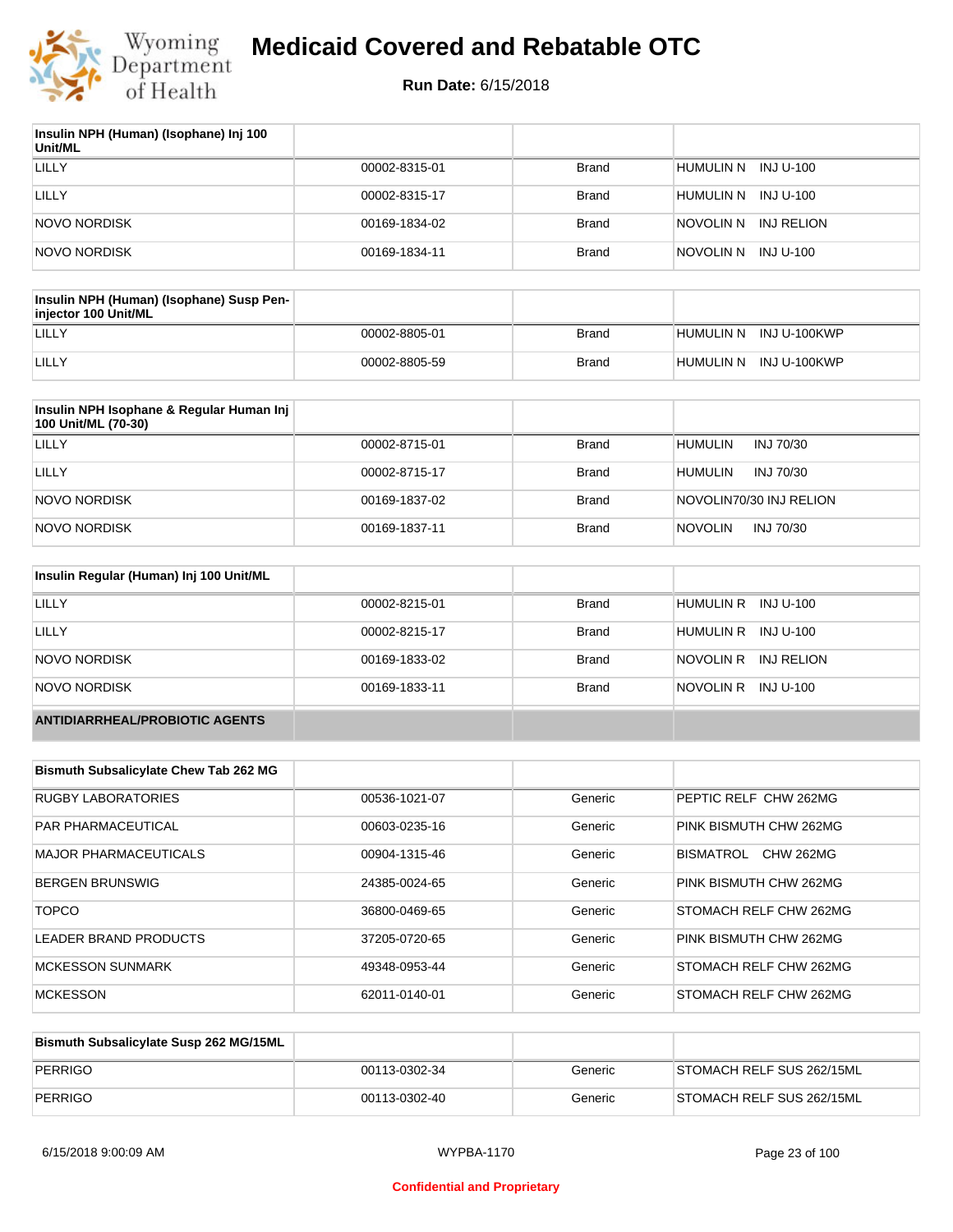## Wyoming<br>Department<br>of Health **Medicaid Covered and Rebatable OTC**

| RUGBY LABORATORIES           | 00536-1810-59 | Generic | PEPTIC RELF SUS 262/15ML       |
|------------------------------|---------------|---------|--------------------------------|
| <b>MAJOR PHARMACEUTICALS</b> | 00904-1313-09 | Generic | BISMATROL<br>SUS 262/15ML      |
| <b>MAJOR PHARMACEUTICALS</b> | 00904-5709-09 | Generic | KAO-TIN<br><b>SUS 262/15ML</b> |
| <b>MAJOR PHARMACEUTICALS</b> | 00904-5709-16 | Generic | SUS 262/15ML<br>KAO-TIN        |
| <b>SELECT BRAND</b>          | 15127-0550-68 | Generic | SB BISMUTH SUS 262/15ML        |
| <b>BERGEN BRUNSWIG</b>       | 24385-0302-34 | Generic | STOMACH RELF SUS 262/15ML      |
| <b>BERGEN BRUNSWIG</b>       | 24385-0302-26 | Generic | STOMACH RELF SUS 262/15ML      |
| <b>TOPCO</b>                 | 36800-0302-40 | Generic | STOMACH RELF SUS 262/15ML      |
| <b>TOPCO</b>                 | 36800-0302-34 | Generic | STOMACH RELF SUS 262/15ML      |
| <b>MCKESSON SUNMARK</b>      | 49348-0922-37 | Generic | SM STOMACH SUS 262/15ML        |
| <b>MCKESSON</b>              | 62011-0126-01 | Generic | STOMACH RELF SUS 262/15ML      |

| Bismuth Subsalicylate Susp 525 MG/15ML |               |         |                                  |
|----------------------------------------|---------------|---------|----------------------------------|
| PERRIGO PHARMACEUTICALS                | 00113-0337-34 | Generic | STOMACH RELF SUS 525/15ML        |
| <b>MAJOR PHARMACEUTICALS</b>           | 00904-1314-09 | Generic | SUS 525/15ML<br><b>BISMATROL</b> |
| <b>SELECT BRAND</b>                    | 15127-0555-68 | Generic | BISMUTH MS SUS 525/15ML          |
| <b>TOPCO</b>                           | 36800-0337-34 | Generic | STOMACH RELF SUS 525/15ML        |
| <b>BERGEN BRUNSWIG</b>                 | 24385-0337-34 | Generic | STOMACH RELF SUS 525/15ML        |
| <b>TOPCO</b>                           | 36800-0337-40 | Generic | STOMACH RELF SUS 525/15ML        |
| <b>MCKESSON</b>                        | 62011-0127-01 | Generic | STOMACH RELF SUS 525/15ML        |

| <b>Bismuth Subsalicylate Tab 262 MG</b> |               |         |                        |
|-----------------------------------------|---------------|---------|------------------------|
| BERGEN BRUNSWIG                         | 24385-0017-58 | Generic | PINK BISMUTH TAB 262MG |
| <b>IMCKESSON SUNMARK</b>                | 49348-0511-59 | Generic | STOMACH RELF TAB 262MG |

| Loperamide HCI Cap 2 MG  |               |         |                      |
|--------------------------|---------------|---------|----------------------|
| <b>IMCKESSON SUNMARK</b> | 49348-0752-04 | Generic | ANTI-DIARRHE CAP 2MG |
| AMERISOURCE BERGEN DRUGS | 46122-0207-62 | Generic | ANTI-DIARRHE CAP 2MG |
| <b>IMCKESSON</b>         | 62011-0158-01 | Generic | LOPERAMIDE CAP 2MG   |

| Loperamide HCI Liq 1 MG/5ML (0.2 MG/ML) |               |         |                        |
|-----------------------------------------|---------------|---------|------------------------|
| HI-TECH                                 | 50383-0618-05 | Generic | LOPERAMIDE LIQ 1MG/5ML |
| HI-TECH                                 | 50383-0618-10 | Generic | LOPERAMIDE LIQ 1MG/5ML |
| HI-TECH                                 | 50383-0618-11 | Generic | LOPERAMIDE LIQ 1MG/5ML |
| HI-TECH                                 | 50383-0618-04 | Generic | LOPERAMIDE LIQ 1MG/5ML |
| HI-TECH                                 | 50383-0618-06 | Generic | LOPERAMIDE LIQ 1MG/5ML |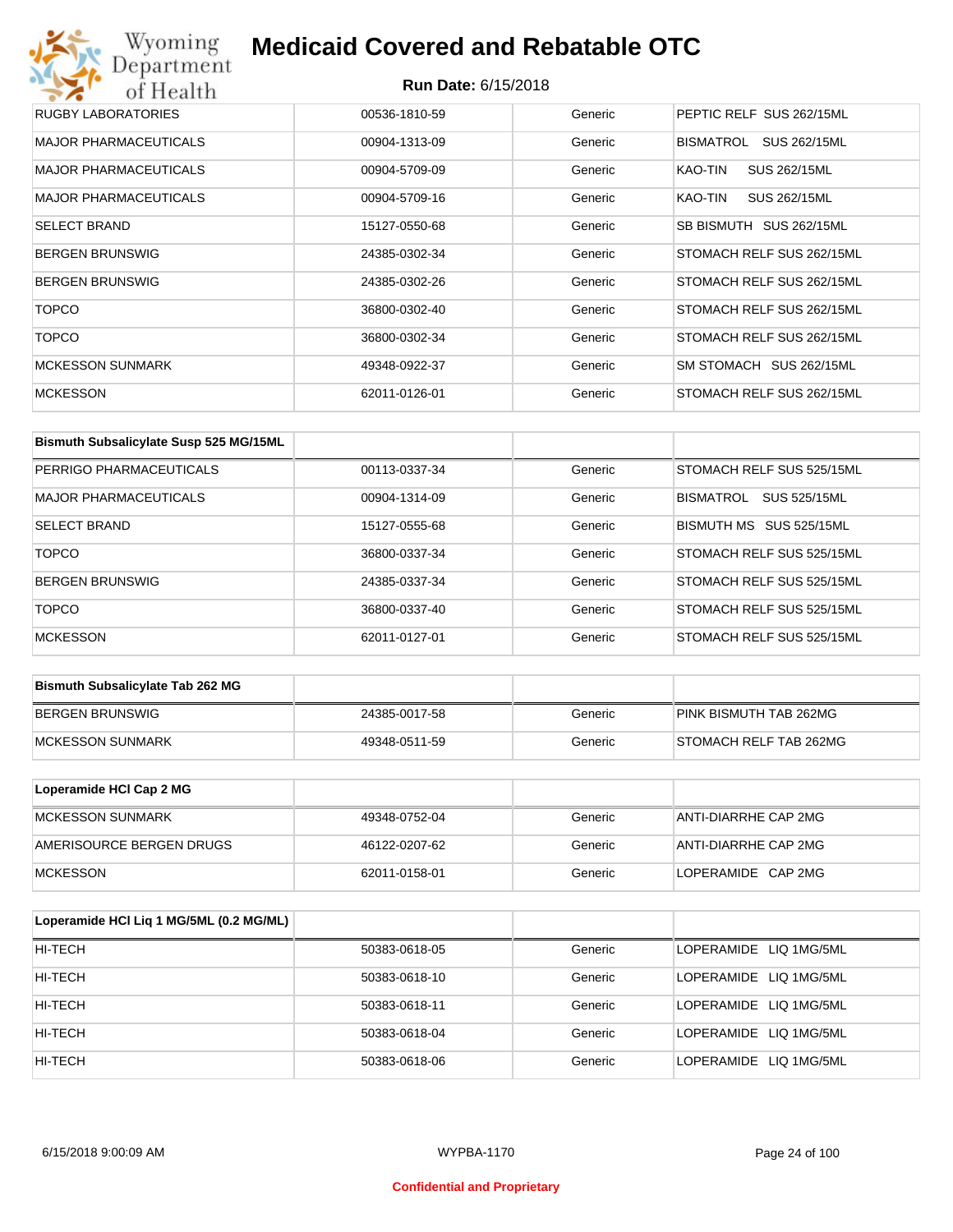

**Loperamide HCl Liq 1 MG/7.5ML**

## **Medicaid Covered and Rebatable OTC**

| PERRIGO PHARMACEUTICALS      | 00113-0645-26 | Generic | LOPERAMIDE SUS 1MG/7.5      |
|------------------------------|---------------|---------|-----------------------------|
| <b>MAJOR PHARMACEUTICALS</b> | 00904-6256-20 | Generic | LOPERAMIDE SUS 1MG/7.5      |
| AMERISOURCE BERGEN DRUGS     | 46122-0111-26 | Generic | LOPERAMIDE SUS 1MG/7.5      |
| <b>MCKESSON SUNMARK</b>      | 49348-0999-34 | Generic | LOPERAMIDE SUS 1MG/7.5      |
| <b>MCKESSON</b>              | 62011-0151-01 | Generic | LOPERAMIDE SUS 1MG/7.5      |
| <b>MCKESSON</b>              | 62011-0236-01 | Generic | LOPERAMIDE LIQ 1MG/7.5      |
| PRECISION DOSE, INC          | 68094-0107-59 | Generic | LOPERAMIDE SUS 1MG/7.5      |
| PRECISION DOSE, INC          | 68094-0108-59 | Generic | LOPERAMIDE SUS 1MG/7.5      |
| PRECISION DOSE, INC          | 68094-0107-62 | Generic | LOPERAMIDE SUS 1MG/7.5      |
| PRECISION DOSE, INC          | 68094-0108-62 | Generic | LOPERAMIDE SUS 1MG/7.5      |
|                              |               |         |                             |
| Loperamide HCI Tab 2 MG      |               |         |                             |
| PERRIGO PHARMACEUTICALS      | 00113-0224-62 | Generic | ANTI-DIARRHE TAB 2MG        |
| PERRIGO PHARMACEUTICALS      | 00113-0224-91 | Generic | ANTI-DIARRHE TAB 2MG        |
| PERRIGO PHARMACEUTICALS      | 00113-0224-53 | Generic | ANTI-DIARRHE TAB 2MG        |
| PERRIGO PHARMACEUTICALS      | 00113-0224-89 | Generic | ANTI-DIARRHE TAB 2MG        |
| <b>MAJOR PHARMACEUTICALS</b> | 00904-7725-24 | Generic | ANTI-DIARRHE TAB 2MG        |
| <b>SELECT BRAND</b>          | 15127-0338-66 | Generic | ANTI-DIARRHE TAB 2MG        |
| <b>MAJOR PHARMACEUTICALS</b> | 00904-7725-12 | Generic | ANTI-DIARRHE TAB 2MG        |
| <b>SELECT BRAND</b>          | 15127-0338-12 | Generic | ANTI-DIARRHE TAB 2MG        |
| <b>BERGEN BRUNSWIG</b>       | 24385-0554-62 | Generic | ANTI-DIARRHE TAB 2MG        |
| <b>BERGEN BRUNSWIG</b>       | 24385-0554-67 | Generic | ANTI-DIARRHE TAB 2MG        |
| <b>TOPCO</b>                 | 36800-0224-53 | Generic | ANTI-DIARRHE TAB 2MG        |
| <b>TOPCO</b>                 | 36800-0224-80 | Generic | ANTI-DIARRHE TAB 2MG        |
| <b>LEADER BRAND PRODUCTS</b> | 37205-0370-67 | Generic | ANTI-DIARRHE TAB 2MG        |
| <b>BERGEN BRUNSWIG</b>       | 24385-0386-89 | Generic | ANTI-DIARRHE TAB 2MG        |
| <b>TOPCO</b>                 | 36800-0224-91 | Generic | <b>ANTI-DIARRHE TAB 2MG</b> |
| LEADER BRAND PRODUCTS        | 37205-0370-53 | Generic | ANTI-DIARRHE TAB 2MG        |
| <b>BERGEN BRUNSWIG</b>       | 24385-0554-53 | Generic | ANTI-DIARRHE TAB 2MG        |
| <b>TOPCO</b>                 | 36800-0224-62 | Generic | ANTI-DIARRHE TAB 2MG        |
| LEADER BRAND PRODUCTS        | 37205-0370-89 | Generic | ANTI-DIARRHE TAB 2MG        |
| AMERISOURCE BERGEN DRUGS     | 46122-0169-08 | Generic | ANTI-DIARRHE TAB 2MG        |
| <b>MCKESSON SUNMARK</b>      | 49348-0529-02 | Generic | SM ANTI-DIAR TAB 2MG        |
| <b>MCKESSON SUNMARK</b>      | 49348-0529-08 | Generic | SM ANTI-DIAR TAB 2MG        |
| <b>MCKESSON SUNMARK</b>      | 49348-0529-34 | Generic | SM ANTI-DIAR TAB 2MG        |
|                              |               |         |                             |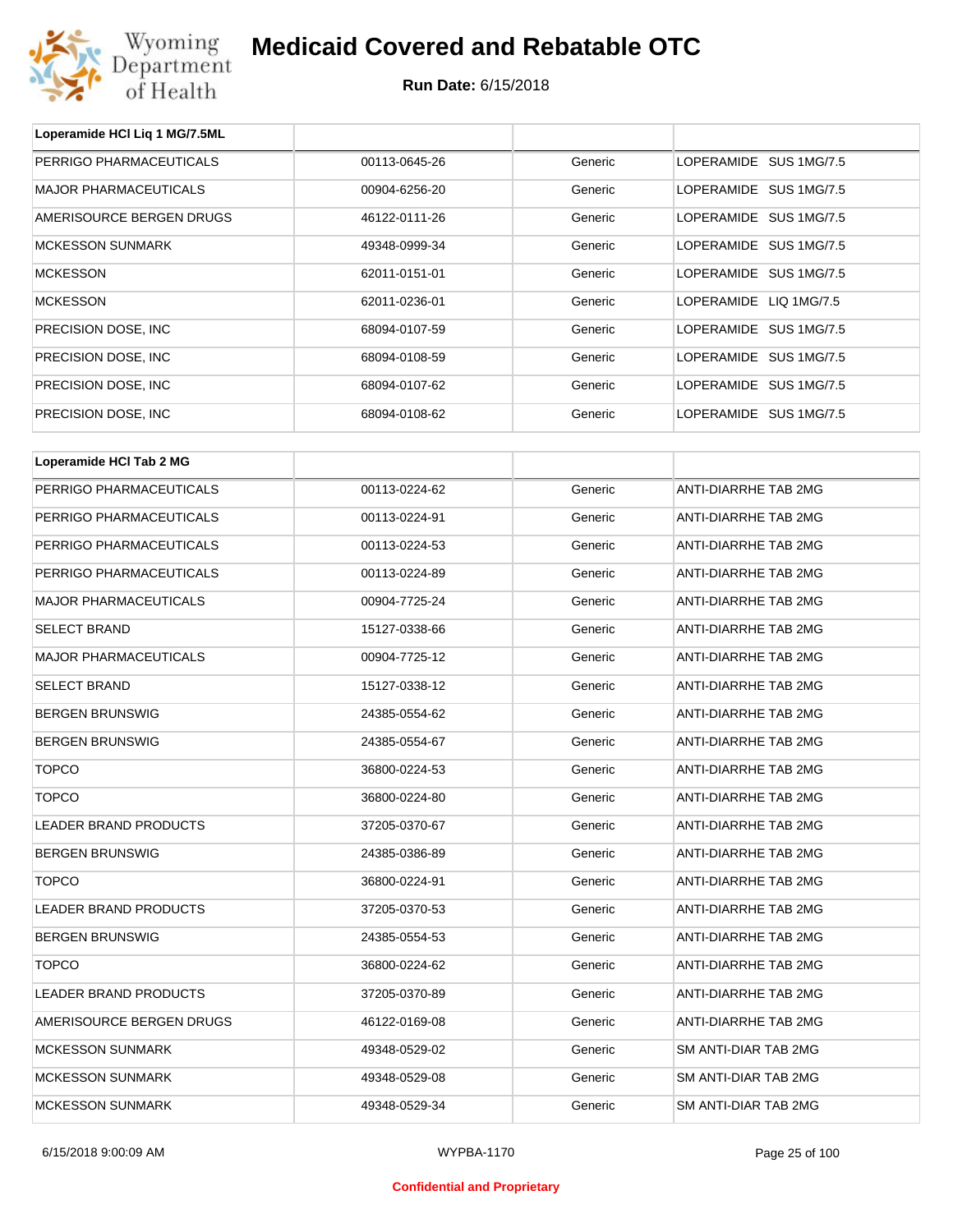

| MCKESSON SUNMARK           | 49348-0529-04 | Generic | SM ANTI-DIAR TAB 2MG |
|----------------------------|---------------|---------|----------------------|
| <b>MCKESSON</b>            | 62011-0150-02 | Generic | ANTI-DIARRHE TAB 2MG |
| <b>MCKESSON</b>            | 62011-0150-01 | Generic | ANTI-DIARRHE TAB 2MG |
| <b>MCKESSON</b>            | 62011-0150-03 | Generic | ANTI-DIARRHE TAB 2MG |
| CHAIN DRUG MARKETING ASSOC | 63868-0338-12 | Generic | ANTI-DIARRHE TAB 2MG |
| CHAIN DRUG MARKETING ASSOC | 63868-0338-24 | Generic | ANTI-DIARRHE TAB 2MG |
| CHAIN DRUG MARKETING ASSOC | 63868-0338-60 | Generic | ANTI-DIARRHE TAB 2MG |
| <b>ANTIHISTAMINES</b>      |               |         |                      |

| Brompheniramine Maleate Liquid 1 MG/ML |               |       |          |            |
|----------------------------------------|---------------|-------|----------|------------|
| <b>JAYMAC PHARMACEUTICAL LLC</b>       | 64661-0031-30 | Brand | J-TAN PD | DRO 1MG/ML |

| Cetirizine HCI Chew Tab 10 MG |               |         |                       |
|-------------------------------|---------------|---------|-----------------------|
| SANDOZ                        | 00781-5284-64 | Generic | CETIRIZINE CHW 10MG   |
| MAJOR PHARMACEUTICALS         | 00904-5879-12 | Generic | ALL DAY ALLG CHW 10MG |
| <b>SUN PHARMACEUTICALS</b>    | 47335-0344-83 | Generic | CETIRIZINE CHW 10MG   |

| <b>Cetirizine HCI Chew Tab 5 MG</b> |               |         |                    |
|-------------------------------------|---------------|---------|--------------------|
| SANDOZ                              | 00781-5283-64 | Generic | CETIRIZINE CHW 5MG |
| <b>SUN PHARMACEUTICALS</b>          | 47335-0343-83 | Generic | CETIRIZINE CHW 5MG |

| Cetirizine HCI Oral Soln 1 MG/ML (5<br>MG/5ML) |               |         |                          |
|------------------------------------------------|---------------|---------|--------------------------|
| PERRIGO PHARMACEUTICALS                        | 00113-0974-26 | Generic | ALL DAY ALLG SOL 5MG/5ML |
| <b>MAJOR PHARMACEUTICALS</b>                   | 00904-5828-20 | Generic | ALL DAY ALLG SOL 1MG/ML  |
| <b>MAJOR PHARMACEUTICALS</b>                   | 00904-6372-20 | Generic | ALL DAY ALLG SOL 1MG/ML  |
| <b>BERGEN BRUNSWIG</b>                         | 24385-0188-26 | Generic | ALL DAY ALLG SOL 1MG/ML  |
| <b>TOPCO</b>                                   | 36800-0974-26 | Generic | ALL DAY ALLG SOL 5MG/5ML |
| <b>LEADER BRAND PRODUCTS</b>                   | 37205-0591-26 | Generic | ALLERGY RELF SOL 5MG/5ML |
| LEADER BRAND PRODUCTS                          | 37205-0826-26 | Generic | ALL DAY ALLG SOL 1MG/ML  |
| PERRIGO PHARMACEUTICALS                        | 45802-0974-26 | Generic | CETIRIZINE SOL 1MG/ML    |
| AMERISOURCE BERGEN DRUGS                       | 46122-0020-26 | Generic | ALL DAY ALLG SOL 1MG/ML  |
| LEADER BRAND PRODUCTS                          | 37205-0855-26 | Generic | ALL DAY ALLG SOL 5MG/5ML |
| AMERISOURCE BERGEN DRUGS                       | 46122-0101-26 | Generic | ALL DAY ALLG SOL 5MG/5ML |
| <b>MCKESSON SUNMARK</b>                        | 49348-0326-34 | Generic | ALL DAY ALLG SOL 5MG/5ML |
| <b>MCKESSON SUNMARK</b>                        | 49348-0078-34 | Generic | ALL DAY ALLG SOL 5MG/5ML |
| <b>MCKESSON SUNMARK</b>                        | 49348-0934-34 | Generic | ALL DAY ALLG SOL 5MG/5ML |
| <b>SILARX</b>                                  | 54838-0552-40 | Generic | CETIRIZINE SOL 5MG/5ML   |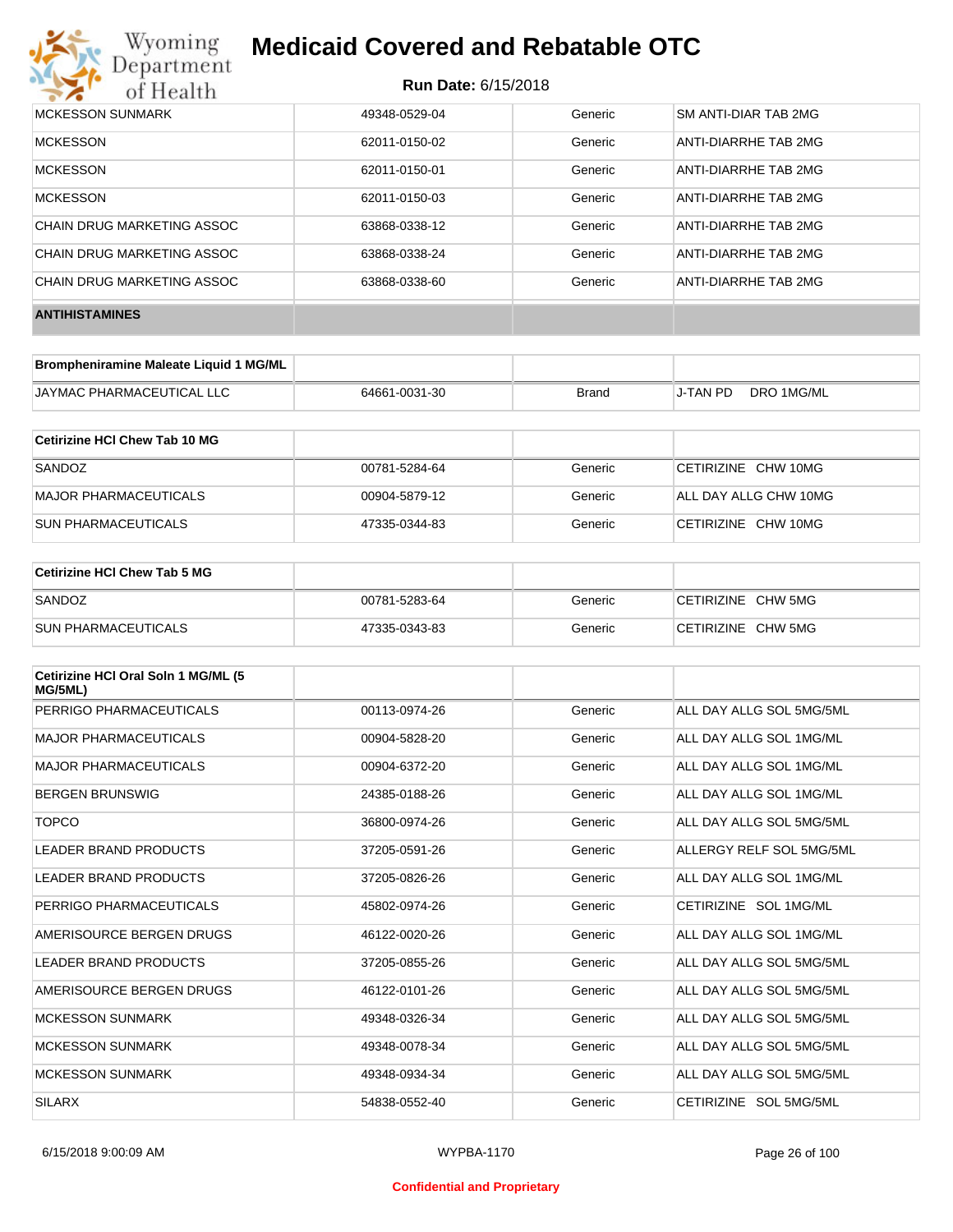

| <b>TARO</b>          | 51672-2088-08 | Generic | CETIRIZINE SOL 1MG/ML   |
|----------------------|---------------|---------|-------------------------|
| <b>MCKESSON</b>      | 62011-0051-01 | Generic | CETIRIZINE SOL 5MG/5ML  |
| <b>MCKESSON</b>      | 62011-0054-01 | Generic | ALLERGY COMP SOL 1MG/ML |
| <b>TARO</b>          | 51672-2102-08 | Generic | CETIRIZINE SOL 5MG/5ML  |
| <b>MCKESSON</b>      | 62011-0093-01 | Generic | CETIRIZINE SOL 5MG/5ML  |
| PRECISION DOSE, INC. | 68094-0720-62 | Generic | CETIRIZINE SOL 5MG/5ML  |
| PRECISION DOSE, INC. | 68094-0720-59 | Generic | CETIRIZINE SOL 5MG/5ML  |

| <b>Cetirizine HCI Tab 10 MG</b> |               |         |                         |
|---------------------------------|---------------|---------|-------------------------|
| <b>GEISS DESTIN &amp; DUNN</b>  | 00113-9458-39 | Generic | ALL DAY ALLG TAB 10MG   |
| <b>GEISS DESTIN &amp; DUNN</b>  | 00113-9458-66 | Generic | ALL DAY ALLG TAB 10MG   |
| <b>MYLAN</b>                    | 00378-3637-01 | Generic | CETIRIZINE TAB 10MG     |
| <b>MAJOR PHARMACEUTICALS</b>    | 00904-5852-61 | Generic | CETIRIZINE TAB 10MG     |
| <b>MYLAN</b>                    | 00378-3637-05 | Generic | CETIRIZINE TAB 10MG     |
| <b>RUGBY LABORATORIES</b>       | 00536-1041-05 | Generic | CETIRIZINE TAB 10MG     |
| <b>RUGBY LABORATORIES</b>       | 00536-4088-07 | Generic | CETIRIZINE TAB 10MG     |
| <b>RUGBY LABORATORIES</b>       | 00536-4088-11 | Generic | CETIRIZINE TAB 10MG     |
| <b>RUGBY LABORATORIES</b>       | 00536-4088-88 | Generic | CETIRIZINE TAB 10MG     |
| SANDOZ                          | 00781-1684-01 | Generic | CETIRIZINE TAB 10MG     |
| <b>MAJOR PHARMACEUTICALS</b>    | 00904-5852-60 | Generic | ALL DAY ALLG TAB 10MG   |
| <b>MAJOR PHARMACEUTICALS</b>    | 00904-5852-89 | Generic | ALL DAY ALLG TAB 10MG   |
| <b>MAJOR PHARMACEUTICALS</b>    | 00904-5852-41 | Generic | ALL DAY ALLG TAB 10MG   |
| <b>MAJOR PHARMACEUTICALS</b>    | 00904-5852-43 | Generic | ALL DAY ALLG TAB 10MG   |
| <b>MAJOR PHARMACEUTICALS</b>    | 00904-5852-46 | Generic | ALL DAY ALLG TAB 10MG   |
| NORTHSTAR RX                    | 16714-0271-02 | Generic | CETIRIZINE TAB 10MG     |
| NORTHSTAR RX                    | 16714-0271-03 | Generic | CETIRIZINE TAB 10MG     |
| <b>SELECT BRAND</b>             | 15127-0909-14 | Generic | SB ALLERGY TAB 10MG     |
| <b>SELECT BRAND</b>             | 15127-0909-30 | Generic | SB ALLERGY TAB 10MG     |
| PACK PHARMACEUTICALS, LLC       | 16571-0402-10 | Generic | CETIRIZINE TAB 10MG     |
| PACK PHARMACEUTICALS, LLC       | 16571-0402-50 | Generic | CETIRIZINE TAB 10MG     |
| <b>BERGEN BRUNSWIG</b>          | 24385-0998-65 | Generic | GNP ALL DAY TAB ALLERGY |
| <b>BERGEN BRUNSWIG</b>          | 24385-0998-74 | Generic | GNP ALL DAY TAB ALLERGY |
| <b>BERGEN BRUNSWIG</b>          | 24385-0998-75 | Generic | GNP ALL DAY TAB ALLERGY |
| <b>TOPCO</b>                    | 36800-0458-87 | Generic | ALL DAY ALLG TAB 10MG   |
| <b>TOPCO</b>                    | 36800-0458-95 | Generic | ALL DAY ALLG TAB 10MG   |
| <b>TOPCO</b>                    | 36800-0458-47 | Generic | ALL DAY ALLG TAB 10MG   |
| <b>TOPCO</b>                    | 36800-0458-72 | Generic | ALL DAY ALLG TAB 10MG   |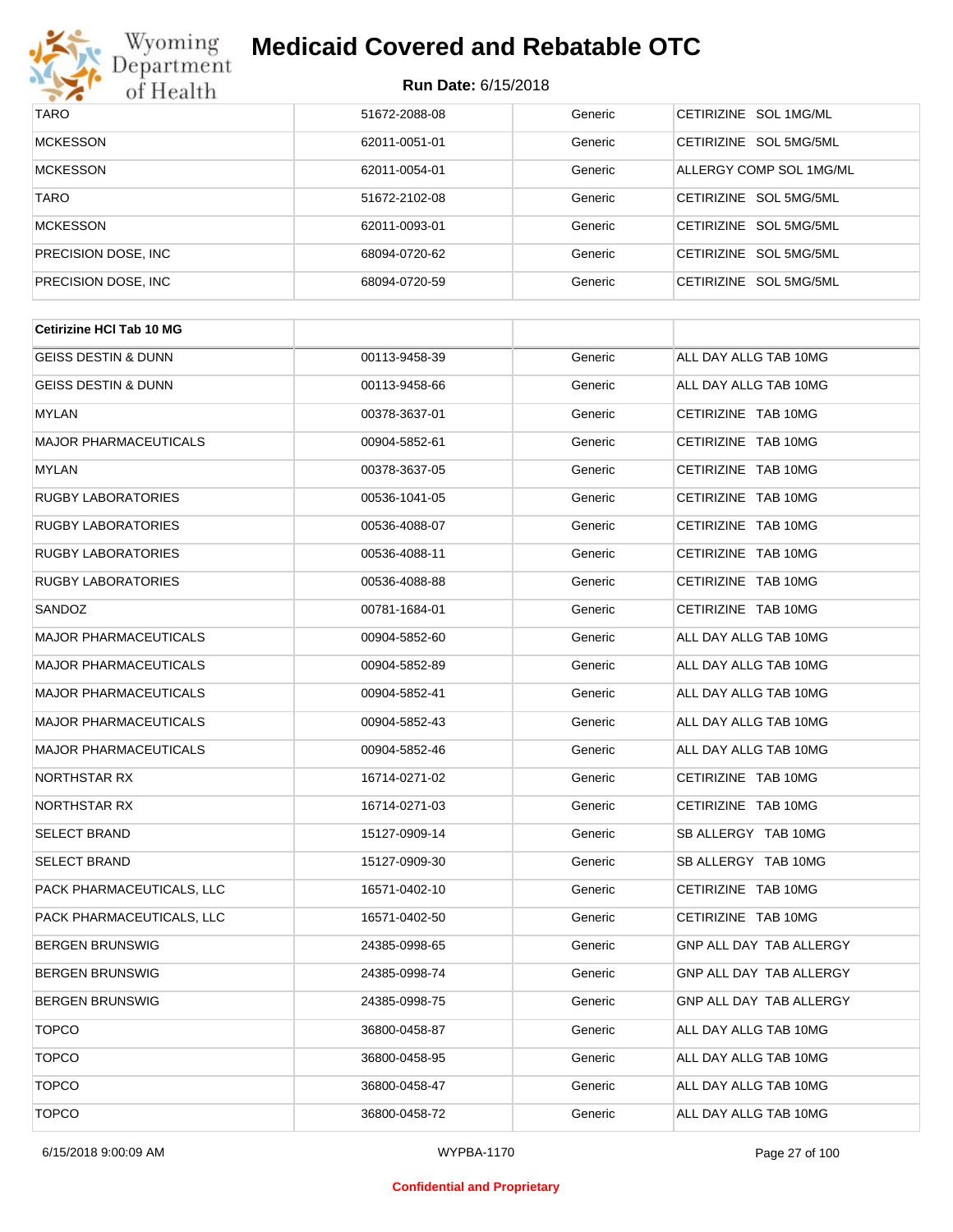

# Wyoming<br>Department<br>of Health

## **Medicaid Covered and Rebatable OTC**

| <b>TOPCO</b>                      | 36800-0458-13 | Generic | ALL DAY ALLG TAB 10MG  |
|-----------------------------------|---------------|---------|------------------------|
| <b>TOPCO</b>                      | 36800-0458-39 | Generic | ALL DAY ALLG TAB 10MG  |
| <b>TOPCO</b>                      | 36800-0458-66 | Generic | ALL DAY ALLG TAB 10MG  |
| <b>PERRIGO</b>                    | 45802-0919-87 | Generic | CETIRIZINE TAB 10MG    |
| <b>PERRIGO</b>                    | 45802-0919-39 | Generic | CETIRIZINE TAB 10MG    |
| <b>MCKESSON SUNMARK</b>           | 49348-0939-44 | Generic | SM ALL DAY TAB ALLERGY |
| <b>MCKESSON SUNMARK</b>           | 49348-0984-46 | Generic | SM ALL DAY TAB ALLERGY |
| <b>MYLAN INSTITUTIONAL</b>        | 51079-0597-20 | Generic | CETIRIZINE TAB 10MG    |
| <b>OHM LABS</b>                   | 51660-0939-54 | Generic | CETIRIZINE TAB 10MG    |
| <b>MCKESSON SUNMARK</b>           | 49348-0939-12 | Generic | SM ALL DAY TAB ALLERGY |
| <b>MYLAN INSTITUTIONAL</b>        | 51079-0597-01 | Generic | CETIRIZINE TAB 10MG    |
| <b>MCKESSON</b>                   | 62011-0052-01 | Generic | ALL DAY ALLG TAB 10MG  |
| <b>MCKESSON</b>                   | 62011-0052-02 | Generic | ALL DAY ALLG TAB 10MG  |
| <b>MCKESSON</b>                   | 62011-0205-02 | Generic | ALL DAY ALLG TAB 10MG  |
| DR.REDDY'S LABORATORIES, INC.     | 55111-0699-90 | Generic | CETIRIZINE TAB 10MG    |
| <b>APOTEX</b>                     | 60505-2633-01 | Generic | CETIRIZINE TAB 10MG    |
| <b>APOTEX</b>                     | 60505-2633-08 | Generic | CETIRIZINE TAB 10MG    |
| CHAIN DRUG MARKETING ASSOC        | 63868-0132-14 | Generic | QC ALLERGY TAB 10MG    |
| <b>CHAIN DRUG MARKETING ASSOC</b> | 63868-0132-90 | Generic | QC ALLERGY TAB 10MG    |
| <b>CHAIN DRUG MARKETING ASSOC</b> | 63868-0132-30 | Generic | OC ALLERGY TAB 10MG    |

| Cetirizine HCI Tab 5 MG   |               |         |                    |
|---------------------------|---------------|---------|--------------------|
| <b>MYLAN</b>              | 00378-3635-01 | Generic | CETIRIZINE TAB 5MG |
| SANDOZ                    | 00781-1683-01 | Generic | CETIRIZINE TAB 5MG |
| PACK PHARMACEUTICALS, LLC | 16571-0401-10 | Generic | CETIRIZINE TAB 5MG |

| <b>Chlorcyclizine HCI Tab 25 MG</b> |               |       |        |          |
|-------------------------------------|---------------|-------|--------|----------|
| MAGNA PHARMACEUTICALS. INC          | 58407-0025-30 | Brand | ⊣AHIS™ | TAB 25MG |

| <b>Chlorpheniramine Maleate Liquid 2 MG/ML</b> |               |              |                                |
|------------------------------------------------|---------------|--------------|--------------------------------|
| <b>WOMEN'S CHOICE PHARMACEUTICALS</b>          | 00485-0094-02 | <b>Brand</b> | <b>LED CHLORPED LIQ 2MG/ML</b> |

| <b>Chlorpheniramine Maleate Syrup 2</b><br>MG/5ML |               |         |                         |
|---------------------------------------------------|---------------|---------|-------------------------|
| WOMEN'S CHOICE PHARMACEUTICALS                    | 00485-0098-16 | Generic | ED CHLORPED SYP JR      |
| WOMEN'S CHOICE PHARMACEUTICALS                    | 00485-0098-04 | Generic | ED CHLORPED SYP JR      |
| RUGBY LABORATORIES                                | 00536-1025-47 | Generic | ALLER-CHLOR SYP 2MG/5ML |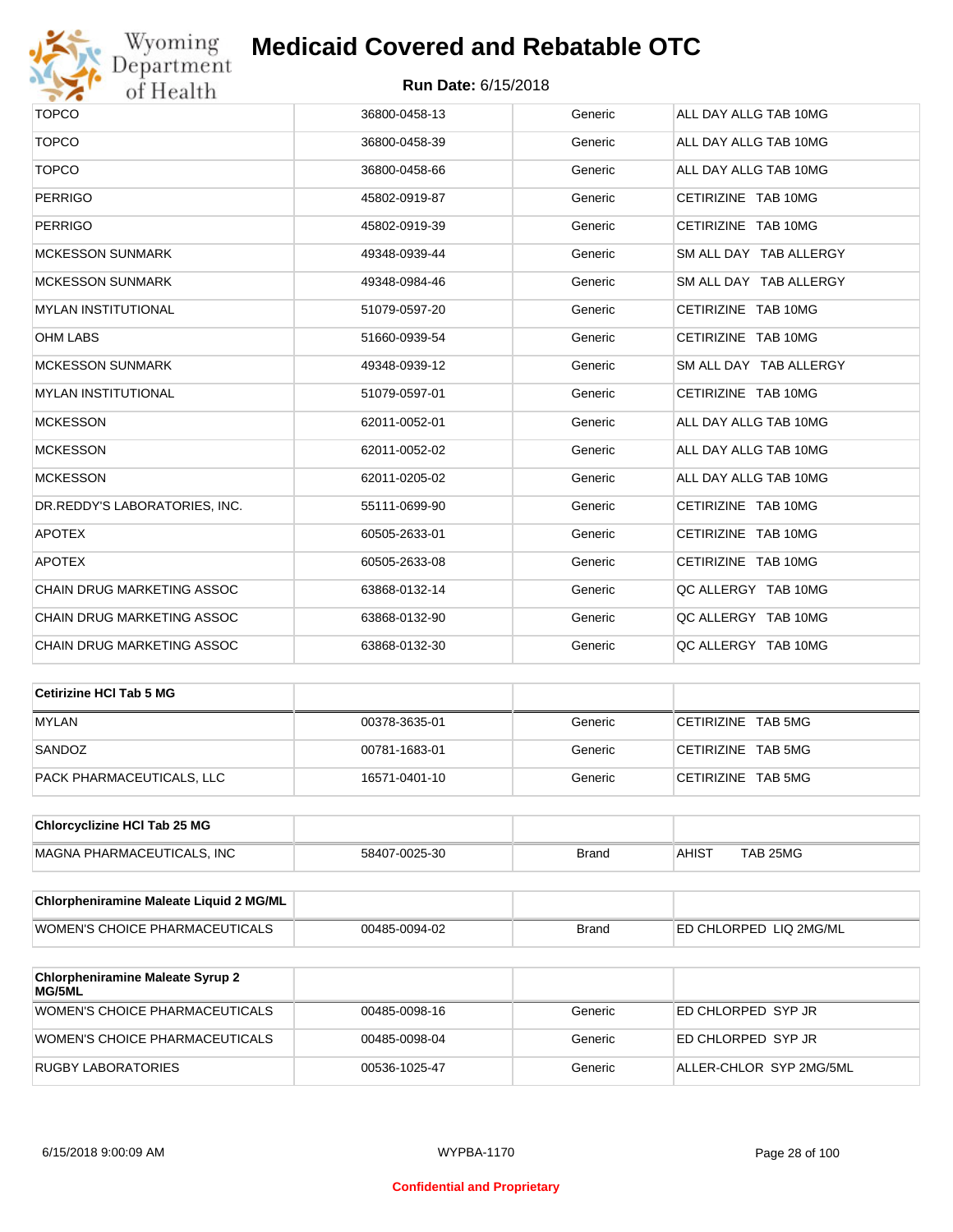

| <b>Chlorpheniramine Maleate Tab 4 MG</b> |               |         |                           |
|------------------------------------------|---------------|---------|---------------------------|
| <b>RUGBY LABORATORIES</b>                | 00536-1006-10 | Generic | ALLER-CHLOR TAB 4MG       |
| <b>MAJOR PHARMACEUTICALS</b>             | 00904-0012-80 | Generic | TAB 4MG<br><b>ALLERGY</b> |
| <b>WOMEN'S CHOICE PHARMACEUTICALS</b>    | 00485-0085-01 | Generic | ED-CHLORTAN TAB 4MG       |
| <b>RUGBY LABORATORIES</b>                | 00536-1006-35 | Generic | ALLER-CHLOR TAB 4MG       |
| <b>RUGBY LABORATORIES</b>                | 00536-1006-01 | Generic | ALLER-CHLOR TAB 4MG       |
| <b>MAJOR PHARMACEUTICALS</b>             | 00904-0012-61 | Generic | <b>ALLERGY</b><br>TAB 4MG |
| <b>RUGBY LABORATORIES</b>                | 00536-3467-10 | Generic | ALLER-CHLOR TAB 4MG       |
| <b>MAJOR PHARMACEUTICALS</b>             | 00904-0012-24 | Generic | <b>ALLERGY</b><br>TAB 4MG |
| <b>MAJOR PHARMACEUTICALS</b>             | 00904-0012-59 | Generic | <b>ALLERGY</b><br>TAB 4MG |
| <b>SELECT BRAND</b>                      | 15127-0821-09 | Generic | CHLORPHENIR TAB 4MG       |
| <b>BERGEN BRUNSWIG</b>                   | 24385-0463-78 | Generic | GNP ALLERGY TAB 4MG       |
| <b>TOPCO</b>                             | 36800-0463-62 | Generic | <b>ALLERGY</b><br>TAB 4MG |
| <b>BERGEN BRUNSWIG</b>                   | 24385-0463-62 | Generic | GNP ALLERGY TAB 4MG       |
| <b>LEADER BRAND PRODUCTS</b>             | 37205-0215-62 | Generic | <b>ALLERGY</b><br>TAB 4MG |
| <b>LEADER BRAND PRODUCTS</b>             | 37205-0215-78 | Generic | ALLERGY<br>TAB 4MG        |
| <b>MCKESSON SUNMARK</b>                  | 49348-0025-04 | Generic | SM ALLERGY TAB 4MG        |
| <b>MCKESSON SUNMARK</b>                  | 49348-0025-10 | Generic | SM ALLERGY TAB 4MG        |
| <b>TIME-CAP LABS</b>                     | 49483-0242-01 | Generic | ALLERGY-TIME TAB 4MG      |
| <b>TIME-CAP LABS</b>                     | 49483-0242-10 | Generic | ALLERGY-TIME TAB 4MG      |
| <b>MCKESSON</b>                          | 62011-0059-01 | Generic | HM ALLERGY TAB 4MG        |

| Chlorpheniramine Maleate Tab ER 12 MG |               |         |                         |
|---------------------------------------|---------------|---------|-------------------------|
| IKVK TECH                             | 10702-0017-06 | Generic | CHLORPHENIR TAB 12MG CR |
| IKVK TECH                             | 10702-0017-24 | Generic | CHLORPHENIR TAB 12MG CR |
| LEADER BRAND PRODUCTS                 | 37205-0117-62 | Generic | TAB 12MG CR<br>ALLERGY  |

| <b>Clemastine Fumarate Tab 1.34 MG (1 MG</b><br>Base Equiv) |               |         |                          |
|-------------------------------------------------------------|---------------|---------|--------------------------|
| PERRIGO PHARMACEUTICALS                                     | 00113-0282-73 | Generic | DAYHIST ALRG TAB 12 HOUR |
| SANDOZ                                                      | 00781-1358-01 | Generic | CLEMASTINE TAB 1.34MG    |
| <b>BERGEN BRUNSWIG</b>                                      | 24385-0183-51 | Generic | GNP DAYHIST TAB 1.34MG   |
| <b>TOPCO</b>                                                | 36800-0282-51 | Generic | DAYHIST ALRG TAB 12 HOUR |
| LEADER BRAND PRODUCTS                                       | 37205-0228-73 | Generic | ALLERHIST-1 TAB 1.34MG   |
| MCKESSON SUNMARK                                            | 49348-0686-03 | Generic | ALLERGY RELF TAB 1.34MG  |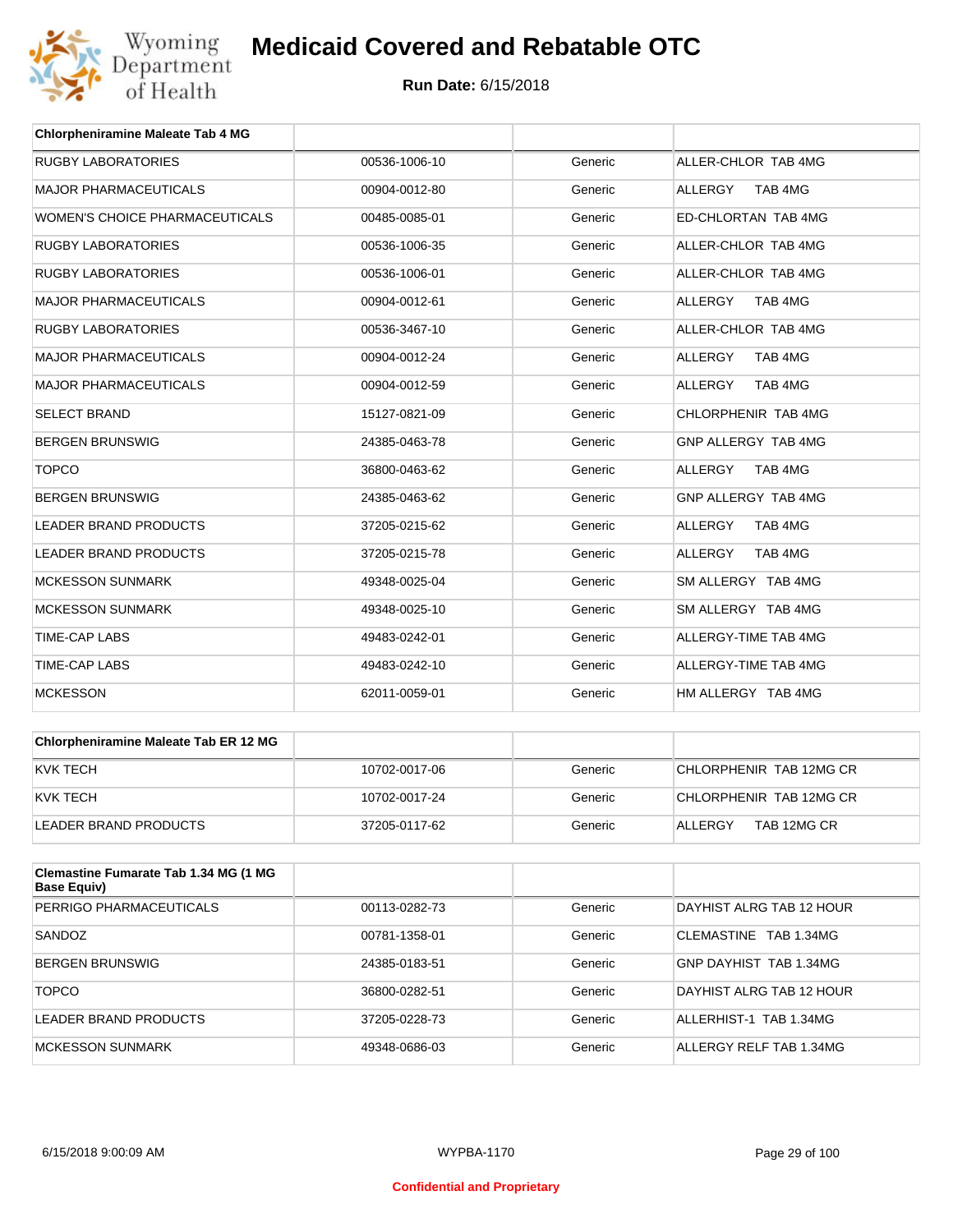

| Dexbrompheniramine Maleate Tab 2 MG |               |              |                       |
|-------------------------------------|---------------|--------------|-----------------------|
| POLY PHARMACEUTICALS                | 50991-0783-60 | <b>Brand</b> | ALA-HIST IR TAB 2MG   |
|                                     |               |              |                       |
| Diphenhydramine HCI Cap 25 MG       |               |              |                       |
| <b>GEISS DESTIN &amp; DUNN</b>      | 00113-0462-62 | Generic      | ALLERGY RELF CAP 25MG |
| SANDOZ                              | 00185-0648-10 | Generic      | DIPHENHYDRAM CAP 25MG |
| <b>RUGBY LABORATORIES</b>           | 00536-1010-01 | Generic      | DIPHENHIST CAP 25MG   |
| <b>MAJOR PHARMACEUTICALS</b>        | 00904-2035-24 | Generic      | BANOPHEN<br>CAP 25MG  |
| SANDOZ                              | 00185-0648-01 | Generic      | DIPHENHYDRAM CAP 25MG |
| PAR PHARMACEUTICAL                  | 00603-0241-18 | Generic      | Q-DRYL<br>CAP 25MG    |
| <b>MAJOR PHARMACEUTICALS</b>        | 00904-5306-61 | Generic      | DIPHENHYDRAM CAP 25MG |
| <b>MAJOR PHARMACEUTICALS</b>        | 00904-5306-80 | Generic      | BANOPHEN CAP 25MG     |
| PAR PHARMACEUTICALS                 | 00603-3339-21 | Generic      | DIPHENHYDRAM CAP 25MG |
| <b>PAR PHARMACEUTICALS</b>          | 00603-3339-32 | Generic      | DIPHENHYDRAM CAP 25MG |
| <b>MAJOR PHARMACEUTICALS</b>        | 00904-5306-60 | Generic      | BANOPHEN<br>CAP 25MG  |
| <b>SELECT BRAND</b>                 | 15127-0283-24 | Generic      | ALLERGY<br>CAP 25MG   |
| CONTRACT PHARMACAL CORPORATION      | 10267-0835-04 | Generic      | DIPHENHYDRAM CAP 25MG |
| <b>SELECT BRAND</b>                 | 15127-0283-48 | Generic      | ALLERGY<br>CAP 25MG   |
| PHARBEST PHARMACEUTICALS            | 16103-0348-03 | Generic      | PHARBEDRYL CAP 25MG   |
| CONTRACT PHARMACAL CORPORATION      | 10267-0835-01 | Generic      | DIPHENHYDRAM CAP 25MG |
| PHARBEST PHARMACEUTICALS            | 16103-0348-08 | Generic      | PHARBEDRYL CAP 25MG   |
| PHARBEST PHARMACEUTICALS            | 16103-0348-11 | Generic      | PHARBEDRYL CAP 25MG   |
| <b>TOPCO</b>                        | 36800-0462-62 | Generic      | ALLERGY<br>CAP 25MG   |
| <b>TOPCO</b>                        | 36800-0462-67 | Generic      | ALLERGY<br>CAP 25MG   |
| <b>BERGEN BRUNSWIG</b>              | 24385-0462-62 | Generic      | GNP ALLERGY CAP 25MG  |
| BERGEN BRUNSWIG                     | 24385-0462-78 | Generic      | GNP ALLERGY CAP 25MG  |
| <b>TOPCO</b>                        | 36800-0462-78 | Generic      | ALLERGY<br>CAP 25MG   |
| <b>MCKESSON SUNMARK</b>             | 49348-0971-10 | Generic      | ALLERGY RELF CAP 25MG |
| <b>MCKESSON</b>                     | 62011-0056-03 | Generic      | CAP 25MG<br>ALLERGY   |
| CHAIN DRUG MARKETING ASSOC          | 63868-0087-01 | Generic      | COMP ALLERGY CAP 25MG |
| <b>MCKESSON</b>                     | 62011-0056-01 | Generic      | CAP 25MG<br>ALLERGY   |
| <b>SDA LABORATORIES INC</b>         | 66424-0020-01 | Generic      | DIPHENHYDRAM CAP 25MG |
| <b>CHAIN DRUG MARKETING ASSOC</b>   | 63868-0087-24 | Generic      | COMP ALLERGY CAP 25MG |
| <b>SDA LABORATORIES INC</b>         | 66424-0020-10 | Generic      | DIPHENHYDRAM CAP 25MG |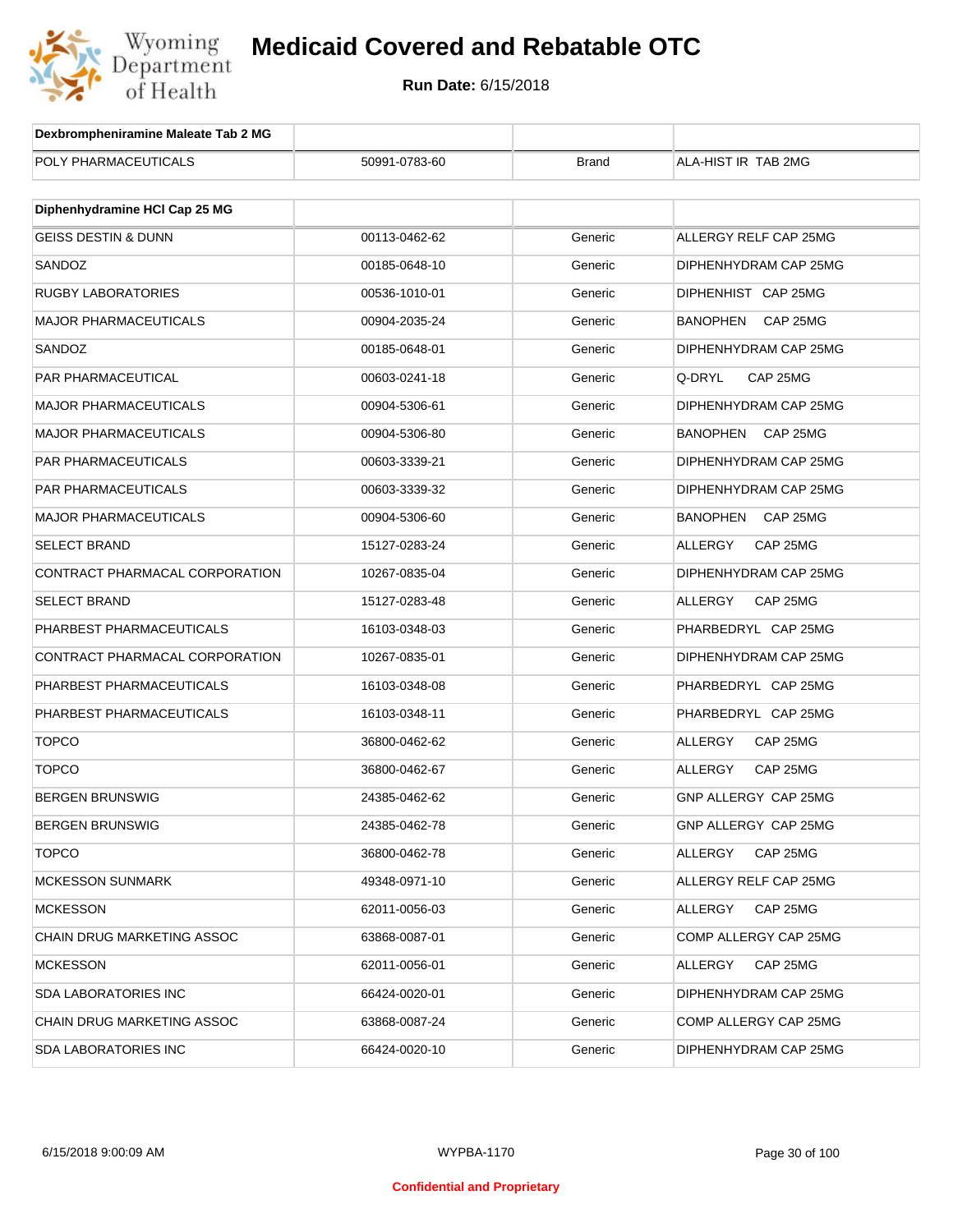

| Diphenhydramine HCI Cap 50 MG          |               |         |                                 |
|----------------------------------------|---------------|---------|---------------------------------|
| PAR PHARMACEUTICALS                    | 00603-3340-32 | Generic | DIPHENHYDRAM CAP 50MG           |
| SANDOZ                                 | 00185-0649-10 | Generic | DIPHENHYDRAM CAP 50MG           |
| SANDOZ                                 | 00185-0649-01 | Generic | DIPHENHYDRAM CAP 50MG           |
| PAR PHARMACEUTICALS                    | 00603-3340-21 | Generic | DIPHENHYDRAM CAP 50MG           |
| <b>MAJOR PHARMACEUTICALS</b>           | 00904-5307-60 | Generic | <b>BANOPHEN</b><br>CAP 50MG     |
| <b>MAJOR PHARMACEUTICALS</b>           | 00904-5307-80 | Generic | <b>BANOPHEN</b><br>CAP 50MG     |
| <b>MAJOR PHARMACEUTICALS</b>           | 00904-2056-61 | Generic | DIPHENHYDRAM CAP 50MG           |
| PHARBEST PHARMACEUTICALS               | 16103-0347-11 | Generic | PHARBEDRYL CAP 50MG             |
| <b>SDA LABORATORIES INC</b>            | 66424-0021-01 | Generic | DIPHENHYDRAM CAP 50MG           |
| <b>SDA LABORATORIES INC</b>            | 66424-0021-10 | Generic | DIPHENHYDRAM CAP 50MG           |
| Diphenhydramine HCI Liquid 12.5 MG/5ML |               |         |                                 |
| <b>GEISS DESTIN &amp; DUNN</b>         | 00113-0379-26 | Generic | ALLERGY RELF LIQ 12.5/5ML       |
| PAR PHARMACEUTICALS                    | 00603-0823-58 | Generic | Q-DRYL<br>LIQ 12.5/5ML          |
| <b>RUGBY LABORATORIES</b>              | 00536-0770-85 | Generic | DIPHENHIST LIQ 12.5/5ML         |
| <b>RUGBY LABORATORIES</b>              | 00536-0770-97 | Generic | DIPHENHIST LIQ 12.5/5ML         |
| PAR PHARMACEUTICALS                    | 00603-0823-54 | Generic | Q-DRYL<br>LIQ 12.5/5ML          |
| PAR PHARMACEUTICALS                    |               |         | Q-DRYL                          |
|                                        | 00603-0823-81 | Generic | LIQ 12.5/5ML                    |
| <b>MAJOR PHARMACEUTICALS</b>           | 00904-5174-16 | Generic | <b>BANOPHEN</b><br>LIQ 12.5/5ML |
| PAR PHARMACEUTICALS                    | 00603-0823-94 | Generic | Q-DRYL<br>LIQ 12.5/5ML          |
| <b>MAJOR PHARMACEUTICALS</b>           | 00904-1228-00 | Generic | <b>BANOPHEN</b><br>LIQ 12.5/5ML |
| <b>MAJOR PHARMACEUTICALS</b>           | 00904-1228-20 | Generic | <b>BANOPHEN</b><br>LIQ 12.5/5ML |
| <b>BERGEN BRUNSWIG</b>                 | 24385-0379-26 | Generic | CHLD ALLERGY LIQ 12.5/5ML       |
| <b>LEADER BRAND PRODUCTS</b>           | 37205-0565-26 | Generic | ALLERGY<br>LIQ 12.5/5ML         |
| <b>TOPCO</b>                           | 36800-0379-26 | Generic | CHLD ALLERGY LIQ 12.5/5ML       |
| <b>TOPCO</b>                           | 36800-0379-34 | Generic | CHLD ALLERGY LIQ 12.5/5ML       |
| LEADER BRAND PRODUCTS                  | 37205-0565-34 | Generic | LIQ 12.5/5ML<br>ALLERGY         |
| <b>MCKESSON SUNMARK</b>                | 49348-0045-37 | Generic | ALLERGY RELF LIQ 12.5/5ML       |
| <b>MCKESSON SUNMARK</b>                | 49348-0045-34 | Generic | ALLERGY RELF LIQ 12.5/5ML       |
| <b>SILARX</b>                          | 54838-0135-40 | Generic | SILADRYL ALR LIQ 12.5/5ML       |
| <b>SILARX</b>                          | 54838-0135-70 | Generic | SILADRYL ALR LIQ 12.5/5ML       |
| <b>SILARX</b>                          | 54838-0135-80 | Generic | SILADRYL ALR LIQ 12.5/5ML       |
| <b>MCKESSON</b>                        | 62011-0057-01 | Generic | ALLERGY CHLD LIQ 12.5/5ML       |
| CHAIN DRUG MARKETING ASSOC             | 63868-0823-54 | Generic | CHLD ALLERGY LIQ 12.5/5ML       |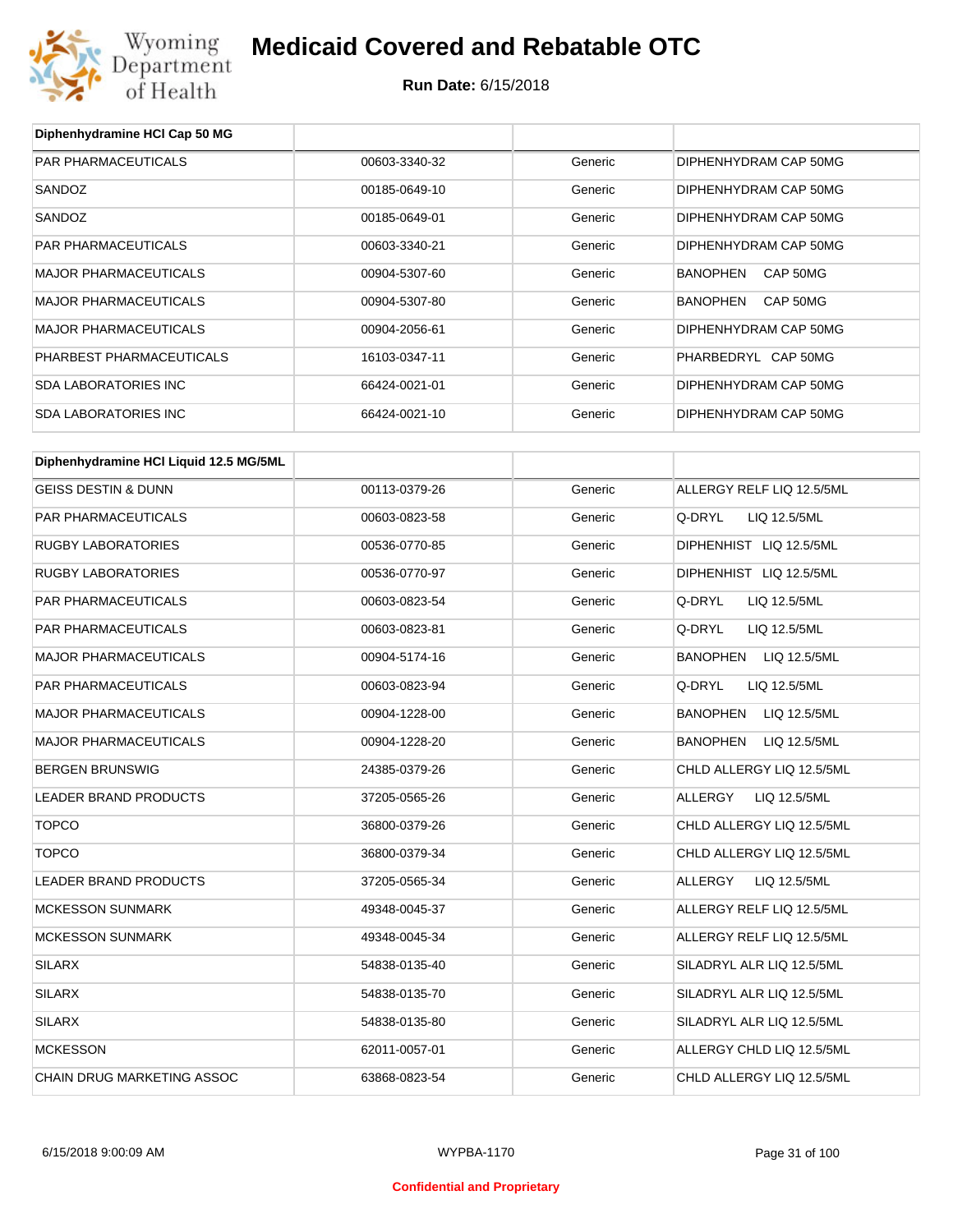

#### **Run Date:** 6/15/2018

| Diphenhydramine HCI Syrup 12.5 MG/5ML        |               |              |                             |
|----------------------------------------------|---------------|--------------|-----------------------------|
| <b>PAR PHARMACEUTICALS</b>                   | 00603-0860-54 | Generic      | QUENALIN<br>SYP 12.5/5ML    |
| <b>SILARX</b>                                | 54838-0154-40 | <b>Brand</b> | SILPHEN COUG SYP 12.5/5ML   |
| <b>SILARX</b>                                | 54838-0154-80 | <b>Brand</b> | SILPHEN COUG SYP 12.5/5ML   |
| <b>SILARX</b>                                | 54838-0154-70 | <b>Brand</b> | SILPHEN COUG SYP 12.5/5ML   |
| Diphenhydramine HCI Tab 25 MG                |               |              |                             |
| <b>GEISS DESTIN &amp; DUNN</b>               | 00113-0479-62 | Generic      | ALLERGY RELF TAB 25MG       |
| <b>GEISS DESTIN &amp; DUNN</b>               | 00113-0479-78 | Generic      | ALLERGY RELF TAB 25MG       |
| <b>MAJOR PHARMACEUTICALS</b>                 | 00904-5551-59 | Generic      | <b>BANOPHEN</b><br>TAB 25MG |
| <b>RUGBY LABORATORIES</b>                    | 00536-1016-01 | Generic      | DIPHENHIST TAB 25MG         |
| <b>MAJOR PHARMACEUTICALS</b>                 | 00904-5551-24 | Generic      | <b>BANOPHEN</b><br>TAB 25MG |
| <b>SELECT BRAND</b>                          | 15127-0018-01 | Generic      | SB ALLERGY TAB 25MG MED     |
| <b>TOPCO</b>                                 | 36800-0479-62 | Generic      | <b>ALLERGY</b><br>TAB 25MG  |
| <b>TOPCO</b>                                 | 36800-0479-67 | Generic      | TAB 25MG<br><b>ALLERGY</b>  |
| <b>TOPCO</b>                                 | 36800-0479-78 | Generic      | TAB 25MG<br><b>ALLERGY</b>  |
| <b>TOPCO</b>                                 | 36800-0479-79 | Generic      | <b>ALLERGY</b><br>TAB 25MG  |
| <b>BERGEN BRUNSWIG</b>                       | 24385-0479-62 | Generic      | GNP ALLERGY TAB 25MG        |
| <b>BERGEN BRUNSWIG</b>                       | 24385-0479-78 | Generic      | GNP ALLERGY TAB 25MG        |
| TIME-CAP LABS                                | 49483-0061-01 | Generic      | DIPHENHYDRAM TAB 25MG       |
| TIME-CAP LABS                                | 49483-0061-10 | Generic      | DIPHENHYDRAM TAB 25MG       |
| <b>MCKESSON SUNMARK</b>                      | 49348-0983-10 | Generic      | SM ALLERGY TAB 25MG RLF     |
| <b>MCKESSON</b>                              | 62011-0058-01 | Generic      | HM ALLERGY TAB 25MG         |
| <b>MCKESSON</b>                              | 62011-0058-03 | Generic      | HM ALLERGY TAB 25MG         |
| Fexofenadine HCI Susp 30 MG/5ML (6<br>MG/ML) |               |              |                             |
| <b>RUGBY LABORATORIES</b>                    | 00536-1005-97 | Generic      | FEXOFENADINE SUS 30MG/5ML   |

| Fexofenadine HCI Tab 180 MG |               |         |                        |
|-----------------------------|---------------|---------|------------------------|
| MAJOR PHARMACEUTICALS       | 00904-6214-18 | Generic | FEXOFENADINE TAB 180MG |
| MAJOR PHARMACEUTICALS       | 00904-6214-48 | Generic | FEXOFENADINE TAB 180MG |
| <b>MYLAN</b>                | 00378-0782-05 | Generic | FEXOFENADINE TAB 180MG |
| <b>MYLAN</b>                | 00378-0782-93 | Generic | FEXOFENADINE TAB 180MG |
| <b>RUGBY LABORATORIES</b>   | 00536-1066-15 | Generic | FEXOFENADINE TAB 180MG |
| MAJOR PHARMACEUTICALS       | 00904-6214-46 | Generic | FEXOFENADINE TAB 180MG |

ACTAVIS MID ATLANTIC **ACTAVIS MID ATLANTIC CONSUMING A CONSUMING A CONSUMING A CONSUMING A CONSUMING A CONSUMING A CONSUMING A CONSUMING A CONSUMING A CONSUMING A CONSUMING A CONSUMING A CONSUMING A CONSUMING A CONSUMING**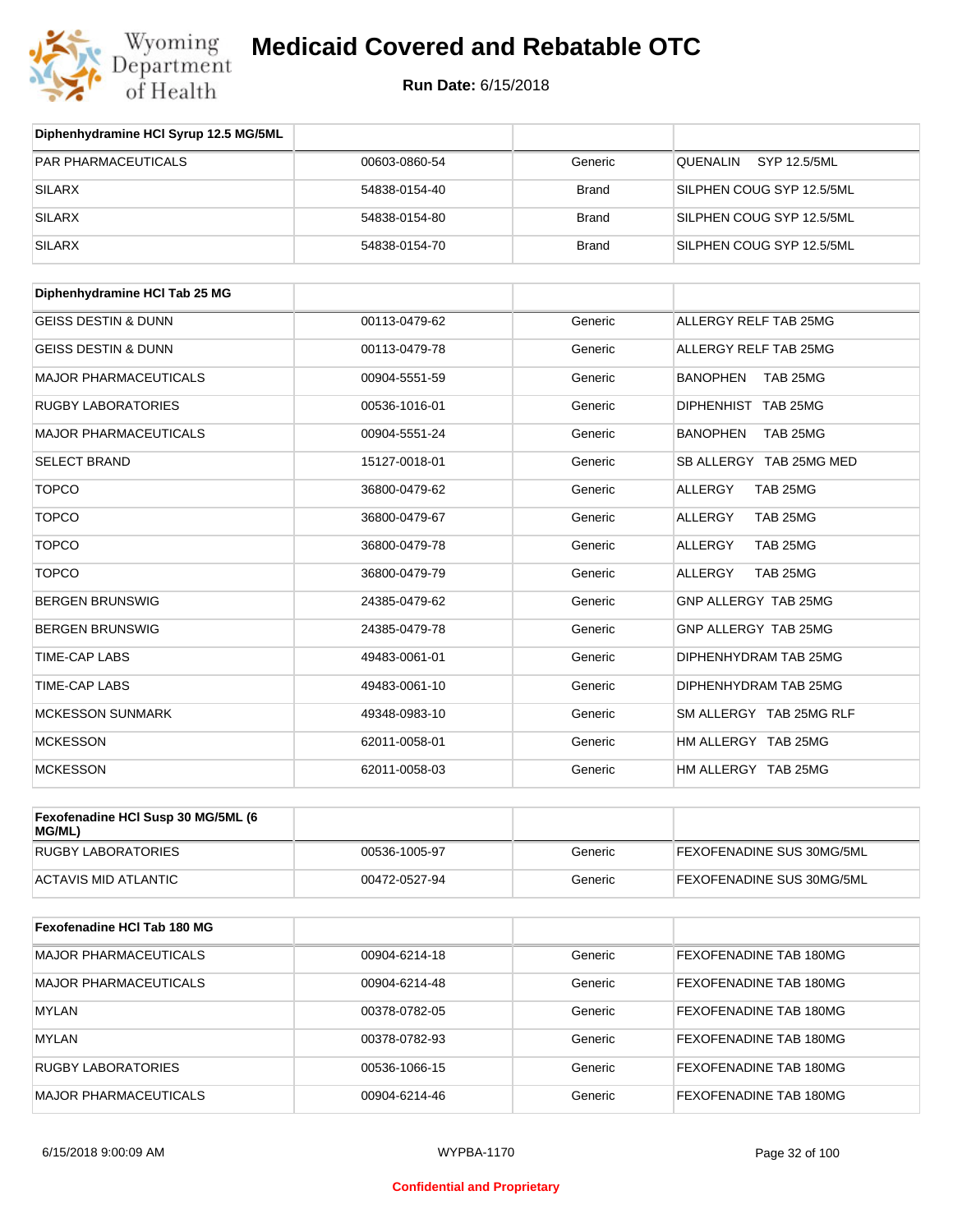#### **Run Date:** 6/15/2018

| Wyoming<br>Department         | <b>Medicaid Covered and Rebatable OTC</b> |         |                        |
|-------------------------------|-------------------------------------------|---------|------------------------|
| of Health                     | <b>Run Date: 6/15/2018</b>                |         |                        |
| <b>MAJOR PHARMACEUTICALS</b>  | 00904-6214-52                             | Generic | FEXOFENADINE TAB 180MG |
| <b>MAJOR PHARMACEUTICALS</b>  | 00904-6214-89                             | Generic | FEXOFENADINE TAB 180MG |
| AMERISOURCE BERGEN DRUGS      | 46122-0040-61                             | Generic | GNP ALLERGY TAB 180MG  |
| LEADER BRAND PRODUCTS         | 37205-0650-65                             | Generic | ALLER-EASE TAB 180MG   |
| LEADER BRAND PRODUCTS         | 37205-0650-88                             | Generic | ALLER-EASE TAB 180MG   |
| AMERISOURCE BERGEN DRUGS      | 46122-0040-22                             | Generic | GNP ALLERGY TAB 180MG  |
| AMERISOURCE BERGEN DRUGS      | 46122-0040-65                             | Generic | GNP ALLERGY TAB 180MG  |
| PERRIGO PHARMACEUTICALS       | 45802-0571-78                             | Generic | FEXOFENADINE TAB 180MG |
| AMERISOURCE BERGEN DRUGS      | 46122-0040-75                             | Generic | GNP ALLERGY TAB 180MG  |
| <b>MCKESSON SUNMARK</b>       | 49348-0968-56                             | Generic | FEXOFENADINE TAB 180MG |
| <b>MYLAN INSTITUTIONAL</b>    | 51079-0548-20                             | Generic | FEXOFENADINE TAB 180MG |
| <b>MCKESSON SUNMARK</b>       | 49348-0968-44                             | Generic | FEXOFENADINE TAB 180MG |
| <b>MCKESSON SUNMARK</b>       | 49348-0968-57                             | Generic | FEXOFENADINE TAB 180MG |
| <b>MYLAN INSTITUTIONAL</b>    | 51079-0548-01                             | Generic | FEXOFENADINE TAB 180MG |
| <b>MCKESSON</b>               | 62011-0067-01                             | Generic | FEXOFENADINE TAB 180MG |
| DR.REDDY'S LABORATORIES, INC. | 55111-0784-30                             | Generic | FEXOFENADINE TAB 180MG |
| <b>MCKESSON</b>               | 62011-0233-01                             | Generic | FEXOFENADINE TAB 180MG |
| <b>RECKITT BENCKISER</b>      | 63824-0926-40                             | Generic | MUCINEX ALLR TAB 180MG |
| <b>MCKESSON</b>               | 62011-0067-02                             | Generic | FEXOFENADINE TAB 180MG |
| <b>RECKITT BENCKISER</b>      | 63824-0926-10                             | Generic | MUCINEX ALLR TAB 180MG |
| <b>RECKITT BENCKISER</b>      | 63824-0926-05                             | Generic | MUCINEX ALLR TAB 180MG |
| <b>RECKITT BENCKISER</b>      | 63824-0926-30                             | Generic | MUCINEX ALLR TAB 180MG |
|                               |                                           |         |                        |
| Fexofenadine HCI Tab 60 MG    |                                           |         |                        |
| <b>PERRIGO</b>                | 00113-0425-53                             | Generic | ALLER-EASE TAB 60MG    |
| MYLAN                         | 00378-0781-05                             | Generic | FEXOFENADINE TAB 60MG  |
| <b>MYLAN</b>                  | 00378-0781-91                             | Generic | FEXOFENADINE TAB 60MG  |

| MYLAN                   | 00378-0781-91 | Generic | FEXOFENADINE TAB 60MG |
|-------------------------|---------------|---------|-----------------------|
| PERRIGO PHARMACEUTICALS | 45802-0425-78 | Generic | FEXOFENADINE TAB 60MG |
| MCKESSON SUNMARK        | 49348-0970-02 | Generic | FEXOFENADINE TAB 60MG |
| IMYLAN INSTITUTIONAL    | 51079-0547-20 | Generic | FEXOFENADINE TAB 60MG |
| IMYLAN INSTITUTIONAL    | 51079-0547-01 | Generic | FEXOFENADINE TAB 60MG |
| <b>MCKESSON</b>         | 62011-0068-01 | Generic | FEXOFENADINE TAB 60MG |

| Loratadine Rapidly-Disintegrating Tab 10<br>МG |               |         |                       |
|------------------------------------------------|---------------|---------|-----------------------|
| MAJOR PHARMACEUTICALS                          | 00904-5806-15 | Generic | TAB 10MG<br>ALLERGY   |
| BERGEN BRUNSWIG                                | 24385-0161-52 | Generic | ALLERGY RELF TAB 10MG |
| BERGEN BRUNSWIG                                | 24385-0540-53 | Generic | ALLERGY RELF TAB 10MG |

#### **Confidential and Proprietary**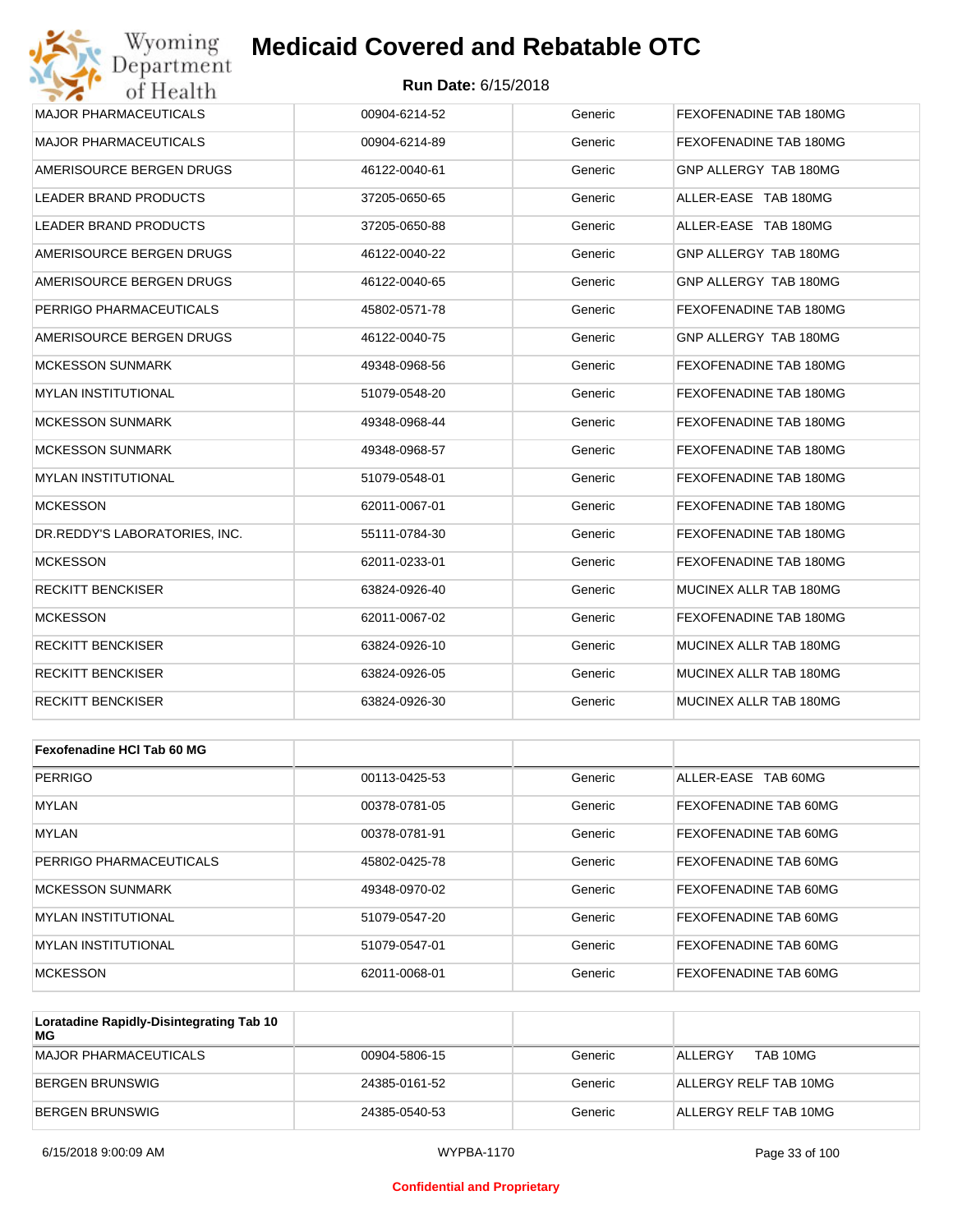| Wyoming<br><b>Medicaid Covered and Rebatable OTC</b><br>Department |                            |         |                         |  |
|--------------------------------------------------------------------|----------------------------|---------|-------------------------|--|
| of Health                                                          | <b>Run Date: 6/15/2018</b> |         |                         |  |
| AMERISOURCE BERGEN DRUGS                                           | 46122-0140-52              | Generic | ALLERGY RELF TAB 10MG   |  |
| LEADER BRAND PRODUCTS                                              | 37205-0745-65              | Generic | ALLERGY RELF TAB 10MG   |  |
| <b>MCKESSON SUNMARK</b>                                            | 49348-0930-01              | Generic | I ORATADINE<br>TAB 10MG |  |
| <b>MCKESSON SUNMARK</b>                                            | 49348-0930-44              | Generic | LORATADINE TAB 10MG     |  |
| <b>OHM LABS</b>                                                    | 51660-0527-31              | Generic | ALLERGY RELF TAB 10MG   |  |
| CHAIN DRUG MARKETING ASSOC                                         | 63868-0157-10              | Generic | ALLERGY RELF TAB 10MG   |  |
| <b>MCKESSON</b>                                                    | 62011-0073-01              | Generic | ALLERGY RELF TAB 10MG   |  |

| Loratadine Syrup 5 MG/5ML    |               |         |                          |
|------------------------------|---------------|---------|--------------------------|
| <b>MAJOR PHARMACEUTICALS</b> | 00904-6234-20 | Generic | LORATADINE SOL 5MG/5ML   |
| <b>BERGEN BRUNSWIG</b>       | 24385-0531-26 | Generic | LORATADINE SYP 5MG/5ML   |
| LEADER BRAND PRODUCTS        | 37205-0378-26 | Generic | ALLERGY RELF SYP 5MG/5ML |
| <b>MCKESSON SUNMARK</b>      | 49348-0636-34 | Generic | LORATADINE SYP 5MG/5ML   |
| AMERISOURCE BERGEN DRUGS     | 46122-0164-26 | Generic | LORATADINE SYP 5MG/5ML   |
| <b>MCKESSON SUNMARK</b>      | 49348-0333-34 | Generic | LORATADINE SYP 5MG/5ML   |
| <b>TARO</b>                  | 51672-2085-08 | Generic | LORATADINE SYP 5MG/5ML   |
| <b>TARO</b>                  | 51672-2073-08 | Generic | LORATADINE SYP 5MG/5ML   |
| <b>SILARX</b>                | 54838-0554-40 | Generic | LORATADINE SOL 5MG/5ML   |
| <b>MCKESSON</b>              | 62011-0181-01 | Generic | LORATADINE SYP 5MG/5ML   |
| <b>SILARX</b>                | 54838-0558-40 | Generic | LORATADINE SOL 5MG/5ML   |
| <b>TARO</b>                  | 51672-2092-08 | Generic | LORATADINE SOL 5MG/5ML   |
| <b>MCKESSON</b>              | 62011-0072-01 | Generic | LORATADINE SYP 5MG/5ML   |

| <b>Loratadine Tab 10 MG</b>    |               |         |                        |
|--------------------------------|---------------|---------|------------------------|
| <b>GEISS DESTIN &amp; DUNN</b> | 00113-0612-46 | Generic | ALLERGY RELF TAB 10MG  |
| <b>GEISS DESTIN &amp; DUNN</b> | 00113-0612-65 | Generic | ALLERGY RELF TAB 10MG  |
| <b>GEISS DESTIN &amp; DUNN</b> | 00113-0612-39 | Generic | ALLERGY RELF TAB 10MG  |
| <b>GEISS DESTIN &amp; DUNN</b> | 00113-0612-60 | Generic | ALLERGY RELF TAB 10MG  |
| <b>MAJOR PHARMACEUTICALS</b>   | 00904-5728-87 | Generic | TAB 10MG<br>ALLERGY    |
| SANDOZ                         | 00781-5077-01 | Generic | LORATADINE TAB 10MG    |
| <b>MAJOR PHARMACEUTICALS</b>   | 00904-5728-89 | Generic | TAB 10MG<br>ALLERGY    |
| <b>MAJOR PHARMACEUTICALS</b>   | 00904-6074-46 | Generic | ALLERGY<br>TAB 10MG    |
| <b>MAJOR PHARMACEUTICALS</b>   | 00904-6074-60 | Generic | ALLERGY<br>TAB 10MG    |
| <b>MAJOR PHARMACEUTICALS</b>   | 00904-6074-61 | Generic | LORATADINE TAB 10MG    |
| <b>MAJOR PHARMACEUTICALS</b>   | 00904-6074-89 | Generic | ALLERGY<br>TAB 10MG    |
| <b>SELECT BRAND</b>            | 15127-0715-10 | Generic | LORATADINE TAB 10MG    |
| <b>SELECT BRAND</b>            | 15127-0715-30 | Generic | LORATADINE<br>TAB 10MG |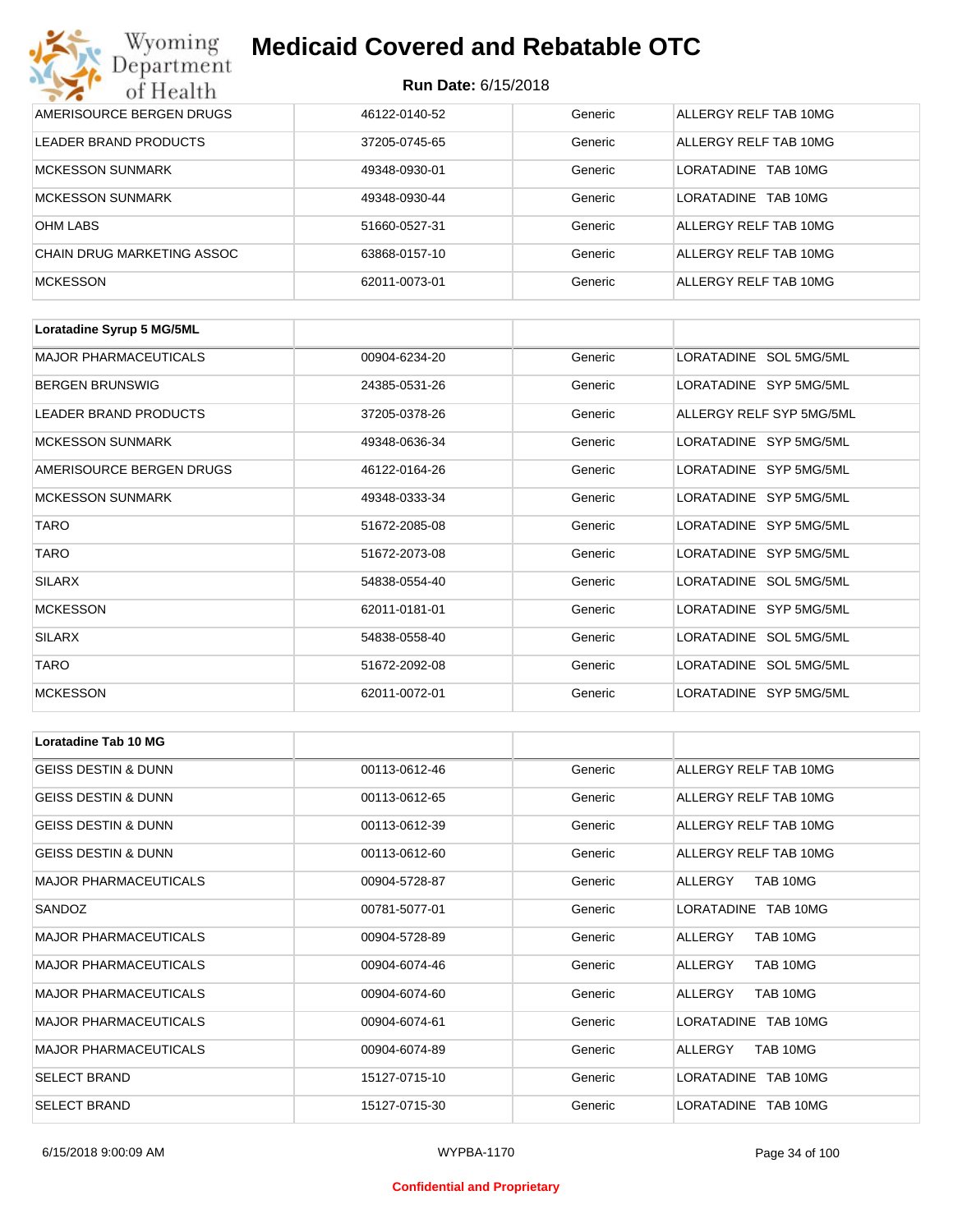

| <b>BERGEN BRUNSWIG</b>              | 24385-0471-52 | Generic      | LORATADINE TAB 10MG          |  |  |
|-------------------------------------|---------------|--------------|------------------------------|--|--|
| <b>TOPCO</b>                        | 36800-0612-65 | Generic      | ALLERGY RELF TAB 10MG        |  |  |
| <b>TOPCO</b>                        | 36800-0612-72 | Generic      | ALLERGY RELF TAB 10MG        |  |  |
| <b>TOPCO</b>                        | 36800-0612-76 | Generic      | ALLERGY RELF TAB 10MG        |  |  |
| <b>TOPCO</b>                        | 36800-0612-87 | Generic      | ALLERGY RELF TAB 10MG        |  |  |
| BERGEN BRUNSWIG                     | 24385-0471-99 | Generic      | LORATADINE TAB 10MG          |  |  |
| <b>TOPCO</b>                        | 36800-0612-46 | Generic      | ALLERGY RELF TAB 10MG        |  |  |
| BERGEN BRUNSWIG                     | 24385-0471-78 | Generic      | LORATADINE TAB 10MG          |  |  |
| LEADER BRAND PRODUCTS               | 37205-0346-72 | Generic      | LORATADINE TAB 10MG          |  |  |
| PERRIGO PHARMACEUTICALS             | 45802-0650-65 | Generic      | LORATADINE TAB 10MG          |  |  |
| PERRIGO PHARMACEUTICALS             | 45802-0650-78 | Generic      | LORATADINE TAB 10MG          |  |  |
| PERRIGO PHARMACEUTICALS             | 45802-0650-87 | Generic      | LORATADINE TAB 10MG          |  |  |
| MCKESSON SUNMARK                    | 49348-0818-44 | Generic      | ALLERGY RELF TAB 10MG        |  |  |
| MCKESSON SUNMARK                    | 49348-0818-01 | Generic      | ALLERGY RELF TAB 10MG        |  |  |
| MCKESSON SUNMARK                    | 49348-0818-13 | Generic      | ALLERGY RELF TAB 10MG        |  |  |
| AMERISOURCE BERGEN DRUGS            | 46122-0158-65 | Generic      | LORATADINE TAB 10MG          |  |  |
| OHM LABS                            | 51660-0526-01 | Generic      | ALLERGY RELF TAB 10MG        |  |  |
| MYLAN INSTITUTIONAL                 | 51079-0246-01 | Generic      | LORATADINE TAB 10MG          |  |  |
| MYLAN INSTITUTIONAL                 | 51079-0246-20 | Generic      | LORATADINE TAB 10MG          |  |  |
| <b>APOTEX</b>                       | 60505-0147-08 | Generic      | LORATADINE TAB 10MG          |  |  |
| OHM LABS                            | 51660-0526-05 | Generic      | ALLERGY RELF TAB 10MG        |  |  |
| OHM LABS                            | 51660-0526-31 | Generic      | ALLERGY RELF TAB 10MG        |  |  |
| <b>APOTEX</b>                       | 60505-0147-01 | Generic      | LORATADINE TAB 10MG          |  |  |
| CHAIN DRUG MARKETING ASSOC          | 63868-0151-01 | Generic      | LORATADINE TAB 10MG          |  |  |
| CHAIN DRUG MARKETING ASSOC          | 63868-0151-10 | Generic      | LORATADINE TAB 10MG          |  |  |
| CHAIN DRUG MARKETING ASSOC          | 63868-0151-30 | Generic      | LORATADINE TAB 10MG          |  |  |
| AMERICAN HEALTH PACKAGING           | 68084-0248-11 | Generic      | LORATADINE TAB 10MG          |  |  |
| AMERICAN HEALTH PACKAGING           | 68084-0248-01 | Generic      | LORATADINE TAB 10MG          |  |  |
| Triprolidine HCI Drops 0.938 MG/ML  |               |              |                              |  |  |
| ALLEGIS PHARMACEUTICALS             | 28595-0801-30 | <b>Brand</b> | HISTEX PD<br>DRO 0.938MG     |  |  |
| Triprolidine HCI Liquid 0.625 MG/ML |               |              |                              |  |  |
| <b>GM PHARMACEUTICALS</b>           | 58809-0501-30 | <b>Brand</b> | VANAHIST PD LIQ 0.625MG      |  |  |
|                                     |               |              |                              |  |  |
| Triprolidine HCI Syrup 2.5 MG/5ML   |               |              |                              |  |  |
| ALLEGIS PHARMACEUTICALS             | 28595-0802-08 | <b>Brand</b> | <b>HISTEX</b><br>SYP 2.5MG/5 |  |  |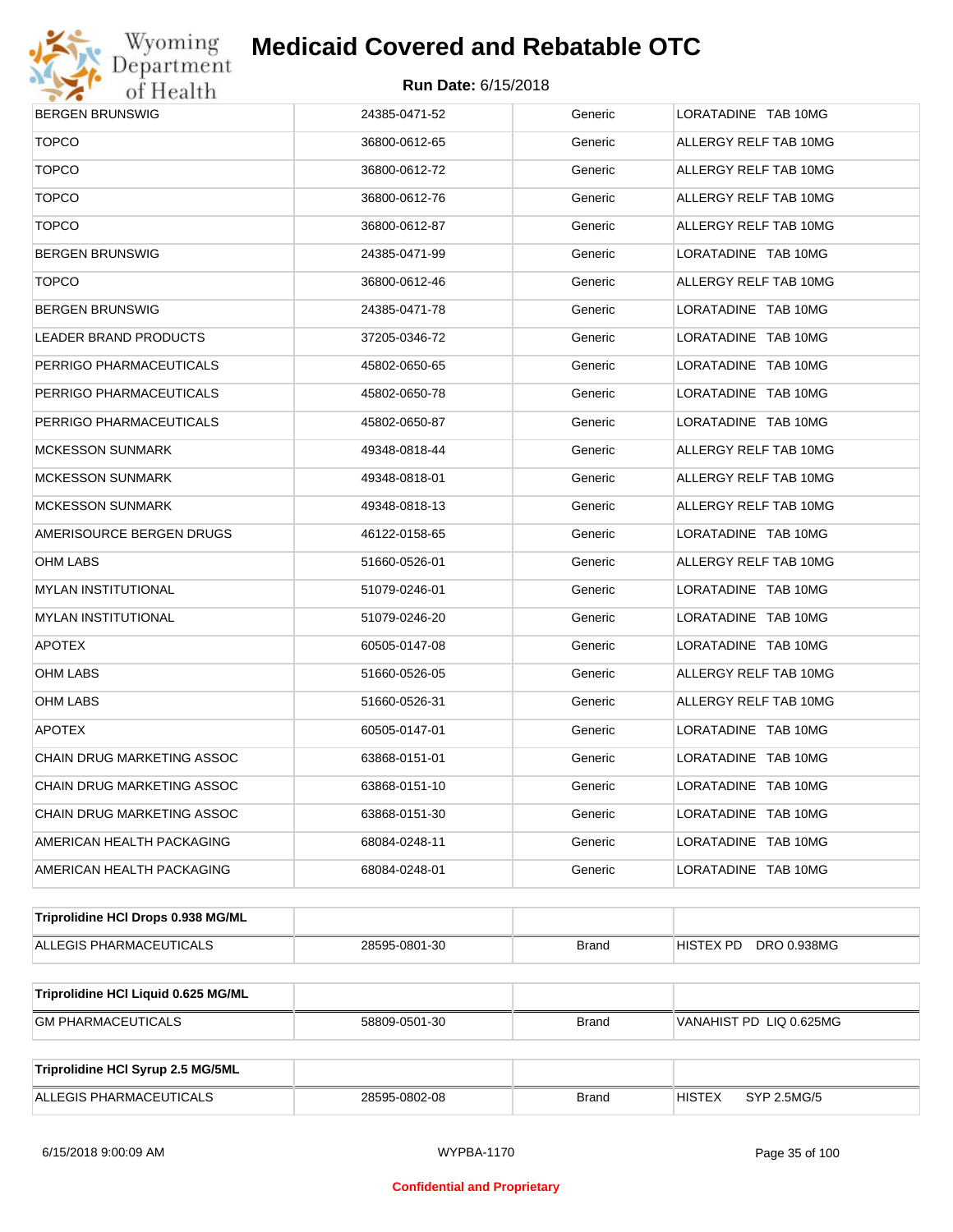

**Run Date:** 6/15/2018

**CONTRACEPTIVES**

| Levonorgestrel Tab 1.5 MG     |               |              |                                    |
|-------------------------------|---------------|--------------|------------------------------------|
| LUPIN PHARMACEUTICALS         | 43386-0622-30 | Generic      | MY WAY<br><b>TAB 1.5MG</b>         |
| <b>ACTAVIS PHARMA</b>         | 52544-0065-54 | Generic      | NEXT CHOICE TAB 1.5MG              |
| <b>AFAXYS</b>                 | 50102-0111-01 | Generic      | ECONTRA EZ TAB 1.5MG               |
| <b>AFAXYS</b>                 | 50102-0111-12 | Generic      | ECONTRA EZ TAB 1.5MG               |
| <b>TFVA/WOMENS HEAI TH</b>    | 51285-0100-88 | Generic      | TAKE ACTION TAB 1.5MG              |
| <b>TEVA/WOMENS HEALTH</b>     | 51285-0103-88 | Generic      | <b>TAB 1.5MG</b><br>AFTERA         |
| <b>TEVA/WOMENS HEALTH</b>     | 51285-0943-88 | <b>Brand</b> | PLAN B<br><b>TAB 1.5MG</b>         |
| PHARMACIST PHARMACEUTICAL LLC | 63704-0010-01 | Generic      | LEVONORGESTR TAB 1.5MG             |
| <b>TEVA/WOMENS HEALTH</b>     | 51285-0146-19 | <b>Brand</b> | PLAN B<br><b>TAB 1.5MG</b>         |
| <b>TEVA/WOMENS HEALTH</b>     | 51285-0162-88 | <b>Brand</b> | PLAN B<br><b>TAB 1.5MG</b>         |
| <b>SUN PHARMACEUTICALS</b>    | 62756-0718-60 | Generic      | <b>OPCICON</b><br><b>TAB 1.5MG</b> |
| <b>LUPIN PHARMACEUTICALS</b>  | 68180-0853-13 | Generic      | <b>FALLBACK</b><br>TAB 1.5MG       |
| <b>COUGH/COLD/ALLERGY</b>     |               |              |                                    |

| *Camphor-Eucalyptus-Menthol - Oint*** |               |         |                      |
|---------------------------------------|---------------|---------|----------------------|
| AMERISOURCE BERGEN DRUGS              | 46122-0157-54 | Generic | OIN RUB<br>GNP CHEST |
| <b>MCKESSON</b>                       | 62011-0075-01 | Generic | I HM CHEST RUB OIN   |

| *Camphor-Eucalyptus-Menthol-Turp Oil-<br><b>White Pet -Oint***</b> |               |         |                            |
|--------------------------------------------------------------------|---------------|---------|----------------------------|
| MCKESSON SUNMARK                                                   | 49348-0398-96 | Generic | ISM MEDICATED MIS CHST RUB |

| *DM-GG-PE Tab & APAP-Diphenhyd-PE<br>Tab Therapy Pack*** |               |       |                           |
|----------------------------------------------------------|---------------|-------|---------------------------|
| RECKITT BENCKISER                                        | 63824-0555-30 | Brand | MUCINEX FAST MIS MX DAY/N |

| *PE-DM-GG Ligd & Diphenhyd-PE-APAP<br>Ligd Therapy Pack*** |               |              |                                   |
|------------------------------------------------------------|---------------|--------------|-----------------------------------|
| RECKITT BENCKISER                                          | 63824-0287-22 | <b>Brand</b> | <b>IMUCINEX CHLD MIS DAY/NITE</b> |

| *PE-DM-GG-APAP Ligd & PE-Diphenhyd-<br><b>APAP Ligd Therapy Pack***</b> |               |       |                           |
|-------------------------------------------------------------------------|---------------|-------|---------------------------|
| RECKITT BENCKISER                                                       | 63824-0526-22 | Brand | MUCINEX FAST MIS DAY/NGHT |

| *PE-DM-GG-APAP Pack & PE-Diphenhyd-<br><b>APAP Pack Therapy Pack***</b> |               |              |                |              |
|-------------------------------------------------------------------------|---------------|--------------|----------------|--------------|
| <b>RECKITT BENCKISER</b>                                                | 63824-0234-44 | <b>Brand</b> | <b>MUCINEX</b> | MIS DAY/NGHT |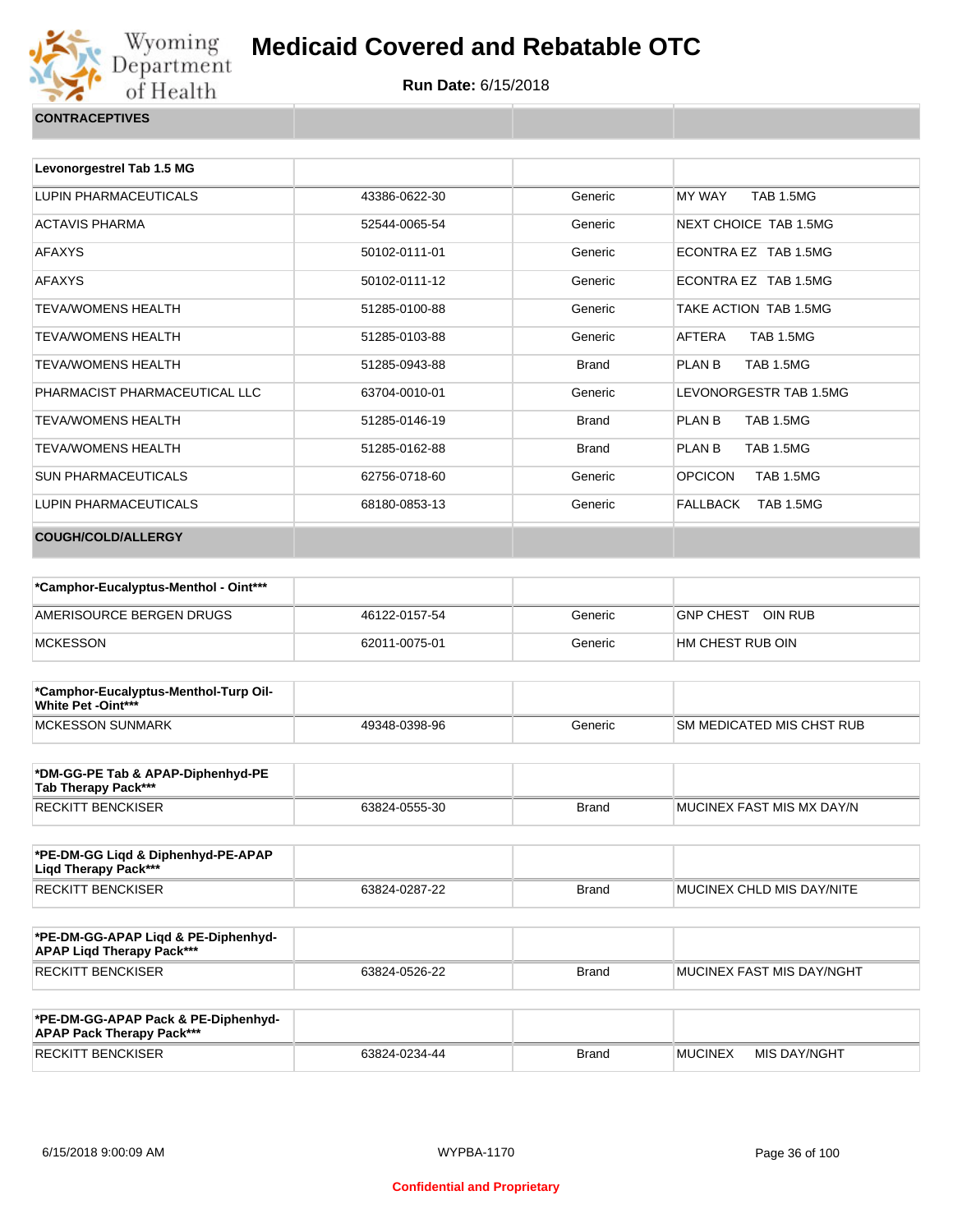

| *PE-DM-GG-APAP Tab & PE-Diphenhyd-<br><b>APAP Tab Therapy Pack***</b> |               |              |                                        |
|-----------------------------------------------------------------------|---------------|--------------|----------------------------------------|
| <b>RECKITT BENCKISER</b>                                              | 63824-0551-30 | Generic      | <b>MUCINEX FAST MIS DAY/NGHT</b>       |
| Acetaminophen w/ DM Liq 1000-30<br>MG/30ML                            |               |              |                                        |
| <b>TOPCO</b>                                                          | 36800-0698-34 | Generic      | COUGH & SORE LIQ THRT DAY              |
| Acetaminophen w/ DM Susp 160-5 MG/5ML                                 |               |              |                                        |
| <b>GLAXO CONSUMER HEALTHCARE L.P.</b>                                 | 00067-8115-04 | <b>Brand</b> | <b>TRIAMINIC</b><br>SUS CGH/ST         |
| Brompheniramine & Phenylephrine Elixir 1<br>-2.5 MG/5ML               |               |              |                                        |
| <b>GEISS DESTIN &amp; DUNN</b>                                        | 00113-0906-26 | Generic      | COLD/ALLERGY ELX CHILDREN              |
| <b>WOMEN'S CHOICE PHARMACEUTICALS</b>                                 | 00485-0202-16 | Generic      | RYNEX PE<br>ELX                        |
| <b>MAJOR PHARMACEUTICALS</b>                                          | 00904-5781-20 | Generic      | <b>DIMAPHEN</b><br><b>ELX CHILDREN</b> |
| <b>BERGEN BRUNSWIG</b>                                                | 24385-0517-26 | Generic      | <b>GNP CLD/ALLE ELX CHILDREN</b>       |
| <b>BERGEN BRUNSWIG</b>                                                | 24385-0517-34 | Generic      | GNP CLD/ALLE ELX CHILDREN              |
| <b>TOPCO</b>                                                          | 36800-0906-34 | Generic      | COLD/ALLERGY ELX CHILDREN              |
| LEADER BRAND PRODUCTS                                                 | 37205-0931-26 | Generic      | COLD/ALLERGY ELX CHILDREN              |
| <b>TOPCO</b>                                                          | 36800-0906-26 | Generic      | COLD/ALLERGY ELX CHILDREN              |
| <b>MCKESSON SUNMARK</b>                                               | 49348-0777-37 | Generic      | SM CLD/ALRGY ELX CHILDREN              |
| <b>MCKESSON SUNMARK</b>                                               | 49348-0777-34 | Generic      | SM CLD/ALRGY ELX CHILDREN              |
| <b>MCKESSON</b>                                                       | 62011-0062-01 | Generic      | COLD/ALLERGY ELX CHILDREN              |
| Brompheniramine & Phenylephrine Syrup<br>1-2.5 MG/5ML                 |               |              |                                        |
| GLAXO CONSUMER HEALTHCARE L.P.                                        | 00067-8117-04 | <b>Brand</b> | <b>SYP CLD/ALRG</b><br>TRIAMINIC       |
| Brompheniramine & Phenylephrine Tab 4-<br><b>10 MG</b>                |               |              |                                        |
| <b>ALLEGIS PHARMACEUTICALS</b>                                        | 28595-0900-60 | <b>Brand</b> | RU-HIST D TAB 4-10MG                   |
| Brompheniramine & Pseudoephedrine Cap<br>4-60 MG                      |               |              |                                        |
| VALEANT                                                               | 00095-0860-06 | <b>Brand</b> | LODRANE D<br><b>CAP 4-60MG</b>         |
| Brompheniramine & Pseudoephedrine<br>Elixir 1-15 MG/5ML               |               |              |                                        |
| WOMEN'S CHOICE PHARMACEUTICALS                                        | 00485-0206-16 | Generic      | RYNEX PSE LIQ                          |
| PAR PHARMACEUTICALS                                                   | 00603-0851-94 | Generic      | <b>ELX 1-15/5ML</b><br>Q-TAPP          |
| <b>SILARX</b>                                                         | 54838-0125-70 | Generic      | LIQ<br><b>BROTAPP</b>                  |
| <b>SILARX</b>                                                         | 54838-0125-40 | Generic      | LIQ<br><b>BROTAPP</b>                  |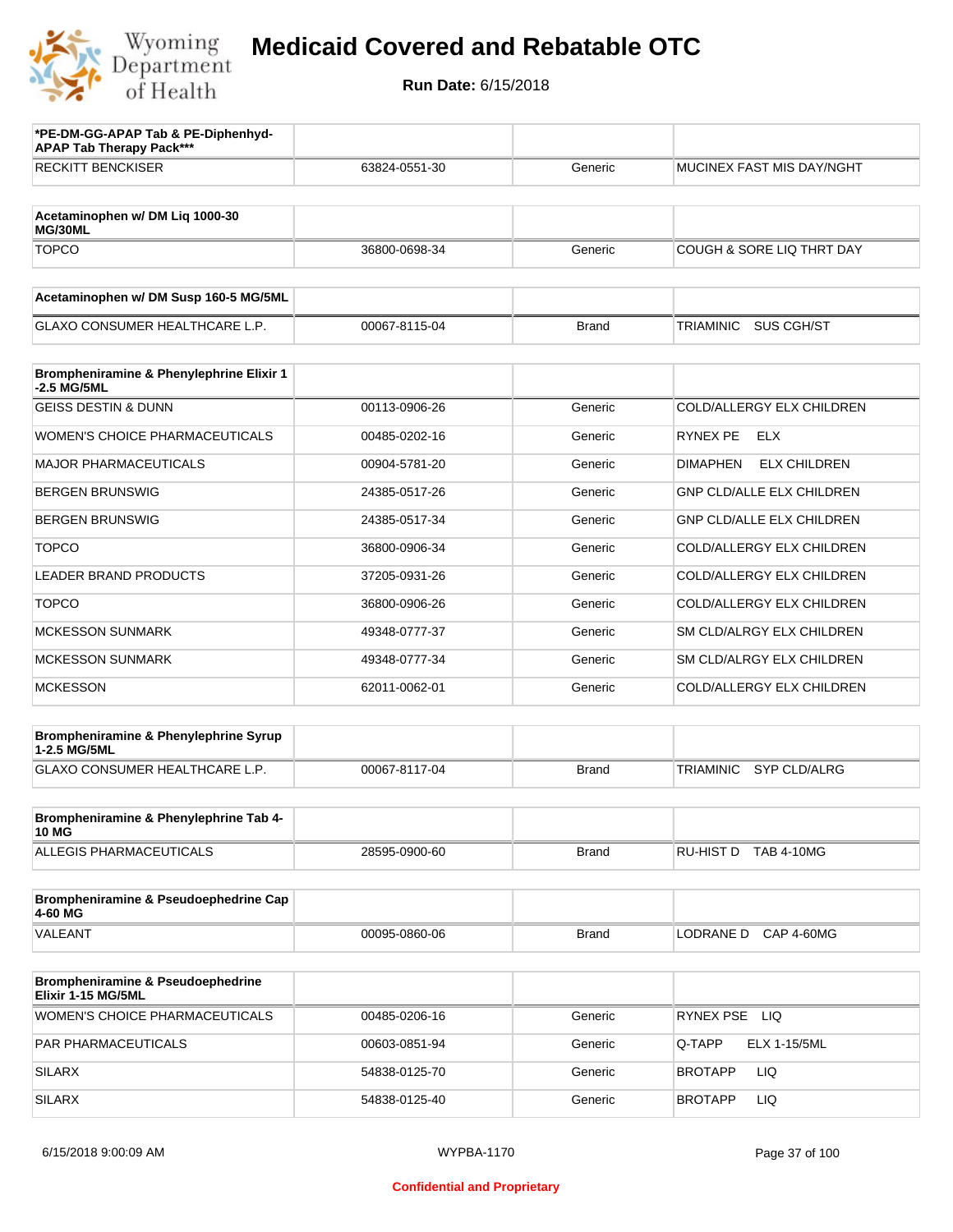

| $\cdots$                                                           |               |              |                                      |
|--------------------------------------------------------------------|---------------|--------------|--------------------------------------|
| <b>SILARX</b>                                                      | 54838-0125-80 | Generic      | <b>BROTAPP</b><br>LIQ                |
| <b>Brompheniramine &amp; Pseudoephedrine</b><br>Liquid 1-7.5 MG/ML |               |              |                                      |
| JAYMAC PHARMACEUTICAL LLC                                          | 64661-0032-30 | <b>Brand</b> | J-TAN D PD DRO 1-7.5MG               |
| Brompheniramine-Acetaminophen Tab 2-<br><b>250 MG</b>              |               |              |                                      |
| MAGNA PHARMACEUTICALS, INC                                         | 58407-0225-01 | <b>Brand</b> | <b>TAB 2-250MG</b><br><b>STAFLEX</b> |
| Cetirizine-Pseudoephedrine Tab ER 12HR                             |               |              |                                      |
| 5-120 MG<br><b>PERRIGO</b>                                         | 00113-2176-53 | Generic      | ALLERGY-D TAB 5-120MG                |
| <b>PERRIGO</b>                                                     | 00113-2176-62 | Generic      | ALLERGY-D TAB 5-120MG                |
| <b>GEISS DESTIN &amp; DUNN</b>                                     |               |              |                                      |
|                                                                    | 00113-0176-53 | Generic      | ALLERGY-D TAB 5-120MG                |
| <b>GEISS DESTIN &amp; DUNN</b>                                     | 00113-0176-62 | Generic      | ALLERGY-D TAB 5-120MG                |
| <b>MAJOR PHARMACEUTICALS</b>                                       | 00904-5831-12 | Generic      | ALLERGY-D TAB 5-120MG                |
| <b>BERGEN BRUNSWIG</b>                                             | 24385-0175-53 | Generic      | ALLERGY-D TAB 5-120MG                |
| <b>BERGEN BRUNSWIG</b>                                             | 24385-0175-62 | Generic      | ALLERGY-D TAB 5-120MG                |
| <b>TOPCO</b>                                                       | 36800-0176-53 | Generic      | ALLERGY D TAB 5-120MG                |
| <b>TOPCO</b>                                                       | 36800-0176-62 | Generic      | ALLERGY D TAB 5-120MG                |
| PERRIGO PHARMACEUTICALS                                            | 45802-0721-53 | Generic      | CETIRIZ/PSE TAB 5-120MG              |
| PERRIGO PHARMACEUTICALS                                            | 45802-0721-62 | Generic      | CETIRIZ/PSE TAB 5-120MG              |
| <b>MCKESSON SUNMARK</b>                                            | 49348-0851-04 | Generic      | ALLERGY-D TAB 5-120MG                |
| <b>MCKESSON</b>                                                    | 62011-0055-01 | Generic      | ALLGY COMP-D TAB 5-120MG             |
| Chlophedianol-Dexbrompheniramine Soln<br>12.5-1 MG/5ML             |               |              |                                      |
| <b>RAMCNEIL</b>                                                    | 12830-0864-16 | <b>Brand</b> | CHLO HIST SOL                        |
| Chlophedianol-Guaifenesin Liquid 12.5-100<br>MG/5ML                |               |              |                                      |
| <b>RAMCNEIL</b>                                                    | 12830-0767-16 | <b>Brand</b> | CHLO TUSS EX LIQ 12.5-100            |
| Chlophedianol-Pyrilamine Liquid 12.5-12.5<br>MG/5ML                |               |              |                                      |
| <b>CENTURION LABS</b>                                              | 23359-0032-16 | <b>Brand</b> | <b>NINJACOF</b><br>LIQ.              |
| Chlophedianol-Pyrilamine Liquid 25-50<br>MG/15ML                   |               |              |                                      |
| <b>GM PHARMACEUTICALS</b>                                          | 58809-0350-04 | <b>Brand</b> | VANACOF-8<br>LIQ 25-50/15            |
| Chlophedianol-Pyrilamine-APAP Liquid<br>12.5-12.5-160 MG/5ML       |               |              |                                      |
| <b>CENTURION LABS</b>                                              | 23359-0033-16 | <b>Brand</b> | NINJACOF-A LIQ                       |
|                                                                    |               |              |                                      |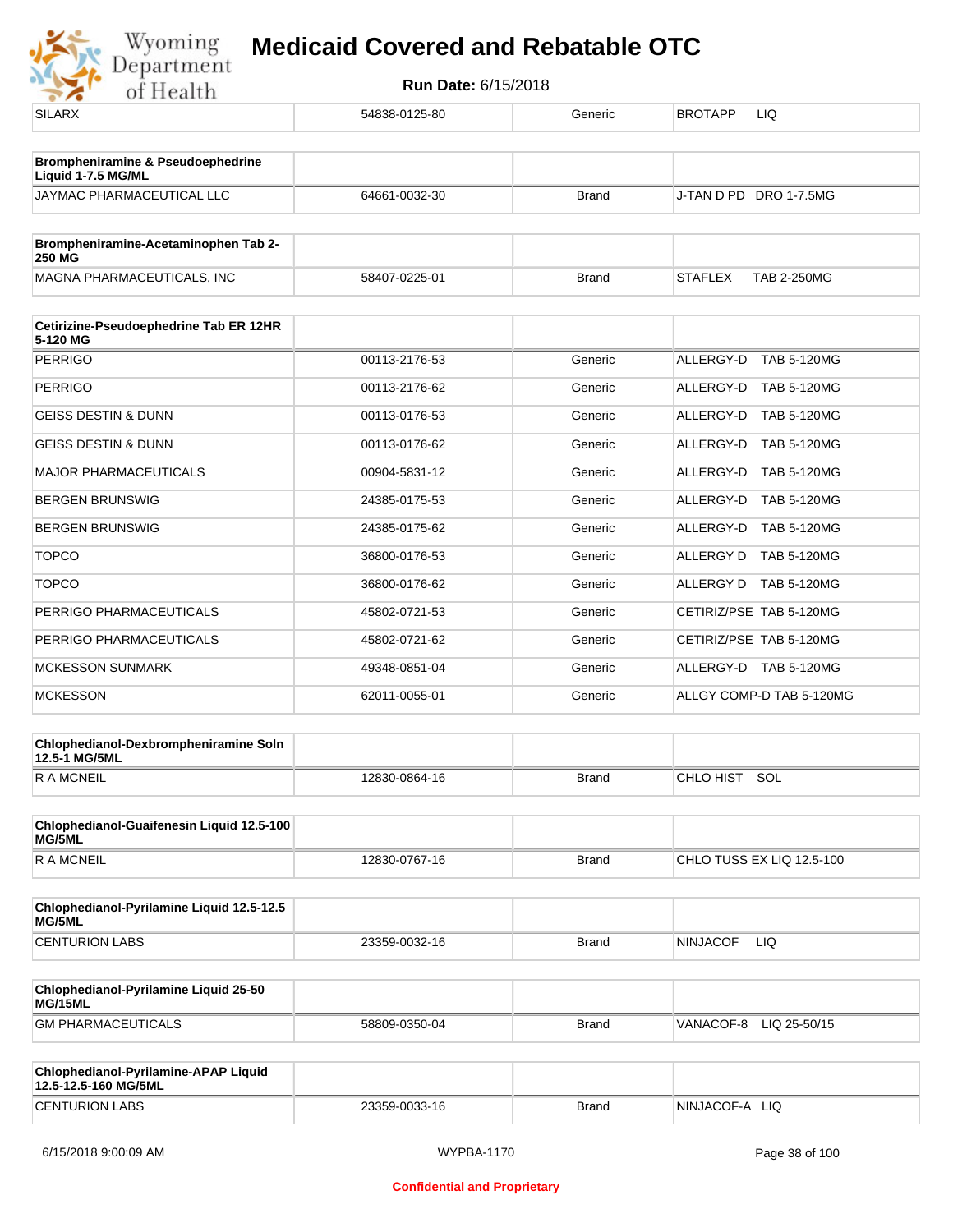

| <b>Chlorcyclizine &amp; Pseudoephedrine Liquid</b><br>25-60 MG/5ML  |               |              |                                      |
|---------------------------------------------------------------------|---------------|--------------|--------------------------------------|
| MAGNA PHARMACEUTICALS, INC                                          | 58407-0624-04 | <b>Brand</b> | STAHIST AD LIQ                       |
|                                                                     |               |              |                                      |
| Chlorcyclizine & Pseudoephedrine Tab 25-<br>60 MG                   |               |              |                                      |
| MAGNA PHARMACEUTICALS, INC                                          | 58407-0625-30 | <b>Brand</b> | STAHIST AD TAB 25-60MG               |
|                                                                     |               |              |                                      |
| Chlorpheniramine & Phenylephrine Liquid<br>1-2.5 MG/ML              |               |              |                                      |
| <b>LASER PHARMACEUTICALS</b>                                        | 16477-0121-30 | <b>Brand</b> | DALLERGY<br>DRO 1-2.5MG              |
| Chlorpheniramine & Phenylephrine Liquid<br>1-3.5 MG/ML              |               |              |                                      |
| <b>VIRTUS PHARMACEUTICALS OPCO</b>                                  | 76439-0319-30 | Generic      | <b>VIRDEC</b><br><b>DRO</b>          |
| Chlorpheniramine & Phenylephrine Liquid                             |               |              |                                      |
| <b>2-5 MG/ML</b>                                                    |               |              |                                      |
| <b>WOMEN'S CHOICE PHARMACEUTICALS</b>                               | 00485-0096-02 | <b>Brand</b> | ED CHLORPED DRO D                    |
| Chlorpheniramine & Phenylephrine Liquid<br>4-10 MG/5ML              |               |              |                                      |
| <b>WOMEN'S CHOICE PHARMACEUTICALS</b>                               | 00485-0155-16 | <b>Brand</b> | ED A-HIST LIQ 4-10/5ML               |
| LARKEN LABORATORIES, INC.                                           | 68047-0185-16 | Generic      | NOHIST-LQ LIQ 4-10/5ML               |
|                                                                     |               |              |                                      |
| Chlorpheniramine & Phenylephrine Tab 4-<br><b>10 MG</b>             |               |              |                                      |
| WOMEN'S CHOICE PHARMACEUTICALS                                      | 00485-0254-01 | Generic      | ED A-HIST TAB 4-10MG                 |
| <b>SELECT BRAND</b>                                                 | 15127-0082-24 | Generic      | SINUS/ALERGY TAB MAX ST              |
| <b>TOPCO</b>                                                        | 36800-0358-62 | Generic      | SINUS/ALERGY TAB PE MAX              |
| <b>BERGEN BRUNSWIG</b>                                              | 24385-0961-62 | Generic      | SINUS/ALLERG TAB 4-10MG              |
| <b>TOPCO</b>                                                        | 36800-0139-62 | Generic      | COLD/ALLERGY TAB 4-10MG              |
| AMERISOURCE BERGEN DRUGS                                            | 46122-0181-62 | Generic      | COLD/ALLERGY TAB 4-10MG              |
|                                                                     |               |              |                                      |
| <b>Chlorpheniramine &amp; Pseudoephedrine</b><br>Liquid 2-30 MG/5ML |               |              |                                      |
| LARKEN LABORATORIES, INC.                                           | 68047-0120-16 | <b>Brand</b> | LOHIST-D<br><b>LIQ</b>               |
|                                                                     |               |              |                                      |
| Chlorpheniramine & Pseudoephedrine Tab<br>4-60 MG                   |               |              |                                      |
| <b>MAJOR PHARMACEUTICALS</b>                                        | 00904-5351-24 | Generic      | <b>SUDOGEST</b><br><b>TAB 4-60MG</b> |
| <b>MAJOR PHARMACEUTICALS</b>                                        | 00904-5351-96 | Generic      | <b>TAB 4-60MG</b><br>SUDOGEST        |
|                                                                     |               |              |                                      |
| Chlorpheniramine w/ Codeine Liquid 2-9<br>MG/5ML                    |               |              |                                      |
| MAGNA PHARMACEUTICALS, INC                                          | 58407-0920-16 | <b>Brand</b> | Z-TUSS AC LIQ 2-9/5ML                |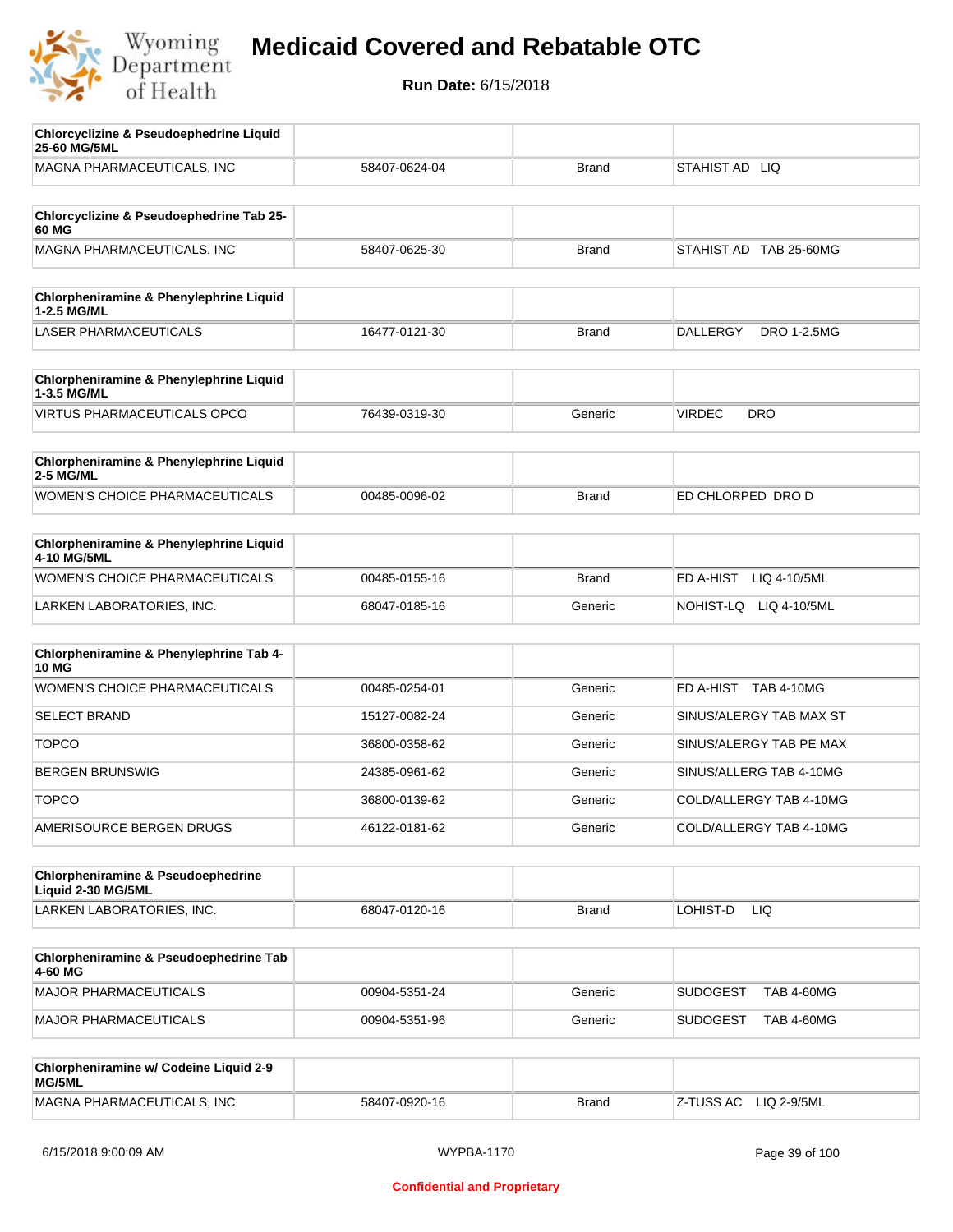

**Run Date:** 6/15/2018

| Chlorpheniramine-DM Tab 4-30 MG                                  |               |         |                                  |
|------------------------------------------------------------------|---------------|---------|----------------------------------|
| <b>MAJOR PHARMACEUTICALS</b>                                     | 00904-5817-44 | Generic | <b>COUGH &amp; COLD TAB</b>      |
| <b>SELECT BRAND</b>                                              | 15127-0268-16 | Generic | SB COLD/CGH TAB HBP              |
|                                                                  |               |         |                                  |
| Chlorpheniramine-Phenylephrine-ASA<br>Effer Tab 2-7.8-325 MG     |               |         |                                  |
| CHAIN DRUG MARKETING ASSOC                                       | 63868-0228-20 | Generic | COLD RELIEF TAB PLUS             |
| Chlorphen-PE-APAP Tab 2-5-325 MG & PE-<br>APAP Tab 5-325 MG Pack |               |         |                                  |
| <b>SELECT BRAND</b>                                              | 15127-0933-24 | Generic | <b>SB SINUS CNG PAK/PAIN</b>     |
| AMERISOURCE BERGEN DRUGS                                         | 46122-0075-60 | Generic | SINUS RELIEF PAK CNG/PAIN        |
| Chlorphen-Phenylephrine w/ APAP Tab 2-5<br>$-325$ MG             |               |         |                                  |
| <b>GEISS DESTIN &amp; DUNN</b>                                   | 00113-0476-62 | Generic | <b>TAB MULTI-SY</b><br>ALLERGY   |
| <b>BERGEN BRUNSWIG</b>                                           | 24385-0147-62 | Generic | <b>GNP ALLERGY TAB MULTI-SY</b>  |
| <b>SELECT BRAND</b>                                              | 15127-0966-24 | Generic | <b>SB SINUS CNG TAB /PAIN</b>    |
| <b>SELECT BRAND</b>                                              | 15127-0967-24 | Generic | SB ALLERGY TAB MULTI-SY          |
| <b>TOPCO</b>                                                     | 36800-0935-62 | Generic | NIGHT TIME TAB SINUS             |
| <b>TOPCO</b>                                                     | 36800-0476-62 | Generic | ALLERGY<br>TAB MULTI-SY          |
| <b>TOPCO</b>                                                     | 36800-0476-67 | Generic | ALLERGY<br>TAB MULTI-SY          |
| LEADER BRAND PRODUCTS                                            | 37205-0940-62 | Generic | ALLERGY<br>TAB MULTI-SY          |
| AMERISOURCE BERGEN DRUGS                                         | 46122-0074-62 | Generic | <b>GNP SINUS</b><br>TAB CNG/PAIN |
| <b>MCKESSON SUNMARK</b>                                          | 49348-0778-04 | Generic | SM ALLERGY TAB MULTI-SY          |
| CHAIN DRUG MARKETING ASSOC                                       | 63868-0981-24 | Generic | QC ALLERGY TAB RELIEF            |
|                                                                  |               |         |                                  |
| Chlorphen-Phenylephrine w/ APAP Tab 4-<br>10-325 MG              |               |         |                                  |
| U S PHARMACEUTICAL                                               | 52747-0475-70 | Brand   | NOREL AD<br>TAB 4-10-325         |
|                                                                  |               |         |                                  |
| Dexbrompheniramine & Pseudoephedrine<br>Soln 1-30 MG/5ML         |               |         |                                  |
| LLORENS PHARMACEUTICAL                                           | 54859-0802-04 | Brand   | <b>CONEX</b><br>SOL CLD/ALRG     |
|                                                                  |               |         |                                  |
| Dexbrompheniramine & Pseudoephedrine<br><b>Tab 2-60 MG</b>       |               |         |                                  |
| LLORENS PHARMACEUTICAL                                           | 54859-0702-60 | Brand   | CONEX<br><b>TAB 2-60MG</b>       |
|                                                                  |               |         |                                  |
| Dexbrompheniramine-Phenylephrine<br>Syrup 1-5 MG/5ML             |               |         |                                  |

LASER PHARMACEUTICALS 16477-0822-01 Brand DALLERGY SYP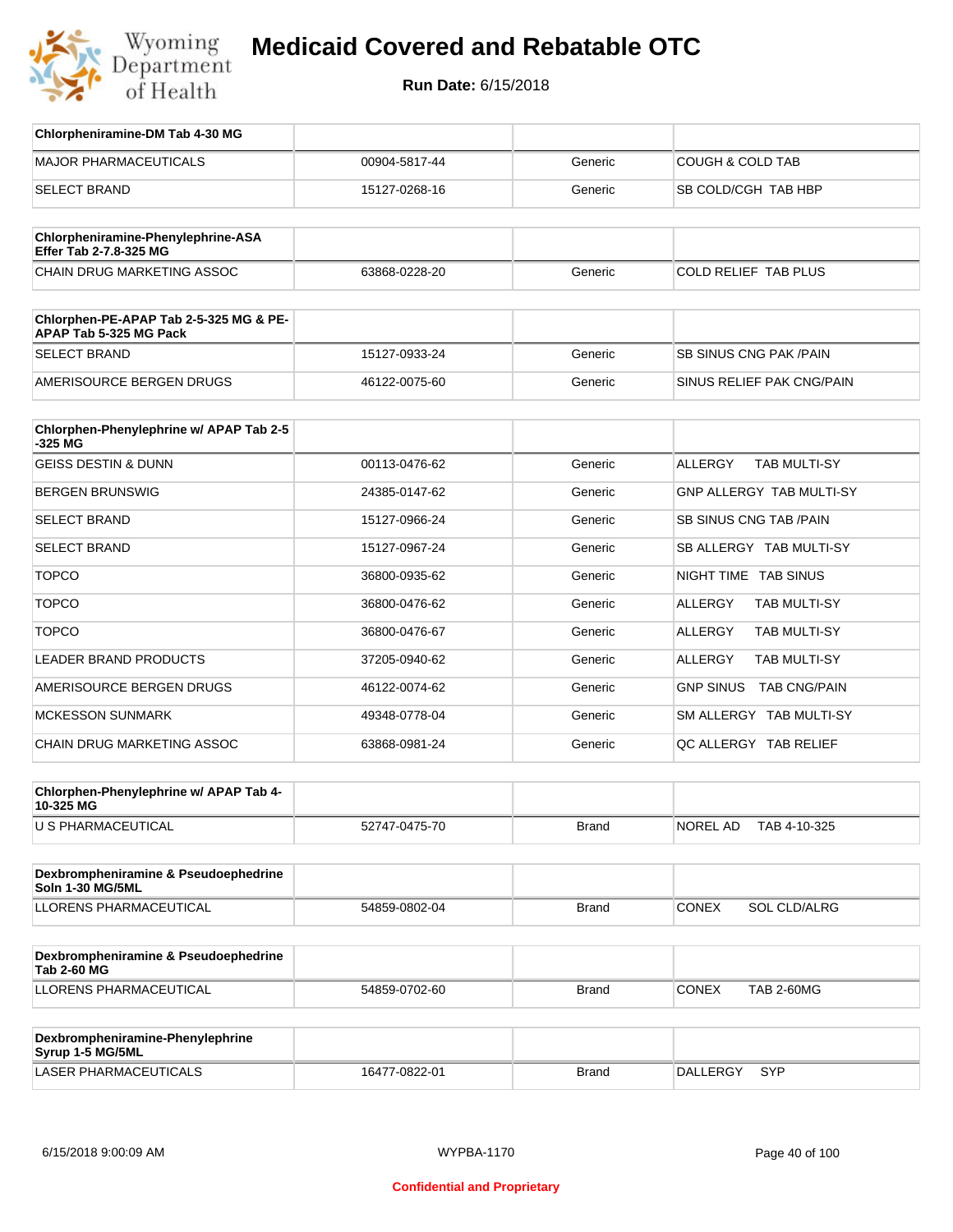

| Dexbrompheniramine-Phenylephrine Tab 1<br>-5 MG                |               |              |                                    |
|----------------------------------------------------------------|---------------|--------------|------------------------------------|
| <b>LASER PHARMACEUTICALS</b>                                   | 16477-0161-01 | <b>Brand</b> | TAB 1-5MG<br><b>DALLERGY</b>       |
| Dexbrompheniramine-Phenylephrine Tab 2<br>-10 MG               |               |              |                                    |
| POLY PHARMACEUTICALS                                           | 50991-0782-60 | <b>Brand</b> | ALA-HIST PE TAB 2-10MG             |
| Dexchlorpheniramine & Pseudoephedrine<br><b>Tab 2-60 MG</b>    |               |              |                                    |
| CAPELLON PHARMACEUTICALS                                       | 64543-0097-90 | <b>Brand</b> | <b>RESCON</b><br><b>TAB 2-60MG</b> |
| Dexchlorpheniramine-Phenylephrine Tab 2<br>-10 MG              |               |              |                                    |
| WOMEN'S CHOICE PHARMACEUTICALS                                 | 00485-0080-01 | <b>Brand</b> | <b>RYMED</b><br><b>TAB 2-10MG</b>  |
| Dextromethorphan HBr Cap 15 MG                                 |               |              |                                    |
| <b>RUGBY LABORATORIES</b>                                      | 00536-1068-34 | Generic      | ROBAFEN CGH CAP 15MG               |
| <b>MAJOR PHARMACEUTICALS</b>                                   | 00904-5752-95 | Generic      | ROBAFEN CGH CAP 15MG               |
| <b>SELECT BRAND</b>                                            | 15127-0984-20 | Generic      | SB CGH CONTR CAP 15MG              |
| Dextromethorphan HBr Liquid 15 MG/15ML                         |               |              |                                    |
| <b>TOPCO</b>                                                   | 36800-0473-38 | Generic      | DAY TIME<br>LIQ COUGH              |
| Dextromethorphan HBr Liquid 15 MG/5ML                          |               |              |                                    |
| SELECT BRAND                                                   | 15127-0925-04 | Generic      | SB CGH RELF LIQ 15MG/5ML           |
| <b>BERGEN BRUNSWIG</b>                                         | 24385-0262-26 | Generic      | GNP CGH RELF LIQ 15MG/5ML          |
| <b>BERGEN BRUNSWIG</b>                                         | 24385-0263-26 | Generic      | GNP CGH RELF LIQ 15MG/5ML          |
| CHAIN DRUG MARKETING ASSOC                                     | 63868-0070-04 | Generic      | QC CGH RELF LIQ 15MG/5ML           |
| Dextromethorphan HBr Syrup 15 MG/5ML                           |               |              |                                    |
| <b>TOPCO</b>                                                   | 36800-0300-26 | Generic      | TUSSIN COUGH SYP 15MG/5ML          |
| <b>BERGEN BRUNSWIG</b>                                         | 24385-0493-26 | Generic      | TUSSIN COUGH SYP 15MG/5ML          |
| Dextromethorphan Polistirex Extended<br>Release Susp 30 MG/5ML |               |              |                                    |
| <b>MAJOR PHARMACEUTICALS</b>                                   | 00904-6312-56 | Generic      | <b>COUGH DM</b><br>SUS 30MG/5ML    |
| AMERISOURCE BERGEN DRUGS                                       | 46122-0141-21 | Generic      | GNP COUGH DM SUS 30MG/5ML          |
| AMERISOURCE BERGEN DRUGS                                       | 46122-0142-21 | Generic      | GNP COUGH DM SUS 30MG/5ML          |
| PERRIGO PHARMACEUTICALS                                        | 45802-0433-21 | Generic      | DEXTROMETHOR SUS 30MG/5ML          |
| AMERISOURCE BERGEN DRUGS                                       | 46122-0141-25 | Generic      | GNP COUGH DM SUS 30MG/5ML          |
| LEADER BRAND PRODUCTS                                          | 37205-0697-21 | Generic      | COUGH DM<br>SUS 30MG/5ML           |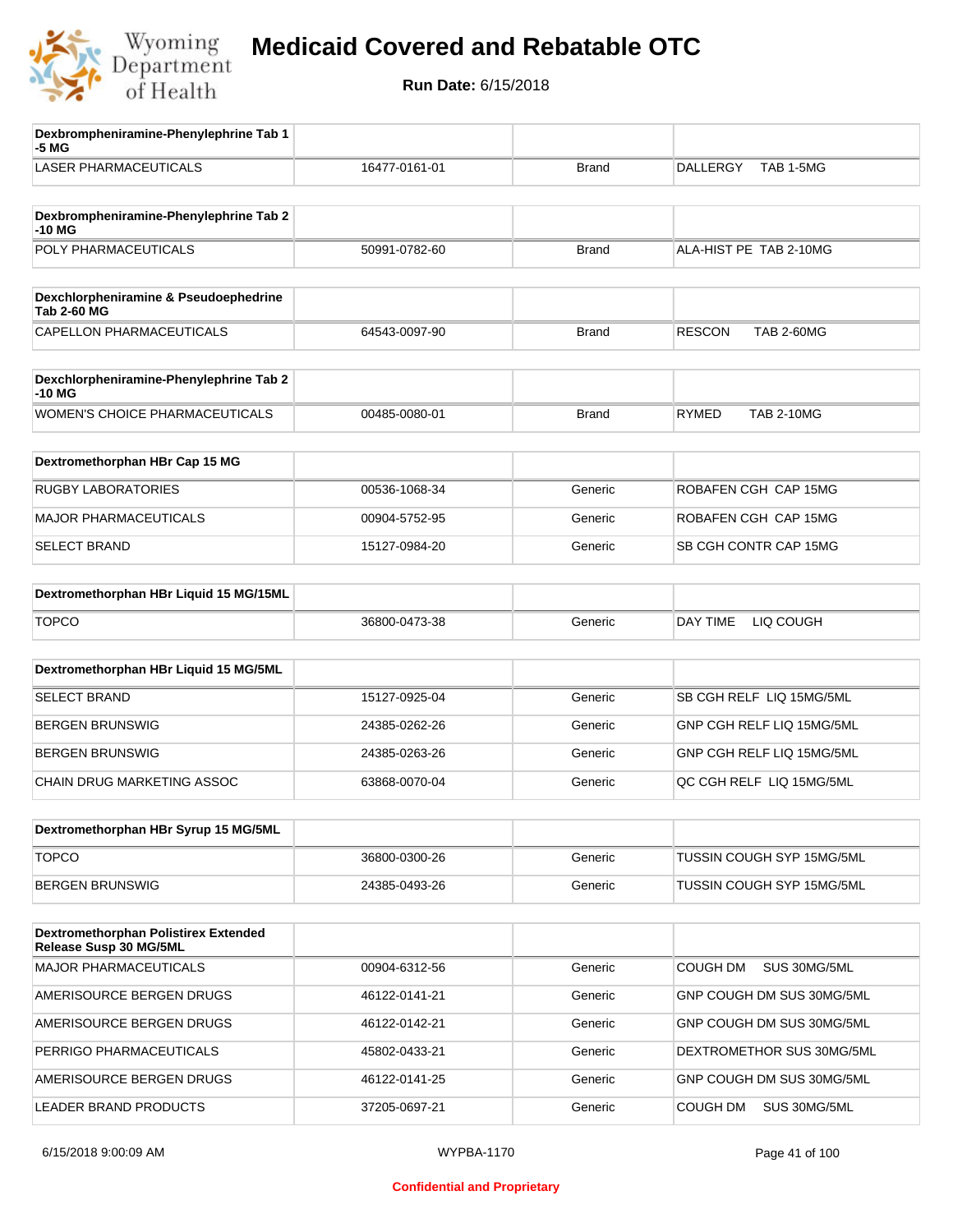

| <b>MCKESSON</b>          | 62011-0198-01 | Generic      | HM COUGH DM SUS 30MG/5ML      |
|--------------------------|---------------|--------------|-------------------------------|
| <b>RECKITT BENCKISER</b> | 63824-0171-65 | <b>Brand</b> | <b>DELSYM</b><br>SUS 30MG/5ML |
| <b>RECKITT BENCKISER</b> | 63824-0173-65 | <b>Brand</b> | DELSYM CHILD SUS 30MG/5ML     |
| <b>RECKITT BENCKISER</b> | 63824-0175-63 | Brand        | <b>DELSYM</b><br>SUS 30MG/5ML |
| <b>RECKITT BENCKISER</b> | 63824-0176-63 | <b>Brand</b> | <b>DELSYM</b><br>SUS 30MG/5ML |
| <b>RECKITT BENCKISER</b> | 63824-0172-63 | <b>Brand</b> | <b>DELSYM</b><br>SUS 30MG/5ML |
| <b>RECKITT BENCKISER</b> | 63824-0172-65 | <b>Brand</b> | <b>DELSYM</b><br>SUS 30MG/5ML |
| <b>RECKITT BENCKISER</b> | 63824-0173-63 | <b>Brand</b> | DELSYM CHILD SUS 30MG/5ML     |
| <b>MCKESSON</b>          | 62011-0176-01 | Generic      | HM COUGH DM SUS 30MG/5ML      |
| <b>RECKITT BENCKISER</b> | 63824-0171-63 | <b>Brand</b> | <b>DELSYM</b><br>SUS 30MG/5ML |
| <b>RECKITT BENCKISER</b> | 63824-0175-65 | <b>Brand</b> | <b>DELSYM</b><br>SUS 30MG/5ML |
| <b>RECKITT BENCKISER</b> | 63824-0176-65 | <b>Brand</b> | <b>DELSYM</b><br>SUS 30MG/5ML |
| <b>RECKITT BENCKISER</b> | 63824-0177-63 | <b>Brand</b> | DELSYM CHILD SUS 30MG/5ML     |
| <b>RECKITT BENCKISER</b> | 63824-0177-65 | <b>Brand</b> | DELSYM CHILD SUS 30MG/5ML     |

| Dextromethorphan-Doxylamine-APAP Cap<br>15-6.25-325 MG |               |         |                           |
|--------------------------------------------------------|---------------|---------|---------------------------|
| <b>MAJOR PHARMACEUTICALS</b>                           | 00904-5764-44 | Generic | NIGHT TIME CAP COLD/FLU   |
| <b>SELECT BRAND</b>                                    | 15127-0985-12 | Generic | NIGHT TIME CAP COLD/FLU   |
| TOPCO                                                  | 36800-0977-53 | Generic | NITF TIMF<br>CAP COLD/FLU |
| TOPCO                                                  | 36800-0977-60 | Generic | NITE TIME<br>CAP COLD/FLU |
| <b>LEADER BRAND PRODUCTS</b>                           | 37205-0707-62 | Generic | NITE-TIME<br>CAP COLD/FLU |
| AMERISOURCE BERGEN DRUGS                               | 46122-0183-73 | Generic | NIGHT TIME CAP COLD/FLU   |
| AMERISOURCE BERGEN DRUGS                               | 46122-0245-62 | Generic | NIGHT TIME CAP COLD/FLU   |
| <b>MCKESSON SUNMARK</b>                                | 49348-0741-03 | Generic | SM NITE TIME CAP COLD/FLU |
| <b>MCKESSON</b>                                        | 62011-0084-02 | Generic | NIGHT TIME CAP COLD/FLU   |

| Dextromethorphan-Doxylamine-APAP<br>Liquid 15-6.25-325 MG/15ML |               |         |                            |
|----------------------------------------------------------------|---------------|---------|----------------------------|
| <b>MAJOR PHARMACEUTICALS</b>                                   | 00904-5777-09 | Generic | ALL-NITE<br>LIQ COLD/FLU   |
| AMERISOURCE BERGEN DRUGS                                       | 46122-0136-40 | Generic | NIGHT TIME<br>LIQ COLD/FLU |
| AMERISOURCE BERGEN DRUGS                                       | 46122-0136-34 | Generic | NIGHT TIME<br>LIQ COLD/FLU |
| AMERISOURCE BERGEN DRUGS                                       | 46122-0198-34 | Generic | NIGHT TIME<br>LIQ COLD/FLU |
| AMERISOURCE BERGEN DRUGS                                       | 46122-0198-40 | Generic | NIGHT TIME LIQ COLD/FLU    |
| <b>MCKESSON SUNMARK</b>                                        | 49348-0975-37 | Generic | SM NITE TIME LIQ CLD/FLU   |
| <b>MCKESSON SUNMARK</b>                                        | 49348-0975-39 | Generic | SM NITE TIME LIQ CLD/FLU   |
| <b>MCKESSON</b>                                                | 62011-0082-02 | Generic | NIGHT TIME<br>LIQ CLD/FLU  |
| <b>MCKESSON</b>                                                | 62011-0083-02 | Generic | NIGHT TIME<br>LIO CLD/FLU  |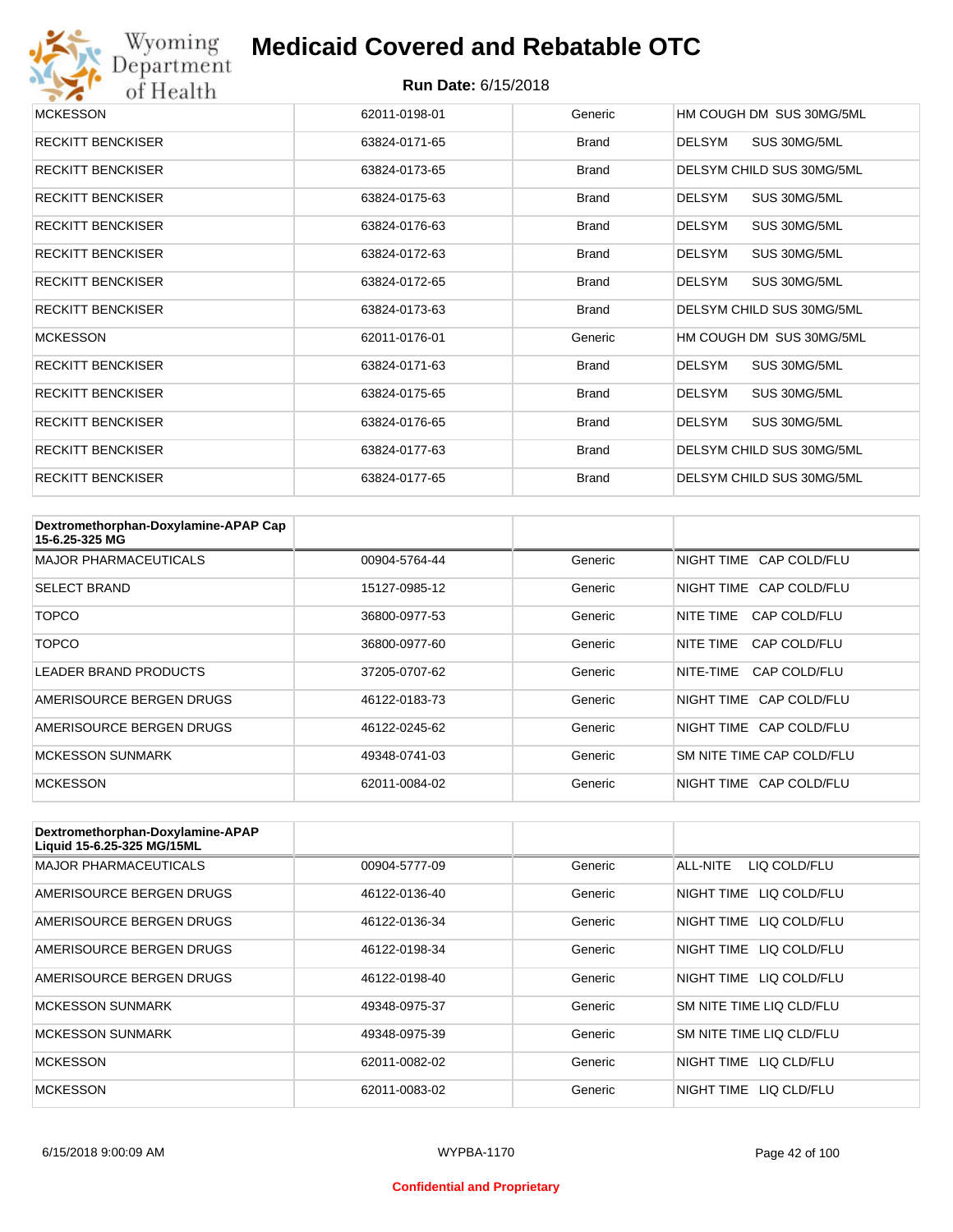

| Dextromethorphan-Doxylamine-APAP<br>Liquid 30-12.5-1000 MG/30ML |               |         |                           |
|-----------------------------------------------------------------|---------------|---------|---------------------------|
| <b>SELECT BRAND</b>                                             | 15127-0987-10 | Generic | NIGHT TIME LIQ COLD/FLU   |
| <b>SELECT BRAND</b>                                             | 15127-0987-06 | Generic | NIGHT TIME LIQ COLD/FLU   |
| <b>TOPCO</b>                                                    | 36800-0666-34 | Generic | COUGH & SORE LIQ NGT TIME |
| TOPCO                                                           | 36800-0908-38 | Generic | LIQ COLD/FLU<br>NITE TIME |
| <b>TOPCO</b>                                                    | 36800-0041-38 | Generic | NITE-TIME<br>LIQ COLD/FLU |
| <b>TOPCO</b>                                                    | 36800-0041-30 | Generic | LIQ COLD/FLU<br>NITE-TIME |
| <b>TOPCO</b>                                                    | 36800-0990-38 | Generic | NITE TIME<br>LIQ COLD/FLU |
| <b>TOPCO</b>                                                    | 36800-0908-30 | Generic | NITE TIME<br>LIQ COLD/FLU |
| CHAIN DRUG MARKETING ASSOC                                      | 63868-0065-08 | Generic | QC COUGH<br>LIQ SORE THR  |

| Dextromethorphan-Guaifenesin Granules<br>Packet 5-100 MG |               |              |                         |
|----------------------------------------------------------|---------------|--------------|-------------------------|
| <b>RECKITT BENCKISER</b>                                 | 63824-0256-12 | <b>Brand</b> | MUCINEX CGH GRA 5-100MG |

| Dextromethorphan-Guaifenesin Liquid 10-<br><b>100 MG/5ML</b> |               |         |                                  |
|--------------------------------------------------------------|---------------|---------|----------------------------------|
| <b>GEISS DESTIN &amp; DUNN</b>                               | 00113-0578-26 | Generic | TUSSIN DM LIQ                    |
| <b>PAR PHARMACEUTICALS</b>                                   | 00603-1330-58 | Generic | IOPHEN DM-NR LIQ 100-10/5        |
| <b>BERGEN BRUNSWIG</b>                                       | 24385-0359-34 | Generic | <b>GNP TUSSIN LIQ DM</b>         |
| <b>BERGEN BRUNSWIG</b>                                       | 24385-0578-26 | Generic | GNP TUSSIN LIQ DM COUGH          |
| <b>TOPCO</b>                                                 | 36800-0359-26 | Generic | TUSSIN DM LIQ 100-10/5           |
| <b>TOPCO</b>                                                 | 36800-0359-40 | Generic | TUSSIN DM<br>LIQ 100-10/5        |
| <b>TOPCO</b>                                                 | 36800-0578-26 | Generic | <b>TUSSIN DM</b><br>LIQ 100-10/5 |
| <b>BERGEN BRUNSWIG</b>                                       | 24385-0359-26 | Generic | <b>GNP TUSSIN LIQ DM</b>         |
| <b>TOPCO</b>                                                 | 36800-0359-34 | Generic | <b>TUSSIN DM</b><br>LIQ 100-10/5 |
| <b>LEADER BRAND PRODUCTS</b>                                 | 37205-0712-26 | Generic | TUSSIN DM LIQ CLEAR              |
| <b>HI-TECH</b>                                               | 50383-0062-06 | Generic | DM/GG<br>SOL 10-100/5            |
| <b>HI-TECH</b>                                               | 50383-0062-07 | Generic | DM/GG<br>SOL 10-100/5            |
| <b>HI-TECH</b>                                               | 50383-0062-12 | Generic | SOL<br>DM/GG                     |
| <b>SILARX</b>                                                | 54838-0133-40 | Generic | SILTUSSIN DM LIQ DAS             |
| <b>HI-TECH</b>                                               | 50383-0062-11 | Generic | SOL<br>DM/GG                     |
| <b>SILARX</b>                                                | 54838-0139-40 | Generic | SILTUSSIN-DM LIQ DIABETIC        |
| <b>LLORENS PHARMACEUTICAL</b>                                | 54859-0505-16 | Generic | TUSNEL DIABT LIQ 10-100/5        |
| <b>MCKESSON</b>                                              | 62011-0091-01 | Generic | HM TUSSIN LIQ ADLT DM            |
| <b>MCKESSON</b>                                              | 62011-0092-01 | Generic | TUSSIN ADULT LIQ CGH/CONG        |
| LLORENS PHARMACEUTICAL                                       | 54859-0505-04 | Generic | TUSNEL DIABT LIQ 10-100/5        |
| <b>MCKESSON</b>                                              | 62011-0091-02 | Generic | HM TUSSIN LIQ ADLT DM            |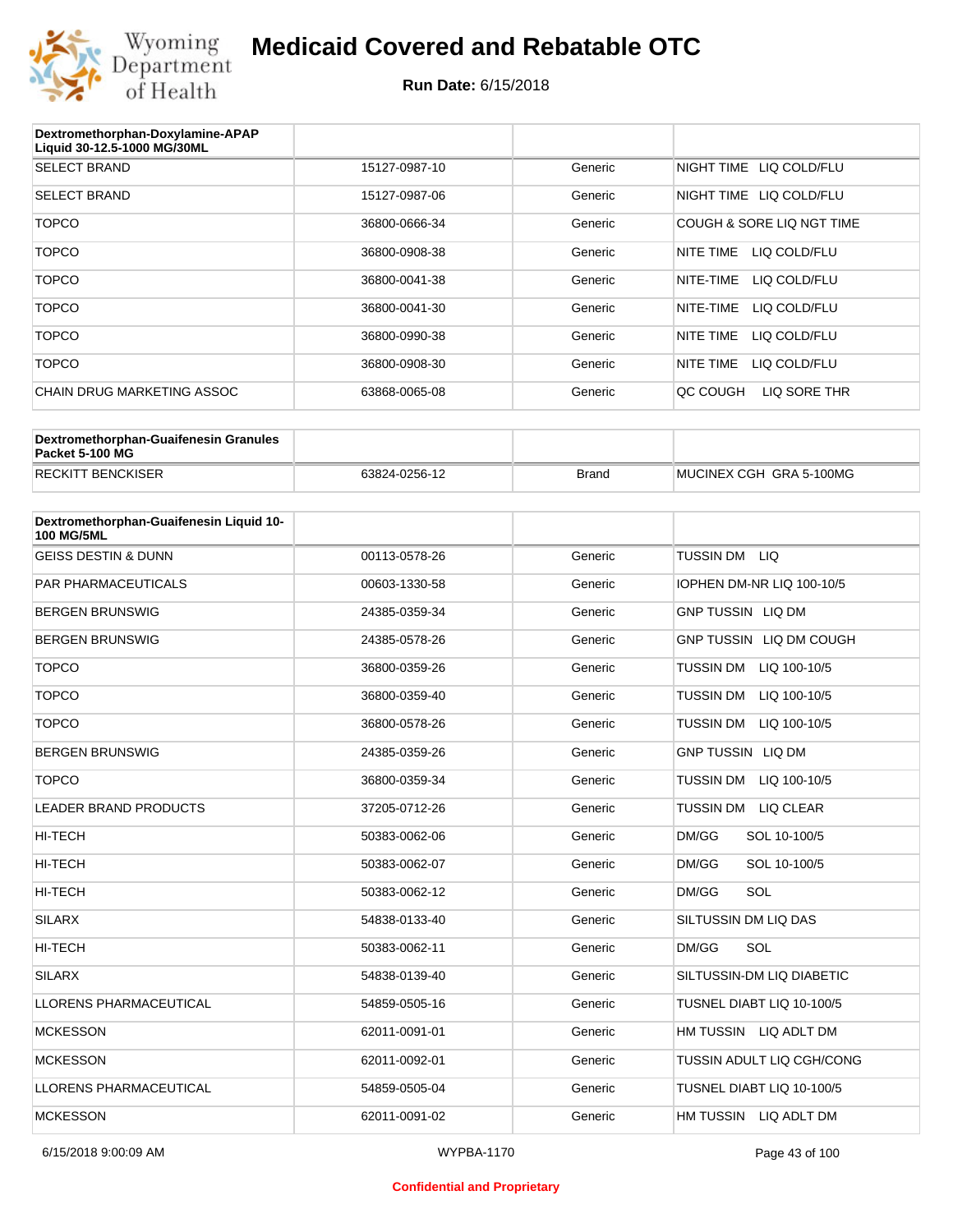

| <b>MCKESSON</b>                                              | 62011-0092-02 | Generic | TUSSIN ADULT LIQ CGH/CONG |
|--------------------------------------------------------------|---------------|---------|---------------------------|
|                                                              |               |         |                           |
| Dextromethorphan-Guaifenesin Liquid 10-<br><b>200 MG/5ML</b> |               |         |                           |
| <b>PERRIGO</b>                                               | 00113-0799-26 | Generic | TUSSIN DM MX LIQ 10-200/5 |
| <b>TOPCO</b>                                                 | 36800-0799-26 | Generic | TUSSIN DM<br>LIQ MAX      |
| LEADER BRAND PRODUCTS                                        | 37205-0629-34 | Generic | TUSSIN DM MX LIQ 10-200/5 |
| <b>TOPCO</b>                                                 | 36800-0799-34 | Generic | TUSSIN DM<br>LIQ MAX      |
| LEADER BRAND PRODUCTS                                        | 37205-0629-26 | Generic | TUSSIN DM MX LIQ 10-200/5 |
| AMERISOURCE BERGEN DRUGS                                     | 46122-0017-26 | Generic | GNP TUSSIN LIQ DM MAX     |
| AMERISOURCE BERGEN DRUGS                                     | 46122-0017-34 | Generic | GNP TUSSIN LIQ DM MAX     |
| AMERISOURCE BERGEN DRUGS                                     | 46122-0139-26 | Generic | TUSSIN DM<br>LIQ 10-200/5 |
| AMERISOURCE BERGEN DRUGS                                     | 46122-0139-34 | Generic | TUSSIN DM<br>LIQ 10-200/5 |
| <b>MCKESSON</b>                                              | 62011-0211-01 | Generic | HM TUSSIN<br>LIQ DM MAX   |
| <b>SILARX</b>                                                | 54838-0140-40 | Generic | SILTUSSIN-DM LIQ MAX ST   |

| Dextromethorphan-Guaifenesin Liquid 5-<br><b>100 MG/5ML</b> |               |         |                           |
|-------------------------------------------------------------|---------------|---------|---------------------------|
| <b>GEISS DESTIN &amp; DUNN</b>                              | 00113-0419-26 | Generic | MUCUS RELIEF LIQ 5-100MG  |
| <b>BERGEN BRUNSWIG</b>                                      | 24385-0985-26 | Generic | MUCUS RELIEF LIQ 5-100MG  |
| TOPCO                                                       | 36800-0419-26 | Generic | MUCUS RELIEF LIQ 5-100MG  |
| <b>LEADER BRAND PRODUCTS</b>                                | 37205-0993-26 | Generic | MUCUS RELIEF LIQ 5-100MG  |
| <b>MCKESSON SUNMARK</b>                                     | 49348-0828-34 | Generic | MUCUS RELIEF LIQ 5-100MG  |
| <b>RECKITT BENCKISER</b>                                    | 63824-0019-66 | Generic | MUCINEX DM LIQ 20-400     |
| <b>RECKITT BENCKISER</b>                                    | 63824-0213-66 | Generic | DELSYM COUGH LIQ CONGS DM |
| <b>RECKITT BENCKISER</b>                                    | 63824-0214-66 | Generic | DELSYM COUGH LIQ CONGS DM |
| <b>RECKITT BENCKISER</b>                                    | 63824-0286-64 | Generic | MUCINEX CGH LIQ 5-100MG   |

| Dextromethorphan-Guaifenesin Syrup 10-<br><b>100 MG/5ML</b> |               |         |                           |
|-------------------------------------------------------------|---------------|---------|---------------------------|
| PHARMACEUTICAL ASSOCIATES                                   | 00121-0638-05 | Generic | <b>GUAIFENESIN SYP DM</b> |
| <b>PERRIGO</b>                                              | 00113-0359-34 | Generic | SYP 100-10/5<br>TUSSIN DM |
| <b>PERRIGO</b>                                              | 00113-0359-26 | Generic | SYP 100-10/5<br>TUSSIN DM |
| PHARMACEUTICAL ASSOCIATES                                   | 00121-0638-10 | Generic | <b>GUAIFENESIN SYP DM</b> |
| <b>RUGBY LABORATORIES</b>                                   | 00536-0970-97 | Generic | EXTRA ACTION SYP 100-10/5 |
| <b>PAR PHARMACEUTICALS</b>                                  | 00603-0855-94 | Generic | Q-TUSSIN DM SYP 100-10/5  |
| <b>RUGBY LABORATORIES</b>                                   | 00536-0970-85 | Generic | EXTRA ACTION SYP 100-10/5 |
| <b>PAR PHARMACEUTICALS</b>                                  | 00603-0855-58 | Generic | Q-TUSSIN DM SYP 100-10/5  |
| <b>PAR PHARMACEUTICALS</b>                                  | 00603-0855-81 | Generic | Q-TUSSIN DM SYP 100-10/5  |
| <b>MAJOR PHARMACEUTICALS</b>                                | 00904-0053-00 | Generic | ROBAFEN DM SYP 100-10/5   |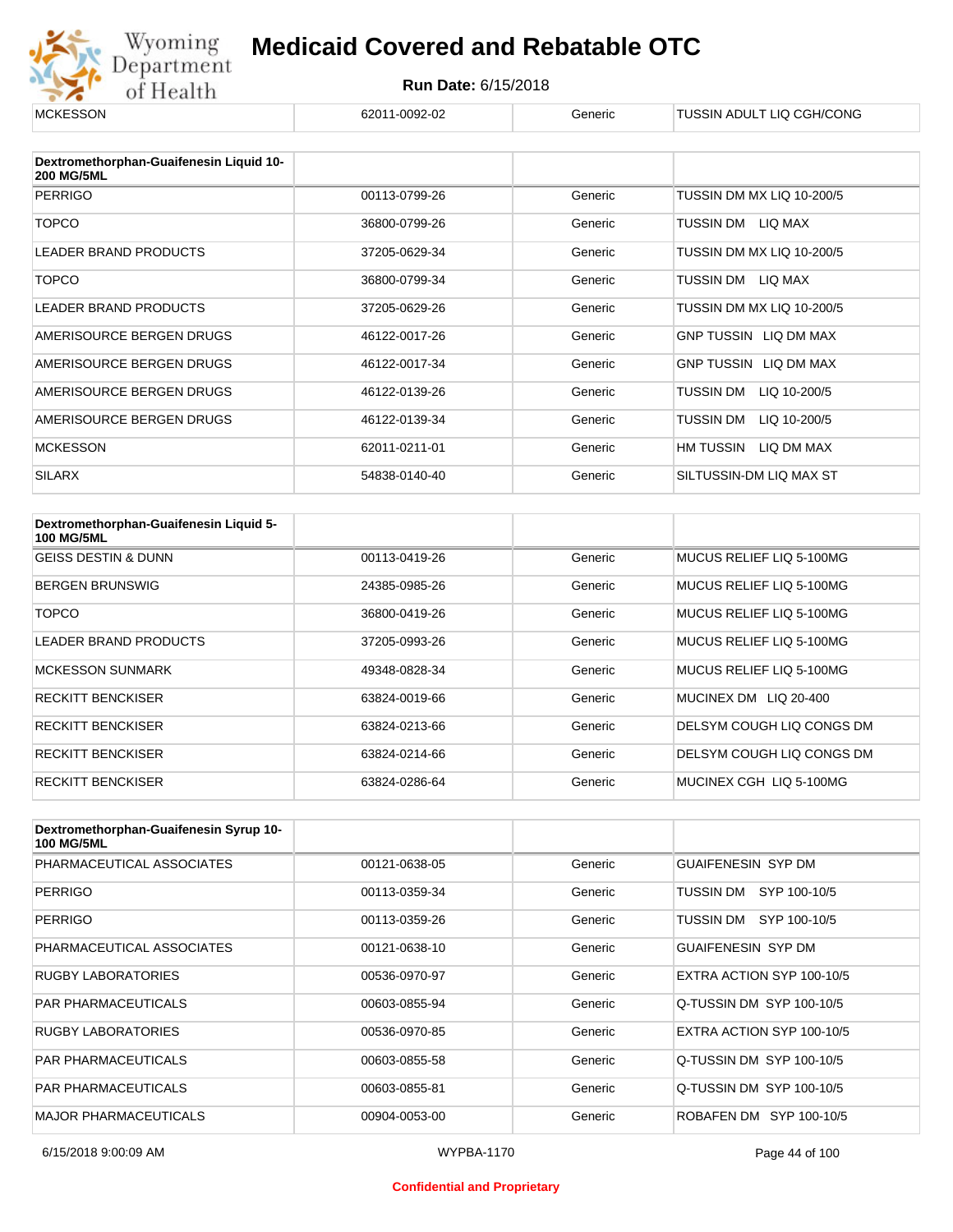| Wyoming<br>Department        | <b>Medicaid Covered and Rebatable OTC</b> |         |                           |  |  |
|------------------------------|-------------------------------------------|---------|---------------------------|--|--|
| of Health                    | <b>Run Date: 6/15/2018</b>                |         |                           |  |  |
| <b>MAJOR PHARMACEUTICALS</b> | 00904-0053-09                             | Generic | ROBAFEN DM SYP 100-10/5   |  |  |
| <b>MAJOR PHARMACEUTICALS</b> | 00904-0053-16                             | Generic | ROBAFEN DM SYP 100-10/5   |  |  |
| <b>MAJOR PHARMACEUTICALS</b> | 00904-0053-20                             | Generic | ROBAFEN DM SYP 100-10/5   |  |  |
| <b>MAJOR PHARMACEUTICALS</b> | 00904-6306-20                             | Generic | ROBAFEN DM SYP 100-10/5   |  |  |
| <b>LEADER BRAND PRODUCTS</b> | 37205-0970-26                             | Generic | TUSSIN DM<br>SYP 100-10/5 |  |  |
| <b>LEADER BRAND PRODUCTS</b> | 37205-0970-34                             | Generic | TUSSIN DM SYP 100-10/5    |  |  |
| <b>MCKESSON SUNMARK</b>      | 49348-0017-34                             | Generic | SM TUSSIN DM SYP 100-10/5 |  |  |
| <b>MCKESSON SUNMARK</b>      | 49348-0017-39                             | Generic | SM TUSSIN DM SYP 100-10/5 |  |  |
| <b>MCKESSON SUNMARK</b>      | 49348-0017-37                             | Generic | SM TUSSIN DM SYP 100-10/5 |  |  |
| <b>MCKESSON SUNMARK</b>      | 49348-0861-37                             | Generic | SM TUSSIN SYP DM          |  |  |
| <b>MCKESSON SUNMARK</b>      | 49348-0861-34                             | Generic | SM TUSSIN SYP DM          |  |  |
| <b>SILARX</b>                | 54838-0209-40                             | Generic | SILTUSSIN-DM SYP ALC FREE |  |  |
| <b>SILARX</b>                | 54838-0209-70                             | Generic | SILTUSSIN-DM SYP ALC FREE |  |  |
| <b>SILARX</b>                | 54838-0209-80                             | Generic | SILTUSSIN-DM SYP ALC FREE |  |  |

| Dextromethorphan-Guaifenesin Syrup 5-<br><b>100 MG/5ML</b> |               |              |                       |
|------------------------------------------------------------|---------------|--------------|-----------------------|
| <b>GLAXO CONSUMER HEALTHCARE L.P.</b>                      | 00067-8118-04 | <b>Brand</b> | TRIAMINIC SYP CGH/CNG |

| Dextromethorphan-Guaifenesin Tab 20-400<br>MG |               |         |                           |
|-----------------------------------------------|---------------|---------|---------------------------|
| <b>MAJOR PHARMACEUTICALS</b>                  | 00904-6233-46 | Generic | MUCUS RELIEF TAB DM       |
| <b>MAJOR PHARMACEUTICALS</b>                  | 00904-6233-52 | Generic | MUCUS RELIEF TAB DM       |
| <b>BERGEN BRUNSWIG</b>                        | 24385-0026-71 | Generic | MUCUS RELIEF TAB DM       |
| <b>LEADER BRAND PRODUCTS</b>                  | 37205-0538-71 | Generic | CHEST CONGES TAB 20-400MG |
| LEADER BRAND PRODUCTS                         | 37205-0675-62 | Generic | TABTUSSIN DM TAB 20-400MG |
| <b>MCKESSON SUNMARK</b>                       | 49348-0728-09 | Generic | CHEST CONGES TAB 20-400MG |
| AMERISOURCE BERGEN DRUGS                      | 46122-0058-62 | Generic | TAB TUSSIN TAB DM         |
| <b>TIME-CAP LABS</b>                          | 49483-0280-06 | Generic | MUCOSA DM<br>TAB 20-400MG |
| <b>MCKESSON</b>                               | 62011-0061-01 | Generic | CHEST CONGES TAB RELF DM  |
| CHAIN DRUG MARKETING ASSOC                    | 63868-0753-50 | Generic | OC MEDIFIN TAB DM         |

| Dextromethorphan-Guaifenesin Tab ER<br>12HR 30-600 MG |               |              |                         |
|-------------------------------------------------------|---------------|--------------|-------------------------|
| RECKITT BENCKISER                                     | 63824-0056-69 | Brand        | MUCINEX DM TAB 30-600ER |
| RECKITT BENCKISER                                     | 63824-0056-32 | Brand        | MUCINEX DM TAB 30-600ER |
| RECKITT BENCKISER                                     | 63824-0056-34 | <b>Brand</b> | MUCINEX DM TAB 30-600ER |

| Dextromethorphan-Guaifenesin Tab ER<br>12HR 60-1200 MG |               |       |                        |
|--------------------------------------------------------|---------------|-------|------------------------|
| <b>RECKITT BENCKISER</b>                               | 63824-0072-36 | Brand | MUCINEX DM TAB 60-1200 |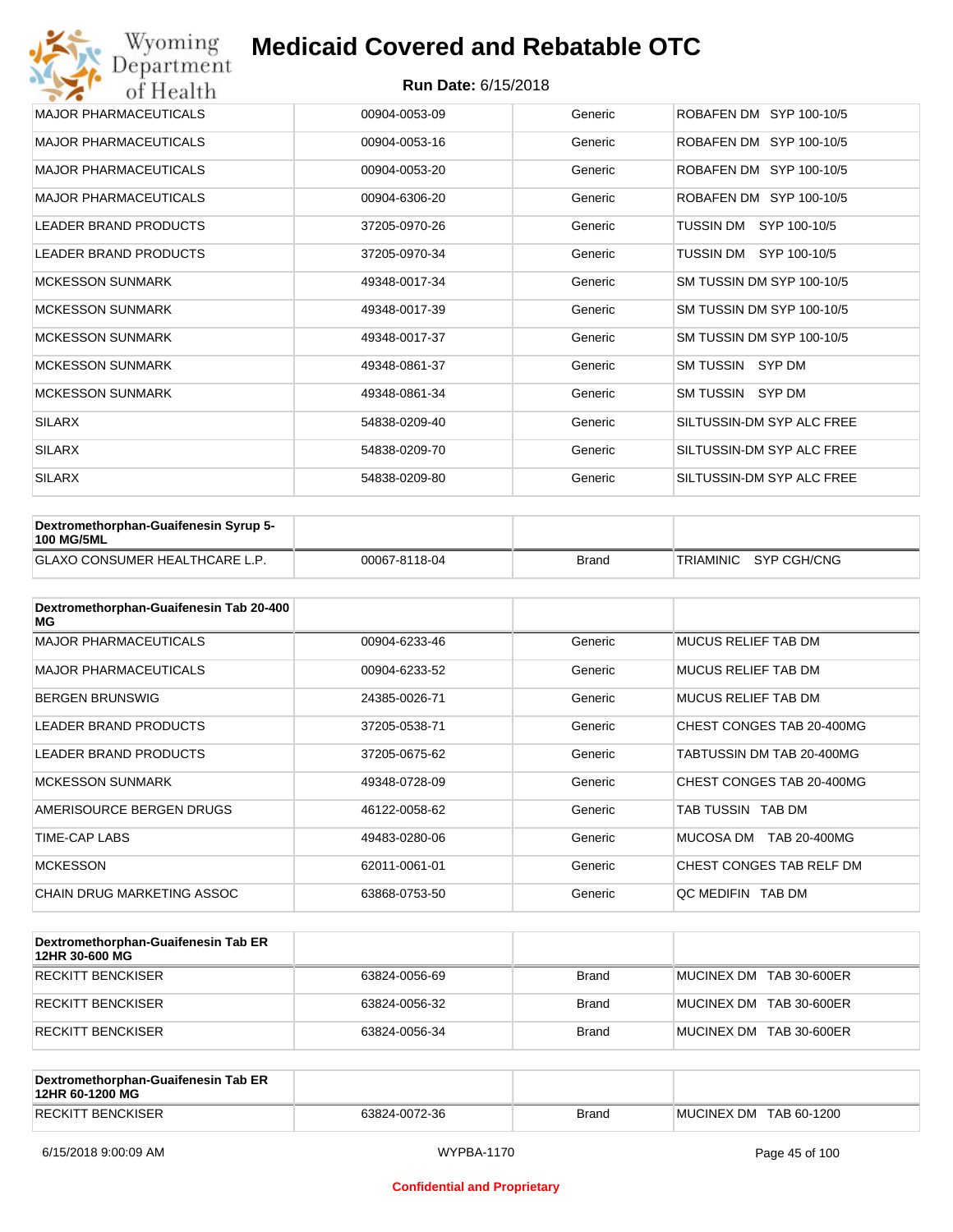# Wyoming<br>Department<br>of Health

## **Medicaid Covered and Rebatable OTC**

| RECKITT BENCKISER        | 63824-0072-46 | <b>Brand</b> | MUCINEX DM TAB 60-1200 |
|--------------------------|---------------|--------------|------------------------|
| <b>RECKITT BENCKISER</b> | 63824-0072-35 | <b>Brand</b> | MUCINEX DM TAB 60-1200 |

| Dextromethorphan-Phenylephrine-APAP<br>Cap 10-5-325 MG |               |              |                                  |
|--------------------------------------------------------|---------------|--------------|----------------------------------|
| <b>MAJOR PHARMACEUTICALS</b>                           | 00904-5763-44 | <b>Brand</b> | DAY TIME<br>CAP COLD/FLU         |
| <b>SELECT BRAND</b>                                    | 15127-0989-12 | Generic      | SB DAY TIME CAP COLD/FLU         |
| <b>TOPCO</b>                                           | 36800-0215-53 | Generic      | DAYTIME PE CAP COLD/FLU          |
| <b>TOPCO</b>                                           | 36800-0215-60 | Generic      | DAYTIME PE CAP COLD/FLU          |
| <b>BERGEN BRUNSWIG</b>                                 | 24385-0036-62 | Generic      | <b>GNP DAY TIME CAP COLD/FLU</b> |
| AMERISOURCE BERGEN DRUGS                               | 46122-0184-73 | Generic      | DAY COLD/FLU CAP 10-5-325        |
| <b>MCKESSON SUNMARK</b>                                | 49348-0738-04 | Generic      | SM DAY TIME CAP PE               |
| <b>MCKESSON</b>                                        | 62011-0066-02 | Generic      | HM DAY TIME CAP                  |

| Dextromethorphan-Phenylephrine-APAP<br>Ligd 10-5-325 MG/15ML |               |         |                                  |
|--------------------------------------------------------------|---------------|---------|----------------------------------|
| <b>BERGEN BRUNSWIG</b>                                       | 24385-0005-34 | Generic | <b>GNP DAY TIME LIQ COLD/FLU</b> |
| <b>TOPCO</b>                                                 | 36800-0656-30 | Generic | DAY TIME<br>LIQ COLD/FLU         |
| <b>TOPCO</b>                                                 | 36800-0656-38 | Generic | DAY TIME<br>LIQ COLD/FLU         |
| AMERISOURCE BERGEN DRUGS                                     | 46122-0015-33 | Generic | <b>GNP FLU RELF LIQ DAYTIME</b>  |
| MCKESSON SUNMARK                                             | 49348-0753-37 | Generic | SM DAY TIME LIQ COLD/FLU         |
| <b>MCKESSON</b>                                              | 62011-0065-02 | Generic | HM DAYTIME LIQ COLD/FLU          |
| CHAIN DRUG MARKETING ASSOC                                   | 63868-0067-08 | Generic | OC FLU RELF LIO DAYTIME          |

| Dextromethorphan-Phenylephrine-APAP<br><b>Powd Pack 20-10-500 MG</b> |               |       |                          |
|----------------------------------------------------------------------|---------------|-------|--------------------------|
| GLAXO CONSUMER HEALTHCARE L.P.                                       | 00067-6426-06 | Brand | PAK SEV COLD<br>THERAFLU |
|                                                                      |               |       |                          |

| Dextromethorphan-Phenylephrine-APAP<br><b>Powd Pack 20-10-650 MG</b> |               |         |                                 |
|----------------------------------------------------------------------|---------------|---------|---------------------------------|
| PERRIGO PHARMACEUTICALS                                              | 00113-0096-91 | Generic | <b>FLU/COLD/CGH POW DAYTIME</b> |
| CHAIN DRUG MARKETING ASSOC                                           | 63868-0763-06 | Generic | <b>OC COLD/CGH POW DAYTIME</b>  |

| Dextromethorphan-Phenylephrine-APAP<br>Tab 10-5-325 MG |               |         |                                  |
|--------------------------------------------------------|---------------|---------|----------------------------------|
| <b>MAJOR PHARMACEUTICALS</b>                           | 00904-5786-24 | Generic | MAPAP COLD TAB 10-5-325          |
| <b>TOPCO</b>                                           | 36800-0402-62 | Generic | COLD HEAD<br><b>TAB CONGESTI</b> |
| <b>TOPCO</b>                                           | 36800-0371-62 | Generic | COLD MULT-SY TAB DAYTIME         |
| AMERISOURCE BERGEN DRUGS                               | 46122-0073-62 | Generic | <b>COLD RELIEF TAB MULTI-S</b>   |

| Dextromethorphan-Pyrilamine Liquid 7.5-<br>7.5 MG/5ML |               |       |                  |
|-------------------------------------------------------|---------------|-------|------------------|
| CAPITAL PHARMACEUTICAL                                | 29978-0127-16 | Brand | LIQ<br>CAPRON DM |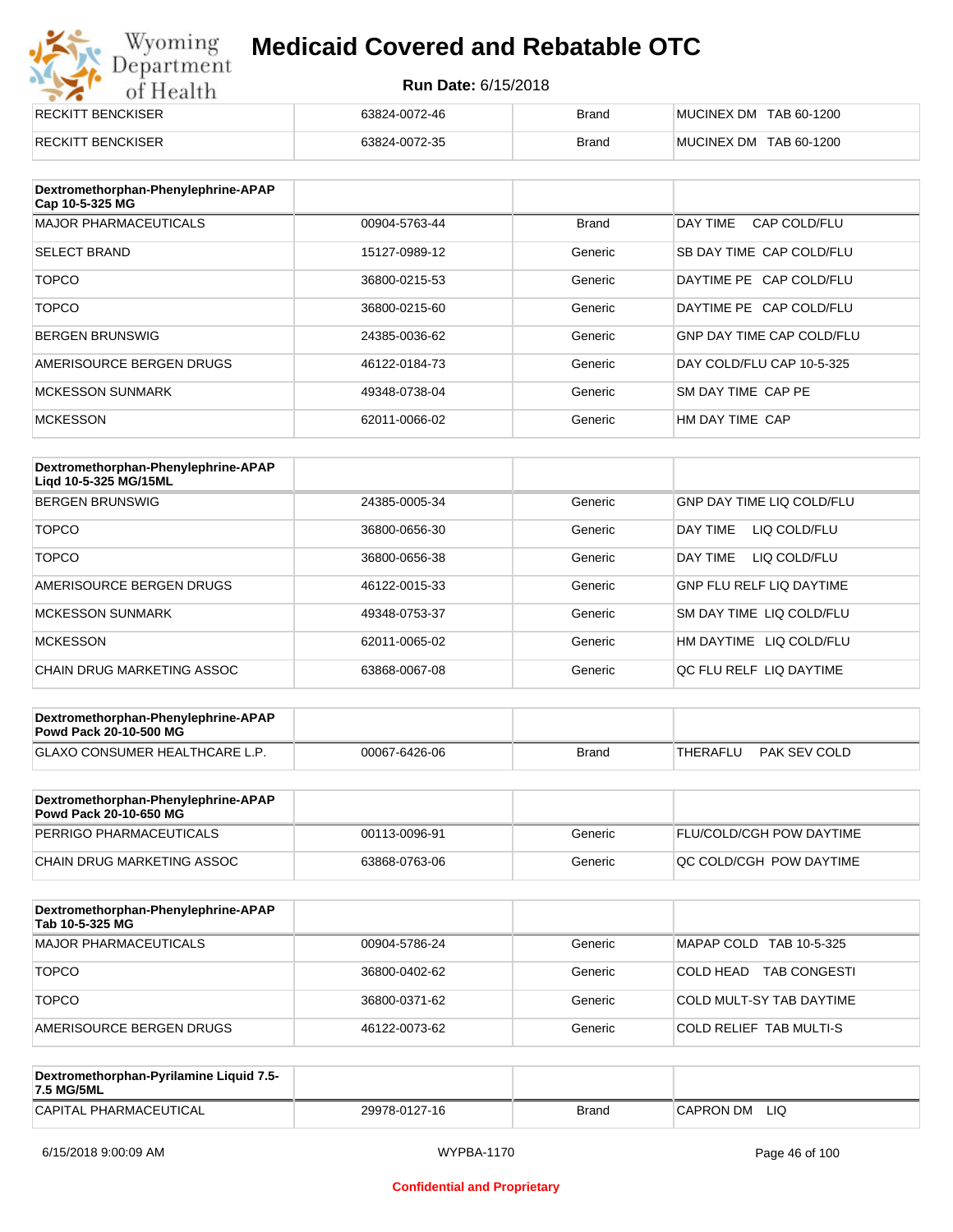

**12.5-325 MG**

**Diphenhydramine-Acetaminophen Tab** 

### **Medicaid Covered and Rebatable OTC**

| 00536-1003-01 | Generic      | ACETA-GESIC TAB 12.5-325     |
|---------------|--------------|------------------------------|
|               |              |                              |
| 36800-0913-26 | Generic      | TRIACTING NT LIQ COLD/CGH    |
|               |              |                              |
| 00067-8106-04 | <b>Brand</b> | SYP COLD/CGH<br>TRIAMINIC    |
|               |              |                              |
| 63824-0211-66 | Generic      | DELSYM NIGHT LIQ CGH+CLD     |
| 63824-0212-66 | Generic      | DELSYM NIGHT LIQ CGH+CLD     |
| 63824-0600-64 | Generic      | MUCINEX MS LIQ COLD NGH      |
| 63824-0262-66 | Generic      | <b>LIQ</b><br><b>MUCINEX</b> |
| 63824-0500-66 | Generic      | MUCINEX FAST LIQ COLD FLU    |
|               |              |                              |
| 46122-0016-33 | Generic      | GNP FLU RELF LIQ NIGHTIME    |
| 63868-0068-08 | Generic      | QC FLU RELF LIQ NIGHTIME     |
|               |              |                              |
| 00067-7918-06 | <b>Brand</b> | THERAFLU SEV POW COLD/CGH    |
| 63824-0233-04 | Generic      | MUCINEX<br>PAK FAST-MAX      |
| 63868-0764-06 | Generic      | QC COLD/CGH POW NIGHTTIM     |
|               |              |                              |
| 15127-0973-24 | Generic      | SB ALLERGY/ TAB COLD PE      |
| 15127-0974-12 | Generic      | SB SEVERE TAB COLD PE        |
| 46122-0052-62 | Generic      | ALLERGY PLUS TAB SINUS       |
| 63868-0985-24 | Generic      | QC ALLERGY/ TAB SINUS        |
|               |              |                              |
| 46122-0053-60 | Generic      | ALLERGY PLUS TAB SEV/SINU    |
| 63824-0550-20 | Generic      | MUCINEX FAST TAB 25-5-325    |
|               |              |                              |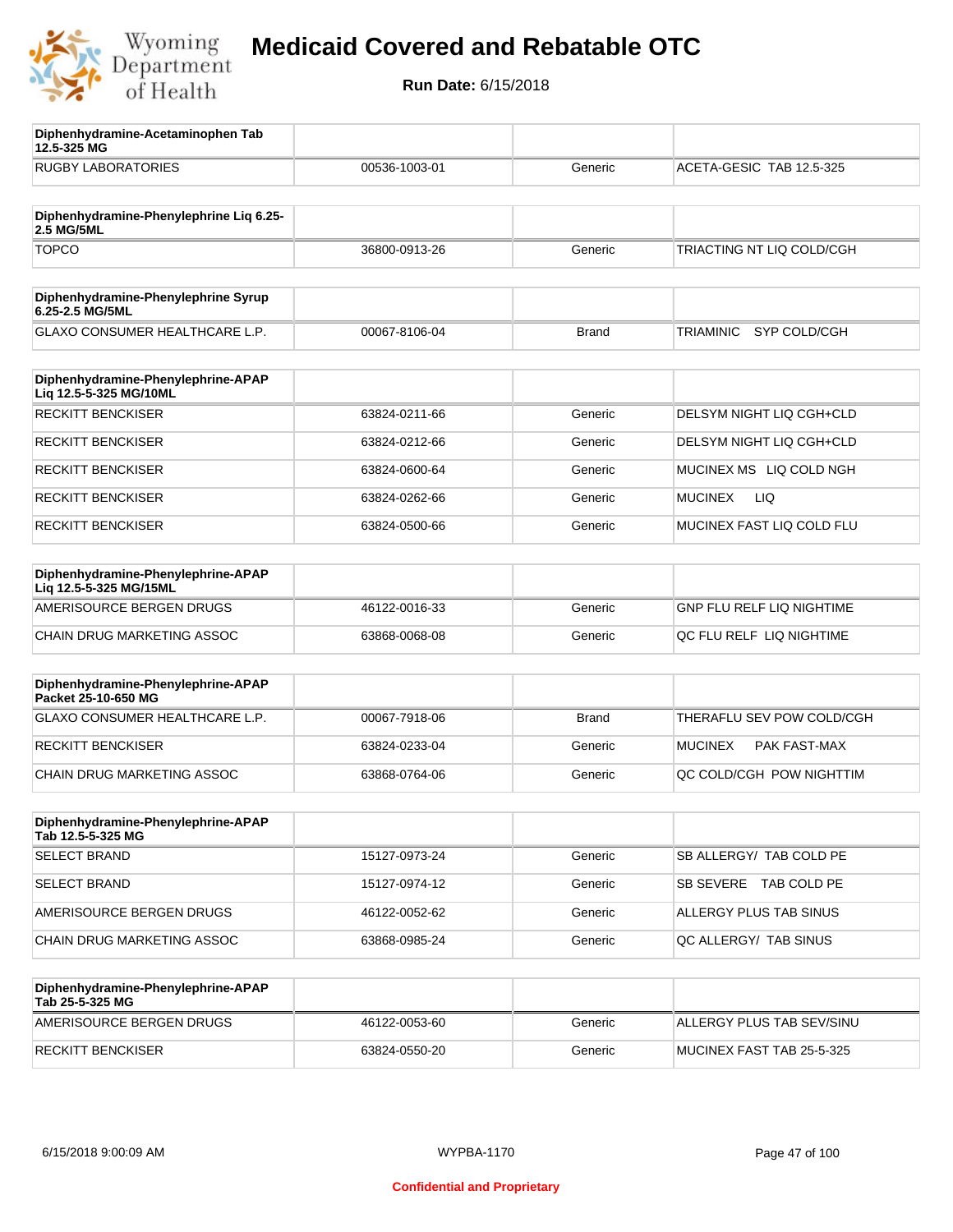

| Doxylamine-DM Liquid 6.25-15 MG/15ML                        |               |              |                                 |
|-------------------------------------------------------------|---------------|--------------|---------------------------------|
| <b>TOPCO</b>                                                | 36800-0668-38 | Generic      | NITE TIME LIQ COUGH             |
| <b>BERGEN BRUNSWIG</b>                                      | 24385-0461-40 | Generic      | NIGHT TIME LIQ COUGH            |
| <b>BERGEN BRUNSWIG</b>                                      | 24385-0461-34 | Generic      | NIGHT TIME LIQ COUGH            |
| Doxylamine-Phenylephrine Tab 7.5-10 MG                      |               |              |                                 |
| POLY PHARMACEUTICALS                                        | 50991-0216-01 | <b>Brand</b> | POLY HIST TAB 7.5-10MG          |
|                                                             |               |              |                                 |
| Doxylamine-Pseudoephedrine Liquid 6.25-<br><b>30 MG/5ML</b> |               |              |                                 |
| <b>SALLUS LABORATORIES</b>                                  | 69036-0110-16 | <b>Brand</b> | LORTUSS LQ LIQ                  |
| Fexofenadine-Pseudoephedrine Tab ER<br>24HR 180-240 MG      |               |              |                                 |
| DR.REDDY'S LABORATORIES, INC.                               | 55111-0557-35 | Generic      | FEXOFEN/PSE TAB 180-240         |
| <b>Guaifenesin Granules Packet 100 MG</b>                   |               |              |                                 |
| <b>RECKITT BENCKISER</b>                                    | 63824-0254-12 | <b>Brand</b> | MUCINEX/KIDS GRA 100MG          |
| <b>Guaifenesin Liquid 100 MG/5ML</b>                        |               |              |                                 |
| PERRIGO PHARMACEUTICALS                                     | 00113-0288-26 | Generic      | MUCUS RELIEF LIQ 100/5ML        |
| PHARMACEUTICAL ASSOCIATES                                   | 00121-1744-10 | Generic      | GUAIFENESIN SOL 100/5ML         |
| PHARMACEUTICAL ASSOCIATES                                   | 00121-1744-05 | Generic      | GUAIFENESIN SOL 100/5ML         |
| PHARMACEUTICAL ASSOCIATES                                   | 00121-1744-15 | Generic      | GUAIFENESIN SOL 100/5ML         |
| PAR PHARMACEUTICALS                                         | 00603-0857-94 | Generic      | Q-TUSSIN<br><b>SOL 100/5ML</b>  |
| PAR PHARMACEUTICALS                                         | 00603-0857-58 | Generic      | Q-TUSSIN<br><b>SOL 100/5ML</b>  |
| PAR PHARMACEUTICALS                                         | 00603-0857-81 | Generic      | Q-TUSSIN<br><b>SOL 100/5ML</b>  |
| PAR PHARMACEUTICALS                                         | 00603-1328-58 | Generic      | <b>IOPHEN-NR</b><br>LIQ 100/5ML |
| <b>BERGEN BRUNSWIG</b>                                      | 24385-0982-26 | Generic      | MUCUS RELIEF LIQ 100/5ML        |
| <b>TOPCO</b>                                                | 36800-0288-26 | Generic      | MUCUS RELIEF LIQ 100/5ML        |
| HI-TECH                                                     | 50383-0063-07 | Generic      | GUAIFENESIN SOL 100/5ML         |
| HI-TECH                                                     | 50383-0063-11 | Generic      | GUAIFENESIN SOL 200/10ML        |
| HI-TECH                                                     | 50383-0063-12 | Generic      | GUAIFENESIN SOL 200/10ML        |
| HI-TECH                                                     | 50383-0063-17 | Generic      | GUAIFENESIN SOL 300/15ML        |
| HI-TECH                                                     | 50383-0063-06 | Generic      | GUAIFENESIN SOL 100/5ML         |
| HI-TECH                                                     | 50383-0063-18 | Generic      | GUAIFENESIN SOL 300/15ML        |
| <b>MCKESSON</b>                                             | 62011-0089-01 | Generic      | TUSSIN ADULT LIQ 100/5ML        |
| <b>MCKESSON</b>                                             | 62011-0089-02 | Generic      | TUSSIN ADULT LIQ 100/5ML        |
| SILARX                                                      | 54838-0138-40 | Generic      | SILTUSS DAS LIQ 100/5ML         |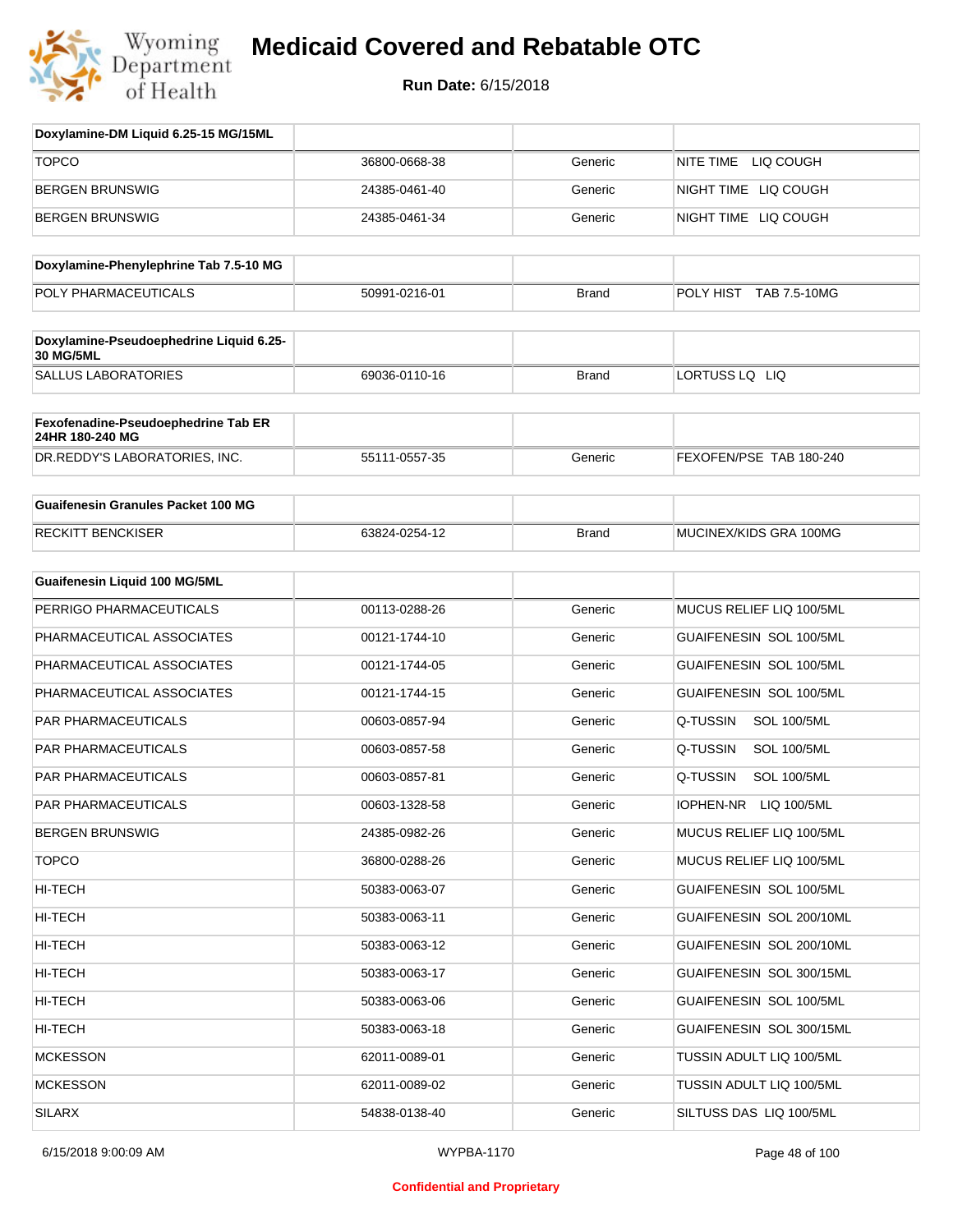

| KEUNII I BENUNDER            | 03824-0285-04 | Generic | MUUINEA UHLIJ LIU 100/5ML            |
|------------------------------|---------------|---------|--------------------------------------|
|                              |               |         |                                      |
| Guaifenesin Syrup 100 MG/5ML |               |         |                                      |
| <b>PERRIGO</b>               | 00113-0061-26 | Generic | <b>TUSSIN CHEST SYP 100/5ML</b>      |
| <b>PERRIGO</b>               | 00113-0061-34 | Generic | TUSSIN CHEST SYP 100/5ML             |
| <b>RUGBY LABORATORIES</b>    | 00536-0825-85 | Generic | <b>COUGH</b><br>SYP 100/5ML          |
| <b>MAJOR PHARMACEUTICALS</b> | 00904-0061-16 | Generic | <b>ROBAFEN</b><br><b>SYP 100/5ML</b> |
| <b>RUGBY LABORATORIES</b>    | 00536-0825-97 | Generic | <b>COUGH</b><br><b>SYP 100/5ML</b>   |
| <b>MAJOR PHARMACEUTICALS</b> | 00904-0061-09 | Generic | <b>ROBAFEN</b><br><b>SYP 100/5ML</b> |
| <b>MAJOR PHARMACEUTICALS</b> | 00904-0061-00 | Generic | <b>ROBAFEN</b><br><b>SYP 100/5ML</b> |
| <b>SELECT BRAND</b>          | 15127-0940-44 | Generic | SB CGH CONTR SYP 100/5ML             |
| <b>SELECT BRAND</b>          | 15127-0940-48 | Generic | SB CGH CONTR SYP 100/5ML             |
| <b>TOPCO</b>                 | 36800-0310-26 | Generic | TUSSIN CHEST SYP 100/5ML             |
| <b>BERGEN BRUNSWIG</b>       | 24385-0310-34 | Generic | GNP TUSSIN SYP 100/5ML               |
| <b>MCKESSON SUNMARK</b>      | 49348-0278-34 | Generic | SM TUSSIN SYP 100/5ML                |
| <b>MCKESSON SUNMARK</b>      | 49348-0278-37 | Generic | SM TUSSIN SYP 100/5ML                |
| <b>SILARX</b>                | 54838-0117-40 | Generic | SILTUSSIN SA SYP 100/5ML             |
| <b>SILARX</b>                | 54838-0117-80 | Generic | SILTUSSIN SA SYP 100/5ML             |
| <b>SILARX</b>                | 54838-0117-70 | Generic | SILTUSSIN SA SYP 100/5ML             |
|                              |               |         |                                      |

| Guaifenesin Tab 200 MG     |               |         |                                     |
|----------------------------|---------------|---------|-------------------------------------|
| <b>PAR PHARMACEUTICALS</b> | 00603-4886-21 | Generic | ORGAN-INR TAB 200MG                 |
| <b>PAR PHARMACEUTICALS</b> | 00603-4890-21 | Generic | ORGAN-INR TAB 200MG                 |
| MAJOR PHARMACEUTICALS      | 00904-5154-60 | Generic | GUAIFENESIN TAB 200MG               |
| <b>SELECT BRAND</b>        | 15127-0129-60 | Generic | SB COUGHTAB TAB 200MG               |
| LEADER BRAND PRODUCTS      | 37205-0466-72 | Generic | <b>TAB 200MG</b><br><b>COUGHTAB</b> |

| <b>Guaifenesin Tab 400 MG</b> |               |         |                                   |
|-------------------------------|---------------|---------|-----------------------------------|
| <b>MAJOR PHARMACEUTICALS</b>  | 00904-6232-52 | Generic | MUCUS RELIEF TAB 400MG            |
| <b>MAJOR PHARMACEUTICALS</b>  | 00904-6232-46 | Generic | MUCUS RELIEF TAB 400MG            |
| LEADER BRAND PRODUCTS         | 37205-0476-71 | Generic | CHEST CONGES TAB 400MG            |
| <b>BERGEN BRUNSWIG</b>        | 24385-0602-71 | Generic | MUCUS RELIEF TAB 400MG            |
| LEADER BRAND PRODUCTS         | 37205-0674-62 | Generic | <b>TAB 400MG</b><br>TABTUSSIN     |
| AMERISOURCE BERGEN DRUGS      | 46122-0057-62 | Generic | TAB TUSSIN TAB 400MG              |
| <b>MCKESSON SUNMARK</b>       | 49348-0729-09 | Generic | CHEST CONGES TAB 400MG            |
| TIME-CAP LABS                 | 49483-0272-06 | Generic | <b>MUCOSA</b><br><b>TAB 400MG</b> |
| <b>MCKESSON</b>               | 62011-0060-01 | Generic | CHEST CONGES TAB 400MG            |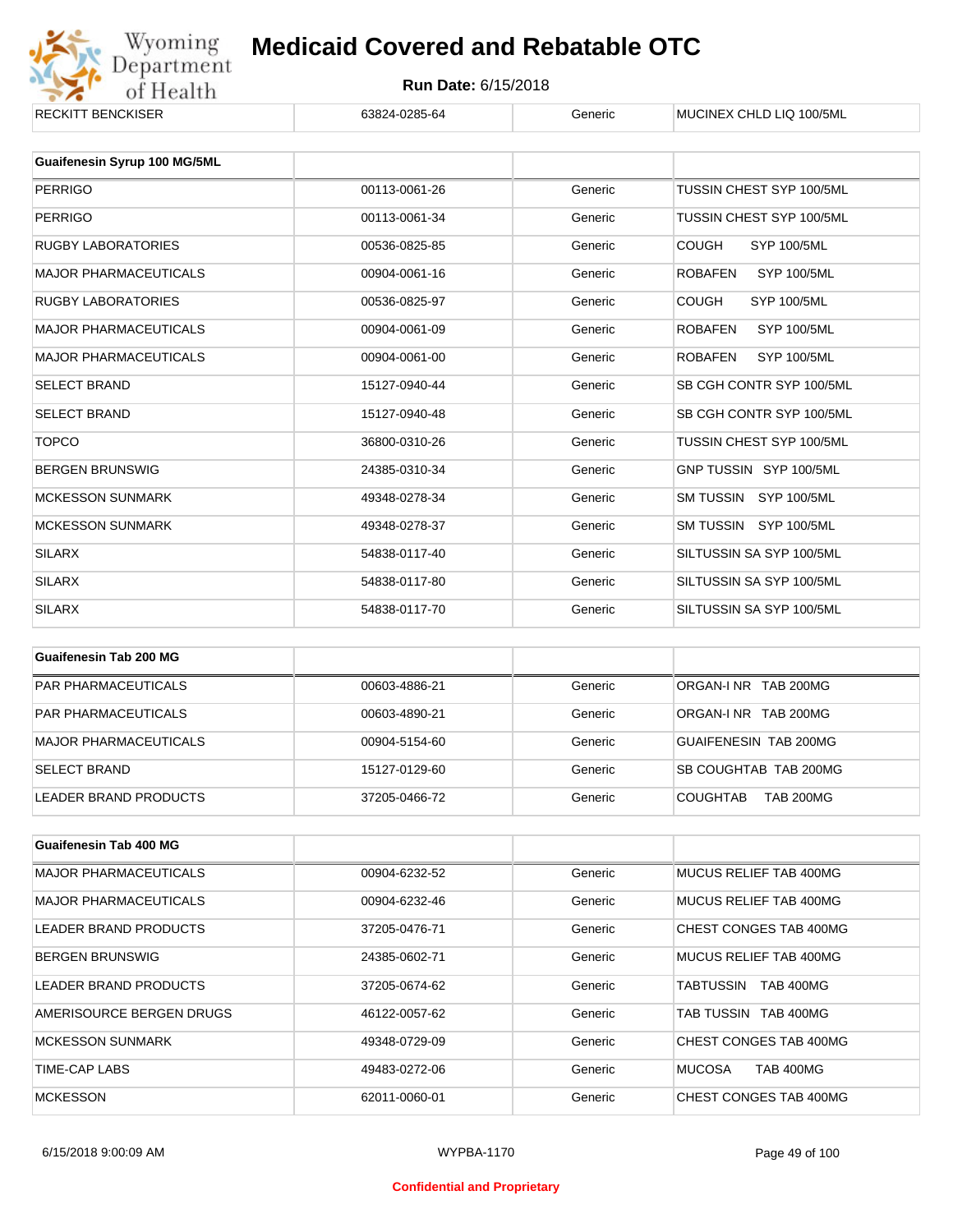

**Run Date:** 6/15/2018

| CHAIN DRUG MARKETING ASSOC                   | 63868-0998-50 | Generic      | MEDIFIN 400 TAB 400MG               |
|----------------------------------------------|---------------|--------------|-------------------------------------|
| Guaifenesin Tab ER 12HR 1200 MG              |               |              |                                     |
|                                              |               |              |                                     |
| <b>RECKITT BENCKISER</b>                     | 63824-0023-46 | Brand        | <b>MUCINEX</b><br><b>TAB 1200MG</b> |
| <b>RECKITT BENCKISER</b>                     | 63824-0023-48 | Brand        | <b>MUCINEX</b><br><b>TAB 1200MG</b> |
| <b>RECKITT BENCKISER</b>                     | 63824-0023-35 | Brand        | <b>MUCINEX</b><br><b>TAB 1200MG</b> |
| <b>RECKITT BENCKISER</b>                     | 63824-0023-36 | Brand        | <b>MUCINEX</b><br><b>TAB 1200MG</b> |
| Guaifenesin Tab ER 12HR 600 MG               |               |              |                                     |
| RUGBY LABORATORIES                           | 00536-1026-37 | Generic      | MUCUS-ER<br>TAB 600MG               |
| PERRIGO PHARMACEUTICALS                      | 45802-0498-58 | Generic      | GUAIFENESIN TAB 600MG ER            |
| PERRIGO PHARMACEUTICALS                      | 45802-0498-78 | Generic      | GUAIFENESIN TAB 600MG ER            |
| <b>LEADER BRAND PRODUCTS</b>                 | 37205-0628-58 | Generic      | MUCUS-ER TAB 600MG                  |
| PERRIGO PHARMACEUTICALS                      | 45802-0498-60 | Generic      | GUAIFENESIN TAB 600MG ER            |
|                                              | 46122-0028-60 | Generic      |                                     |
| AMERISOURCE BERGEN DRUGS                     |               |              | GNP MUCUS-ER TAB 600MG              |
| AMERISOURCE BERGEN DRUGS                     | 46122-0028-58 | Generic      | GNP MUCUS-ER TAB 600MG              |
| <b>MCKESSON SUNMARK</b>                      | 49348-0905-47 | Generic      | SM MUCUS ER TAB 600MG               |
| <b>MCKESSON SUNMARK</b>                      | 49348-0905-59 | Generic      | SM MUCUS ER TAB 600MG               |
| <b>MCKESSON</b>                              | 62011-0076-01 | Generic      | HM MUCUS ER TAB 600MG               |
| <b>RECKITT BENCKISER</b>                     | 63824-0008-27 | <b>Brand</b> | <b>MUCINEX</b><br>TAB 600MG ER      |
| <b>RECKITT BENCKISER</b>                     | 63824-0008-34 | Brand        | <b>MUCINEX</b><br>TAB 600MG ER      |
| RECKITT BENCKISER                            | 63824-0008-15 | Brand        | <b>MUCINEX</b><br>TAB 600MG ER      |
| <b>MCKESSON</b>                              | 62011-0076-02 | Generic      | HM MUCUS ER TAB 600MG               |
| <b>RECKITT BENCKISER</b>                     | 63824-0008-32 | <b>Brand</b> | <b>MUCINEX</b><br>TAB 600MG ER      |
| <b>RECKITT BENCKISER</b>                     | 63824-0008-36 | Brand        | <b>MUCINEX</b><br>TAB 600MG ER      |
| <b>RECKITT BENCKISER</b>                     | 63824-0008-69 | <b>Brand</b> | <b>MUCINEX</b><br>TAB 600MG ER      |
| <b>RECKITT BENCKISER</b>                     | 63824-0008-50 | Brand        | <b>MUCINEX</b><br>TAB 600MG ER      |
| <b>RECKITT BENCKISER</b>                     | 63824-0008-61 | Brand        | <b>MUCINEX</b><br>TAB 600MG ER      |
| Guaifenesin-Codeine Liquid 200-8 MG/5ML      |               |              |                                     |
| <b>CENTURION LABS</b>                        | 23359-0040-16 | Brand        | NINJACOF-XG LIQ 200-8/5             |
|                                              |               |              |                                     |
| Guaifenesin-Codeine Liquid 225-7.5<br>MG/5ML |               |              |                                     |
| ALLEGIS PHARMACEUTICALS                      | 00682-0475-16 | Brand        | MAR-COF CG LIQ 225-7.5              |
| Guaifenesin-Codeine Soln 100-10 MG/5ML       |               |              |                                     |
| PHARMACEUTICAL ASSOCIATES                    | 00121-0775-04 | Generic      | GG/CODEINE SOL 100-10/5             |

PHARMACEUTICAL ASSOCIATES 00121-0775-16 Generic GG/CODEINE SOL 100-10/5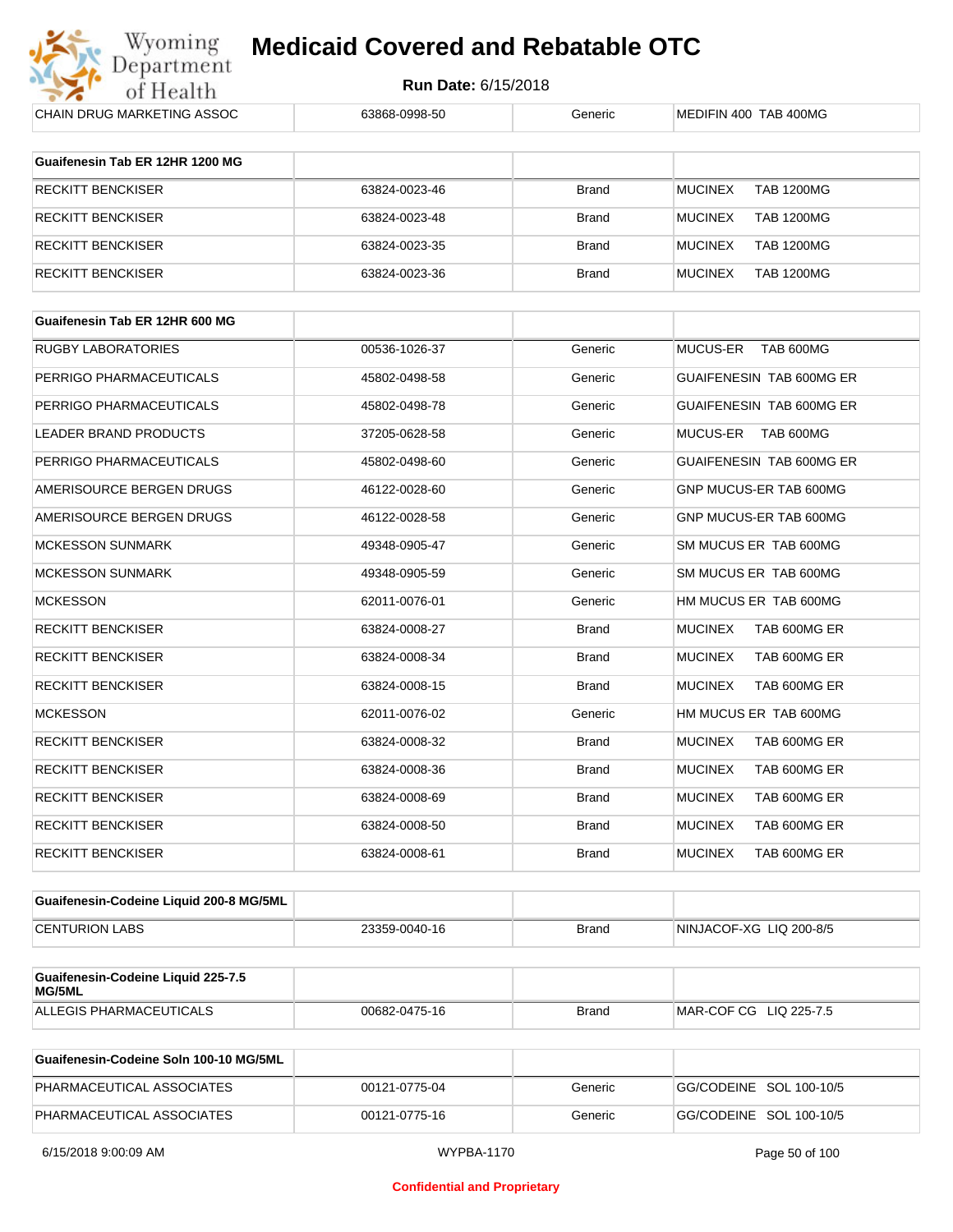| Wyoming<br><b>Medicaid Covered and Rebatable OTC</b><br>Department |                            |         |                                 |
|--------------------------------------------------------------------|----------------------------|---------|---------------------------------|
| of Health                                                          | <b>Run Date: 6/15/2018</b> |         |                                 |
| PHARMACEUTICAL ASSOCIATES                                          | 00121-1775-05              | Generic | GG/CODEINE SOL 100-10/5         |
| PHARMACEUTICAL ASSOCIATES                                          | 00121-1775-10              | Generic | GG/CODEINE SOL 100-10/5         |
| <b>PAR PHARMACEUTICALS</b>                                         | 00603-1075-56              | Generic | CHERATUSSIN SYP 100-10/5        |
| <b>PAR PHARMACEUTICALS</b>                                         | 00603-1075-54              | Generic | CHERATUSSIN SYP 100-10/5        |
| <b>PAR PHARMACEUTICALS</b>                                         | 00603-1329-58              | Generic | <b>IOPHEN C-NR LIQ 100-10/5</b> |
| <b>PAR PHARMACEUTICALS</b>                                         | 00603-1075-58              | Generic | CHERATUSSIN SYP 100-10/5        |
| PACK PHARMACEUTICALS, LLC                                          | 16571-0302-16              | Generic | GUAIFENESIN SYP 100-10/5        |
| <b>HI-TECH</b>                                                     | 50383-0087-04              | Generic | GUAIATUSSIN SYP 100-10/5        |
| HI-TECH                                                            | 50383-0087-05              | Generic | GUAIATUSSIN SYP 100-10/5        |
| HI-TECH                                                            | 50383-0087-07              | Generic | GUAIATUSSIN SYP 100-10/5        |
| HI-TECH                                                            | 50383-0087-12              | Generic | GUAIATUSSIN SYP 100-10/5        |
| <b>HI-TECH</b>                                                     | 50383-0087-10              | Generic | GUAIATUSSIN SYP 100-10/5        |
| HI-TECH                                                            | 50383-0087-16              | Generic | GUAIATUSSIN SYP 100-10/5        |
| <b>METHOD PHARMACEUTICALS</b>                                      | 58657-0500-04              | Generic | CODEINE/GG SOL 10-100/5         |
| <b>METHOD PHARMACEUTICALS</b>                                      | 58657-0500-16              | Generic | CODEINE/GG SOL 10-100/5         |
| <b>VIRTUS PHARMACEUTICALS OPCO</b>                                 | 76439-0252-16              | Generic | VIRTUSSIN AC SOL 100-10/5       |
| <b>VIRTUS PHARMACEUTICALS OPCO</b>                                 | 76439-0252-04              | Generic | VIRTUSSIN AC SOL 100-10/5       |

| Guaifenesin-Codeine Soln 100-6.3 MG/5ML |               |         |                         |
|-----------------------------------------|---------------|---------|-------------------------|
| R A MCNEIL                              | 12830-0717-16 | Generic | IM-CLEAR WC LIO 100-6.3 |
| BUREL PHARMACEUTICALS                   | 35573-0006-16 | Generic | RELCOF C SOL 100-6.3    |

| Loratadine & Pseudoephedrine Tab ER<br>12HR 5-120 MG |               |         |                          |
|------------------------------------------------------|---------------|---------|--------------------------|
| <b>PERRIGO</b>                                       | 00113-2013-60 | Generic | ALLERGY/CONG TAB 5-120MG |
| <b>PERRIGO</b>                                       | 00113-2013-52 | Generic | ALLERGY/CONG TAB 5-120MG |
| <b>PERRIGO</b>                                       | 00113-2013-39 | Generic | ALLERGY/CONG TAB 5-120MG |
| PERRIGO PHARMACEUTICALS                              | 45802-0106-39 | Generic | LORATADINE-D TAB 5-120MG |
| PERRIGO PHARMACEUTICALS                              | 45802-0106-52 | Generic | LORATADINE-D TAB 5-120MG |
| PERRIGO PHARMACEUTICALS                              | 45802-0106-60 | Generic | LORATADINE-D TAB 5-120MG |
| <b>MCKESSON SUNMARK</b>                              | 49348-0183-47 | Generic | LORATADINE D TAB 5-120MG |
| AMERISOURCE BERGEN DRUGS                             | 46122-0109-52 | Generic | LORATADINE-D TAB 5-120MG |
| <b>MCKESSON</b>                                      | 62011-0120-01 | Generic | ALLERGY/CONG TAB 5-120MG |

| Loratadine & Pseudoephedrine Tab ER<br>24HR 10-240 MG |               |         |                           |
|-------------------------------------------------------|---------------|---------|---------------------------|
| PERRIGO                                               | 00113-0165-22 | Generic | ALLERGY/CONG TAB RELIEF   |
| PERRIGO                                               | 00113-0165-52 | Generic | ALLERGY/CONG TAB RELIEF   |
| MAJOR PHARMACEUTICALS                                 | 00904-5833-15 | Generic | LORATADINE-D TAB 10-240MG |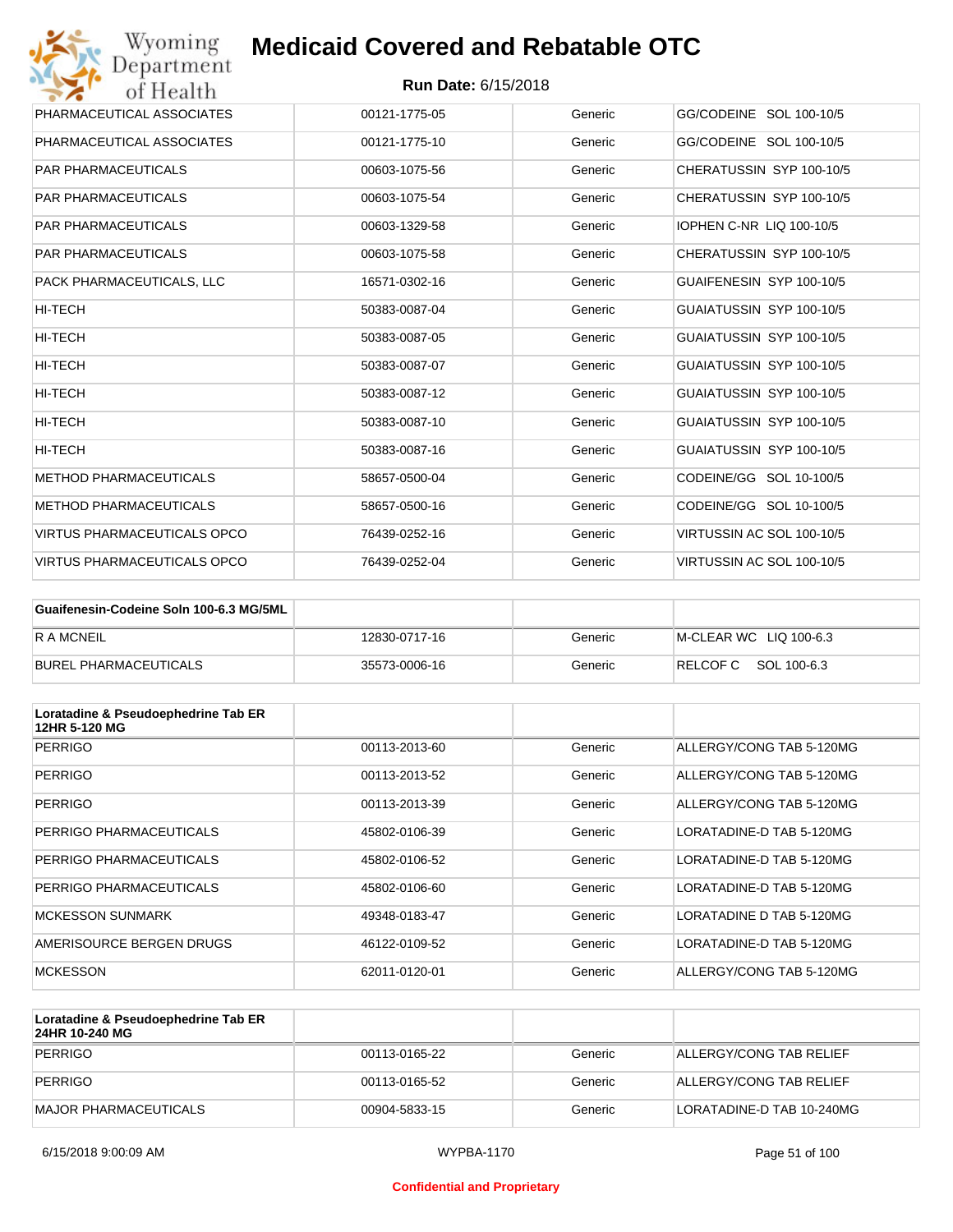| Wyoming<br><b>Medicaid Covered and Rebatable OTC</b><br>Department |                            |         |                           |  |
|--------------------------------------------------------------------|----------------------------|---------|---------------------------|--|
| of Health                                                          | <b>Run Date: 6/15/2018</b> |         |                           |  |
| <b>MAJOR PHARMACEUTICALS</b>                                       | 00904-5833-48              | Generic | LORATADINE-D TAB 10-240MG |  |
| <b>LEADER BRAND PRODUCTS</b>                                       | 37205-0348-52              | Generic | ALLERGY RELF TAB D-24     |  |
| <b>LEADER BRAND PRODUCTS</b>                                       | 37205-0348-88              | Generic | ALLERGY RELF TAB D-24     |  |
| PERRIGO PHARMACEUTICALS                                            | 45802-0008-52              | Generic | LORATADINE-D TAB 10-240MG |  |
| AMERISOURCE BERGEN DRUGS                                           | 46122-0167-52              | Generic | ALLER/CONGES TAB 10-240MG |  |
| PERRIGO PHARMACEUTICALS                                            | 45802-0008-22              | Generic | LORATADINE-D TAB 10-240MG |  |
| AMERISOURCE BERGEN DRUGS                                           | 46122-0206-22              | Generic | LORATADINE-D TAB 10-240MG |  |
| <b>MCKESSON SUNMARK</b>                                            | 49348-0543-01              | Generic | LORATA-DINE TAB D 24HR    |  |
| <b>MCKESSON SUNMARK</b>                                            | 49348-0543-57              | Generic | LORATA-DINE TAB D 24HR    |  |
| <b>OHM LABS</b>                                                    | 51660-0724-15              | Generic | ALLERGY RELF TAB DECONGES |  |
| <b>OHM LABS</b>                                                    | 51660-0724-69              | Generic | ALLERGY RELF TAB DECONGES |  |
| <b>MCKESSON</b>                                                    | 62011-0071-01              | Generic | ALLERGY REL/TAB DECONGES  |  |
| CHAIN DRUG MARKETING ASSOC                                         | 63868-0154-10              | Generic | LORATADINE-D TAB 10-240MG |  |

| PE-DM-APAP & PE-CPM-DM-APAP Tab<br>Day/Night Therapy Pack |               |         |                                  |
|-----------------------------------------------------------|---------------|---------|----------------------------------|
| ISELECT BRAND                                             | 15127-0927-24 | Generic | <b>SB COLD MULT PAK DAY/NGHT</b> |
| BERGEN BRUNSWIG                                           | 24385-0963-60 | Generic | COLD HEAD PAK DAY/NGHT           |

| PE-GG-APAP Tab 5-200-325MG &PE-<br>Diphenhyd-APAP Tab 5-25-325MG |               |         |                           |
|------------------------------------------------------------------|---------------|---------|---------------------------|
| <b>RECKITT BENCKISER</b>                                         | 63824-0202-20 | Generic | MIS DAY/NGHT<br>SINUS-MAX |

| Pheniramine-Phenylephrine w/ APAP<br>Powd Pack 20-10-650 MG |               |       |                                  |
|-------------------------------------------------------------|---------------|-------|----------------------------------|
| GLAXO CONSUMER HEALTHCARE L.P.                              | 00067-7916-06 | Brand | 'THERAFLU FLU PAK SORE THR       |
| <b>TOPCO</b>                                                | 36800-0133-91 | Brand | <b>FLU &amp; SORE POW THROAT</b> |

| Phenyleph-Chlorphen-DM w/APAP Susp<br>2.5-1-5-160 MG/5ML |               |         |                          |
|----------------------------------------------------------|---------------|---------|--------------------------|
| GLAXO CONSUMER HEALTHCARE L.P.                           | 00067-8116-04 | Generic | TRIAMINIC<br>SUS FEV&CLD |
| <b>TOPCO</b>                                             | 36800-0903-26 | Generic | PAIN RELIEF SUS PLS COLD |
| <b>BERGEN BRUNSWIG</b>                                   | 24385-0984-26 | Generic | PAIN RELIEF SUS PLS COLD |
| AMERISOURCE BERGEN DRUGS                                 | 46122-0036-26 | Generic | MULTI-SYMPT SUS PLS COLD |
| MCKESSON SUNMARK                                         | 49348-0879-34 | Generic | SM CHILDRENS SUS MS COLD |
| CHAIN DRUG MARKETING ASSOC                               | 63868-0063-04 | Generic | OC COLD RELF SUS PLUS MS |

| Phenyleph-Chlorphen-DM w/APAP Tab 5-2-<br>10-325 MG |               |         |                           |
|-----------------------------------------------------|---------------|---------|---------------------------|
| <b>TOPCO</b>                                        | 36800-0014-62 | Generic | COLD MULTI-S TAB NIGHTTIM |
| <b>TOPCO</b>                                        | 36800-0393-62 | Generic | CLD HEAD CNG TAB NIGHTTIM |
| BERGEN BRUNSWIG                                     | 24385-0195-62 | Generic | CLD HEAD CNG TAB NIGHTTIM |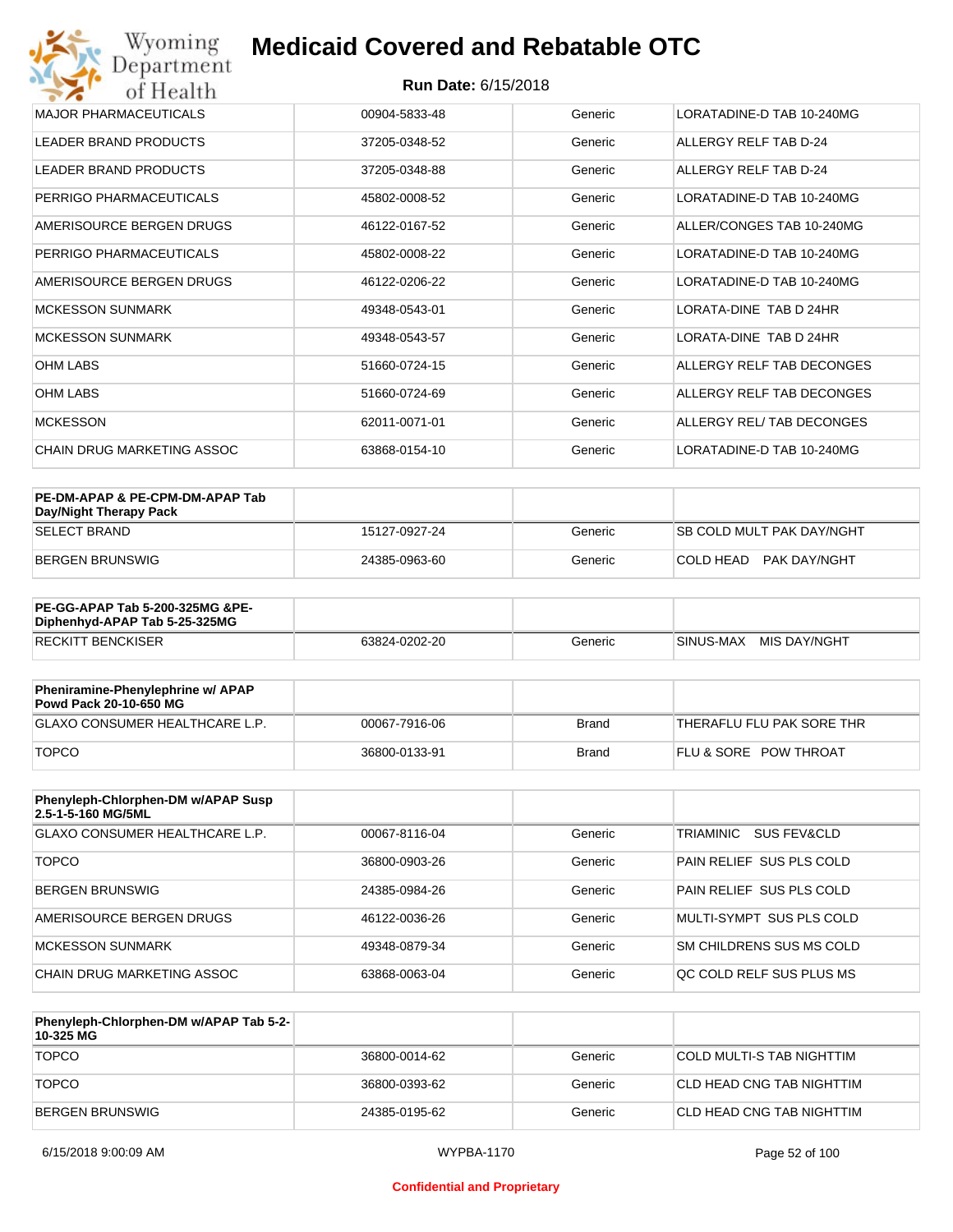#### **Run Date:** 6/15/2018

| Wyoming<br><b>Medicaid Covered and Rebatable OTC</b><br>Department |                            |         |                           |  |
|--------------------------------------------------------------------|----------------------------|---------|---------------------------|--|
| of Health                                                          | <b>Run Date: 6/15/2018</b> |         |                           |  |
| CHAIN DRUG MARKETING ASSOC                                         | 63868-0072-24              | Generic | MULTI-SYMPTM TAB NIGHTTIM |  |
| CHAIN DRUG MARKETING ASSOC                                         | 63868-0074-24              | Generic | QC COLD/HEAD TAB NIGHTTIM |  |

| Phenylephrine w/ Acetaminophen Tab 5-<br>325 MG |               |         |                                         |
|-------------------------------------------------|---------------|---------|-----------------------------------------|
| <b>GEISS DESTIN &amp; DUNN</b>                  | 00113-0272-62 | Generic | SINUS CONGST TAB /PAIN DT               |
| MAJOR PHARMACEUTICALS                           | 00904-5783-24 | Generic | MAPAP SINUS TAB MAX ST                  |
| <b>SELECT BRAND</b>                             | 15127-0965-24 | Generic | SB SINUS CNG TAB / PAIN DT              |
| <b>TOPCO</b>                                    | 36800-0272-62 | Generic | SINUS CONGST TAB /PAIN DT               |
| LEADER BRAND PRODUCTS                           | 37205-0571-62 | Generic | PAIN RLF SIN TAB PE DAY                 |
| <b>BERGEN BRUNSWIG</b>                          | 24385-0169-62 | Generic | <b>TAB CNG/PAIN</b><br><b>GNP SINUS</b> |
| CHAIN DRUG MARKETING ASSOC                      | 63868-0984-24 | Generic | OC SINUS PAI TAB RELIEF                 |

| Phenylephrine w/ DM-GG Ligd 10-18-200<br>MG/15ML |               |              |                      |
|--------------------------------------------------|---------------|--------------|----------------------|
| <b>GM PHARMACEUTICALS</b>                        | 58809-0555-08 | <b>Brand</b> | 'VANACOF DM<br>- LIQ |

| Phenylephrine w/ DM-GG Ligd 2.5-5-100<br>MG/5ML |               |              |                           |
|-------------------------------------------------|---------------|--------------|---------------------------|
| <b>MCKESSON SUNMARK</b>                         | 49348-0083-36 | Generic      | SEVERE CONG LIQ COUGH     |
| <b>RECKITT BENCKISER</b>                        | 63824-0014-66 | <b>Brand</b> | MUCINEX CONG LIO COUGH    |
| <b>RECKITT BENCKISER</b>                        | 63824-0282-64 | <b>Brand</b> | MUCINEX COLD LIQ CHILDREN |
| <b>RECKITT BENCKISER</b>                        | 63824-0014-69 | <b>Brand</b> | MUCINEX CONG LIO COUGH    |
| <b>RECKITT BENCKISER</b>                        | 63824-0282-67 | <b>Brand</b> | MUCINEX COLD LIQ CHILDREN |
| <b>RECKITT BENCKISER</b>                        | 63824-0283-67 | <b>Brand</b> | MUCINEX CONG LIO & COUGH  |

| Phenylephrine w/ DM-GG Ligd 5-10-100<br><b>MG/5ML</b> |               |         |                                  |
|-------------------------------------------------------|---------------|---------|----------------------------------|
| PERRIGO PHARMACEUTICALS                               | 00113-0516-26 | Generic | LIQ CGH/COLD<br><b>TUSSIN CF</b> |
| PERRIGO PHARMACEUTICALS                               | 00113-0516-34 | Generic | LIQ CGH/COLD<br><b>TUSSIN CF</b> |
| <b>SELECT BRAND</b>                                   | 15127-0943-04 | Generic | SB CGH CONTR LIQ CF              |
| <b>SELECT BRAND</b>                                   | 15127-0943-08 | Generic | SB CGH CONTR LIQ CF              |
| <b>TOPCO</b>                                          | 36800-0516-26 | Generic | TUSSIN CF LIQ                    |
| <b>LEADER BRAND PRODUCTS</b>                          | 37205-0709-26 | Generic | <b>TUSSIN CF</b><br>LIQ.         |
| <b>TOPCO</b>                                          | 36800-0516-34 | Generic | <b>TUSSIN CF</b><br>LIQ.         |
| <b>LEADER BRAND PRODUCTS</b>                          | 37205-0709-34 | Generic | <b>TUSSIN CF</b><br>LIQ          |
| <b>MCKESSON SUNMARK</b>                               | 49348-0737-34 | Generic | <b>SM TUSSIN CF LIQ</b>          |
| <b>MCKESSON SUNMARK</b>                               | 49348-0737-37 | Generic | SM TUSSIN CF LIQ                 |
| <b>MCKESSON</b>                                       | 62011-0090-01 | Generic | TUSSIN ADULT LIQ COLD            |
| CHAIN DRUG MARKETING ASSOC                            | 63868-0244-08 | Generic | TUSSIN CF LIQ                    |
| CHAIN DRUG MARKETING ASSOC                            | 63868-0244-04 | Generic | <b>TUSSIN CF</b><br>LIQ.         |

#### **Confidential and Proprietary**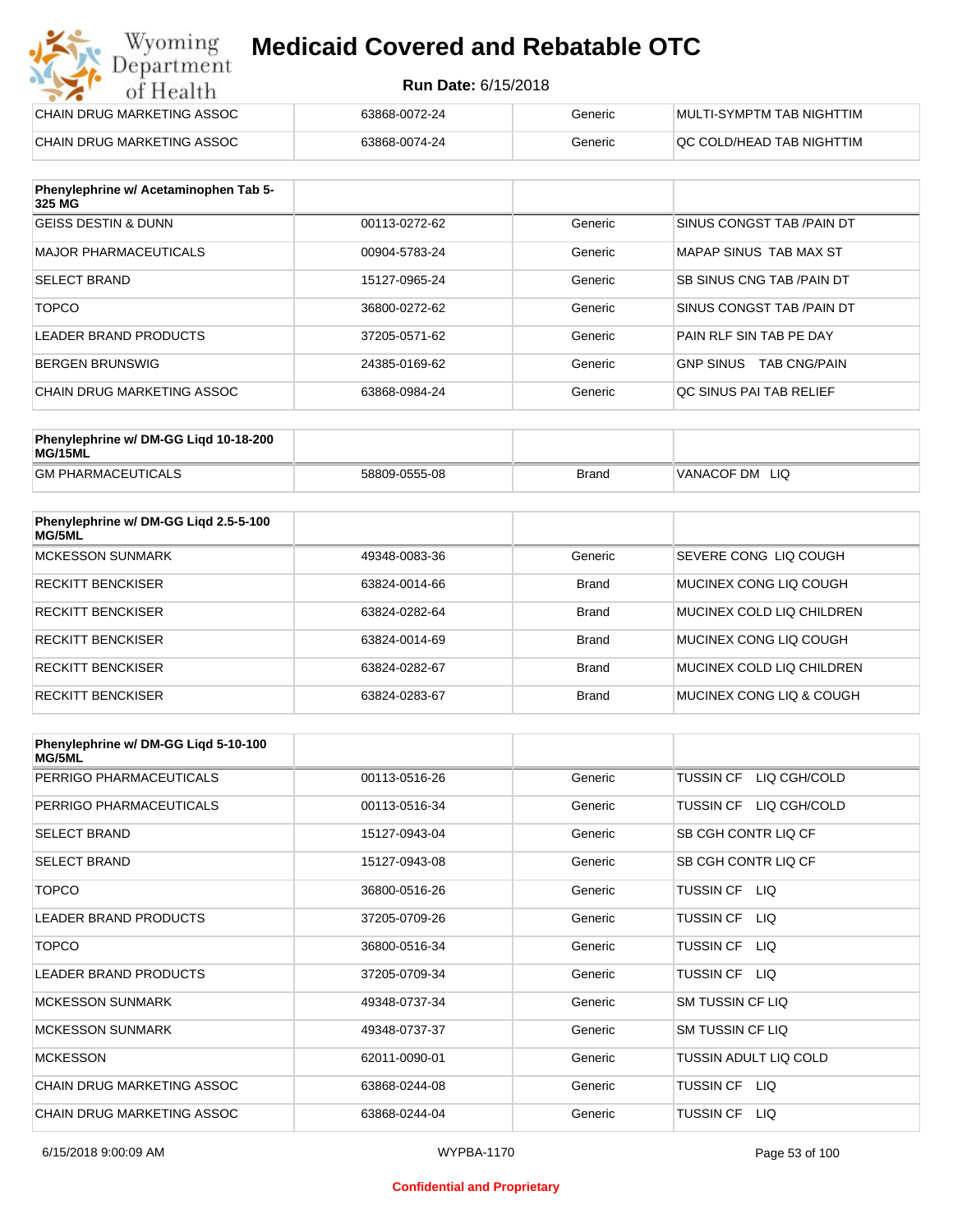

| Phenylephrine w/ DM-GG Ligd 5-10-200<br><b>MG/5ML</b> |               |         |                                 |
|-------------------------------------------------------|---------------|---------|---------------------------------|
| AMERISOURCE BERGEN DRUGS                              | 46122-0138-26 | Generic | LIO MAX/M-S<br>TUSSIN CF        |
| AMERISOURCE BERGEN DRUGS                              | 46122-0138-34 | Generic | LIO MAX/M-S<br><b>TUSSIN CF</b> |

| Phenylephrine w/ DM-GG Syrup 5-10-100<br>MG/5ML |               |         |                        |
|-------------------------------------------------|---------------|---------|------------------------|
| MAJOR PHARMACEUTICALS                           | 00904-6309-20 | Generic | ROBAFEN CF SYP CGH/CLD |
| BERGEN BRUNSWIG                                 | 24385-0904-34 | Generic | GNP TUSSIN SYP CF      |
| BERGEN BRUNSWIG                                 | 24385-0904-26 | Generic | GNP TUSSIN SYP CF      |

| Phenylephrine w/ DM-GG Tab 10-15-380<br>MG |               |       |                 |
|--------------------------------------------|---------------|-------|-----------------|
| POLY PHARMACEUTICALS                       | 50991-0730-60 | Brand | DECONEX DMX TAB |
| NIVAGEN PHARMACEUTICALS                    | 75834-0040-60 | Brand | NIVANEX DMX TAB |

| Phenylephrine w/ DM-GG Tab 10-15-395<br>MG |               |       |                 |
|--------------------------------------------|---------------|-------|-----------------|
| ALLEGIS PHARMACEUTICALS                    | 28595-0906-60 | Brand | DURAVENT DM TAB |

| Phenylephrine w/ DM-GG Tab 5-10-200 MG |               |       |                           |
|----------------------------------------|---------------|-------|---------------------------|
| RECKITT BENCKISER                      | 63824-0193-20 | Brand | MUCINEX FAST TAB 5-10-200 |
| RECKITT BENCKISER                      | 63824-0193-30 | Brand | MUCINEX FAST TAB 5-10-200 |

| Phenylephrine-APAP-GG Ligd 10-650-400<br>MG/20ML |               |              |                              |
|--------------------------------------------------|---------------|--------------|------------------------------|
| <b>RECKITT BENCKISER</b>                         | 63824-0261-66 | Generic      | LIQ<br><b>MUCINEX</b>        |
| <b>RECKITT BENCKISER</b>                         | 63824-0016-66 | <b>Brand</b> | MUCINEX COLD LIQ SINUS       |
| RECKITT BENCKISER                                | 63824-0260-66 | Generic      | <b>LIQ</b><br><b>MUCINEX</b> |

| Phenylephrine-APAP-GG Tab 5-325-200<br>MG |               |         |                                    |
|-------------------------------------------|---------------|---------|------------------------------------|
| <b>SELECT BRAND</b>                       | 15127-0963-24 | Generic | <b>SB SINUS CNG TAB /PAIN</b>      |
| AMERISOURCE BERGEN DRUGS                  | 46122-0194-60 | Generic | MUCUS RELIEF TAB CLD/SINU          |
| <b>RECKITT BENCKISER</b>                  | 63824-0200-20 | Generic | <b>TAB SINUS</b><br><b>MUCINEX</b> |
| <b>RECKITT BENCKISER</b>                  | 63824-0201-20 | Generic | <b>MUCINEX</b><br><b>TAB SINUS</b> |
| <b>RECKITT BENCKISER</b>                  | 63824-0190-20 | Generic | MUCINEX COLD TAB SINUS             |
| <b>RECKITT BENCKISER</b>                  | 63824-0190-30 | Generic | MUCINEX COLD TAB SINUS             |
| <b>RECKITT BENCKISER</b>                  | 63824-0200-30 | Generic | <b>TAB SINUS</b><br><b>MUCINEX</b> |
| <b>RECKITT BENCKISER</b>                  | 63824-0201-30 | Generic | <b>MUCINEX</b><br><b>TAB SINUS</b> |
| CHAIN DRUG MARKETING ASSOC                | 63868-0071-24 | Generic | SINUS CONGST TAB /PAIN             |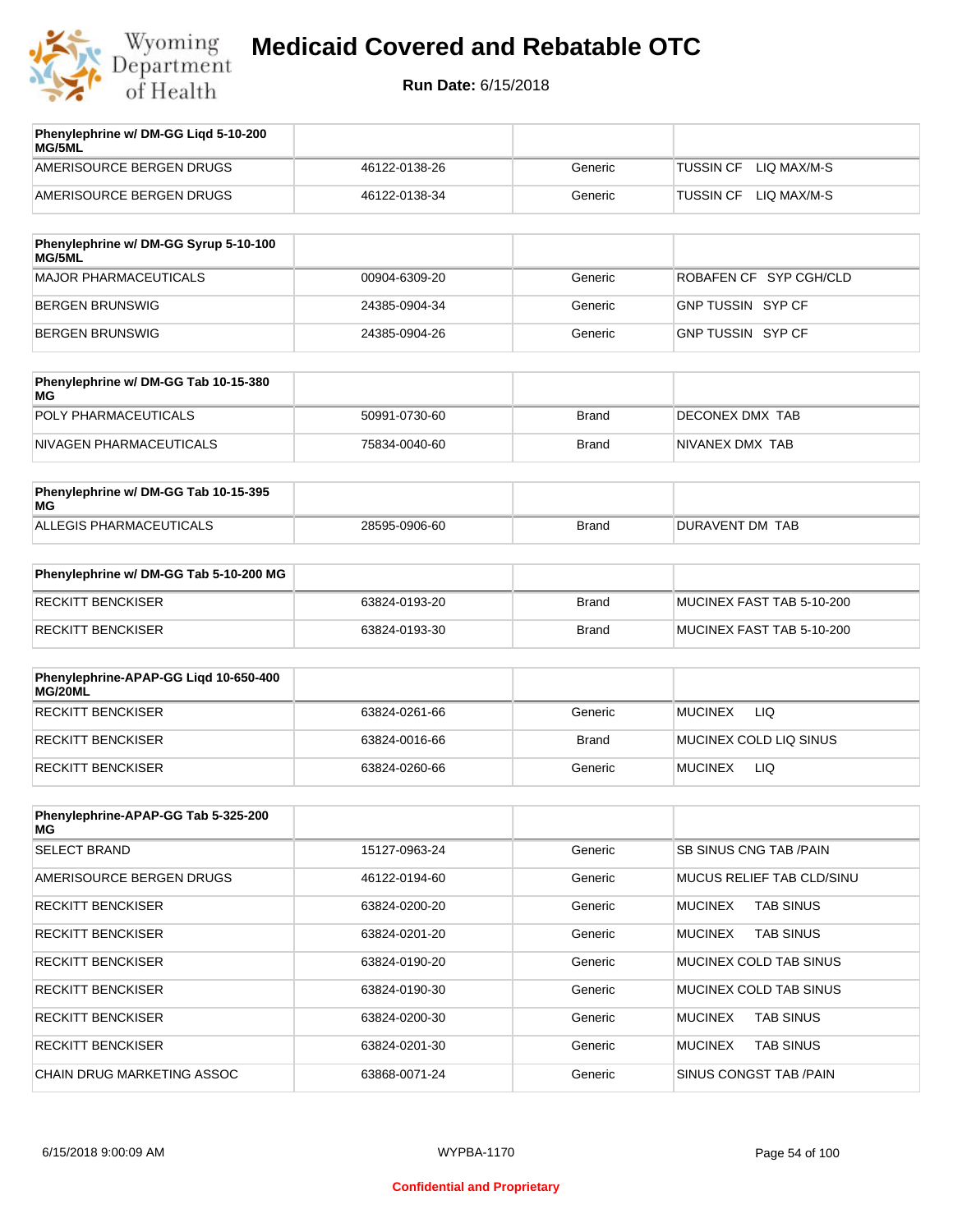

**3.33-1.33-6.33 MG/5ML**

**Phenylephrine-Bromphen w/ Codeine Liqd** 

### **Medicaid Covered and Rebatable OTC**

| <b>RAMCNEIL</b>                                                | 12830-0754-12 | <b>Brand</b> | M-END PE<br>LIQ               |
|----------------------------------------------------------------|---------------|--------------|-------------------------------|
|                                                                |               |              |                               |
| Phenylephrine-Bromphen w/ Codeine<br>Liquid 10-4-10 MG/5ML     |               |              |                               |
| POLY PHARMACEUTICALS                                           | 50991-0723-16 | <b>Brand</b> | POLY-TUSSIN LIQ 10-4-10       |
|                                                                |               |              |                               |
| Phenylephrine-Brompheniramine-DM Elixir<br>2.5-1-5 MG/5ML      |               |              |                               |
| <b>GEISS DESTIN &amp; DUNN</b>                                 | 00113-0987-26 | Generic      | COLD/COUGH ELX CHILD          |
| <b>MAJOR PHARMACEUTICALS</b>                                   | 00904-5782-20 | Generic      | DIMAPHEN DM ELX COLD/CGH      |
| <b>BERGEN BRUNSWIG</b>                                         | 24385-0519-26 | Generic      | <b>GNP COLD/CGH ELX CHILD</b> |
| LEADER BRAND PRODUCTS                                          | 37205-0969-26 | Generic      | COLD/COUGH ELX DM CHILD       |
| <b>TOPCO</b>                                                   | 36800-0987-26 | Generic      | COLD/COUGH ELX CHILD          |
| <b>MCKESSON SUNMARK</b>                                        | 49348-0775-34 | Generic      | SM COLD/CGH ELX DM CHILD      |
| <b>MCKESSON</b>                                                | 62011-0063-01 | Generic      | HM COLD/CGH ELX CHILDREN      |
|                                                                |               |              |                               |
| Phenylephrine-Brompheniramine-DM<br>Liquid 2.5-1-5 MG/5ML      |               |              |                               |
| WOMEN'S CHOICE PHARMACEUTICALS                                 | 00485-0204-04 | Generic      | RYNEX DM<br>LIQ.              |
| WOMEN'S CHOICE PHARMACEUTICALS                                 | 00485-0204-16 | Generic      | RYNEX DM<br>LIQ.              |
| LARKEN LABORATORIES, INC.                                      | 68047-0143-16 | Generic      | ENDACOF-DM LIQ 2.5-1-5        |
|                                                                |               |              |                               |
| Phenylephrine-Brompheniramine-DM<br>Liquid 7.5-4-15 MG/5ML     |               |              |                               |
| <b>ALLEGIS PHARMACEUTICALS</b>                                 | 28595-0800-16 | Generic      | AP-HIST DM<br>LIQ 7.5-4-15    |
| POLY PHARMACEUTICALS                                           | 50991-0814-16 | <b>Brand</b> | ALAHIST DM LIQ 7.5-4-15       |
| NIVAGEN PHARMACEUTICALS                                        | 75834-0060-16 | Generic      | NIVA-HIST DM LIQ 7.5-4-15     |
|                                                                |               |              |                               |
| Phenylephrine-Brompheniramine-DM<br><b>Syrup 5-2-10 MG/5ML</b> |               |              |                               |
| LARKEN LABORATORIES, INC.                                      | 68047-0129-16 | <b>Brand</b> | LOHIST-DM<br>SYP 5-2-10MG     |
|                                                                |               |              |                               |
| Phenylephrine-Chlorphen w/ Codeine<br>Syrup 5-2-10 MG/5ML      |               |              |                               |
| <b>CAPITAL PHARMACEUTICAL</b>                                  | 29978-0420-16 | <b>Brand</b> | <b>CAPCOF</b><br>SYP 5-2-10MG |
|                                                                |               |              |                               |
| Phenylephrine-Chlorphen-DM Liquid 10-4-<br><b>15 MG/5ML</b>    |               |              |                               |
| WOMEN'S CHOICE PHARMACEUTICALS                                 | 00485-0171-16 | Generic      | ED A-HIST DM LIQ              |
| LARKEN LABORATORIES, INC.                                      | 68047-0186-16 | Generic      | NOHIST-DM LIQ                 |
|                                                                |               |              |                               |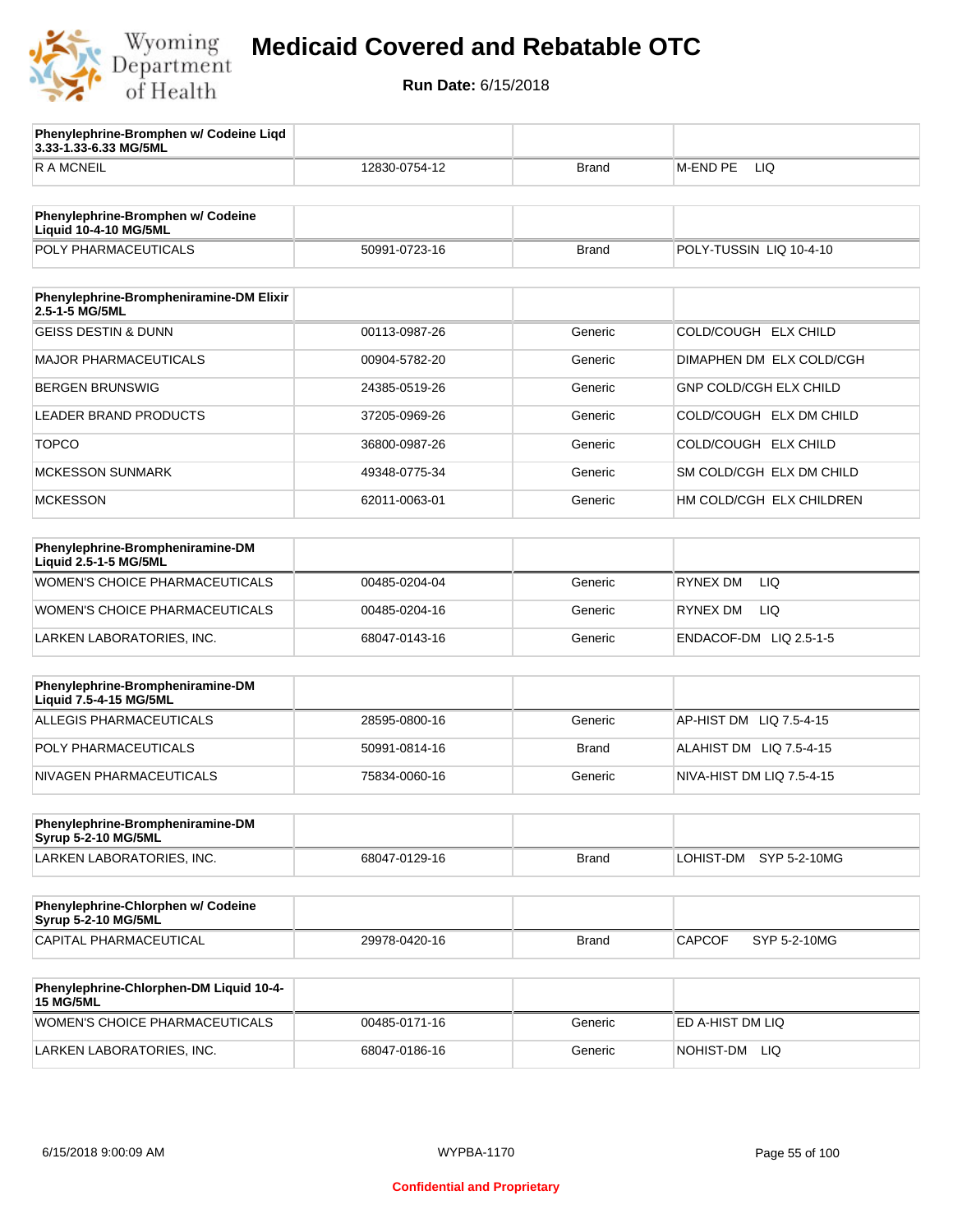

**Run Date:** 6/15/2018

| Phenylephrine-Chlorphen-DM Liquid 3.5-1-<br>3 MG/ML              |               |              |                           |
|------------------------------------------------------------------|---------------|--------------|---------------------------|
| <b>VIRTUS PHARMACEUTICALS OPCO</b>                               | 76439-0320-30 | Generic      | VIRDEC DM<br>DRO 3.5-1-3  |
|                                                                  |               |              |                           |
| Phenylephrine-Chlorphen-DM Syrup 10-4-<br><b>20 MG/5ML</b>       |               |              |                           |
| <b>LASER PHARMACEUTICALS</b>                                     | 16477-0186-01 | Brand        | DONATUSSIN SYP            |
|                                                                  |               |              |                           |
| Phenylephrine-Chlorphen-DM Tab 10-4-10<br><b>MG</b>              |               |              |                           |
| WOMEN'S CHOICE PHARMACEUTICALS                                   | 00485-0240-01 | <b>Brand</b> | ED A-HIST DM TAB 10-4-10  |
| Phenylephrine-Dexbromphen-<br>Chlophedianol Liqd 5-1-12.5 MG/5ML |               |              |                           |
| <b>RAMCNEIL</b>                                                  | 12830-0760-16 | <b>Brand</b> | CHLO TUSS LIQ             |
|                                                                  |               |              |                           |
| Phenylephrine-Dexchlorphenir-Codeine<br>Syrup 5-1-9 MG/5ML       |               |              |                           |
| PRO-PHARMA LLC                                                   | 66594-0499-16 | <b>Brand</b> | PRO-RED AC SYP 5-1-9/5    |
|                                                                  |               |              |                           |
| Phenylephrine-DM Soln 2.5-5 MG/5ML                               |               |              |                           |
| <b>TOPCO</b>                                                     | 36800-0444-26 | Generic      | TRIACTING DT LIQ COLD/CGH |
| <b>BERGEN BRUNSWIG</b>                                           | 24385-0981-26 | Generic      | TRIACTING DT LIQ COLD/CGH |
|                                                                  |               |              |                           |
| Phenylephrine-DM Syrup 2.5-5 MG/5ML                              |               |              |                           |
| <b>GLAXO CONSUMER HEALTHCARE L.P.</b>                            | 00067-8105-04 | <b>Brand</b> | TRIAMINIC SOL COLD/CGH    |
|                                                                  |               |              |                           |
| Phenylephrine-DM-GG w/ APAP Liq 5-10-<br>200-325 MG/10ML         |               |              |                           |
| <b>RECKITT BENCKISER</b>                                         | 63824-0017-64 | <b>Brand</b> | MUCINEX CHLD LIQ MULTISYM |
| <b>RECKITT BENCKISER</b>                                         | 63824-0215-66 | Generic      | CGH/COLD DAY LIQ DELSYM   |
| <b>RECKITT BENCKISER</b>                                         | 63824-0015-66 | Brand        | MUCINEX COLD LIQ FLU&SORE |
| <b>RECKITT BENCKISER</b>                                         | 63824-0015-69 | Brand        | MUCINEX COLD LIQ FLU&SORE |
| <b>RECKITT BENCKISER</b>                                         | 63824-0020-66 | Brand        | MUCINEX FAST LIQ SEV COLD |
| <b>RECKITT BENCKISER</b>                                         | 63824-0278-64 | Brand        | MUCINEX COLD LIQ CHILD    |
|                                                                  |               |              |                           |
| Phenylephrine-DM-GG w/ APAP Liq 5-10-<br>200-325 MG/15ML         |               |              |                           |
| <b>PERRIGO</b>                                                   | 00113-0603-34 | Generic      | COLD & FLU LIQ DAY TIME   |
| <b>PERRIGO</b>                                                   | 00113-0603-40 | Generic      | COLD & FLU LIQ DAY TIME   |
|                                                                  |               |              |                           |
| Phenylephrine-DM-GG w/ APAP Packet 10-<br>20-400-650 MG          |               |              |                           |

RECKITT BENCKISER 63824-0232-08 Brand MUCINEX PAK FAST-MAX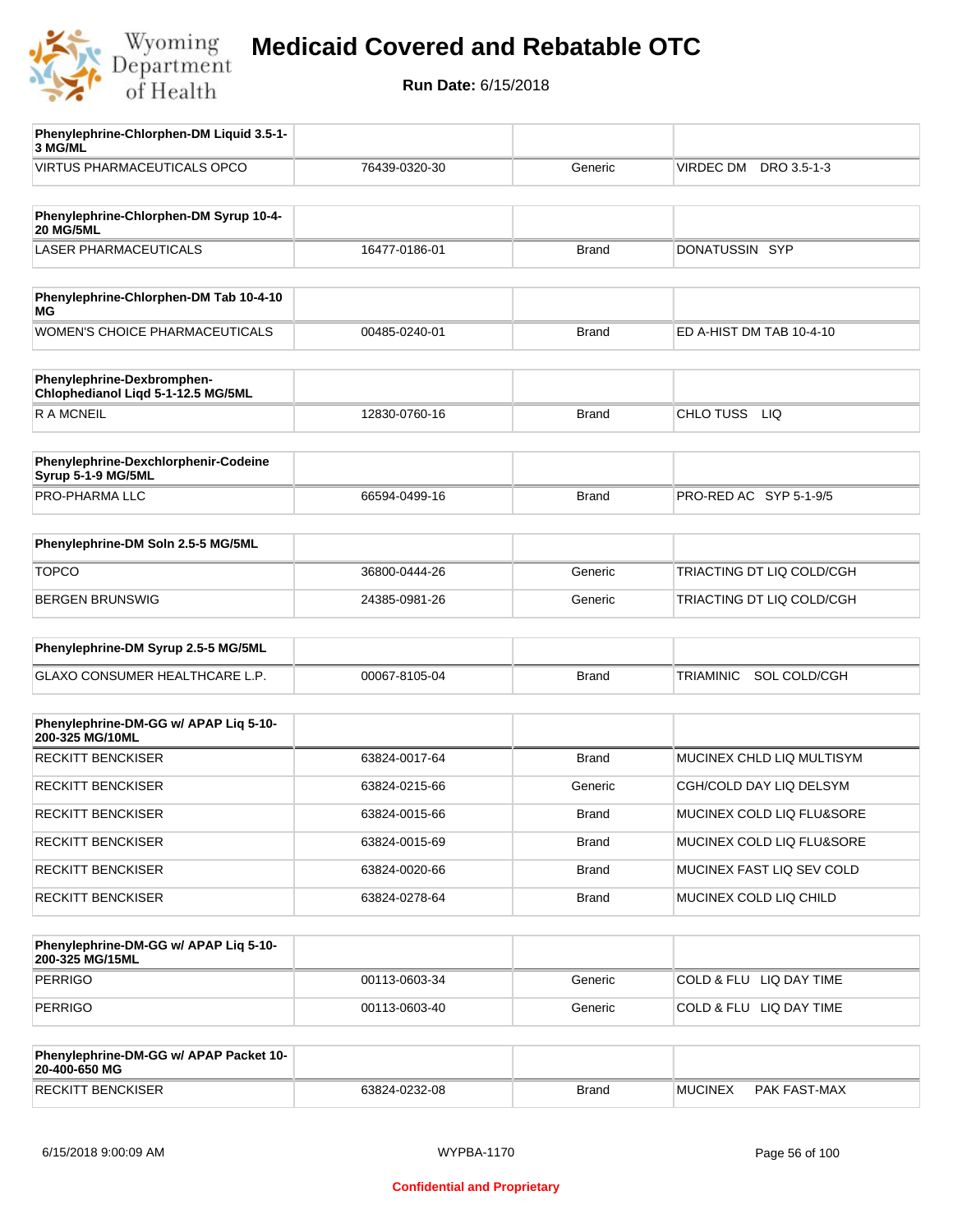

| <b>RECKITT BENCKISER</b>                            | 63824-0231-04 | <b>Brand</b> | PAK FAST-MAX<br><b>MUCINEX</b>   |
|-----------------------------------------------------|---------------|--------------|----------------------------------|
| Phenylephrine-DM-GG w/ APAP Tab 5-10-<br>200-325 MG |               |              |                                  |
| PERRIGO PHARMACEUTICALS                             | 00113-0234-62 | Generic      | COLD HEAD TAB CONG DT            |
| <b>PERRIGO</b>                                      | 00113-0548-62 | Generic      | COLD & FLU TAB DAYTIME           |
| PERRIGO PHARMACEUTICALS                             | 00113-0308-62 | Generic      | COLD MULT-SY TAB SEVR DAY        |
| <b>PERRIGO</b>                                      | 00113-0548-53 | Generic      | COLD & FLU TAB DAYTIME           |
| <b>SELECT BRAND</b>                                 | 15127-0962-24 | Generic      | SB COLD MULT TAB SYMP SEV        |
| <b>SELECT BRAND</b>                                 | 15127-0964-24 | Generic      | SB COLD HEAD TAB CONGEST         |
| <b>TOPCO</b>                                        | 36800-0234-62 | Generic      | COLD HEAD TAB CONG DT            |
| <b>TOPCO</b>                                        | 36800-0308-62 | Generic      | COLD MULT-SY TAB SEVR DAY        |
| AMERISOURCE BERGEN DRUGS                            | 46122-0126-62 | Generic      | <b>GNP COLD RLF TAB DAYTIME</b>  |
| AMERISOURCE BERGEN DRUGS                            | 46122-0193-60 | Generic      | MUCUS RELIEF TAB CONG/CLD        |
| AMERISOURCE BERGEN DRUGS                            | 46122-0192-60 | Generic      | <b>MUCUS RELIEF TAB COLD/FLU</b> |
| AMERISOURCE BERGEN DRUGS                            | 46122-0072-62 | Generic      | <b>COLD RELIEF TAB MULTI-SY</b>  |
| <b>MCKESSON SUNMARK</b>                             | 49348-0118-04 | Generic      | SM COLD&FLU TAB SEVERE           |
| <b>MCKESSON SUNMARK</b>                             | 49348-0104-04 | Generic      | SM COLD&FLU TAB SEVERE           |
| <b>RECKITT BENCKISER</b>                            | 63824-0191-30 | Generic      | MUCINEX COLD TAB FLU&SORE        |
| <b>RECKITT BENCKISER</b>                            | 63824-0192-30 | Generic      | MUCINEX FAST TAB CONGEST         |
| <b>RECKITT BENCKISER</b>                            | 63824-0191-20 | Generic      | MUCINEX COLD TAB FLU&SORE        |
| <b>RECKITT BENCKISER</b>                            | 63824-0192-20 | Generic      | MUCINEX FAST TAB CONGEST         |
| <b>MCKESSON</b>                                     | 62011-0241-01 | Generic      | HM SEVERE TAB COLD/FLU           |
| <b>RECKITT BENCKISER</b>                            | 63824-0196-20 | Generic      | MUCINEX FAST TAB SEV COLD        |
| <b>RECKITT BENCKISER</b>                            | 63824-0196-30 | Generic      | MUCINEX FAST TAB SEV COLD        |
| <b>CHAIN DRUG MARKETING ASSOC</b>                   | 63868-0073-24 | Generic      | MULTI-SYMPTM TAB DAYTIME         |

| Phenylephrine-Doxylamine-DM-APAP Liq 5<br>-6.25-10-325 MG/15ML |               |         |                          |
|----------------------------------------------------------------|---------------|---------|--------------------------|
| PERRIGO                                                        | 00113-0763-34 | Generic | COLD & FLU LIQ NIGHTTIM  |
| PERRIGO                                                        | 00113-0763-40 | Generic | COLD & FLU LIQ NIGHTTIM  |
| AMERISOURCE BERGEN DRUGS                                       | 46122-0034-34 | Generic | MULTI-SYMPT LIQ CLD NGHT |

| <b>Phenylephrine-Guaifenesin Ligd 2.5-100</b><br>MG/5ML |               |       |                          |
|---------------------------------------------------------|---------------|-------|--------------------------|
| <b>RECKITT BENCKISER</b>                                | 63824-0284-64 | Brand | MUCINEX COLD LIQ 2.5-100 |

| <b>Phenylephrine-Guaifenesin Ligd 5-100</b><br><b>MG/5ML</b> |               |              |                    |
|--------------------------------------------------------------|---------------|--------------|--------------------|
| WOMEN'S CHOICE PHARMACEUTICALS                               | 00485-0208-16 | <b>Brand</b> | ED BRON GP<br>-LIQ |
| CAPELLON PHARMACEUTICALS                                     | 64543-0044-04 | Brand        | RESCON-GG<br>-LIQ  |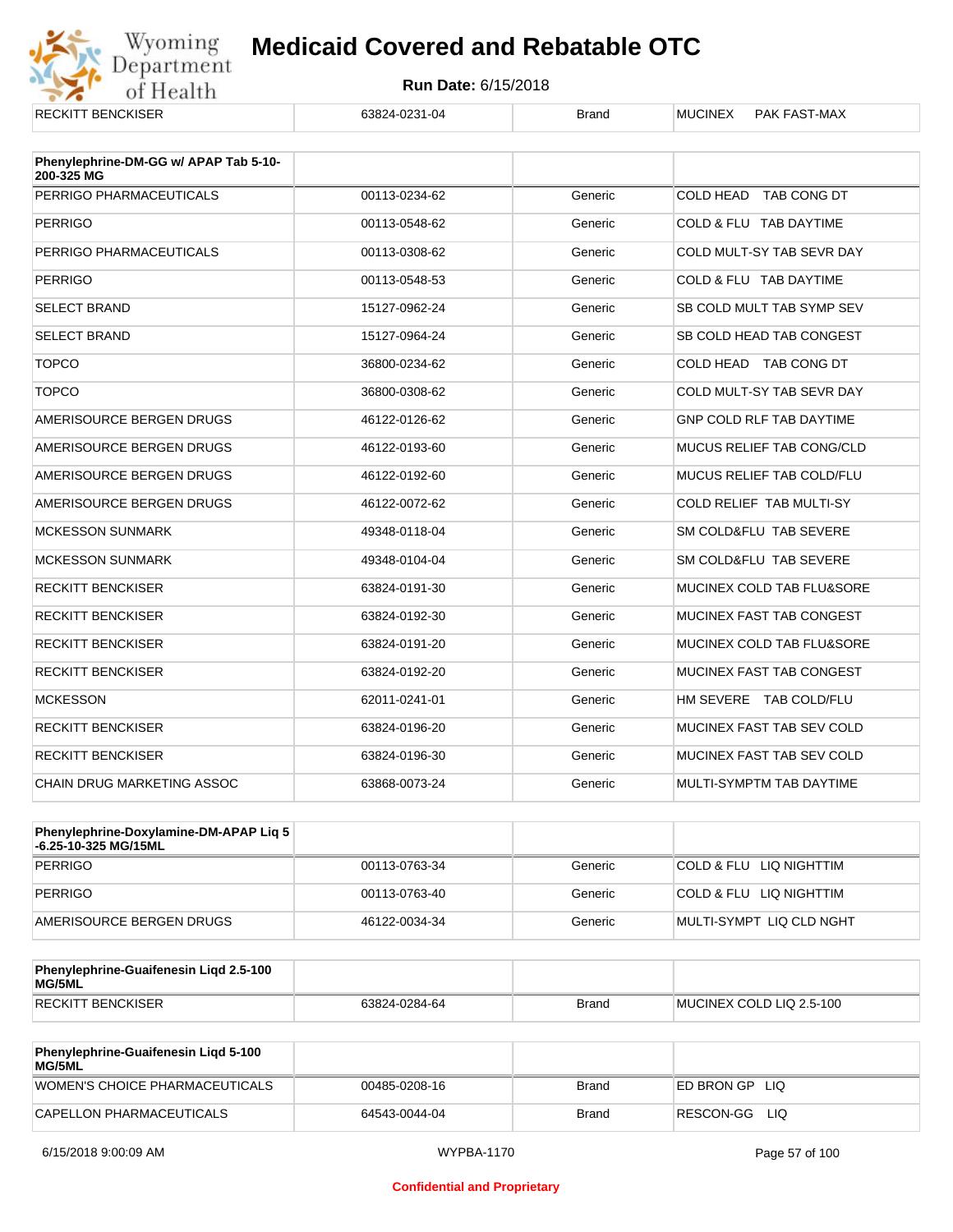| Department<br>of Health                         | <b>Run Date: 6/15/2018</b> |              |                                 |
|-------------------------------------------------|----------------------------|--------------|---------------------------------|
| CAPELLON PHARMACEUTICALS                        | 64543-0044-16              | <b>Brand</b> | RESCON-GG<br><b>LIQ</b>         |
| Phenylephrine-Guaifenesin Syrup 5-200<br>MG/5ML |                            |              |                                 |
| JAYMAC PHARMACEUTICAL LLC                       | 64661-0011-16              | <b>Brand</b> | J-MAX<br><b>SYP 5-200MG</b>     |
| Phenylephrine-Guaifenesin Tab 10-380 MG         |                            |              |                                 |
| POLY PHARMACEUTICALS                            | 50991-0716-60              | <b>Brand</b> | DECONEX IR TAB 10-380MG         |
| Phenylephrine-Guaifenesin Tab 10-400 MG         |                            |              |                                 |
| <b>WOMEN'S CHOICE PHARMACEUTICALS</b>           | 00485-0250-01              | Generic      | <b>MUCAPHED</b><br>TAB 10-400MG |
| <b>MAJOR PHARMACEUTICALS</b>                    | 00904-5792-46              | Generic      | MUCUSRELIEF TAB SINUS           |
| <b>MAJOR PHARMACEUTICALS</b>                    | 00904-5792-52              | Generic      | MUCUSRELIEF TAB SINUS           |
| <b>BERGEN BRUNSWIG</b>                          | 24385-0925-71              | Generic      | <b>MUCUS RELIEF TAB PE</b>      |
| <b>LEADER BRAND PRODUCTS</b>                    | 37205-0874-71              | Generic      | CHEST CONGST TAB RLF PE         |
| <b>MCKESSON SUNMARK</b>                         | 49348-0774-09              | Generic      | CHEST CONGST TAB RLF PE         |
| CHAIN DRUG MARKETING ASSOC                      | 63868-0752-50              | <b>Brand</b> | MEDIFIN PE TAB 10-400MG         |
| Phenylephrine-Ibuprofen Tab 10-200 MG           |                            |              |                                 |
| <b>RUGBY LABORATORIES</b>                       | 00536-1044-19              | Generic      | CONGESTION TAB 10-200MG         |
| <b>RUGBY LABORATORIES</b>                       | 00536-1044-34              | Generic      | CONGESTION TAB 10-200MG         |

| <b>Phenylephrine-Pyrilamine-DM Syrup 5-8.33</b><br>-10 MG/5ML |               |              |                 |
|---------------------------------------------------------------|---------------|--------------|-----------------|
| <b>PAR PHARMACEUTICALS</b>                                    | 00603-0728-54 | <b>Brand</b> | CODITUSS DM SYP |

| <b>Phenylephrine-Thonzylamine-DM Liquid 5-</b><br><b>25-10 MG/5ML</b> |               |       |                           |
|-----------------------------------------------------------------------|---------------|-------|---------------------------|
| <b>POLY PHARMACEUTICALS</b>                                           | 50991-0220-16 | Brand | IPOLY-HIST DM LIQ 5-25-10 |

| Phenyleph-Triprolidine-DM Syrup 10-2.5-20<br>MG/5ML |               |       |               |  |
|-----------------------------------------------------|---------------|-------|---------------|--|
| ALLEGIS PHARMACEUTICALS                             | 28595-0804-16 | Brand | HISTEX-DM SYP |  |

| <b>Pseudoephed-Bromphen-DM Elixir 15-1-5</b><br><b>MG/5ML</b> |               |         |                         |
|---------------------------------------------------------------|---------------|---------|-------------------------|
| <b>PAR PHARMACEUTICALS</b>                                    | 00603-0852-94 | Generic | Q-TAPP DM ELX           |
| <b>SILARX</b>                                                 | 54838-0136-40 | Brand   | BROTAPP DM LIQ 15-1-5/5 |
| <b>SILARX</b>                                                 | 54838-0136-70 | Brand   | BROTAPP DM LIQ 15-1-5/5 |

| <b>Pseudoephed-Chlorphen-DM Lig 15-1-5</b><br>MG/5ML |               |         |                             |
|------------------------------------------------------|---------------|---------|-----------------------------|
| RUGBY LABORATORIES                                   | 00536-2310-97 | Generic | LIQ CGH/COLD<br>KIDKARE     |
| MAJOR PHARMACEUTICALS                                | 00904-5050-20 | Generic | I PEDIA RELIEF LIQ CGH/COLD |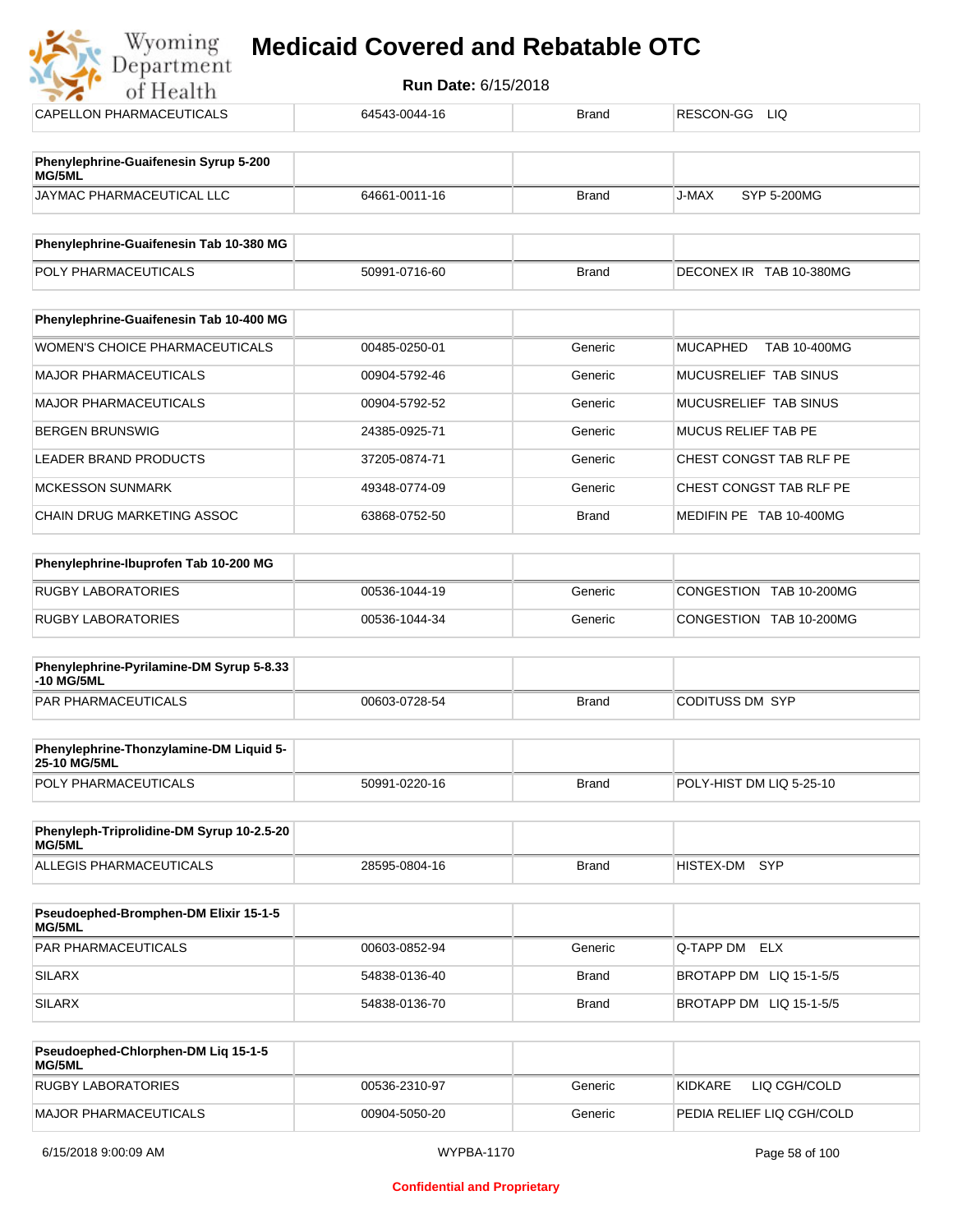

| <b>SILARX</b>                                                    | 54838-0115-40 | Generic      | PEDIATRIC LIQ CGH/COLD  |
|------------------------------------------------------------------|---------------|--------------|-------------------------|
| Pseudoephed-Chlorphen-DM Liq 15-2-15                             |               |              |                         |
| MG/5ML                                                           |               |              |                         |
| <b>RAMCNEIL</b>                                                  | 12830-0810-16 | Generic      | M-END DM<br>LIQ         |
|                                                                  |               |              |                         |
| Pseudoephed-Chlorphen-DM Syrup 30-2-<br><b>10 MG/5ML</b>         |               |              |                         |
| <b>CAPELLON PHARMACEUTICALS</b>                                  | 64543-0105-04 | <b>Brand</b> | <b>SYP</b><br>RESCON-DM |
| CAPELLON PHARMACEUTICALS                                         | 64543-0105-16 | <b>Brand</b> | RESCON-DM SYP           |
| Pseudoephed-Dexbromphen-<br>Chlophedianol Liqd 30-1-12.5 MG/5ML  |               |              |                         |
| <b>RAMCNEIL</b>                                                  | 12830-0762-16 | <b>Brand</b> | CHLO TUSS<br><b>LIQ</b> |
| Pseudoephed-Dexbrompheniramine-DM<br>Liqd 20-0.667-10 MG/5ML     |               |              |                         |
| <b>RAMCNEIL</b>                                                  | 12830-0816-16 | <b>Brand</b> | M-END DMX LIQ           |
| Pseudoephed-Dexchlorphen-<br>Chlophedianol Liqd 30-1-12.5 MG/5ML |               |              |                         |
| <b>GM PHARMACEUTICALS</b>                                        | 58809-0999-01 | <b>Brand</b> | <b>VANACOF</b><br>LIQ   |
|                                                                  |               |              |                         |
| Pseudoephed-Doxylamine-DM Liquid 30-<br>6.25-15 MG/5ML           |               |              |                         |
| <b>SALLUS LABORATORIES</b>                                       | 69036-0120-16 | <b>Brand</b> | LORTUSS DM LIQ          |
| Pseudoephedrine w/ COD-GG Liquid 30-10<br>-100 MG/5ML            |               |              |                         |
| <b>SALLUS LABORATORIES</b>                                       | 69036-0130-16 | <b>Brand</b> | LORTUSS EX LIQ          |
| Pseudoephedrine w/ COD-GG Soln 30-10-                            |               |              |                         |
| <b>100 MG/5ML</b>                                                |               |              |                         |
| PAR PHARMACEUTICALS                                              | 00603-1078-58 | Generic      | CHERATUSSIN SOL DAC     |
| VIRTUS PHARMACEUTICALS OPCO                                      | 76439-0253-16 | Generic      | VIRTUSSIN SOL DAC       |
| Pseudoephedrine w/ COD-GG Syrup 30-10-                           |               |              |                         |
| <b>100 MG/5ML</b>                                                |               |              |                         |
| LLORENS PHARMACEUTICAL                                           | 54859-0520-16 | <b>Brand</b> | <b>SYP</b><br>TUSNEL C  |
| Pseudoephedrine w/ DM-GG Liquid 15-5-50                          |               |              |                         |
| MG/5ML                                                           |               |              |                         |
| LLORENS PHARMACEUTICAL                                           | 54859-0544-04 | Brand        | TUSNEL PEDI LIQ 15-5-50 |
| Pseudoephedrine w/ DM-GG Liquid 30-15-<br><b>200 MG/5ML</b>      |               |              |                         |
| LLORENS PHARMACEUTICAL                                           | 54859-0502-06 | <b>Brand</b> | <b>TUSNEL</b><br>LIQ.   |
| LLORENS PHARMACEUTICAL                                           | 54859-0502-10 | <b>Brand</b> | <b>TUSNEL</b><br>LIQ    |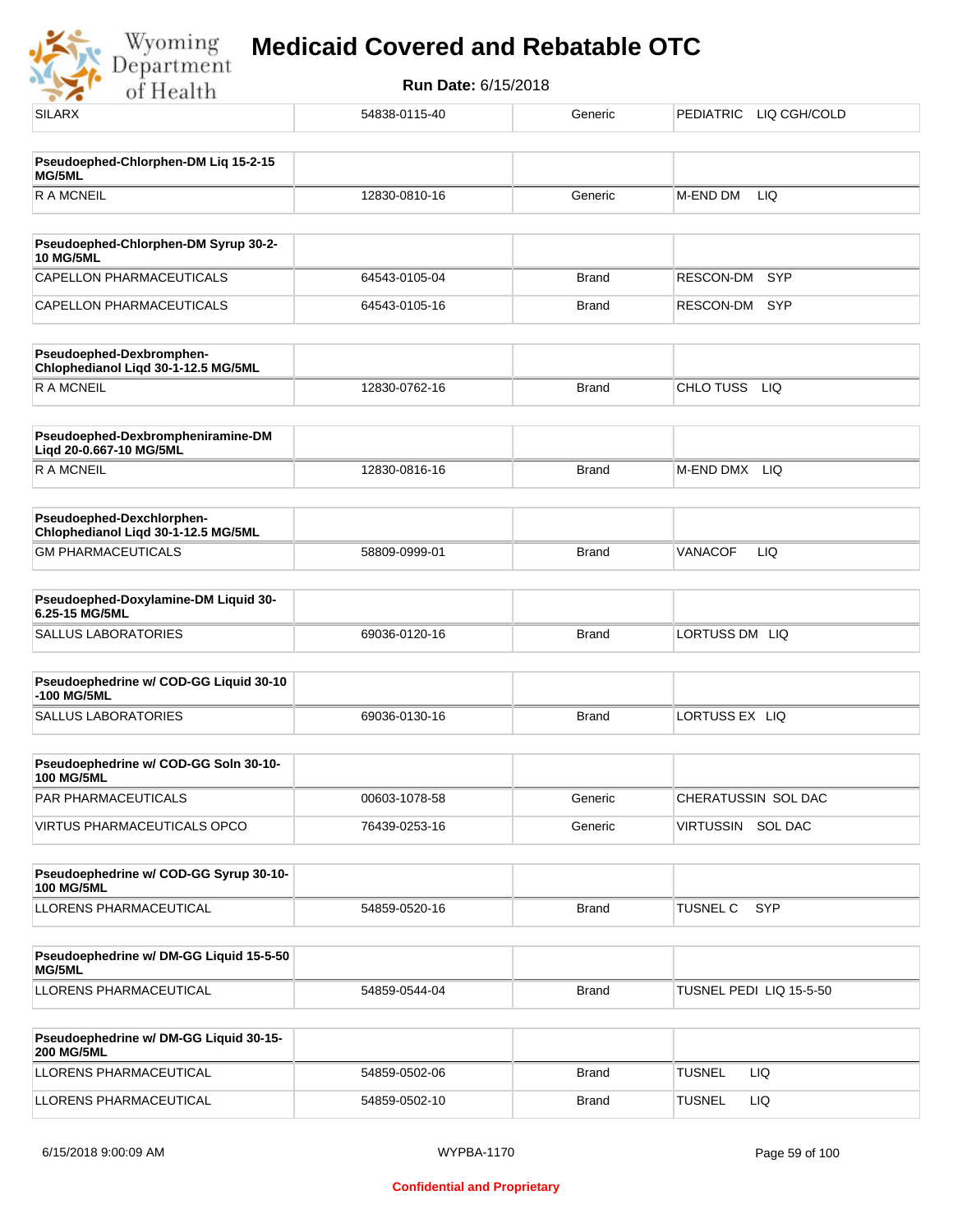| Department                                                    | <b>Run Date: 6/15/2018</b> |              |                                  |
|---------------------------------------------------------------|----------------------------|--------------|----------------------------------|
| of Health                                                     |                            |              |                                  |
| LLORENS PHARMACEUTICAL                                        | 54859-0502-16              | <b>Brand</b> | <b>TUSNEL</b><br>LIQ.            |
| Pseudoephedrine w/ DM-GG Liquid 7.5-2.5-<br>25 MG/ML          |                            |              |                                  |
| LLORENS PHARMACEUTICAL                                        | 54859-0603-02              | <b>Brand</b> | TUSNEL-DM<br><b>DRO PEDIATRC</b> |
| Pseudoephedrine w/ DM-GG Tab 60-15-400<br>ΜG                  |                            |              |                                  |
| CAPITAL PHARMACEUTICAL                                        | 29978-0601-90              | <b>Brand</b> | CAPMIST DM TAB                   |
| Pseudoephedrine w/ DM-GG Tab 60-20-380<br>ΜG                  |                            |              |                                  |
| POLY PHARMACEUTICALS                                          | 50991-0214-01              | <b>Brand</b> | POLY-VENT DM TAB                 |
| Pseudoephedrine-Bromphen-Codeine Liq<br>10-1.33-6.33 MG/5ML   |                            |              |                                  |
| <b>RAMCNEIL</b>                                               | 12830-0735-16              | Generic      | M-END WC<br>LIQ                  |
| <b>CENTURION LABS</b>                                         | 23359-0023-16              | <b>Brand</b> | <b>RYDEX</b><br>LIQ.             |
| Pseudoephedrine-Bromphen-Codeine Liqd<br>30-2-7.5 MG/5ML      |                            |              |                                  |
| ALLEGIS PHARMACEUTICALS                                       | 00682-0480-16              | <b>Brand</b> | MAR-COF BP LIQ 30-2-7.5          |
| Pseudoephedrine-Chlorphen w/ Codeine<br>Liq 30-2-10 MG/5ML    |                            |              |                                  |
| PAR PHARMACEUTICALS                                           | 00603-1520-54              | <b>Brand</b> | PHENHIST DH LIQ 30-2-10          |
| PAR PHARMACEUTICALS                                           | 00603-1520-58              | <b>Brand</b> | PHENHIST DH LIQ 30-2-10          |
| Pseudoephedrine-Dexbromphen-Codeine<br>Liqd 20-0.667-6 MG/5ML |                            |              |                                  |
| R A MCNEIL                                                    | 12830-0739-16              | <b>Brand</b> | M-END MAX D LIQ                  |
| Pseudoephedrine-DM-GG w/ APAP Tab 60-<br>20-200-500 MG        |                            |              |                                  |
| POLY PHARMACEUTICALS                                          | 50991-0510-01              | <b>Brand</b> | <b>DURAFLU</b><br><b>TAB</b>     |
| Pseudoephedrine-Guaifenesin Cap 30-150<br>МG                  |                            |              |                                  |
| <b>LASER PHARMACEUTICALS</b>                                  | 16477-0306-01              | <b>Brand</b> | RESPAIRE-30 CAP                  |

| Pseudoephedrine-Guaifenesin Ligd 7.5-50<br><b>MG/ML</b> |               |       |                          |
|---------------------------------------------------------|---------------|-------|--------------------------|
| LLORENS PHARMACEUTICAL                                  | 54859-0602-02 | Brand | TUSNEL PED<br>DRO 7.5-50 |

| <b>Pseudoephedrine-Guaifenesin Tab 60-380</b><br>MG |               |       |                           |
|-----------------------------------------------------|---------------|-------|---------------------------|
| <b>POLY PHARMACEUTICALS</b>                         | 50991-0212-01 | Brand | POLY-VENT IR TAB 60-380MG |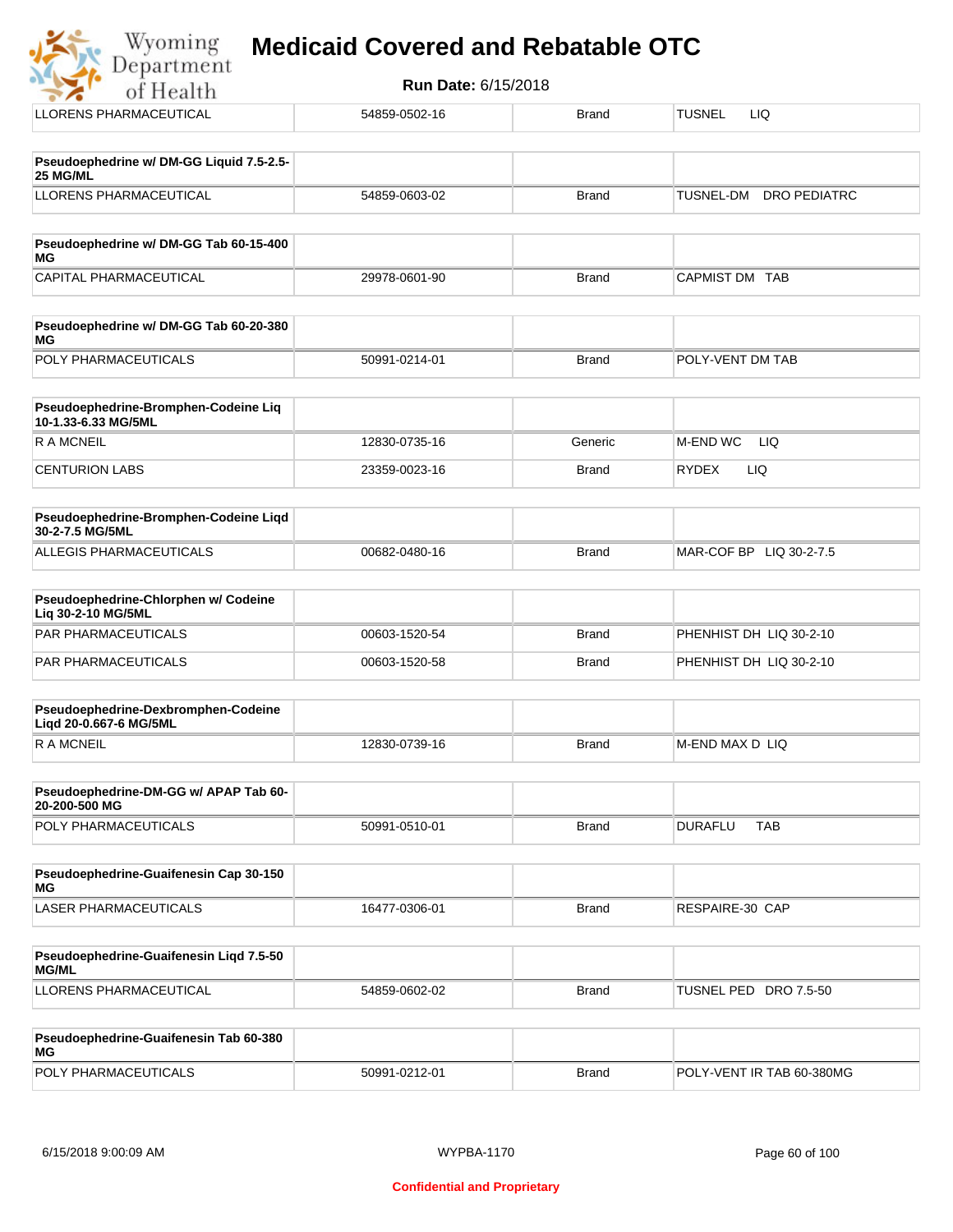

**Pseudoephedrine-Guaifenesin Tab 60-400** 

### **Medicaid Covered and Rebatable OTC**

| МG                                                        |               |              |                                         |
|-----------------------------------------------------------|---------------|--------------|-----------------------------------------|
| <b>B.F. ASCHER</b>                                        | 00225-0580-08 | <b>Brand</b> | CONGESTAC<br>TAB 60-400MG               |
| <b>B.F. ASCHER</b>                                        | 00225-0580-06 | <b>Brand</b> | <b>CONGESTAC</b><br>TAB 60-400MG        |
| Pseudoephedrine-Guaifenesin Tab ER<br>12HR 120-1200 MG    |               |              |                                         |
| <b>RECKITT BENCKISER</b>                                  | 63824-0041-24 | <b>Brand</b> | <b>MUCINEX D</b><br>TAB 120-1200        |
| <b>RECKITT BENCKISER</b>                                  | 63824-0041-36 | <b>Brand</b> | MUCINEX D TAB 120-1200                  |
| Pseudoephedrine-Guaifenesin Tab ER<br>12HR 60-600 MG      |               |              |                                         |
| <b>RECKITT BENCKISER</b>                                  | 63824-0057-18 | <b>Brand</b> | <b>TAB 60-600MG</b><br><b>MUCINEX D</b> |
| <b>RECKITT BENCKISER</b>                                  | 63824-0057-36 | <b>Brand</b> | MUCINEX D TAB 60-600MG                  |
| Pseudoephedrine-Ibuprofen Tab 30-200<br>МG                |               |              |                                         |
| <b>TOPCO</b>                                              | 36800-0083-60 | Generic      | <b>TAB COLD/SIN</b><br><b>IBUPROFEN</b> |
| <b>BERGEN BRUNSWIG</b>                                    | 24385-0465-60 | Generic      | <b>GNP IBUPROFN TAB COLD/SIN</b>        |
| <b>MCKESSON</b>                                           | 62011-0070-01 | Generic      | <b>COLD &amp; SINUS TAB RELIEF</b>      |
| CHAIN DRUG MARKETING ASSOC                                | 63868-0453-20 | Generic      | QC IBUPROFEN TAB COLD/SIN               |
| Pseudoephedrine-Naproxen Sodium Tab<br>ER 12HR 120-220 MG |               |              |                                         |
| <b>PERRIGO</b>                                            | 00113-2417-01 | Generic      | SINUS&COLD-D TAB NON-DRSY               |
| AMERISOURCE BERGEN DRUGS                                  | 46122-0197-52 | Generic      | SINUS/COLD-D TAB 120-220                |
| <b>MCKESSON</b>                                           | 62011-0204-01 | Generic      | SINUS/COLD-D TAB 120-220                |
| Pyrilamine-Phenylephrine Tab 25-10 MG                     |               |              |                                         |
| <b>XSPIRE PHARMA</b>                                      | 42195-0210-10 | Generic      | PYRILAMIN/PE TAB 25-10MG                |
| Pyrilamine-Phenylephrine Tab 30-10 MG                     |               |              |                                         |
| <b>CARWIN ASSOCIATES</b>                                  | 15370-0031-10 | <b>Brand</b> | RU-HIST-D<br>TAB 30-10MG                |
|                                                           |               |              |                                         |
| Thonzylamine-Chlophedianol Liquid 6.25-<br>6.25 MG/ML     |               |              |                                         |
| POLY PHARMACEUTICALS                                      | 50991-0222-45 | <b>Brand</b> | POLY-HIST PD LIQ                        |
|                                                           |               |              |                                         |
| Thonzylamine-Phenylephrine Liquid 50-10<br>MG/15ML        |               |              |                                         |
| <b>GM PHARMACEUTICALS</b>                                 | 58809-0729-04 | <b>Brand</b> | NASOPEN PE LIQ                          |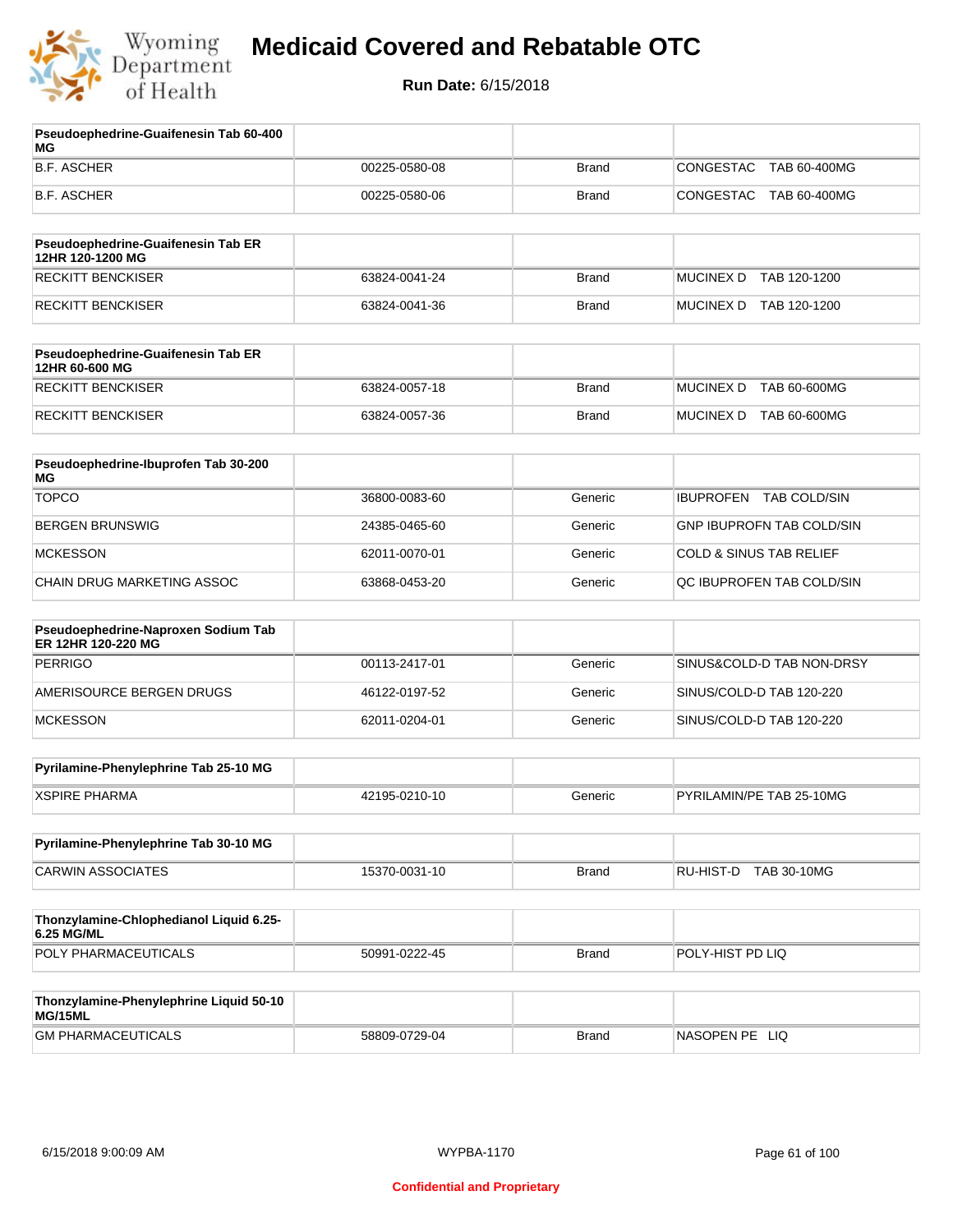

| Triprolidine & Pseudoephedrine Tab 2.5-60<br>MG |               |         |                            |
|-------------------------------------------------|---------------|---------|----------------------------|
| WOMEN'S CHOICE PHARMACEUTICALS                  | 00485-0210-01 | Generic | TAB 2.5-60MG<br>IED A-HIST |
| MAJOR PHARMACEUTICALS                           | 00904-0250-24 | Generic | TAB 2.5-60MG<br>APRODINE   |
| MAJOR PHARMACEUTICALS                           | 00904-0250-59 | Generic | TAB 2.5-60MG<br>APRODINE   |

| Triprolidine-Phenylephrine Liquid 2.5-10<br>MG/5ML |               |       |                        |  |
|----------------------------------------------------|---------------|-------|------------------------|--|
| ALLEGIS PHARMACEUTICALS                            | 28595-0803-16 | Brand | HISTEX-PE SYP 2.5-10/5 |  |
| <b>DERMATOLOGICALS</b>                             |               |       |                        |  |

| *Bacitracin-Polymyxin B Oint*** |               |         |                  |
|---------------------------------|---------------|---------|------------------|
| <b>FOUGERA</b>                  | 00168-0021-31 | Generic | DOUBLE ANTIB OIN |
| <b>FOUGERA</b>                  | 00168-0021-09 | Generic | DOUBLE ANTIB OIN |
| <b>FOUGERA</b>                  | 00168-0021-35 | Generic | DOUBLE ANTIB OIN |
| MCKESSON SUNMARK                | 49348-0274-72 | Generic | DOUBLE ANTIB OIN |
| <b>MCKESSON</b>                 | 62011-0097-01 | Generic | DOUBLE ANTIB OIN |

| *Neomycin-Bacitracin-Polymyxin Oint*** |               |         |                                |
|----------------------------------------|---------------|---------|--------------------------------|
| PERRIGO PHARMACEUTICALS                | 00113-0067-64 | Generic | <b>TRIPLE ANTIB OIN</b>        |
| <b>FOUGERA</b>                         | 00168-0012-31 | Generic | <b>BAC/NEO/POLY OIN</b>        |
| <b>ACTAVIS MID ATLANTIC</b>            | 00472-0179-34 | Generic | <b>TRIPLE ANTIB OIN</b>        |
| <b>ACTAVIS MID ATLANTIC</b>            | 00472-0179-56 | Generic | <b>TRIPLE ANTIB OIN</b>        |
| <b>FOUGERA</b>                         | 00168-0012-09 | Generic | <b>BAC/NEO/POLY OIN</b>        |
| <b>FOUGERA</b>                         | 00168-0012-35 | Generic | <b>BAC/NEO/POLY OIN</b>        |
| G & W LABS                             | 00713-0268-31 | Generic | <b>TRIPLE ANTIB OIN</b>        |
| <b>MAJOR PHARMACEUTICALS</b>           | 00904-0734-31 | Generic | <b>TRIPLE ANTIB OIN</b>        |
| <b>MAJOR PHARMACEUTICALS</b>           | 00904-0734-36 | Generic | <b>TRIPLE ANTIB OIN</b>        |
| <b>PAR PHARMACEUTICAL</b>              | 00603-0644-50 | Generic | <b>TRIPLE ANTIB OIN</b>        |
| <b>BERGEN BRUNSWIG</b>                 | 24385-0061-01 | Generic | <b>GNP TRIPLE OIN ANTIBIOT</b> |
| <b>BERGEN BRUNSWIG</b>                 | 24385-0061-03 | Generic | GNP TRIPLE OIN ANTIBIOT        |
| <b>LEADER BRAND PRODUCTS</b>           | 37205-0273-10 | Generic | <b>TRIPLE ANTIB OIN</b>        |
| <b>PERRIGO</b>                         | 45802-0061-03 | Generic | TRIPLE ANTIB OIN               |
| <b>PERRIGO</b>                         | 45802-0061-01 | Generic | <b>TRIPLE ANTIB OIN</b>        |
| <b>PERRIGO</b>                         | 45802-0061-70 | Generic | <b>TRIPLE ANTIB OIN</b>        |
| PERRIGO PHARMACEUTICALS                | 45802-0143-01 | Generic | <b>TRIPLE ANTIB OIN</b>        |
| PERRIGO PHARMACEUTICALS                | 45802-0143-03 | Generic | <b>TRIPLE ANTIB OIN</b>        |
| PERRIGO PHARMACEUTICALS                | 45802-0143-70 | Generic | <b>TRIPLE ANTIB OIN</b>        |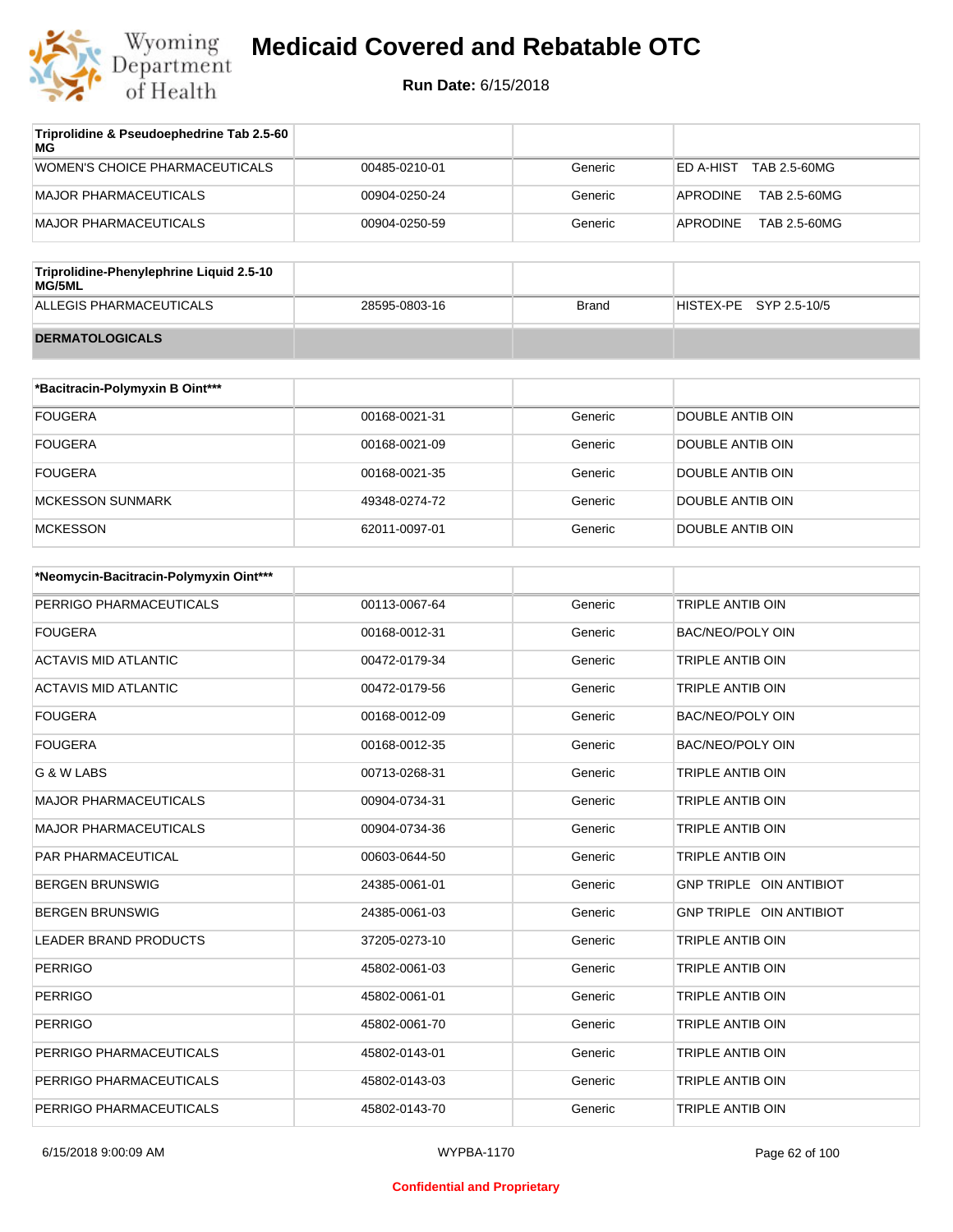#### **Run Date:** 6/15/2018

| Wyoming<br>Department   | <b>Medicaid Covered and Rebatable OTC</b> |         |                                   |  |  |
|-------------------------|-------------------------------------------|---------|-----------------------------------|--|--|
| of Health               | <b>Run Date: 6/15/2018</b>                |         |                                   |  |  |
| <b>MCKESSON SUNMARK</b> | 49348-0029-72                             | Generic | SM TRIPI F<br>OIN ANTIBIOT        |  |  |
| <b>MCKESSON</b>         | 62011-0098-01                             | Generic | HM TRIPI F<br><b>OIN ANTIBIOT</b> |  |  |
| <b>TARO</b>             | 51672-2016-01                             | Generic | TRIPLE ANTIB OIN                  |  |  |
| <b>TARO</b>             | 51672-2016-02                             | Generic | TRIPLE ANTIB OIN                  |  |  |

| Bacitracin Oint 500 Unit/GM |               |         |                                 |
|-----------------------------|---------------|---------|---------------------------------|
| G & W LABS                  | 00713-0280-31 | Generic | BACITRACIN OIN 500/GM           |
| LEADER BRAND PRODUCTS       | 37205-0275-10 | Generic | OIN 500/GM<br>BACITRACIN        |
| PERRIGO PHARMACEUTICALS     | 45802-0060-01 | Generic | BACITRACIN<br>OIN 500/GM        |
| PERRIGO PHARMACEUTICALS     | 45802-0060-03 | Generic | BACITRACIN<br>OIN 500/GM        |
| PERRIGO PHARMACEUTICALS     | 45802-0060-70 | Generic | BACITRACIN<br>OIN 500/GM        |
| <b>MCKESSON</b>             | 62011-0094-01 | Generic | OIN 500/GM<br><b>BACITRACIN</b> |

| Bacitracin Zinc Oint 500 Unit/GM |               |         |                         |
|----------------------------------|---------------|---------|-------------------------|
| <b>FOUGERA</b>                   | 00168-0111-09 | Generic | BACITR ZINC OIN 500/GM  |
| <b>PAR PHARMACEUTICAL</b>        | 00603-0441-50 | Generic | BACITR ZINC OIN 500/GM  |
| <b>ACTAVIS MID ATLANTIC</b>      | 00472-1105-34 | Generic | BACITR ZINC OIN 500/GM  |
| ACTAVIS MID ATLANTIC             | 00472-1105-56 | Generic | BACITR ZINC OIN 500/GM  |
| <b>FOUGERA</b>                   | 00168-0011-04 | Generic | BACITR ZINC OIN 500/GM  |
| <b>FOUGERA</b>                   | 00168-0011-16 | Generic | BACITR ZINC OIN 500/GM  |
| <b>FOUGERA</b>                   | 00168-0011-31 | Generic | BACITR ZINC OIN 500/GM  |
| <b>FOUGERA</b>                   | 00168-0011-35 | Generic | BACITR ZINC OIN 500/GM  |
| <b>BERGEN BRUNSWIG</b>           | 24385-0060-03 | Generic | BACITR ZINC OIN 500/GM  |
| <b>MCKESSON SUNMARK</b>          | 49348-0154-72 | Generic | SM ANTIBIOTI OIN 500/GM |
| <b>TARO</b>                      | 51672-2075-02 | Generic | BACITR ZINC OIN 500/GM  |
| <b>TARO</b>                      | 51672-2075-01 | Generic | BACITR ZINC OIN 500/GM  |

| ∣Castellani Paint |               |         |                         |
|-------------------|---------------|---------|-------------------------|
| <b>VALEANT</b>    | 00884-2993-01 | Generic | CASTELLANI LIQ PAINT/CL |
| <b>VALEANT</b>    | 00884-2893-01 | Generic | CASTELLANI LIQ PAINT    |

| <b>Clotrimazole Cream 1%</b> |               |         |                            |
|------------------------------|---------------|---------|----------------------------|
| MAJOR PHARMACEUTICALS        | 00904-7822-36 | Generic | <b>CLOTRIMAZOLE CRE 1%</b> |
| MAJOR PHARMACEUTICALS        | 00904-7822-31 | Generic | CLOTRIMAZOLE CRE 1%        |
| <b>BERGEN BRUNSWIG</b>       | 24385-0205-03 | Generic | ATHLETE FOOT CRE 1%        |
| <b>BERGEN BRUNSWIG</b>       | 24385-0205-01 | Generic | ATHLETE FOOT CRE 1%        |
| <b>PERRIGO</b>               | 45802-0434-01 | Generic | CLOTRIMAZOLE CRE 1%        |
| <b>PERRIGO</b>               | 45802-0434-11 | Generic | CLOTRIMAZOLE CRE 1%        |

#### **Confidential and Proprietary**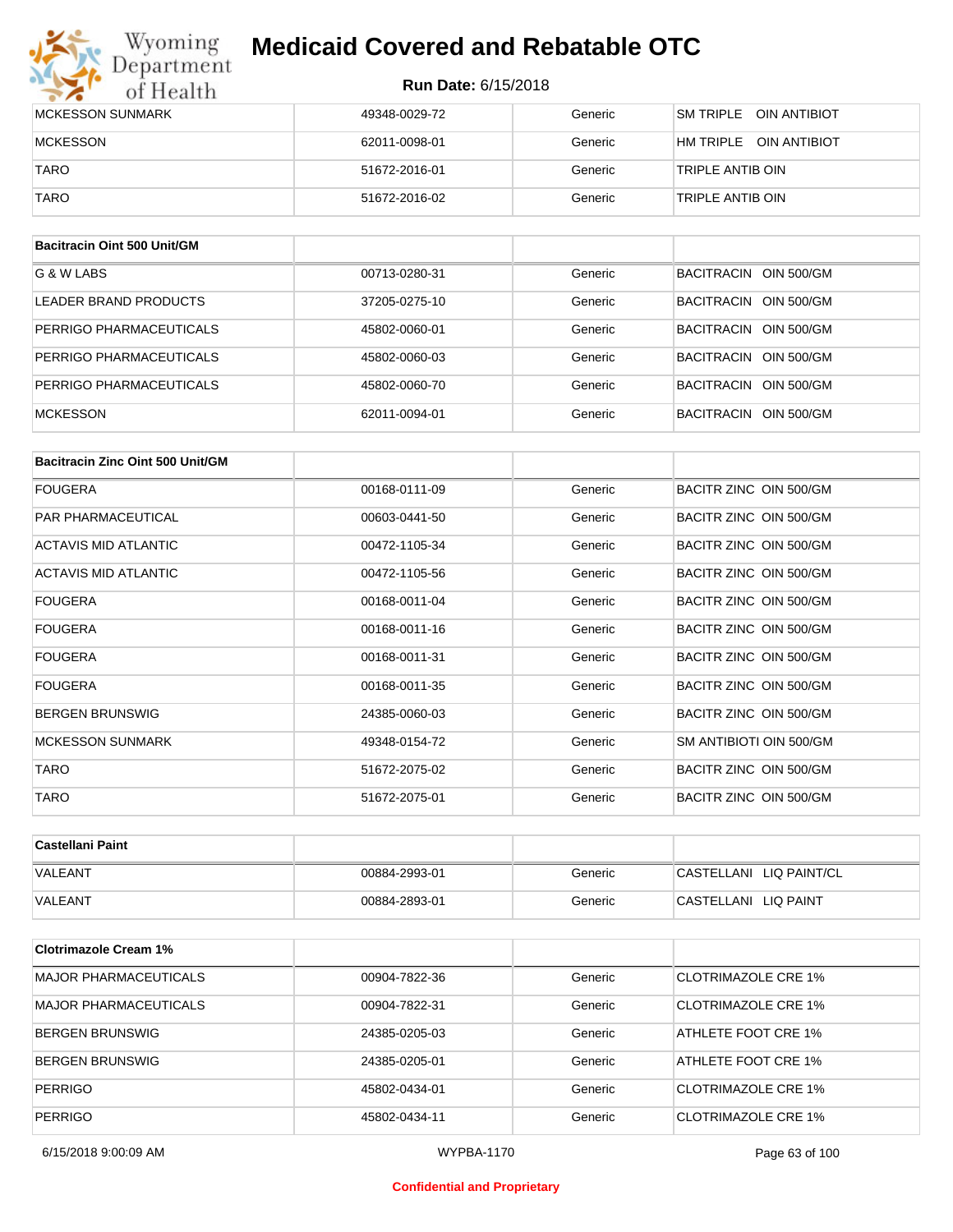

| <b>IMCKESSON SUNMARK</b> | 49348-0279-72 | Generic | <b>CLOTRIMAZOLE CRE 1%</b>  |
|--------------------------|---------------|---------|-----------------------------|
| TARO                     | 51672-2002-01 | Generic | <b>ICLOTRIMAZOLE CRE 1%</b> |
| <b>TARO</b>              | 51672-2002-02 | Generic | CLOTRIMAZOLE CRE 1%         |

| <b>Clotrimazole Ointment 1%</b> |               |              |                           |
|---------------------------------|---------------|--------------|---------------------------|
| CAPITAL PHARMACEUTICAL          | 29978-0918-60 | <b>Brand</b> | <b>OIN 1%</b><br>ALEVAZOL |

| <b>Clotrimazole Soln 1%</b> |               |         |                            |
|-----------------------------|---------------|---------|----------------------------|
| <b>TARO</b>                 | 51672-2037-01 | Generic | <b>CLOTRIMAZOLE SOL 1%</b> |

| <b>Hydrocortisone Cream 0.5%</b> |               |         |                              |
|----------------------------------|---------------|---------|------------------------------|
| FOUGERA                          | 00168-0014-31 | Generic | CRE 0.5%<br>HYDROCORT        |
| BERGEN BRUNSWIG                  | 24385-0190-03 | Generic | CRE 0.5%<br><b>HYDROCORT</b> |

| <b>Hydrocortisone Cream 1%</b> |               |         |                                 |
|--------------------------------|---------------|---------|---------------------------------|
| PERRIGO PHARMACEUTICALS        | 00113-0541-64 | Generic | ANTI-ITCH CRE 1%                |
| PERRIGO PHARMACEUTICALS        | 00113-0973-64 | Generic | ANTI-ITCH CRE 1%                |
| <b>FOUGERA</b>                 | 00168-0154-08 | Generic | HYDROCORT CRE 1%                |
| <b>FOUGERA</b>                 | 00168-0154-31 | Generic | HYDROCORT CRE 1%                |
| <b>ACTAVIS MID ATLANTIC</b>    | 00472-0343-56 | Generic | HYDROCORT CRE 1%                |
| PAR PHARMACEUTICAL             | 00603-0535-50 | Generic | HYDROCORT CRE 1%                |
| <b>RUGBY LABORATORIES</b>      | 00536-5108-95 | Generic | HYDROSKIN CRE 1%                |
| <b>MAJOR PHARMACEUTICALS</b>   | 00904-7623-31 | Generic | HYDROCORT CRE 1%                |
| <b>SELECT BRAND</b>            | 15127-0127-01 | Generic | SB HYDROCORT CRE 1%             |
| <b>BERGEN BRUNSWIG</b>         | 24385-0021-03 | Generic | <b>GNP HYDROCOR CRE 1% PLUS</b> |
| <b>LEADER BRAND PRODUCTS</b>   | 37205-0162-10 | Generic | HYDROCORT CRE 1%                |
| <b>PERRIGO</b>                 | 45802-0438-03 | Generic | HYDROCORT CRE 1%                |
| <b>PERRIGO</b>                 | 45802-0438-05 | Generic | HYDROCORT CRE 1%                |
| <b>MCKESSON SUNMARK</b>        | 49348-0521-72 | Generic | SM HYDROCORT CRE 1%             |
| <b>TARO</b>                    | 51672-2013-02 | Generic | HYDROCORT CRE 1%                |
| <b>TARO</b>                    | 51672-2013-01 | Generic | HYDROCORT CRE 1%                |
| <b>TARO</b>                    | 51672-2063-02 | Generic | HYDROCORT CRE 1%                |
| <b>TARO</b>                    | 51672-2069-02 | Generic | HYDROCORT CRE 1%                |

| <b>Hydrocortisone Lotion 1%</b> |               |         |                            |
|---------------------------------|---------------|---------|----------------------------|
| RUGBY LABORATORIES              | 00536-5105-97 | Generic | HYDRO SKIN LOT 1%          |
| BERGEN BRUNSWIG                 | 24385-0283-06 | Generic | <b>HYDRO-LOTION LOT 1%</b> |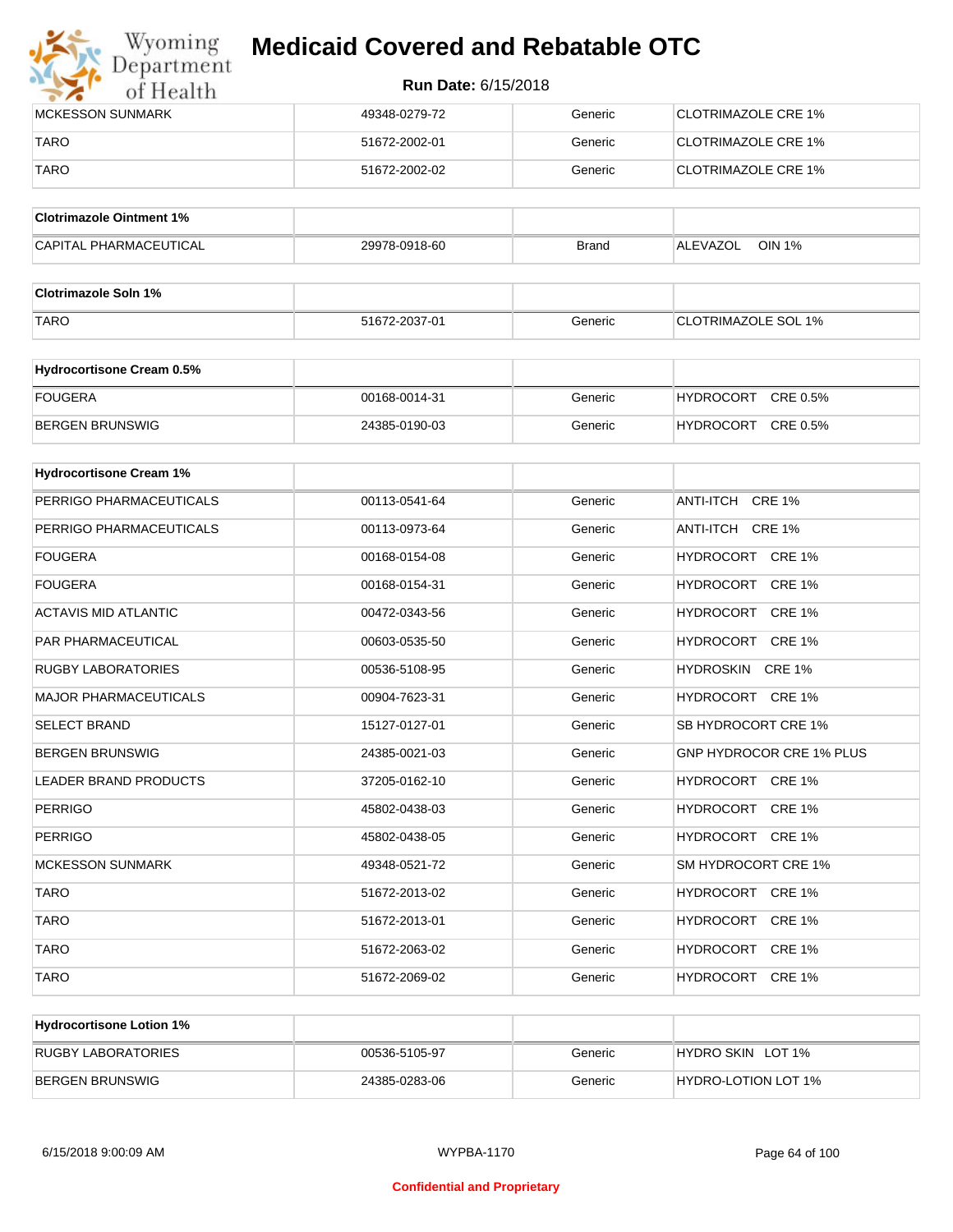

| Hydrocortisone Oint 0.5%                 |               |         |                                   |
|------------------------------------------|---------------|---------|-----------------------------------|
| <b>FOUGERA</b>                           | 00168-0016-31 | Generic | <b>HYDROCORT</b><br>OIN 0.5%      |
|                                          |               |         |                                   |
| <b>Hydrocortisone Oint 1%</b>            |               |         |                                   |
| <b>FOUGERA</b>                           | 00168-0181-31 | Generic | <b>HYDROCORT</b><br><b>OIN 1%</b> |
| <b>ACTAVIS MID ATLANTIC</b>              | 00472-0345-56 | Generic | HYDROCORT OIN 1%                  |
| <b>SELECT BRAND</b>                      | 15127-0128-01 | Generic | SB HYDROCORT OIN 1%               |
| <b>BERGEN BRUNSWIG</b>                   | 24385-0276-03 | Generic | HYDROCORT OIN 1%                  |
| PERRIGO PHARMACEUTICALS                  | 45802-0276-03 | Generic | HYDROCORT OIN 1%                  |
| <b>MCKESSON SUNMARK</b>                  | 49348-0522-72 | Generic | SM HYDROCORT OIN 1%               |
| <b>TARO</b>                              | 51672-2018-02 | Generic | HYDROCORT OIN 1%                  |
| <b>Hydrocortisone Soln 1%</b>            |               |         |                                   |
|                                          |               |         |                                   |
| <b>RECKITT BENCKISER</b>                 | 63824-0850-15 | Generic | <b>SCALPICIN</b><br><b>SOL 1%</b> |
| Hydrocortisone-Aloe Vera Cream 0.5%      |               |         |                                   |
| <b>TARO</b>                              | 51672-2010-02 | Generic | CRE 0.5%<br><b>HC/ALOE</b>        |
|                                          |               |         |                                   |
| Hydrocortisone-Aloe Vera Cream 1%        |               |         |                                   |
| <b>ACTAVIS MID ATLANTIC</b>              | 00472-0339-56 | Generic | HYDROCORT/ CRE ALOE 1%            |
| <b>BERGEN BRUNSWIG</b>                   | 24385-0274-03 | Generic | HYDROCORT/ CRE ALOE 1%            |
| <b>LEADER BRAND PRODUCTS</b>             | 37205-0272-10 | Generic | HYDROCORT/ CRE ALOE 1%            |
| <b>MCKESSON SUNMARK</b>                  | 49348-0441-72 | Generic | SM HYDROCORT CRE 1% PLUS          |
| <b>MCKESSON</b>                          | 62011-0095-01 | Generic | HYDROCORT/ CRE ALOE 1%            |
| <b>MCKESSON</b>                          | 62011-0096-01 | Generic | HM HYDROCORT CRE 1% PLUS          |
| Miconazole Nitrate Aerosol 2%            |               |         |                                   |
| <b>GLAXO CONSUMER HEALTHCARE L.P.</b>    | 00067-0969-46 | Generic | DESENEX SPRY AER LIQUID           |
|                                          |               |         |                                   |
| <b>Miconazole Nitrate Aerosol Pow 2%</b> |               |         |                                   |
| GLAXO CONSUMER HEALTHCARE L.P.           | 00067-0959-40 | Generic | <b>AER 2%</b><br>DESENEX          |
| LEADER BRAND PRODUCTS                    | 37205-0998-66 | Generic | <b>AER 2%</b><br>MICATIN          |
| <b>Miconazole Nitrate Cream 2%</b>       |               |         |                                   |
| <b>ACTAVIS MID ATLANTIC</b>              | 00472-0735-14 | Generic | ANTIFUNGAL CRE 2%                 |
| PAR PHARMACEUTICAL                       | 00603-7805-50 | Generic | MICONAZOLE CRE 2%                 |
| <b>ACTAVIS MID ATLANTIC</b>              | 00472-0735-56 | Generic | ANTIFUNGAL CRE 2%                 |
| <b>ACTAVIS MID ATLANTIC</b>              | 00472-0735-42 | Generic | ANTIFUNGAL CRE 2%                 |
|                                          |               |         |                                   |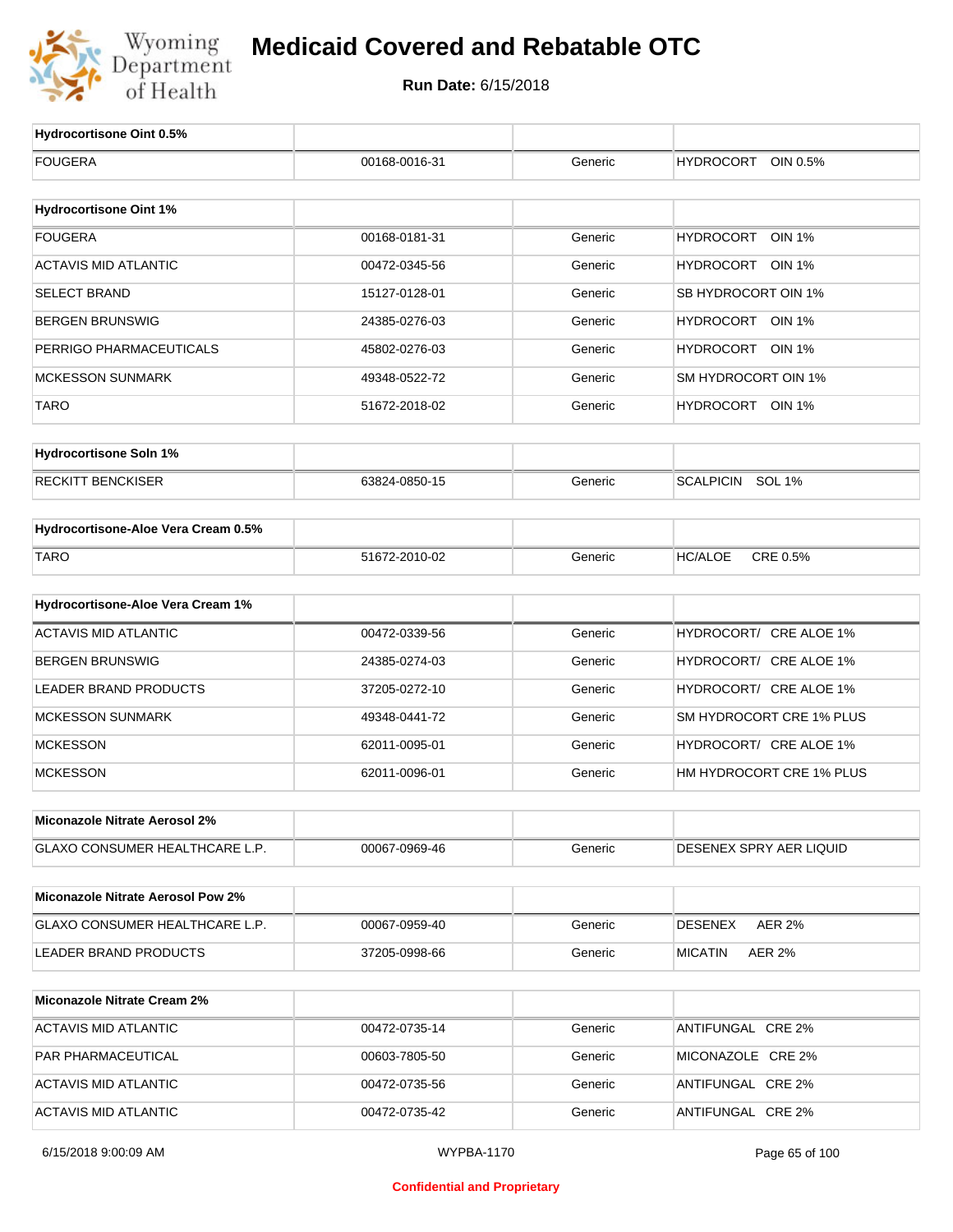

| <b>COLOPLAST</b>          | 11701-0045-14 | Generic | BAZA ANTIFUN CRE 2%           |
|---------------------------|---------------|---------|-------------------------------|
| <b>COLOPLAST</b>          | 11701-0045-22 | Generic | <b>BAZA ANTIFUN CRE 2%</b>    |
| <b>COLOPLAST</b>          | 11701-0045-23 | Generic | <b>BAZA ANTIFUN CRE 2%</b>    |
| <b>MCKESSON SUNMARK</b>   | 49348-0689-72 | Generic | SM ANTIFUNGL CRE 2%           |
| SMITH & NEPHEW UNITED     | 50484-0328-00 | Generic | ANTIFUNGAL CRE 2%             |
| <b>TARO</b>               | 51672-2001-01 | Generic | MICONAZOLE CRE 2%             |
| MEDLINE/DERMAL MANAGEMENT | 53329-0080-57 | Generic | SOOTHE&COOL CRE INZO 2%       |
| MEDLINE/DERMAL MANAGEMENT | 53329-0162-04 | Generic | REMEDY<br><b>CRE ANTIFUNG</b> |
| SMITH & NEPHEW UNITED     | 50484-0329-00 | Generic | ANTIFUNGAL CRE 2%             |
| <b>TARO</b>               | 51672-2001-02 | Generic | MICONAZOLE CRE 2%             |
| MEDLINE/DERMAL MANAGEMENT | 53329-0079-64 | Generic | ANTIFUNGAL CRE 2%             |
| MEDLINE/DERMAL MANAGEMENT | 53329-0080-58 | Generic | SOOTHE&COOL CRE INZO 2%       |

| Miconazole Nitrate Kit 2% |               |              |                         |
|---------------------------|---------------|--------------|-------------------------|
| VALEANT                   | 00884-5493-01 | <b>Brand</b> | <b>FUNGOID TINC KIT</b> |

| Miconazole Nitrate Ointment 2% |               |         |                   |
|--------------------------------|---------------|---------|-------------------|
| <b>COLOPLAST</b>               | 11701-0067-14 | Generic | CRITIC-AID OIN 2% |
| <b>COLOPLAST</b>               | 11701-0067-23 | Generic | CRITIC-AID OIN 2% |
| <b>COLOPLAST</b>               | 11701-0067-22 | Generic | CRITIC-AID OIN 2% |

| Miconazole Nitrate Powder 2%   |               |         |                            |
|--------------------------------|---------------|---------|----------------------------|
| GLAXO CONSUMER HEALTHCARE L.P. | 00067-0949-30 | Generic | DESENEX SHAK POW 2%        |
| GLAXO CONSUMER HEALTHCARE L.P. | 00067-0949-15 | Generic | <b>DESENEX SHAK POW 2%</b> |
| GLAXO CONSUMER HEALTHCARE L.P. | 00145-1501-03 | Generic | ZEASORB-AF POW 2%          |
| GLAXO CONSUMER HEALTHCARE L.P. | 00145-1506-05 | Generic | ZEASORB-AF POW 2%          |
| COLOPLAST                      | 11701-0038-16 | Generic | MICRO GUARD POW 2%         |
| LEADER BRAND PRODUCTS          | 37205-0653-18 | Generic | MICONAZORB POW AF 2%       |
| AMERISOURCE BERGEN DRUGS       | 46122-0039-27 | Generic | MICONAZORB POW AF 2%       |

| Miconazole Nitrate Soln 2% |               |       |                     |
|----------------------------|---------------|-------|---------------------|
| <b>VALEANT</b>             | 00884-0293-01 | Brand | FUNGOID TINC SOL 2% |

| Neomycin-Bacitracin-Polymyxin-<br><b>Pramoxine Oint 1%</b> |               |         |                         |
|------------------------------------------------------------|---------------|---------|-------------------------|
| G & W LABS                                                 | 00713-0622-31 | Generic | TRIPLE ANTIB OIN PLUS   |
| <b>BERGEN BRUNSWIG</b>                                     | 24385-0143-03 | Generic | TRIPLE ANTIB OIN PLUS   |
| LEADER BRAND PRODUCTS                                      | 37205-0266-10 | Generic | TRIPLE ANTIB OIN PLUS   |
| MCKESSON SUNMARK                                           | 49348-0600-72 | Generic | TRIPLE ANTIB OIN MAX ST |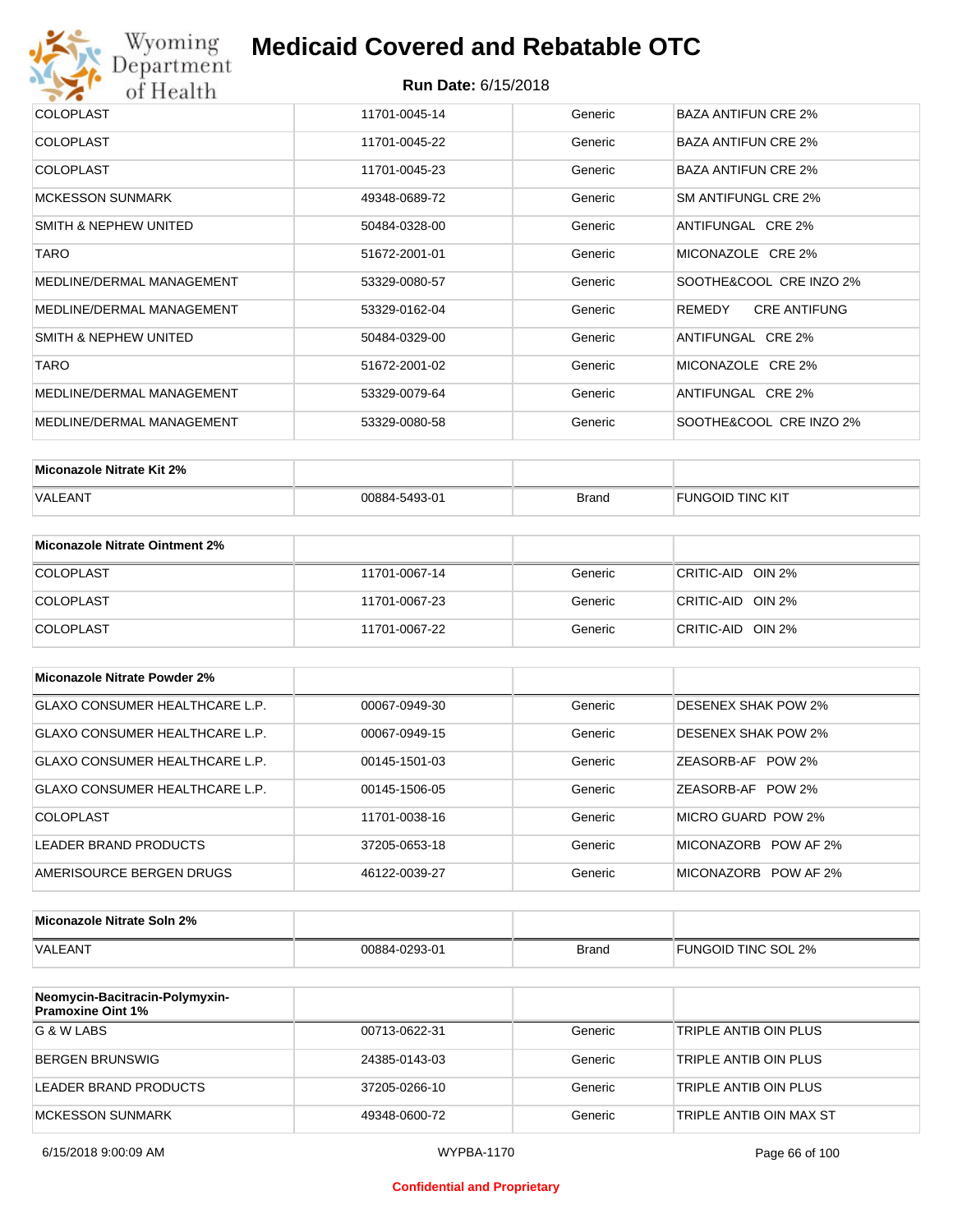| Wyoming<br>Department | <b>Medicaid Covered and Rebatable OTC</b><br><b>Run Date: 6/15/2018</b> |         |                         |  |
|-----------------------|-------------------------------------------------------------------------|---------|-------------------------|--|
| of Health             |                                                                         |         |                         |  |
| <b>TARO</b>           | 51672-2027-01                                                           | Generic | TRIPLE ANTIB OIN PLUS   |  |
| <b>TARO</b>           | 51672-2027-02                                                           | Generic | TRIPLE ANTIB OIN PLUS   |  |
| MCKESSON              | 62011-0099-01                                                           | Generic | TRIPLE ANTIB OIN MAX ST |  |

| Neomycin-Polymyxin w/ Pramoxine Cream<br>1% |               |         |                              |
|---------------------------------------------|---------------|---------|------------------------------|
| <b>IMCKESSON SUNMARK</b>                    | 49348-0690-69 | Generic | <b>SM ANTIBIOTI CRE PLUS</b> |
|                                             |               |         |                              |
| <b>Permethrin Creme Rinse 1%</b>            |               |         |                              |

| AMERISOURCE BERGEN DRUGS    | 46122-0108-46 | Generic | LICE TRTMNT LIQ 1% |
|-----------------------------|---------------|---------|--------------------|
|                             |               |         |                    |
| <b>Permethrin Lotion 1%</b> |               |         |                    |

| 1 GHRGUIHI LOUOH 170 |               |         |                                       |
|----------------------|---------------|---------|---------------------------------------|
| ACTAVIS MID ATLANTIC | 00472-5242-67 | Generic | PERMETHRIN LOT 1%                     |
| ACTAVIS MID ATLANTIC | 00472-5242-69 | Generic | PERMETHRIN LOT 1%                     |
| MCKESSON SUNMARK     | 49348-0460-30 | Generic | <b>SM LICE</b><br><b>LOT TREATMNT</b> |
| MCKESSON SUNMARK     | 49348-0460-34 | Generic | <b>SM LICE</b><br><b>LOT TREATMNT</b> |
| <b>MCKESSON</b>      | 62011-0112-01 | Generic | LICE TREATME LOT 1%                   |

| <b>Pyreth-Piperonyl Butox Sham-Permeth</b><br>Aero-Nit Remover Gel Kit |               |         |                        |
|------------------------------------------------------------------------|---------------|---------|------------------------|
| BERGEN BRUNSWIG                                                        | 24385-0634-23 | Generic | <b>GNP LICE</b><br>KIT |
| LEADER BRAND PRODUCTS                                                  | 37205-0519-02 | Generic | LICE SOLN<br>KIT       |

| Pyrethrins-Piperonyl Butoxide Lig 0.33-4% |               |         |                          |
|-------------------------------------------|---------------|---------|--------------------------|
| LEADER BRAND PRODUCTS                     | 37205-0285-16 | Generic | LICE TRTMNT LIQ CRM RNSE |

| <b>Pyrethrins-Piperonyl Butoxide Shampoo</b><br>$0.33 - 4%$ |               |         |                          |
|-------------------------------------------------------------|---------------|---------|--------------------------|
| PERRIGO PHARMACEUTICALS                                     | 00113-0866-26 | Generic | LICE KILLING SHA 0.33-4% |
| MAJOR PHARMACEUTICALS                                       | 00904-2528-20 | Generic | LICE KILLING SHA 0.33-4% |
| BERGEN BRUNSWIG                                             | 24385-0116-03 | Generic | LICE TREATMT SHA 0.33-4% |
| LEADER BRAND PRODUCTS                                       | 37205-0165-26 | Generic | LICE KILLING SHA 0.33-4% |
| <b>MCKESSON SUNMARK</b>                                     | 49348-0443-34 | Generic | LICE KILLING SHA 0.33-4% |
| <b>MCKESSON</b>                                             | 62011-0119-02 | Generic | LICE KILLING SHA 0.33-4% |

| ∣Terbinafine Gel 1%                   |               |              |                    |
|---------------------------------------|---------------|--------------|--------------------|
| <b>GLAXO CONSUMER HEALTHCARE L.P.</b> | 00067-6239-42 | <b>Brand</b> | LAMISIL ADV GEL 1% |

| Terbinafine HCI Cream 1%              |               |              |                   |
|---------------------------------------|---------------|--------------|-------------------|
| <b>GLAXO CONSUMER HEALTHCARE L.P.</b> | 00067-3998-42 | <b>Brand</b> | LAMISIL AT CRE 1% |
| <b>GLAXO CONSUMER HEALTHCARE L.P.</b> | 00067-8114-12 | Brand        | LAMISIL AT CRE 1% |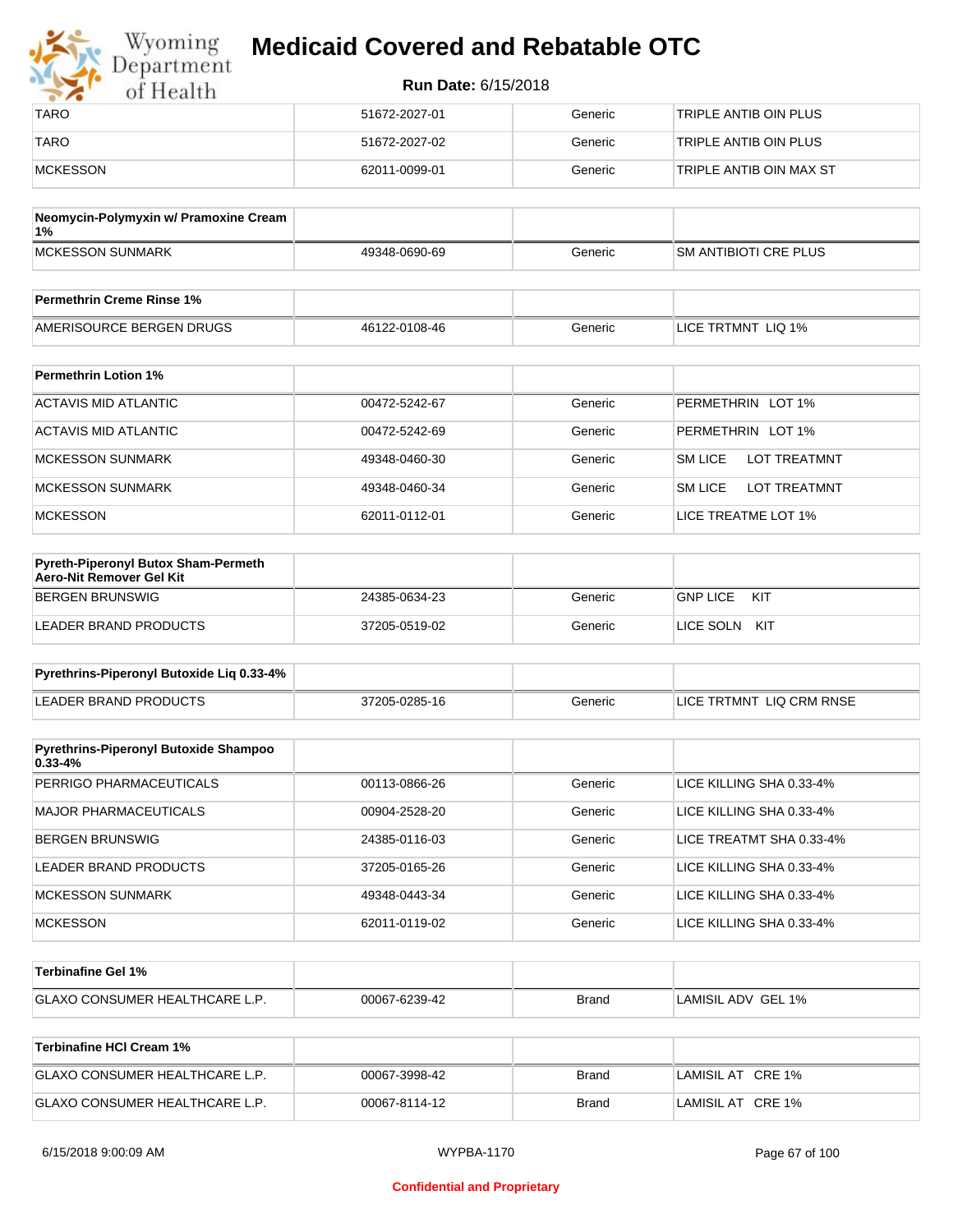| Wyoming<br><b>Medicaid Covered and Rebatable OTC</b><br>Department |                            |              |                     |  |
|--------------------------------------------------------------------|----------------------------|--------------|---------------------|--|
| of Health                                                          | <b>Run Date: 6/15/2018</b> |              |                     |  |
| <b>GLAXO CONSUMER HEALTHCARE L.P.</b>                              | 00067-8100-12              | <b>Brand</b> | LAMISIL AT CRE 1%   |  |
| <b>GLAXO CONSUMER HEALTHCARE L.P.</b>                              | 00067-8100-30              | Brand        | LAMISIL AT CRE 1%   |  |
| LEADER BRAND PRODUCTS                                              | 37205-0941-99              | Generic      | ATHLETE FOOT CRE AF |  |
| <b>BERGEN BRUNSWIG</b>                                             | 24385-0524-03              | Generic      | TERBINAFINE CRE 1%  |  |
| <b>BERGEN BRUNSWIG</b>                                             | 24385-0524-05              | Generic      | TERBINAFINE CRE 1%  |  |
| <b>MCKESSON SUNMARK</b>                                            | 49348-0790-72              | Generic      | ATHLETE FOOT CRE 1% |  |
| <b>TARO</b>                                                        | 51672-2080-01              | Generic      | TERBINAFINE CRE 1%  |  |
| <b>TARO</b>                                                        | 51672-2080-02              | Generic      | TERBINAFINE CRE 1%  |  |

| Terbinafine HCI Soln 1%        |               |       |                   |
|--------------------------------|---------------|-------|-------------------|
| GLAXO CONSUMER HEALTHCARE L.P. | 00067-6292-83 | Brand | LAMISIL AT SPR 1% |
| GLAXO CONSUMER HEALTHCARE L.P. | 00067-6293-83 | Brand | LAMISIL AT SPR 1% |

| Tolnaftate Aerosol 1%   |               |         |                     |
|-------------------------|---------------|---------|---------------------|
| PERRIGO PHARMACEUTICALS | 00113-0154-73 | Generic | ATH FOOT SPR AER 1% |
| LEADER BRAND PRODUCTS   | 37205-0344-66 | Generic | ANTIFUNGAL AER 1%   |

| Tolnaftate Aerosol Pow 1%      |               |         |                   |
|--------------------------------|---------------|---------|-------------------|
| GLAXO CONSUMER HEALTHCARE L.P. | 00067-6114-46 | Generic | LAMISIL AF AER 1% |
| PERRIGO PHARMACEUTICALS        | 00113-0695-90 | Generic | JOCK ITCH AER 1%  |

| <b>Tolnaftate Cream 1%</b>   |               |         |                     |
|------------------------------|---------------|---------|---------------------|
| <b>MAJOR PHARMACEUTICALS</b> | 00904-0722-36 | Generic | ANTIFUNGAL CRE 1%   |
| <b>BERGEN BRUNSWIG</b>       | 24385-0032-03 | Generic | TOLNAFTATE CRE 1%   |
| LEADER BRAND PRODUCTS        | 37205-0197-10 | Generic | ANTIFUNGAL CRE 1%   |
| <b>PERRIGO</b>               | 45802-0032-01 | Generic | TOLNAFTATE CRE 1%   |
| <b>PERRIGO</b>               | 45802-0032-03 | Generic | TOLNAFTATE CRE 1%   |
| <b>MCKESSON SUNMARK</b>      | 49348-0155-29 | Generic | SM ANTIFUNGL CRE 1% |
| <b>TARO</b>                  | 51672-2020-02 | Generic | TOLNAFTATE CRE 1%   |
| <b>TARO</b>                  | 51672-2020-01 | Generic | TOLNAFTATE CRE 1%   |
| CHAIN DRUG MARKETING ASSOC   | 63868-0104-46 | Generic | TOLNAFTATE CRE 1%   |

| Tolnaftate Powder 1%  |               |         |                     |
|-----------------------|---------------|---------|---------------------|
| RUGBY LABORATORIES    | 00536-5150-26 | Generic | IANTI-FUNGAL POW 1% |
| MAJOR PHARMACEUTICALS | 00904-0726-45 | Generic | TOLNAFTATE POW 1%   |

| <b>Tolnaftate Soln 1%</b>      |               |         |                   |
|--------------------------------|---------------|---------|-------------------|
| <b>PERRIGO PHARMACEUTICALS</b> | 45802-0701-11 | Generic | TOLNAFTATE SOL 1% |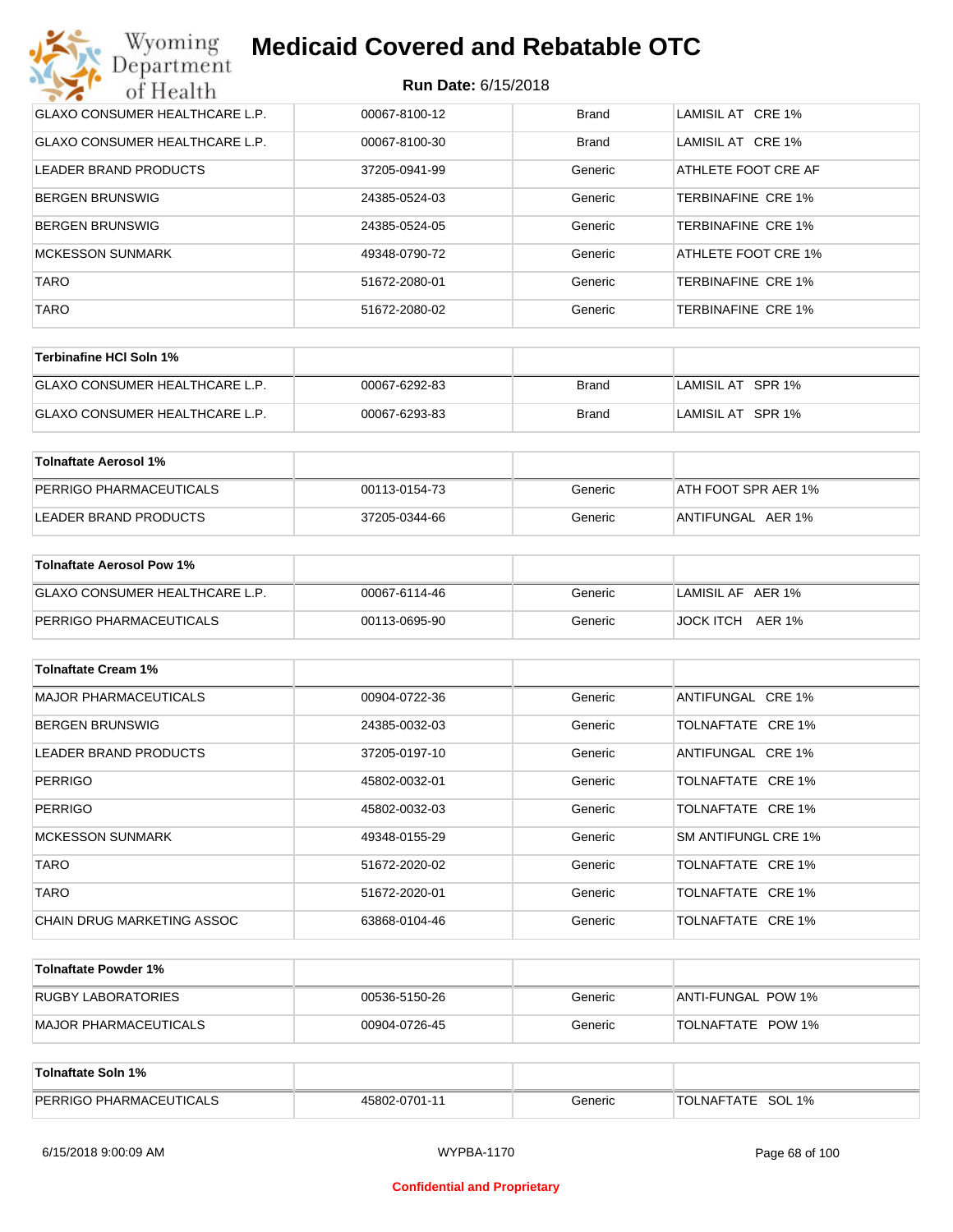

**GASTROINTESTINAL AGENTS - MISC.**

Wyoming<br>Department

of Health

| Calcium Acetate (Phosphate Binder) Tab<br>667 MG |               |         |                                       |
|--------------------------------------------------|---------------|---------|---------------------------------------|
| NEPHRO-TECH                                      | 59528-0331-02 | Generic | <b>CALPHRON</b><br><b>TAB 667MG</b>   |
|                                                  |               |         |                                       |
| Simethicone Cap 125 MG                           |               |         |                                       |
| <b>GLAXO CONSUMER HEALTHCARE L.P.</b>            | 00067-6275-50 | Generic | <b>CAP 125MG</b><br>GAS-X             |
| <b>GLAXO CONSUMER HEALTHCARE L.P.</b>            | 00067-6275-72 | Generic | GAS-X<br><b>CAP 125MG</b>             |
| <b>GLAXO CONSUMER HEALTHCARE L.P.</b>            | 00067-6275-82 | Generic | GAS-X<br><b>CAP 125MG</b>             |
| PERRIGO PHARMACEUTICALS                          | 00113-0428-60 | Generic | GAS RELIEF CAP 125MG                  |
| <b>GLAXO CONSUMER HEALTHCARE L.P.</b>            | 00067-6275-10 | Generic | GAS-X<br><b>CAP 125MG</b>             |
| <b>GLAXO CONSUMER HEALTHCARE L.P.</b>            | 00067-6275-20 | Generic | GAS-X<br><b>CAP 125MG</b>             |
| <b>MAJOR PHARMACEUTICALS</b>                     | 00904-5458-46 | Generic | <b>GAS FREE</b><br><b>CAP 125MG</b>   |
| <b>TOPCO</b>                                     | 36800-0428-60 | Generic | GAS RELIEF CAP 125MG                  |
| <b>LEADER BRAND PRODUCTS</b>                     | 37205-0295-65 | Generic | GAS RELIEF CAP 125MG                  |
| <b>BERGEN BRUNSWIG</b>                           | 24385-0428-65 | Generic | <b>GAS RELIEF</b><br><b>CAP 125MG</b> |
| <b>TOPCO</b>                                     | 36800-0428-71 | Generic | GAS RELIEF CAP 125MG                  |
| <b>MCKESSON</b>                                  | 62011-0160-01 | Generic | GAS RELIEF CAP 125MG                  |
|                                                  |               |         |                                       |
| Simethicone Cap 180 MG                           |               |         |                                       |
| <b>GLAXO CONSUMER HEALTHCARE L.P.</b>            | 00067-6274-18 | Generic | GAS-X<br>CAP 180MG                    |

| GLAXO CONSUMER HEALTHCARE L.P. | 00067-6274-18 | Generic | GAS-X<br>CAP 180MG    |
|--------------------------------|---------------|---------|-----------------------|
| PERRIGO PHARMACEUTICALS        | 00113-0657-72 | Generic | GAS RELIEF CAP 180MG  |
| GLAXO CONSUMER HEALTHCARE L.P. | 00067-6274-50 | Generic | CAP 180MG<br>GAS-X    |
| MAJOR PHARMACEUTICALS          | 00904-5572-52 | Generic | GAS RELIEF CAP 180MG  |
| <b>RUGBY LABORATORIES</b>      | 00536-3604-08 | Generic | SIMETHICONE CAP 180MG |
| LEADER BRAND PRODUCTS          | 37205-0292-72 | Generic | GAS RELIEF CAP 180MG  |
| BERGEN BRUNSWIG                | 24385-0460-72 | Generic | CAP 180MG<br>ANTI-GAS |
| MCKESSON SUNMARK               | 49348-0489-12 | Generic | GAS RELIEF CAP 180MG  |

| Simethicone Chew Tab 125 MG           |               |              |                        |
|---------------------------------------|---------------|--------------|------------------------|
| GLAXO CONSUMER HEALTHCARE L.P.        | 00067-0117-18 | Brand        | GAS-X EX-STR CHW 125MG |
| <b>GLAXO CONSUMER HEALTHCARE L.P.</b> | 00067-0129-18 | <b>Brand</b> | GAS-X EX-STR CHW 125MG |
| <b>GLAXO CONSUMER HEALTHCARE L.P.</b> | 00067-0117-48 | <b>Brand</b> | GAS-X EX-STR CHW 125MG |
| <b>RUGBY LABORATORIES</b>             | 00536-1020-08 | Generic      | GAS RELIEF CHW 125MG   |
| <b>PAR PHARMACEUTICAL</b>             | 00603-0211-20 | Generic      | CHW 125MG<br>MYTAB GAS |
| <b>SELECT BRAND</b>                   | 15127-0157-08 | Generic      | SB GAS RELF CHW 125MG  |
| <b>BERGEN BRUNSWIG</b>                | 24385-0307-89 | Generic      | GNP GAS RELF CHW 125MG |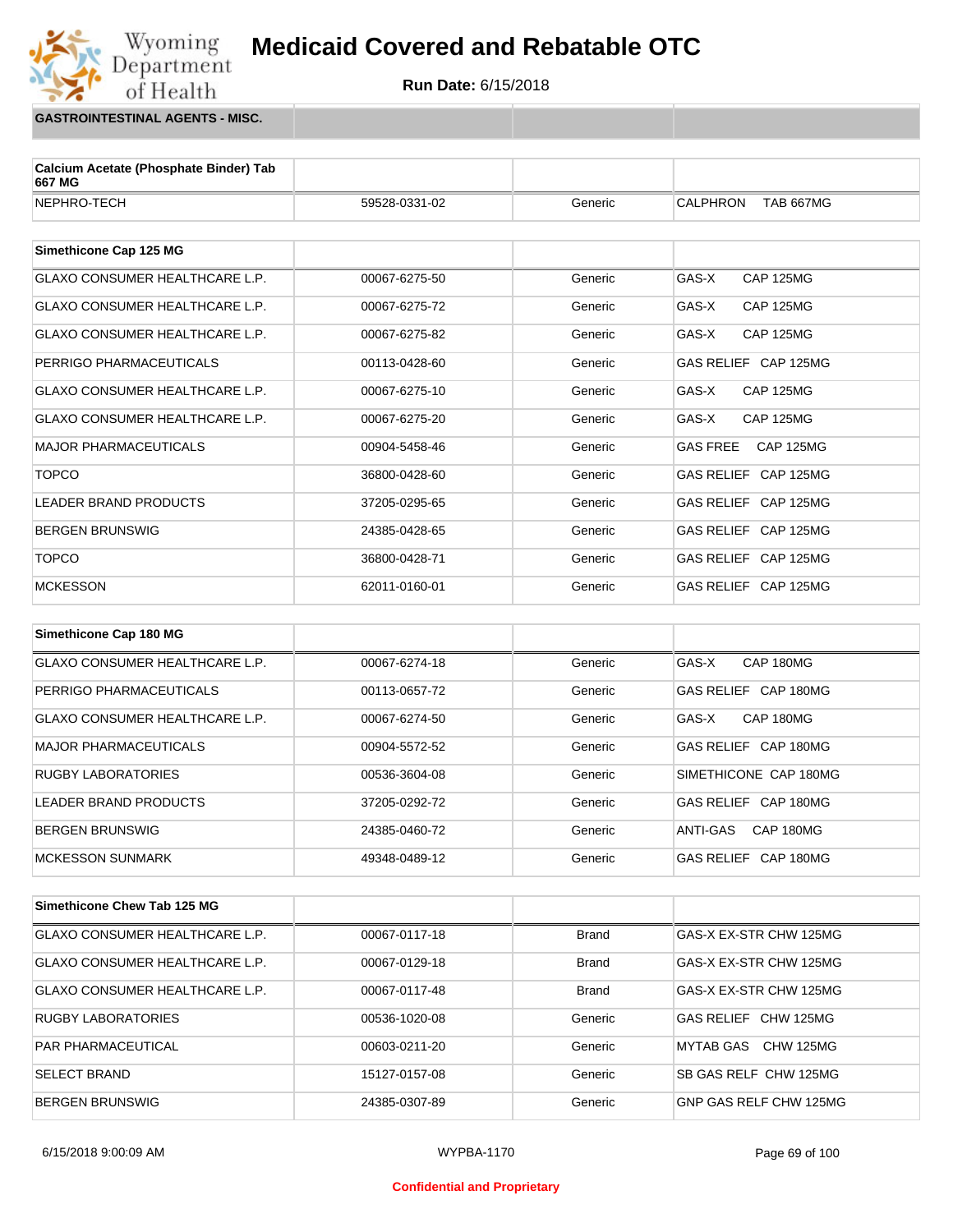| Wyoming<br><b>Medicaid Covered and Rebatable OTC</b><br>Department |                            |         |                       |  |
|--------------------------------------------------------------------|----------------------------|---------|-----------------------|--|
| of Health                                                          | <b>Run Date: 6/15/2018</b> |         |                       |  |
| MCKESSON SUNMARK                                                   | 49348-0863-48              | Generic | SM GAS REL CHW 125MG  |  |
| <b>MCKESSON</b>                                                    | 62011-0189-01              | Generic | HM GAS RELF CHW 125MG |  |

| Simethicone Chew Tab 80 MG            |               |              |                       |
|---------------------------------------|---------------|--------------|-----------------------|
| <b>GLAXO CONSUMER HEALTHCARE L.P.</b> | 00067-0113-36 | <b>Brand</b> | GAS-X<br>CHW 80MG     |
| <b>GLAXO CONSUMER HEALTHCARE L.P.</b> | 00067-0116-36 | <b>Brand</b> | GAS-X<br>CHW 80MG     |
| <b>RUGBY LABORATORIES</b>             | 00536-1019-01 | Generic      | GAS RELIEF CHW 80MG   |
| <b>PAR PHARMACEUTICAL</b>             | 00603-0210-21 | Generic      | MYTAB GAS CHW 80MG    |
| <b>MAJOR PHARMACEUTICALS</b>          | 00904-5068-60 | Generic      | MI-ACID GAS CHW 80MG  |
| <b>BERGEN BRUNSWIG</b>                | 24385-0118-78 | Generic      | GNP GAS RELF CHW 80MG |
| <b>LEADER BRAND PRODUCTS</b>          | 37205-0112-78 | Generic      | GAS RELIEF CHW 80MG   |
| MCKESSON SUNMARK                      | 49348-0509-07 | Generic      | SM GAS RELF CHW 80MG  |
| <b>MCKESSON</b>                       | 62011-0138-01 | Generic      | HM GAS RELF CHW 80MG  |

| Simethicone Susp 40 MG/0.6ML |               |         |                          |
|------------------------------|---------------|---------|--------------------------|
| PERRIGO PHARMACEUTICALS      | 00113-0882-10 | Generic | SIMETHICONE DRO 20/0.3ML |
| <b>MAJOR PHARMACEUTICALS</b> | 00904-5894-30 | Generic | GAS RELIEF DRO 20/0.3ML  |
| <b>RUGBY LABORATORIES</b>    | 00536-2220-75 | Generic | GAS RELIEF DRO 20/0.3ML  |
| <b>PAR PHARMACEUTICALS</b>   | 00603-0894-50 | Generic | SIMETHICONE DRO 40/0.6ML |
| <b>SELECT BRAND</b>          | 15127-0042-17 | Generic | GAS RELIEF DRO 40/0.6ML  |
| <b>TOPCO</b>                 | 36800-0882-10 | Generic | GAS RELIEF DRO 40/0.6ML  |
| <b>LEADER BRAND PRODUCTS</b> | 37205-0119-10 | Generic | SIMETHICONE DRO 40/0.6ML |
| AMERISOURCE BERGEN DRUGS     | 46122-0051-03 | Generic | GAS RELIEF DRO 20/0.3ML  |
| <b>MCKESSON SUNMARK</b>      | 49348-0740-27 | Generic | GAS RELIEF DRO 20/0.3ML  |
| <b>MCKESSON</b>              | 62011-0139-01 | Generic | GAS RELIEF DRO 40/0.6ML  |
| <b>MCKESSON</b>              | 62011-0187-01 | Generic | GAS RELIEF DRO 20/0.3ML  |
| <b>HEMATOPOIETIC AGENTS</b>  |               |         |                          |

| Carbonyl Iron Susp 15 MG/1.25ML<br>(Elemental Iron) |               |         |                 |             |
|-----------------------------------------------------|---------------|---------|-----------------|-------------|
| <b>CENTURION LABS</b>                               | 23359-0012-04 | Generic | <b>WEE CARE</b> | SUS 15/1.25 |

| <b>Polysaccharide Iron Complex Cap 150 MG</b><br>(Iron Equivalent) |               |         |                |
|--------------------------------------------------------------------|---------------|---------|----------------|
| NNODUM CORPORATION                                                 | 63044-0203-61 | Generic | IFEREX 150 CAP |
| NNODUM CORPORATION                                                 | 63044-0203-01 | Generic | IFEREX 150 CAP |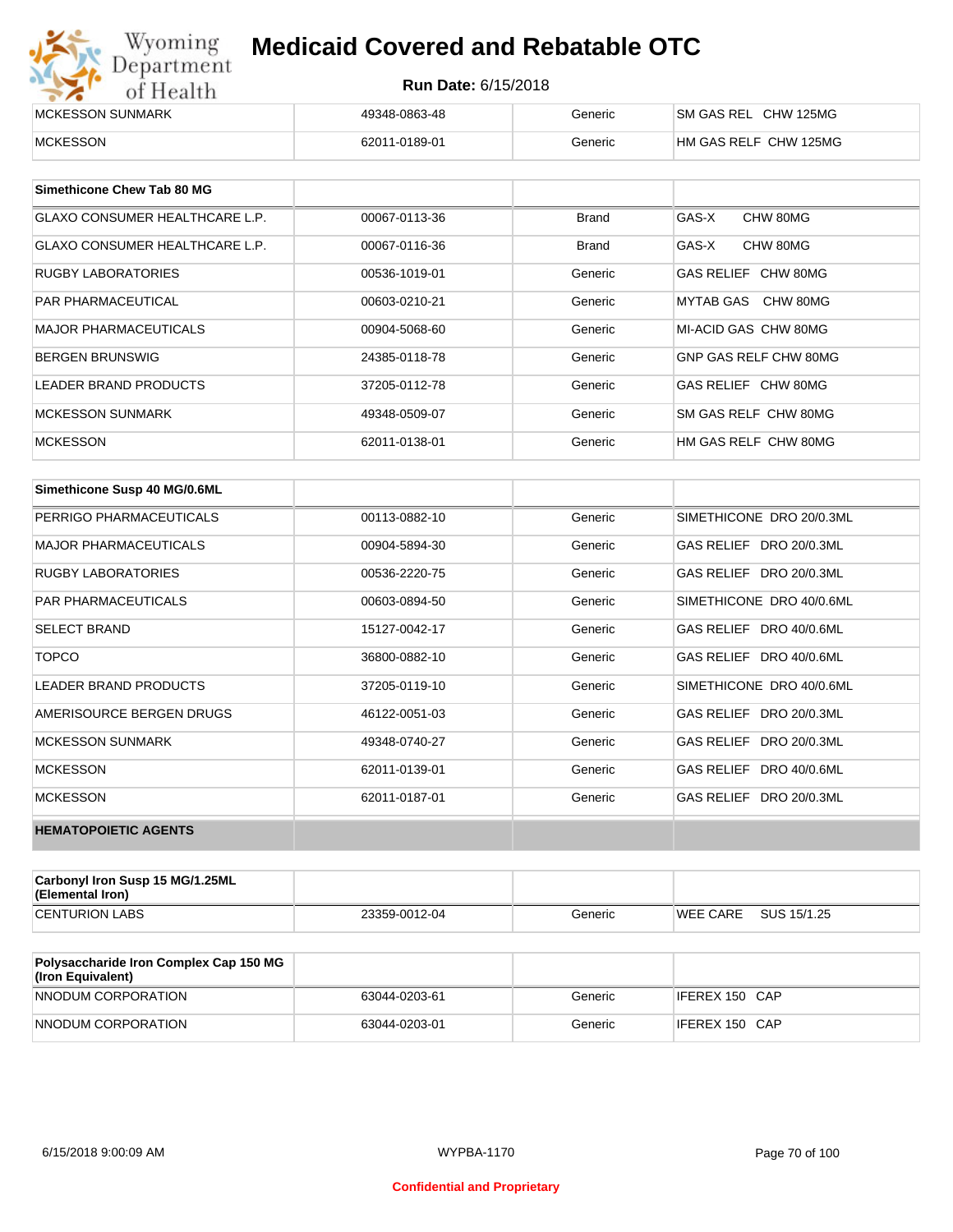

| *Sodium Phosphates - Enema***                                      |               |              |                                   |
|--------------------------------------------------------------------|---------------|--------------|-----------------------------------|
| FLEET PHARMACEUTICALS                                              | 00132-0201-42 | <b>Brand</b> | <b>FLEET</b><br><b>ENE</b>        |
| FLEET PHARMACEUTICALS                                              | 00132-0201-40 | <b>Brand</b> | <b>FLEET</b><br><b>ENE</b>        |
| FLEET PHARMACEUTICALS                                              | 00132-0201-45 | <b>Brand</b> | <b>FLEET</b><br><b>ENE</b>        |
| <b>FLEET PHARMACEUTICALS</b>                                       | 00132-0202-20 | <b>Brand</b> | <b>FLEET</b><br><b>ENE PED</b>    |
| <b>RUGBY LABORATORIES</b>                                          | 00536-7415-51 | Generic      | ENEMA READY- ENE-TO-USE           |
| <b>MAJOR PHARMACEUTICALS</b>                                       | 00904-6320-78 | Generic      | ENEMA READY- ENE -TO-USE          |
| <b>BERGEN BRUNSWIG</b>                                             | 24385-0039-36 | Generic      | <b>GNP ENEMA ENE</b>              |
| <b>TOPCO</b>                                                       | 36800-0002-02 | Generic      | <b>ENE SINGLE</b><br><b>ENEMA</b> |
| <b>TOPCO</b>                                                       | 36800-0002-36 | Generic      | <b>ENEMA</b><br><b>ENE SINGLE</b> |
| AMERISOURCE BERGEN DRUGS                                           | 46122-0161-36 | Generic      | <b>GNP ENEMA ENE</b>              |
| AMERISOURCE BERGEN DRUGS                                           | 46122-0161-28 | Generic      | <b>GNP ENEMA</b><br><b>ENE</b>    |
| <b>MCKESSON SUNMARK</b>                                            | 49348-0864-20 | Generic      | <b>SM ENEMA</b><br><b>ENE</b>     |
| <b>MCKESSON</b>                                                    | 62011-0154-01 | Generic      | HM ENEMA<br><b>ENE</b>            |
| <b>MCKESSON</b>                                                    | 62011-0191-02 | Generic      | HM ENEMA<br>ENE R-T-U             |
| <b>MCKESSON</b>                                                    | 62011-0191-01 | Generic      | HM ENEMA<br>ENE R-T-U             |
|                                                                    |               |              |                                   |
| <b>Benzocaine-Docusate Sodium Rectal</b><br><b>Enema 20-283 MG</b> |               |              |                                   |
| <b>ENEMEEZ</b>                                                     | 17433-9877-03 | <b>Brand</b> | ENEMEEZ PLUS ENE 20-283           |
| <b>ENEMEEZ</b>                                                     | 17433-9883-05 | <b>Brand</b> | DOCUSOL PLUS ENE 20-283           |
|                                                                    |               |              |                                   |
| <b>Bisacodyl Enema 10 MG/30ML</b>                                  |               |              |                                   |
| FLEET PHARMACEUTICALS                                              | 00132-0703-36 | <b>Brand</b> | FLEET BISACO ENE 10/30ML          |
|                                                                    |               |              |                                   |
| <b>Bisacodyl Suppos 10 MG</b>                                      |               |              |                                   |
| <b>RUGBY LABORATORIES</b>                                          | 00536-1355-01 | Generic      | SUP 10MG<br>LAXATIVE              |
| G & W LABS                                                         | 00713-0109-10 | Generic      | BISAC-EVAC SUP 10MG               |

| G & W LABS                   | 00713-0109-10 | Generic | BISAC-EVAC SUP 10MG          |
|------------------------------|---------------|---------|------------------------------|
| <b>RUGBY LABORATORIES</b>    | 00536-1355-12 | Generic | SUP 10MG<br>LAXATIVE         |
| G & W LABS                   | 00713-0109-05 | Generic | BISAC-EVAC SUP 10MG          |
| G & W LABS                   | 00713-0109-08 | Generic | BISAC-EVAC SUP 10MG          |
| G & W LABS                   | 00713-0109-12 | Generic | BISAC-EVAC SUP 10MG          |
| G & W LABS                   | 00713-0109-50 | Generic | BISAC-EVAC SUP 10MG          |
| <b>MAJOR PHARMACEUTICALS</b> | 00904-5058-12 | Generic | SUP 10MG<br><b>BISCOLAX</b>  |
| <b>MAJOR PHARMACEUTICALS</b> | 00904-5058-60 | Generic | SUP 10MG<br><b>BISCOLAX</b>  |
| <b>PERRIGO</b>               | 00574-7050-12 | Generic | <b>BISACODYL</b><br>SUP 10MG |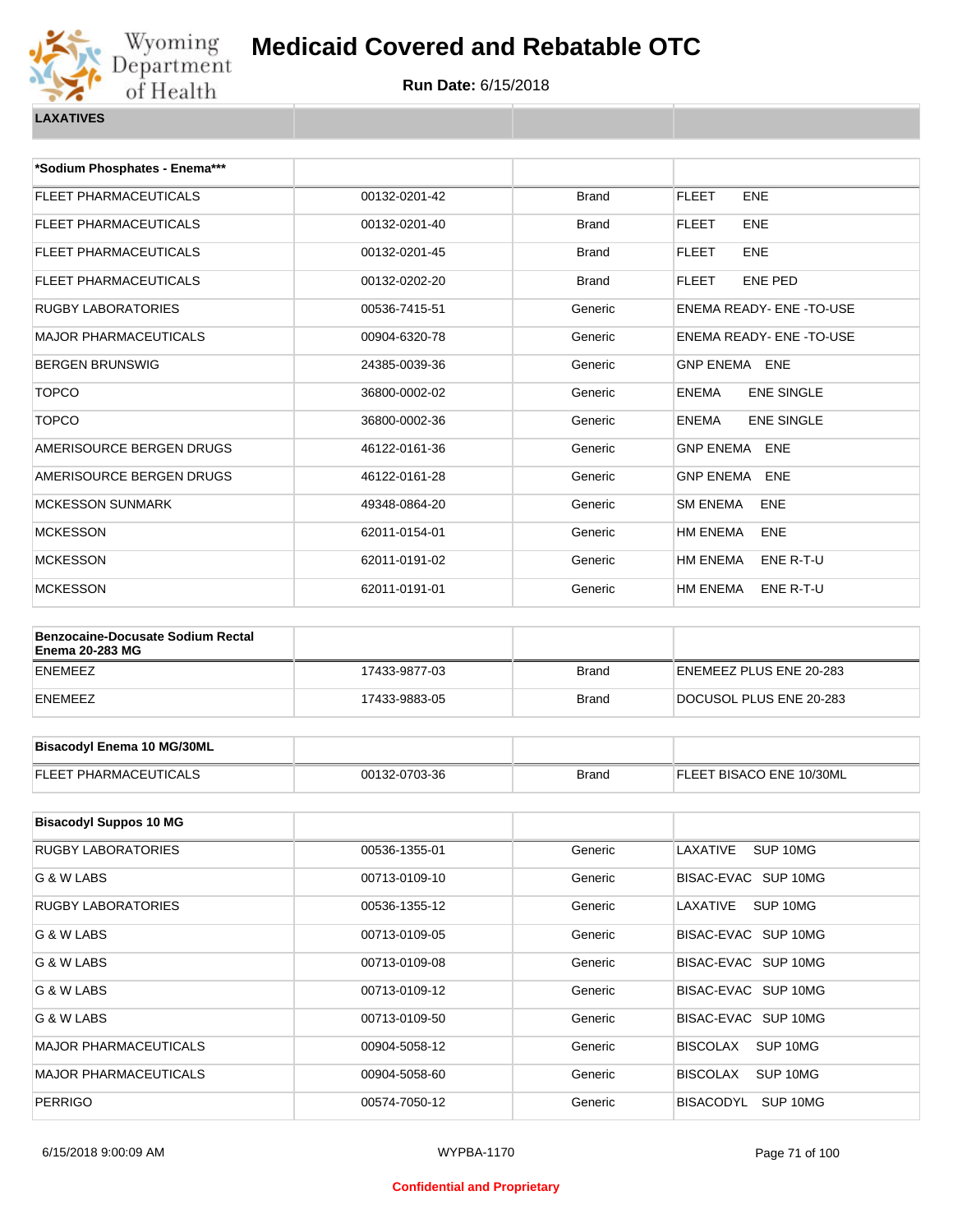

| Wyoming<br>Department      | <b>Medicaid Covered and Rebatable OTC</b> |         |                       |  |  |
|----------------------------|-------------------------------------------|---------|-----------------------|--|--|
| of Health                  | <b>Run Date: 6/15/2018</b>                |         |                       |  |  |
| <b>PERRIGO</b>             | 00574-7050-50                             | Generic | BISACODYL<br>SUP 10MG |  |  |
| G & W LABS                 | 00713-0109-01                             | Generic | BISAC-EVAC SUP 10MG   |  |  |
| CHAIN DRUG MARKETING ASSOC | 63868-0328-08                             | Generic | QC LAXATIVE SUP 10MG  |  |  |

| <b>Bisacodyl Tab Delayed Release 5 MG</b> |               |         |                                |
|-------------------------------------------|---------------|---------|--------------------------------|
| <b>FLEET PHARMACEUTICALS</b>              | 00132-0704-02 | Generic | FLEET LAXATI TAB 5MG EC        |
| <b>RUGBY LABORATORIES</b>                 | 00536-3381-10 | Generic | STIM LAXAT TAB 5MG EC          |
| <b>RUGBY LABORATORIES</b>                 | 00536-3381-01 | Generic | STIM LAXAT TAB 5MG EC          |
| PAR PHARMACEUTICALS                       | 00603-2483-21 | Generic | BISACODYL TAB 5MG EC           |
| <b>MAJOR PHARMACEUTICALS</b>              | 00904-6407-61 | Generic | BISACODYL TAB 5MG EC           |
| <b>MAJOR PHARMACEUTICALS</b>              | 00904-7927-17 | Generic | BISACODYL TAB 5MG EC           |
| <b>MAJOR PHARMACEUTICALS</b>              | 00904-7927-60 | Generic | BISACODYL TAB 5MG EC           |
| <b>MAJOR PHARMACEUTICALS</b>              | 00904-7927-80 | Generic | BISACODYL TAB 5MG EC           |
| <b>SELECT BRAND</b>                       | 15127-0178-07 | Generic | SB BISACODYL TAB 5MG EC        |
| <b>BERGEN BRUNSWIG</b>                    | 24385-0193-65 | Generic | <b>GNP LAXATIVE TAB 5MG EC</b> |
| <b>BERGEN BRUNSWIG</b>                    | 24385-0903-78 | Generic | GNP BISA-LAX TAB 5MG EC        |
| <b>TOPCO</b>                              | 36800-0086-63 | Generic | LAXATIVE<br>TAB 5MG EC         |
| <b>LEADER BRAND PRODUCTS</b>              | 37205-0298-65 | Generic | FEMININE LAX TAB 5MG EC        |
| <b>BERGEN BRUNSWIG</b>                    | 24385-0903-63 | Generic | <b>GNP LAXATIVE TAB 5MG EC</b> |
| <b>TOPCO</b>                              | 36800-0174-65 | Generic | WOMANS LAXAT TAB 5MG EC        |
| <b>LEADER BRAND PRODUCTS</b>              | 37205-0128-63 | Generic | BISACODYL TAB 5MG EC           |
| <b>MCKESSON SUNMARK</b>                   | 49348-0920-44 | Generic | <b>WOMENS LAXAT TAB 5MG EC</b> |
| <b>MCKESSON SUNMARK</b>                   | 49348-0599-05 | Generic | SM LAXATIVE TAB 5MG EC         |
| TIME-CAP LABS                             | 49483-0003-10 | Generic | BISACODYL TAB 5MG EC           |
| TIME-CAP LABS                             | 49483-0003-01 | Generic | BISACODYL TAB 5MG EC           |
| AUBURN PHARMACEUTICAL                     | 62107-0030-01 | Generic | <b>DUCODYL</b><br>TAB 5MG EC   |
| AUBURN PHARMACEUTICAL                     | 62107-0030-10 | Generic | <b>DUCODYL</b><br>TAB 5MG EC   |
| <b>MCKESSON</b>                           | 62011-0159-01 | Generic | HM LAXATIVE TAB 5MG EC         |

| Calcium Polycarbophil Tab 625 MG |               |         |                                  |
|----------------------------------|---------------|---------|----------------------------------|
| PERRIGO PHARMACEUTICALS          | 00113-0477-75 | Generic | FIBER LAXATV TAB 625MG           |
| KONSYL PHARMACEUTICAL            | 00224-0500-80 | Generic | KONSYL FIBER TAB 625MG           |
| <b>MAJOR PHARMACEUTICALS</b>     | 00904-2500-91 | Generic | <b>FIBER</b><br><b>TAB 625MG</b> |
| <b>RUGBY LABORATORIES</b>        | 00536-4306-05 | Generic | FIBER-LAX<br><b>TAB 625MG</b>    |
| <b>RUGBY LABORATORIES</b>        | 00536-4306-08 | Generic | <b>TAB 625MG</b><br>FIBER-LAX    |
| <b>RUGBY LABORATORIES</b>        | 00536-4306-11 | Generic | <b>TAB 625MG</b><br>FIBER-LAX    |
| KONSYL PHARMACEUTICAL            | 00224-0500-90 | Generic | KONSYL FIBER TAB 625MG           |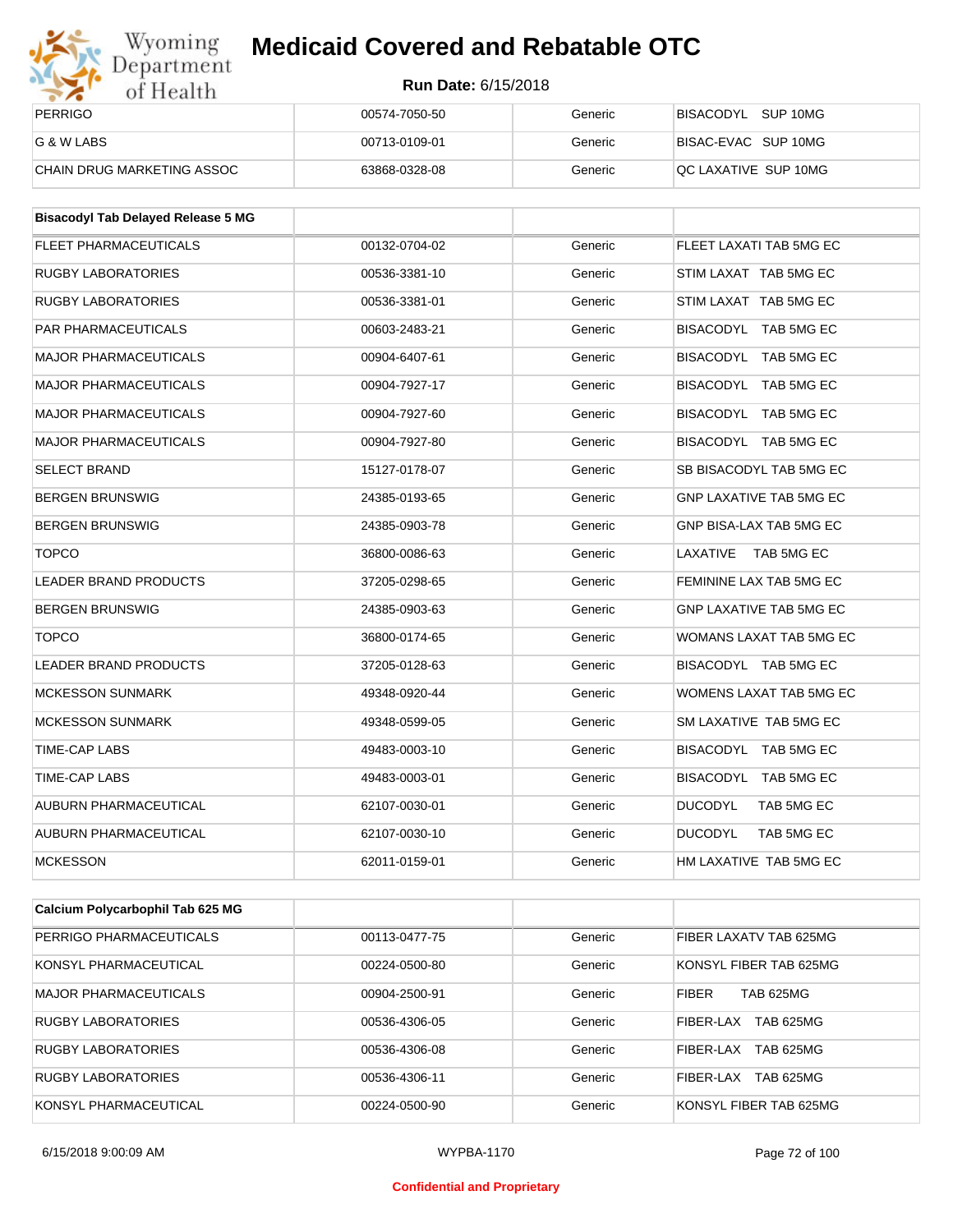

| $\bullet$ $\bullet$<br><b>OT TTOGETTE</b> |               |         |                             |
|-------------------------------------------|---------------|---------|-----------------------------|
| <b>BERGEN BRUNSWIG</b>                    | 24385-0125-76 | Generic | FIBER-CAPS TAB 625MG        |
| <b>TOPCO</b>                              | 36800-0477-75 | Generic | FIBER LAXATV TAB 625MG      |
| <b>TOPCO</b>                              | 36800-0477-92 | Generic | FIBER LAXATV TAB 625MG      |
| <b>LEADER BRAND PRODUCTS</b>              | 37205-0213-75 | Generic | FIBER LAXATV TAB 625MG      |
| <b>MCKESSON SUNMARK</b>                   | 49348-0759-13 | Generic | FIBER LAXATV TAB 625MG      |
| Castor Oil 100%                           |               |         |                             |
| <b>MCKESSON SUNMARK</b>                   | 49348-0016-36 | Generic | SM CASTOR<br>OIL 100%       |
| Docusate Calcium Cap 240 MG               |               |         |                             |
| <b>MAJOR PHARMACEUTICALS</b>              | 00904-5779-40 | Generic | KAO-TIN<br>CAP 240MG        |
| <b>RUGBY LABORATORIES</b>                 | 00536-1065-01 | Generic | STOOL SOFTNR CAP 240MG      |
| <b>RUGBY LABORATORIES</b>                 | 00536-1065-05 | Generic | STOOL SOFTNR CAP 240MG      |
| <b>RUGBY LABORATORIES</b>                 | 00536-3755-01 | Generic | STOOL SOFTNR CAP 240MG      |
| <b>RUGBY LABORATORIES</b>                 | 00536-3755-05 | Generic | STOOL SOFTNR CAP 240MG      |
| <b>RUGBY LABORATORIES</b>                 | 00536-3755-10 | Generic | STOOL SOFTNR CAP 240MG      |
| <b>MAJOR PHARMACEUTICALS</b>              | 00904-6459-59 | Generic | KAO-TIN<br><b>CAP 240MG</b> |
| <b>MAJOR PHARMACEUTICALS</b>              | 00904-5779-60 | Generic | KAO-TIN<br><b>CAP 240MG</b> |
| <b>BERGEN BRUNSWIG</b>                    | 24385-0435-78 | Generic | DOCUSATE CAL CAP 240MG      |
| <b>MCKESSON SUNMARK</b>                   | 49348-0280-10 | Generic | DOCUSATE CAL CAP 240MG      |

| Docusate Sodium Cap 100 MG   |               |         |                              |
|------------------------------|---------------|---------|------------------------------|
| PERRIGO PHARMACEUTICALS      | 00113-0486-72 | Generic | STOOL SOFTNR CAP 100MG       |
| <b>FLEET PHARMACEUTICALS</b> | 00132-0751-60 | Generic | CAP 100MG<br>SOF-LAX         |
| <b>RUGBY LABORATORIES</b>    | 00536-1062-10 | Generic | STOOL SOFTNR CAP 100MG       |
| <b>RUGBY LABORATORIES</b>    | 00536-3756-10 | Generic | STOOL SOFTNR CAP 100MG       |
| <b>RUGBY LABORATORIES</b>    | 00536-1062-29 | Generic | STOOL SOFTNR CAP 100MG       |
| <b>RUGBY LABORATORIES</b>    | 00536-3756-01 | Generic | STOOL SOFTNR CAP 100MG       |
| <b>PAR PHARMACEUTICALS</b>   | 00603-0150-21 | Generic | <b>DOCQLACE</b><br>CAP 100MG |
| <b>PAR PHARMACEUTICALS</b>   | 00603-0150-32 | Generic | <b>DOCQLACE</b><br>CAP 100MG |
| <b>MAJOR PHARMACEUTICALS</b> | 00904-6457-80 | Generic | <b>DOK</b><br>CAP 100MG      |
| <b>MAJOR PHARMACEUTICALS</b> | 00904-2244-61 | Generic | <b>DOK</b><br>CAP 100MG      |
| <b>MAJOR PHARMACEUTICALS</b> | 00904-6457-60 | Generic | CAP 100MG<br>DOK.            |
| <b>MAJOR PHARMACEUTICALS</b> | 00904-7889-59 | Generic | <b>DOK</b><br>CAP 100MG      |
| <b>MAJOR PHARMACEUTICALS</b> | 00904-7889-80 | Generic | <b>DOK</b><br>CAP 100MG      |
| PHARBEST PHARMACEUTICALS     | 16103-0384-11 | Generic | DOCUSATE SOD CAP 100MG       |
| <b>MAJOR PHARMACEUTICALS</b> | 00904-7889-60 | Generic | <b>DOK</b><br>CAP 100MG      |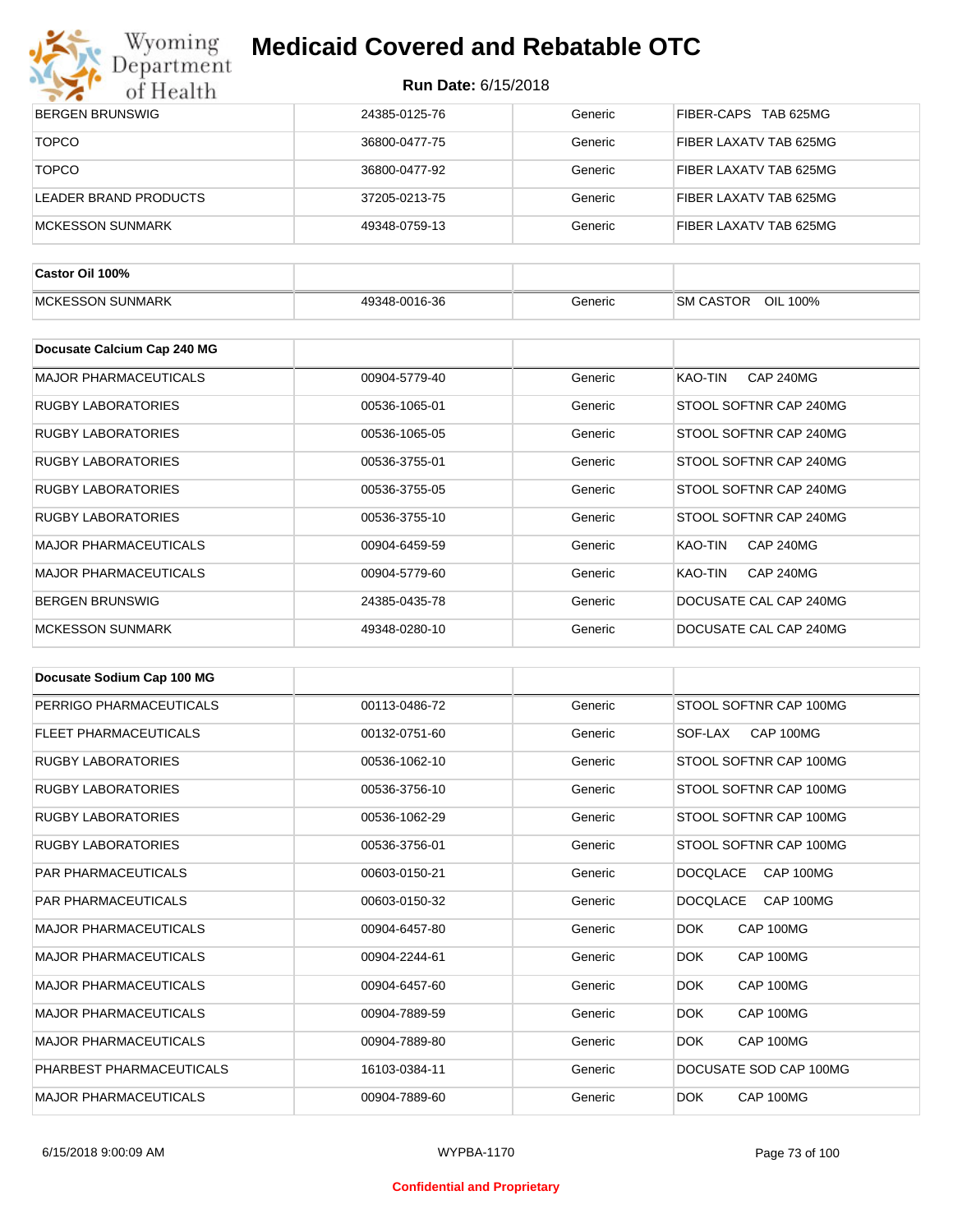

| PHARBEST PHARMACEUTICALS           | 16103-0384-08 | Generic      | DOCUSATE SOD CAP 100MG      |
|------------------------------------|---------------|--------------|-----------------------------|
| <b>SELECT BRAND</b>                | 15127-0288-10 | Generic      | DOCUSATE SOD CAP 100MG      |
| <b>BERGEN BRUNSWIG</b>             | 24385-0436-78 | Generic      | STOOL SOFTNR CAP 100MG      |
| <b>TOPCO</b>                       | 36800-0486-72 | Generic      | STOOL SOFTNR CAP 100MG      |
| <b>TOPCO</b>                       | 36800-0486-78 | Generic      | STOOL SOFTNR CAP 100MG      |
| MCKESSON SUNMARK                   | 49348-0058-19 | Generic      | STOOL SOFTNR CAP 100MG      |
| <b>MCKESSON SUNMARK</b>            | 49348-0483-90 | Generic      | STOOL SOFTNR CAP 100MG      |
| PERRIGO PHARMACEUTICALS            | 45802-0486-78 | Generic      | DOCUSATE SOD CAP 100MG      |
| AMERISOURCE BERGEN DRUGS           | 46122-0231-72 | Generic      | STOOL SOFTNR CAP 100MG      |
| AMERISOURCE BERGEN DRUGS           | 46122-0231-78 | Generic      | STOOL SOFTNR CAP 100MG      |
| <b>MCKESSON SUNMARK</b>            | 49348-0483-10 | Generic      | STOOL SOFTNR CAP 100MG      |
| <b>MCKESSON SUNMARK</b>            | 49348-0483-19 | Generic      | STOOL SOFTNR CAP 100MG      |
| <b>MCKESSON SUNMARK</b>            | 49348-0616-90 | Generic      | STOOL SOFTNR CAP 100MG      |
| <b>MCKESSON SUNMARK</b>            | 49348-0917-05 | Generic      | STOOL SOFTNR CAP 100MG      |
| AMERICAN HEALTH PACKAGING          | 62584-0683-11 | Generic      | DOCUSATE SOD CAP 100MG      |
| AUBURN PHARMACEUTICAL              | 62107-0033-01 | Generic      | <b>DOCUSIL</b><br>CAP 100MG |
| AUBURN PHARMACEUTICAL              | 62107-0033-10 | Generic      | <b>DOCUSIL</b><br>CAP 100MG |
| <b>MCKESSON</b>                    | 62011-0163-03 | Generic      | STOOL SOFTNR CAP 100MG      |
| <b>MCKESSON</b>                    | 62011-0224-01 | Generic      | STOOL SOFTNR CAP 100MG      |
| <b>MCKESSON PACKAGING SERVICES</b> | 63739-0478-01 | Generic      | DOCUSATE SOD CAP 100MG      |
| <b>MCKESSON PACKAGING SERVICES</b> | 63739-0478-10 | Generic      | DOCUSATE SOD CAP 100MG      |
| AMERICAN HEALTH PACKAGING          | 62584-0683-01 | Generic      | DOCUSATE SOD CAP 100MG      |
| PURDUE PRODUCTS LP                 | 67618-0101-30 | <b>Brand</b> | CAP 100MG<br><b>COLACE</b>  |
| <b>PURDUE PRODUCTS LP</b>          | 67618-0101-60 | <b>Brand</b> | <b>COLACE</b><br>CAP 100MG  |
| <b>SDA LABORATORIES INC</b>        | 66424-0030-10 | Generic      | STOOL SOFTNR CAP 100MG      |
| PURDUE PRODUCTS LP                 | 67618-0101-10 | <b>Brand</b> | <b>COLACE</b><br>CAP 100MG  |
| <b>PURDUE PRODUCTS LP</b>          | 67618-0101-52 | <b>Brand</b> | CAP 100MG<br><b>COLACE</b>  |

| Docusate Sodium Cap 250 MG |               |         |                                |
|----------------------------|---------------|---------|--------------------------------|
| <b>RUGBY LABORATORIES</b>  | 00536-1064-01 | Generic | STOOL SOFTNR CAP 250MG         |
| <b>RUGBY LABORATORIES</b>  | 00536-3757-10 | Generic | STOOL SOFTNR CAP 250MG         |
| <b>RUGBY LABORATORIES</b>  | 00536-1064-10 | Generic | STOOL SOFTNR CAP 250MG         |
| <b>RUGBY LABORATORIES</b>  | 00536-3757-01 | Generic | STOOL SOFTNR CAP 250MG         |
| MAJOR PHARMACEUTICALS      | 00904-6458-59 | Generic | <b>CAP 250MG</b><br><b>DOK</b> |
| MAJOR PHARMACEUTICALS      | 00904-7891-59 | Generic | <b>DOK</b><br><b>CAP 250MG</b> |
| <b>BERGEN BRUNSWIG</b>     | 24385-0443-78 | Generic | STOOL SOFTNR CAP 250MG         |
| AMERISOURCE BERGEN DRUGS   | 46122-0263-78 | Generic | STOOL SOFTNR CAP 250MG         |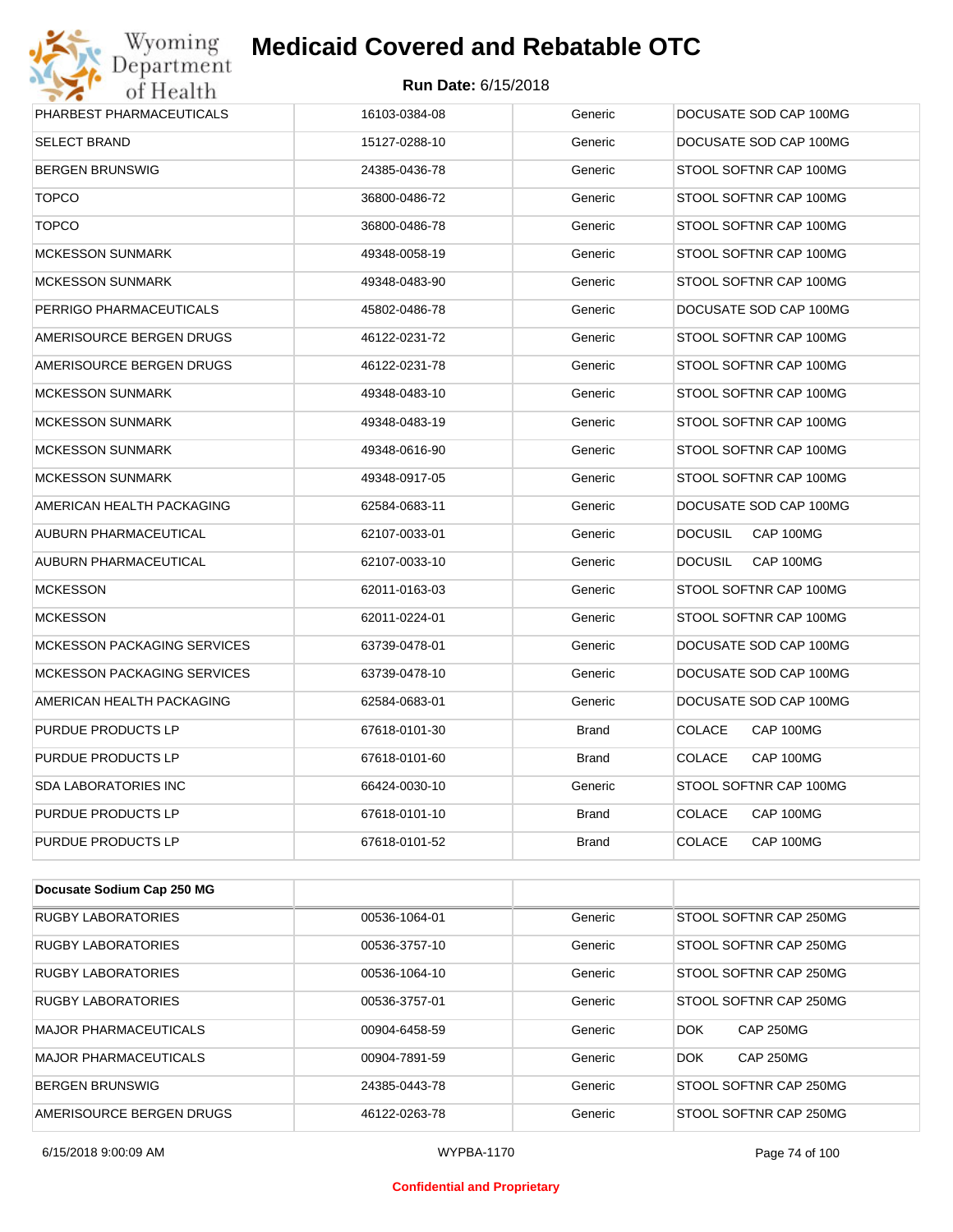

| IMCKESSON SUNMARK | 49348-0714-10 | Generic | STOOL SOFTNR CAP 250MG |
|-------------------|---------------|---------|------------------------|
| <b>IMCKESSON</b>  | 62011-0164-01 | Generic | STOOL SOFTNR CAP 250MG |
| <b>IMCKESSON</b>  | 62011-0244-01 | Generic | STOOL SOFTNR CAP 250MG |

| Docusate Sodium Cap 50 MG |               |              |                           |
|---------------------------|---------------|--------------|---------------------------|
| <b>PURDUE PRODUCTS LP</b> | 67618-0100-30 | <b>Brand</b> | CAP 50MG<br><b>COLACE</b> |
| PURDUE PRODUCTS LP        | 67618-0100-60 | <b>Brand</b> | CAP 50MG<br><b>COLACE</b> |
| <b>PURDUE PRODUCTS LP</b> | 67618-0109-28 | <b>Brand</b> | COLACE CLEAR CAP 50 MG    |

| Docusate Sodium Enema 100 MG/5ML |               |              |                           |
|----------------------------------|---------------|--------------|---------------------------|
| ENEMEEZ                          | 17433-9884-05 | <b>Brand</b> | DOCUSOL KIDS ENE 100MG/5M |

| <b>Docusate Sodium Enema 283 MG</b> |               |              |                         |
|-------------------------------------|---------------|--------------|-------------------------|
| <b>ENEMEEZ</b>                      | 17433-9878-05 | <b>Brand</b> | DOCUSOL MINI ENE        |
| <b>ENEMEEZ</b>                      | 17433-9876-03 | Brand        | <b>ENEMEEZ MINI ENE</b> |

| Docusate Sodium Liquid 150 MG/15ML |               |         |                               |
|------------------------------------|---------------|---------|-------------------------------|
| PHARMACEUTICAL ASSOCIATES          | 00121-0544-10 | Generic | DOCUSATE SOD LIQ 50MG/5ML     |
| <b>RUGBY LABORATORIES</b>          | 00536-0590-85 | Generic | <b>DIOCTO</b><br>LIQ 50MG/5ML |
| <b>SILARX</b>                      | 54838-0116-80 | Generic | <b>SILACE</b><br>LIQ 10MG/ML  |
| HI-TECH                            | 50383-0771-10 | Generic | <b>DOCU</b><br>LIQ 50MG/5ML   |
| HI-TECH                            | 50383-0771-11 | Generic | LIQ 50MG/5ML<br><b>DOCU</b>   |
| HI-TECH                            | 50383-0771-16 | Generic | LIQ 50MG/5ML<br><b>DOCU</b>   |

| Docusate Sodium Liquid 50 MG/15ML |               |       |                       |
|-----------------------------------|---------------|-------|-----------------------|
| <b>FLEET PHARMACEUTICALS</b>      | 00132-0106-24 | Brand | LIQ 50MG<br>PEDIA-LAX |

| Docusate Sodium Syrup 60 MG/15ML |               |         |               |             |
|----------------------------------|---------------|---------|---------------|-------------|
| RUGBY LABORATORIES               | 00536-1001-85 | Generic | <b>DIOCTO</b> | SYP 60/15ML |
| SILARX                           | 54838-0107-80 | Generic | <b>SILACE</b> | SYP 60/15ML |

| Docusate Sodium Tab 100 MG   |               |         |            |                  |
|------------------------------|---------------|---------|------------|------------------|
| <b>MAJOR PHARMACEUTICALS</b> | 00904-5869-60 | Generic | <b>DOK</b> | <b>TAB 100MG</b> |

| Glycerin Enema Adult 5.4 GM/Average<br>Delivered Dose |               |       |                           |
|-------------------------------------------------------|---------------|-------|---------------------------|
| <b>FLEET PHARMACEUTICALS</b>                          | 00132-0185-82 | Brand | FLEET LIQUID ENE GLYCERIN |

| Glycerin Liquid Suppos 2.8 GM (2.7 ML) |               |       |                     |
|----------------------------------------|---------------|-------|---------------------|
| FLEET PHARMACEUTICALS                  | 00132-0190-12 | Brand | PEDIA-LAX SUP 2.8GM |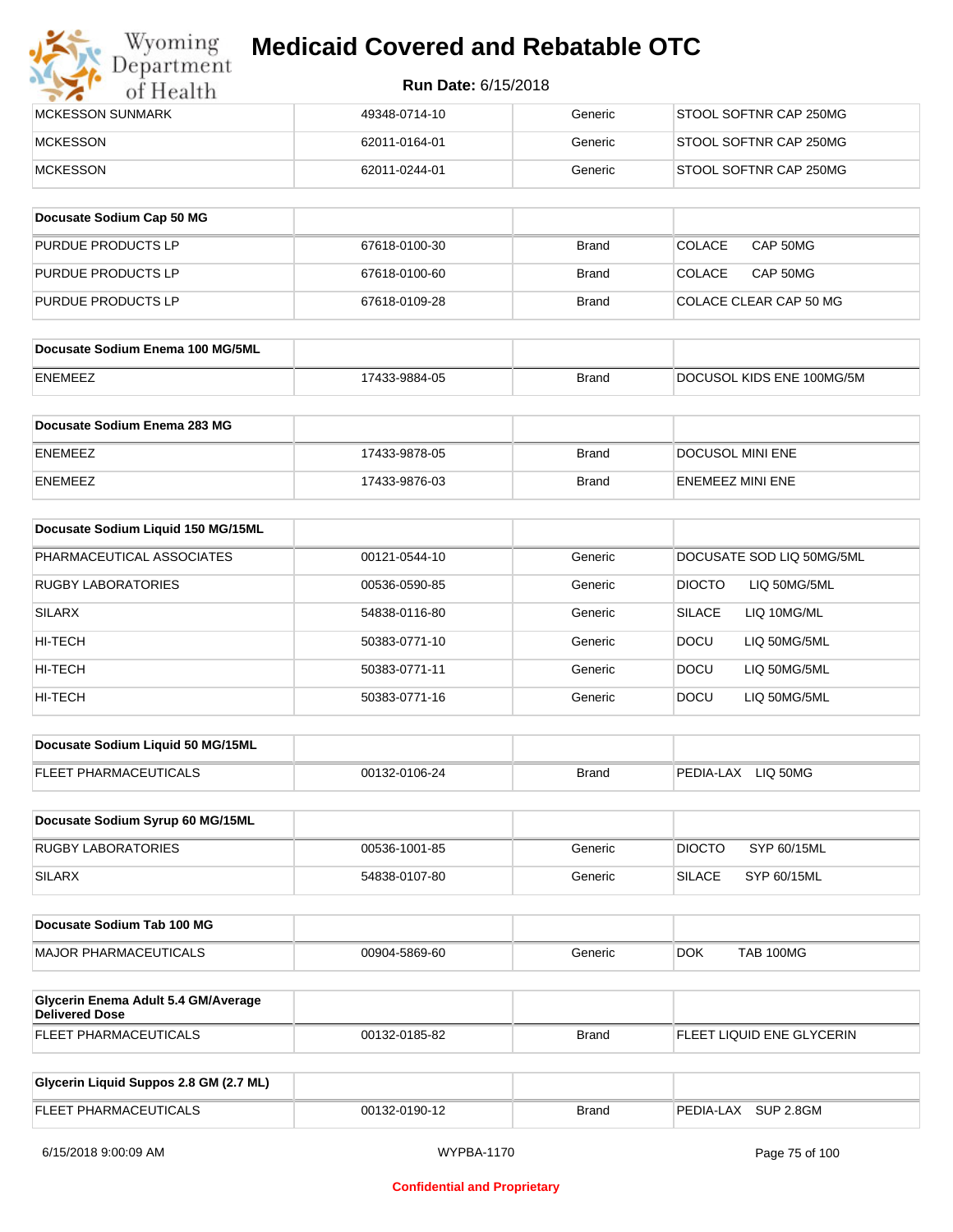

| <b>Glycerin Suppos 1 GM</b>         |               |              |                                         |
|-------------------------------------|---------------|--------------|-----------------------------------------|
| <b>FLEET PHARMACEUTICALS</b>        | 00132-0081-12 | <b>Brand</b> | PEDIA-LAX SUP 1GM                       |
| <b>Glycerin Suppos 1.2 GM</b>       |               |              |                                         |
| G & W LABS                          | 00713-0102-09 | Generic      | <b>SANI-SUPP</b><br><b>SUP PEDIATRI</b> |
|                                     |               |              |                                         |
| G & W LABS                          | 00713-0102-25 | Generic      | SANI-SUPP SUP PEDIATRI                  |
| G & W LABS                          | 00713-0102-13 | Generic      | GLYCERIN PED SUP 1.2GM                  |
| G & W LABS                          | 00713-0102-26 | Generic      | GLYCERIN PED SUP 1.2GM                  |
| <b>Glycerin Suppos 2 GM</b>         |               |              |                                         |
| FLEET PHARMACEUTICALS               | 00132-0079-12 | Generic      | <b>GLYCERIN</b><br>SUP <sub>2GM</sub>   |
| <b>FLEET PHARMACEUTICALS</b>        | 00132-0079-24 | Generic      | <b>GLYCERIN</b><br>SUP <sub>2GM</sub>   |
| FLEET PHARMACEUTICALS               | 00132-0079-50 | Generic      | <b>GLYCERIN</b><br>SUP <sub>2GM</sub>   |
| G & W LABS                          | 00713-0101-09 | Generic      | SANI-SUPP<br><b>SUP ADULT</b>           |
| G & W LABS                          | 00713-0101-25 | Generic      | <b>SUP ADULT</b><br>SANI-SUPP           |
| <b>Glycerin Suppos 2.1 GM</b>       |               |              |                                         |
| G & W LABS                          | 00713-0101-02 | Generic      | <b>GLYCERIN</b><br><b>SUP 2.1GM</b>     |
|                                     |               |              |                                         |
| G & W LABS                          | 00713-0101-51 | Generic      | <b>GLYCERIN</b><br><b>SUP 2.1GM</b>     |
| G & W LABS                          | 00713-0101-13 | Generic      | <b>GLYCERIN</b><br><b>SUP 2.1GM</b>     |
| G & W LABS                          | 00713-0101-26 | Generic      | <b>GLYCERIN</b><br><b>SUP 2.1GM</b>     |
| <b>Magnesium Citrate Soln</b>       |               |              |                                         |
|                                     |               |              |                                         |
| <b>MAJOR PHARMACEUTICALS</b>        | 00904-6304-77 | Generic      | MAG CITRATE SOL LEMON                   |
| <b>BERGEN BRUNSWIG</b>              | 24385-0910-10 | Generic      | MAG CITRATE SOL CHERRY                  |
| <b>BERGEN BRUNSWIG</b>              | 24385-0675-10 | Generic      | MAG CITRATE SOL LEMON                   |
| <b>MCKESSON SUNMARK</b>             | 49348-0504-49 | Generic      | MAG CITRATE SOL CHERRY                  |
| <b>MCKESSON SUNMARK</b>             | 49348-0696-49 | Generic      | MAG CITRATE SOL LEMON                   |
| <b>MCKESSON</b>                     | 62011-0166-01 | Generic      | MAG CITRATE SOL LEMON                   |
| <b>CHAIN DRUG MARKETING ASSOC</b>   | 63868-0934-10 | Generic      | MAG CITRATE SOL CHERRY                  |
| CHAIN DRUG MARKETING ASSOC          | 63868-0935-10 | Generic      | MAG CITRATE SOL LEMON                   |
| Magnesium Hydroxide Chew Tab 400 MG |               |              |                                         |

| <b>May 1998</b> The Magnesian Library Concern Laboratory <b>Magnesian</b> Library |               |       |                     |
|-----------------------------------------------------------------------------------|---------------|-------|---------------------|
| <b>FLEET PHARMACEUTICALS</b>                                                      | 00132-0655-01 | Brand | PEDIA-LAX CHW 400MG |
|                                                                                   |               |       |                     |
| Magnesium Hydroxide Susp 400 MG/5ML                                               |               |       |                     |

| <b>Magnesium rival oxide ousp from MOISML</b> |               |         |                         |
|-----------------------------------------------|---------------|---------|-------------------------|
| PERRIGO PHARMACEUTICALS                       | 00113-0396-40 | 3eneric | <b>MILK OF MAGN SUS</b> |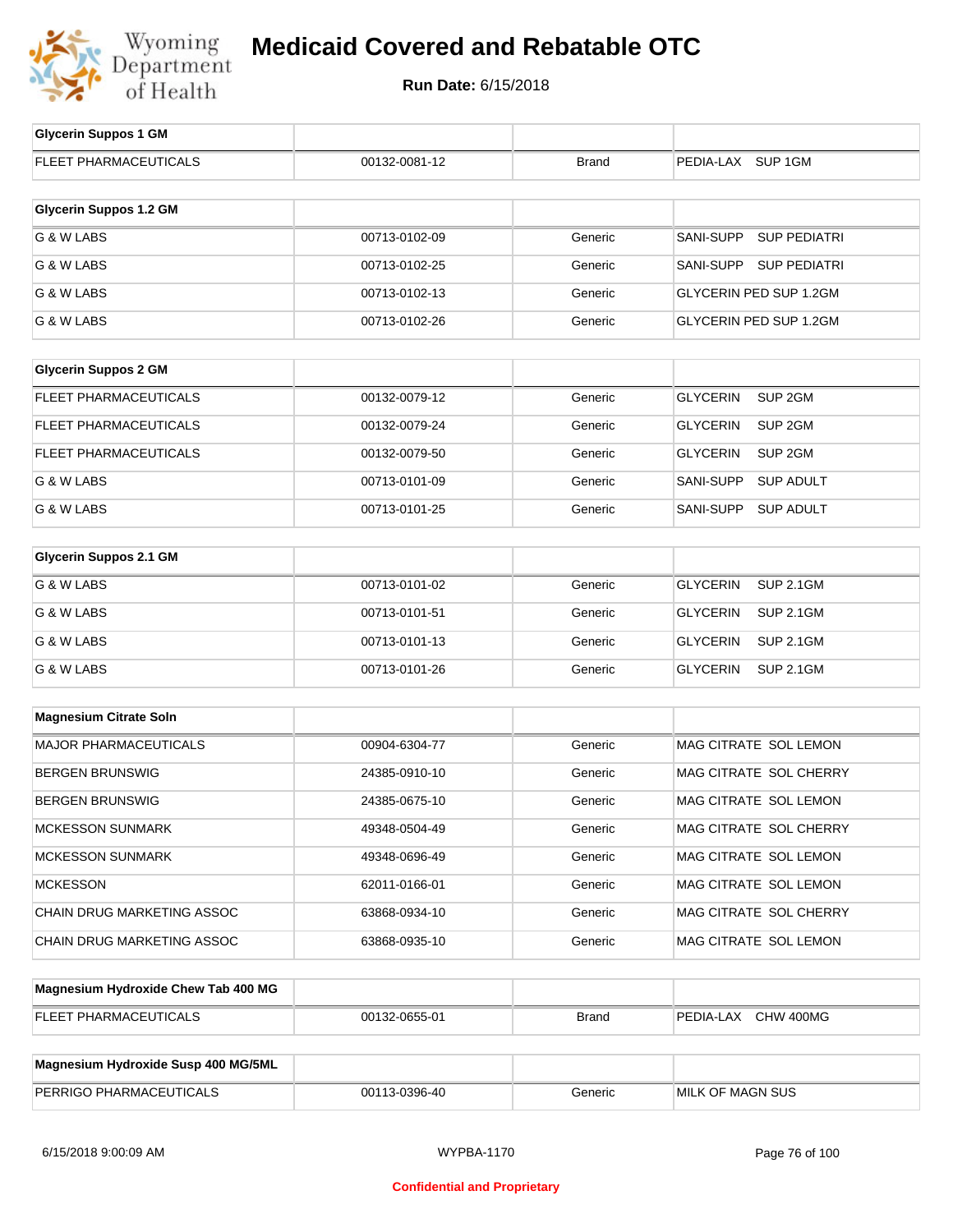

| Wyoming<br>Department                                       | <b>Medicaid Covered and Rebatable OTC</b> |              |                                     |
|-------------------------------------------------------------|-------------------------------------------|--------------|-------------------------------------|
| of Health                                                   | <b>Run Date: 6/15/2018</b>                |              |                                     |
| PHARMACEUTICAL ASSOCIATES                                   | 00121-0431-30                             | Generic      | <b>MILK OF MAGN SUS</b>             |
| PERRIGO PHARMACEUTICALS                                     | 00113-0332-40                             | Generic      | MILK OF MAGN SUS FRSH MNT           |
| <b>MAJOR PHARMACEUTICALS</b>                                | 00904-0789-14                             | Generic      | MILK OF MAGN SUS MINT               |
| <b>RUGBY LABORATORIES</b>                                   | 00536-2470-85                             | Generic      | MILK OF MAGN SUS                    |
| <b>RUGBY LABORATORIES</b>                                   | 00536-2470-83                             | Generic      | MILK OF MAGN SUS                    |
| <b>MAJOR PHARMACEUTICALS</b>                                | 00904-0788-14                             | Generic      | MILK OF MAGN SUS 1200/15            |
| <b>MAJOR PHARMACEUTICALS</b>                                | 00904-0788-16                             | Generic      | MILK OF MAGN SUS 1200/15            |
| <b>SELECT BRAND</b>                                         | 15127-0833-73                             | Generic      | <b>SB MILK MAGN SUS</b>             |
| <b>SELECT BRAND</b>                                         | 15127-0835-73                             | Generic      | SB MILK MAGN SUS MINT               |
| <b>BERGEN BRUNSWIG</b>                                      | 24385-0332-40                             | Generic      | <b>GNP MILK MAG SUS</b>             |
| <b>BERGEN BRUNSWIG</b>                                      | 24385-0396-40                             | Generic      | <b>GNP MILK MAG SUS</b>             |
| <b>BERGEN BRUNSWIG</b>                                      | 24385-0608-40                             | Generic      | <b>GNP MILK MAG SUS</b>             |
| <b>TOPCO</b>                                                | 36800-0396-40                             | Generic      | <b>MILK OF MAGN SUS</b>             |
| <b>TOPCO</b>                                                | 36800-0949-40                             | Generic      | MILK OF MAGN SUS CHERRY             |
| <b>LEADER BRAND PRODUCTS</b>                                | 37205-0833-40                             | Generic      | MILK OF MAGN SUS 400/5ML            |
| <b>TOPCO</b>                                                | 36800-0332-40                             | Generic      | MILK OF MAGN SUS 1200/15            |
| LEADER BRAND PRODUCTS                                       | 37205-0834-40                             | Generic      | MILK OF MAGN SUS MINT               |
| <b>MCKESSON SUNMARK</b>                                     | 49348-0307-39                             | Generic      | MILK OF MAGN SUS 1200/15            |
| <b>MCKESSON</b>                                             | 62011-0124-01                             | Generic      | MILK OF MAGN SUS 400/5ML            |
| <b>MCKESSON</b>                                             | 62011-0123-01                             | Generic      | MILK OF MAGN SUS 400/5ML            |
| CHAIN DRUG MARKETING ASSOC                                  | 63868-0310-12                             | Generic      | MILK OF MAGN SUS 400/5ML            |
| CHAIN DRUG MARKETING ASSOC                                  | 63868-0788-57                             | Generic      | MILK OF MAGN SUS 400/5ML            |
| CHAIN DRUG MARKETING ASSOC                                  | 63868-0787-57                             | Generic      | MILK OF MAGN SUS 400/5ML            |
| <b>Magnesium Hydroxide Susp Concentrate</b><br>2400 MG/10ML |                                           |              |                                     |
| WEST-WARD                                                   | 00054-3567-49                             | <b>Brand</b> | MILK OF MAGN SUS 2400MG             |
| WEST-WARD                                                   | 00054-3567-61                             | Brand        | MILK OF MAGN SUS 2400MG             |
| PHARMACEUTICAL ASSOCIATES                                   | 00121-0527-10                             | <b>Brand</b> | MILK OF MAGN SUS 2400MG             |
| <b>Magnesium Sulfate Oral Granules</b>                      |                                           |              |                                     |
| <b>BERGEN BRUNSWIG</b>                                      | 24385-0807-04                             | Generic      | <b>GNP EPSOM</b><br><b>GRA SALT</b> |
| <b>BERGEN BRUNSWIG</b>                                      | 24385-0807-01                             | Generic      | <b>GNP EPSOM</b><br><b>GRA SALT</b> |

| Methylcellulose Powder Laxative       |               |              |                                 |
|---------------------------------------|---------------|--------------|---------------------------------|
| <b>GLAXO CONSUMER HEALTHCARE L.P.</b> | 00135-0090-70 | <b>Brand</b> | POW SF ORANG<br><b>CITRUCEL</b> |

MCKESSON SUNMARK 49348-0018-75 Generic SM EPSOM GRA SALT MCKESSON SUNMARK 49348-0018-63 Generic SM EPSOM GRA SALT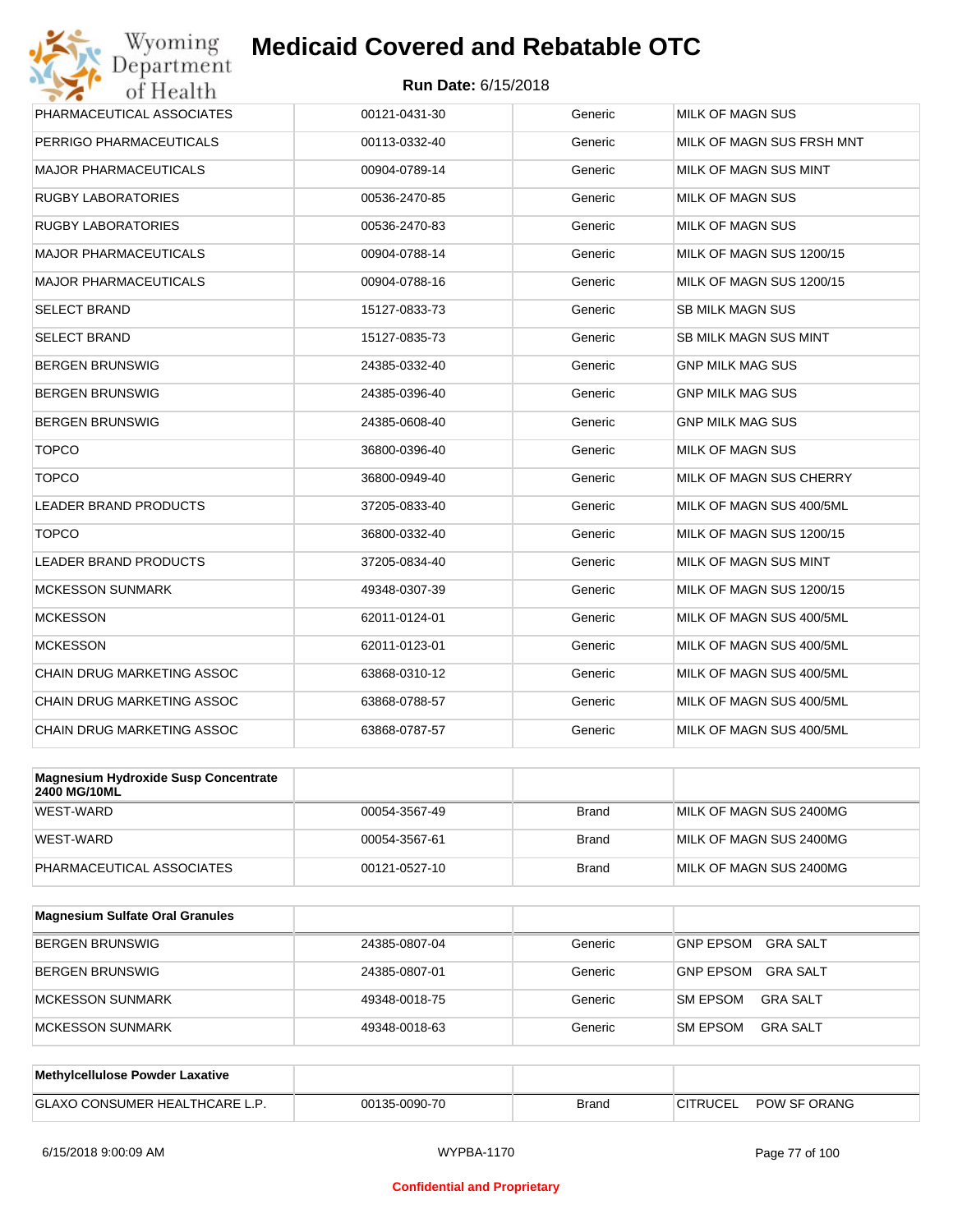| Wyoming<br>Department                 | <b>Medicaid Covered and Rebatable OTC</b> |              |                                     |
|---------------------------------------|-------------------------------------------|--------------|-------------------------------------|
| of Health                             | <b>Run Date: 6/15/2018</b>                |              |                                     |
| <b>GLAXO CONSUMER HEALTHCARE L.P.</b> | 00135-0090-74                             | <b>Brand</b> | CITRUCEL<br>POW SF ORANG            |
| <b>GLAXO CONSUMER HEALTHCARE L.P.</b> | 00135-0090-75                             | <b>Brand</b> | CITRUCEL<br>POW SF ORANG            |
| <b>GLAXO CONSUMER HEALTHCARE L.P.</b> | 00135-0089-71                             | <b>Brand</b> | CITRUCEL<br><b>POW ORANGE</b>       |
| <b>GLAXO CONSUMER HEALTHCARE L.P.</b> | 00135-0089-69                             | <b>Brand</b> | CITRUCEL<br><b>POW ORANGE</b>       |
| <b>MAJOR PHARMACEUTICALS</b>          | 00904-5675-16                             | Generic      | SOLUBLE FIB POW THERAPY             |
| Methylcellulose Tab 500 MG            |                                           |              |                                     |
| <b>GLAXO CONSUMER HEALTHCARE L.P.</b> | 00135-0199-02                             | <b>Brand</b> | <b>CITRUCEL</b><br><b>TAB 500MG</b> |
| <b>GLAXO CONSUMER HEALTHCARE L.P.</b> | 00135-0199-07                             | <b>Brand</b> | <b>CITRUCEL</b><br><b>TAB 500MG</b> |
| GLAXO CONSUMER HEALTHCARE L.P.        | 00135-0199-01                             | <b>Brand</b> | CITRUCEL<br><b>TAB 500MG</b>        |
| <b>BERGEN BRUNSWIG</b>                | 24385-0466-78                             | Generic      | FIBER THERAP TAB 500MG              |
| <b>MCKESSON SUNMARK</b>               | 49348-0541-10                             | Generic      | SM FIBER LAX TAB 500MG              |
| <b>MCKESSON</b>                       | 62011-0134-01                             | Generic      | HM FIBER<br>TAB 500MG               |
| <b>Mineral Oil</b>                    |                                           |              |                                     |
| <b>PERRIGO</b>                        | 00574-0618-16                             | Generic      | <b>MINERAL</b><br>OIL               |
| <b>BERGEN BRUNSWIG</b>                | 24385-0685-16                             | Generic      | <b>GNP MINERAL OIL HEAVY</b>        |
| <b>MCKESSON SUNMARK</b>               | 49348-0804-38                             | Generic      | SM MINERAL OIL                      |
| CHAIN DRUG MARKETING ASSOC            | 63868-0938-16                             | Generic      | QC MINERAL OIL HEAVY                |
|                                       |                                           |              |                                     |
| <b>Mineral Oil Enema</b>              |                                           |              |                                     |
| <b>FLEET PHARMACEUTICALS</b>          | 00132-0301-40                             | <b>Brand</b> | FLEET OIL<br>ENE                    |
| <b>MCKESSON</b>                       | 62011-0190-01                             | Generic      | MINERAL OIL ENE                     |
| Polyethylene Glycol 3350 Oral Packet  |                                           |              |                                     |
| MAJOR PHARMACEUTICALS                 | 00904-6025-61                             | Generic      | PEG 3350<br><b>POW</b>              |
| MAJOR PHARMACEUTICALS                 | 00904-6422-81                             | Generic      | PEG 3350<br><b>POW</b>              |
| MAJOR PHARMACEUTICALS                 | 00904-6422-86                             | Generic      | PEG 3350<br><b>POW</b>              |
| <b>TOPCO</b>                          | 36800-0306-52                             | Generic      | <b>POW</b><br>CLEARLAX              |
| <b>MYLAN INSTITUTIONAL</b>            | 51079-0306-01                             | Generic      | POLYETH GLYC POW 3350 NF            |
| <b>MYLAN INSTITUTIONAL</b>            | 51079-0306-30                             | Generic      | POLYETH GLYC POW 3350 NF            |
| AMERICAN HEALTH PACKAGING             | 68084-0430-99                             | Generic      | HEALTHYLAX POW                      |
| AMERICAN HEALTH PACKAGING             | 68084-0430-98                             | Generic      | HEALTHYLAX POW                      |

| Polyethylene Glycol 3350 Oral Powder |               |         |          |            |
|--------------------------------------|---------------|---------|----------|------------|
| MAJOR PHARMACEUTICALS                | 00904-6025-76 | Generic | PEG 3350 | <b>POW</b> |
| RUGBY LABORATORIES                   | 00536-1052-24 | Generic | PEG3350  | <b>POW</b> |
| RUGBY LABORATORIES                   | 00536-1052-27 | Generic | PEG3350  | <b>POW</b> |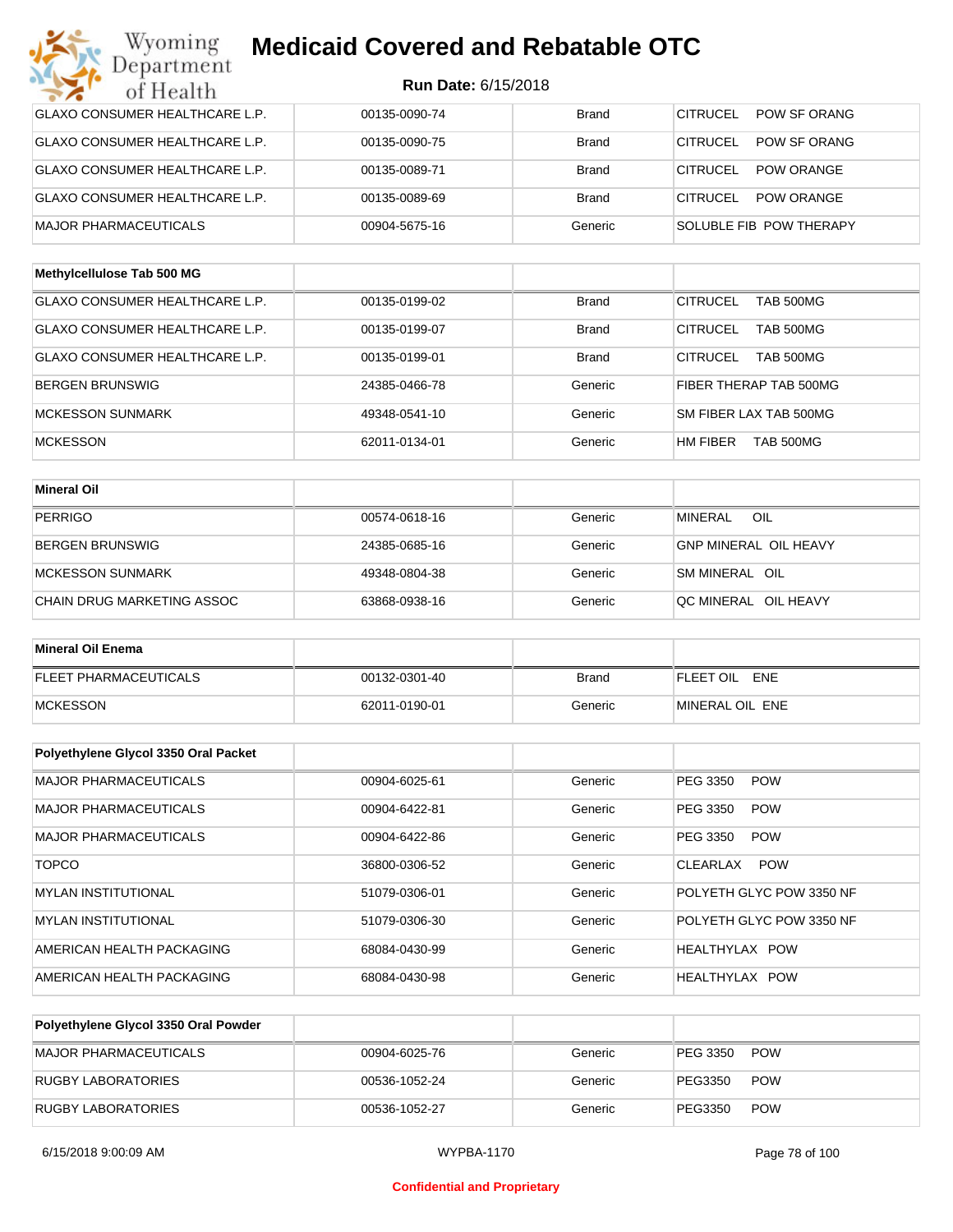| Wyoming<br>Department        | <b>Medicaid Covered and Rebatable OTC</b> |         |                              |
|------------------------------|-------------------------------------------|---------|------------------------------|
| of Health                    | <b>Run Date: 6/15/2018</b>                |         |                              |
| <b>RUGBY LABORATORIES</b>    | 00536-1052-84                             | Generic | PEG3350<br><b>POW</b>        |
| <b>MAJOR PHARMACEUTICALS</b> | 00904-6025-77                             | Generic | PEG 3350<br><b>POW</b>       |
| <b>MAJOR PHARMACEUTICALS</b> | 00904-6025-84                             | Generic | PEG 3350<br><b>POW</b>       |
| <b>TOPCO</b>                 | 36800-0306-03                             | Generic | CLEARLAX<br><b>POW</b>       |
| <b>TOPCO</b>                 | 36800-0181-04                             | Generic | CLEARLAX<br><b>POW</b>       |
| <b>TOPCO</b>                 | 36800-0306-01                             | Generic | CLEARLAX<br><b>POW</b>       |
| <b>TOPCO</b>                 | 36800-0306-02                             | Generic | CLEARLAX<br><b>POW</b>       |
| LEADER BRAND PRODUCTS        | 37205-0612-71                             | Generic | CLEARLAX<br><b>POW</b>       |
| LEADER BRAND PRODUCTS        | 37205-0612-72                             | Generic | CLEARLAX<br><b>POW</b>       |
| <b>LEADER BRAND PRODUCTS</b> | 37205-0612-73                             | Generic | CLEARLAX<br><b>POW</b>       |
| LUPIN PHARMACEUTICALS        | 43386-0312-08                             | Generic | GAVILAX<br><b>POW</b>        |
| LUPIN PHARMACEUTICALS        | 43386-0312-14                             | Generic | <b>GAVILAX</b><br><b>POW</b> |
| PERRIGO PHARMACEUTICALS      | 45802-0868-02                             | Generic | POLYETH GLYC POW 3350 NF     |
| AMERISOURCE BERGEN DRUGS     | 46122-0014-33                             | Generic | <b>GNP CLEARLAX POW</b>      |
| PERRIGO PHARMACEUTICALS      | 45802-0868-01                             | Generic | POLYETH GLYC POW 3350 NF     |
| AMERISOURCE BERGEN DRUGS     | 46122-0014-31                             | Generic | <b>GNP CLEARLAX POW</b>      |
| AMERISOURCE BERGEN DRUGS     | 46122-0014-71                             | Generic | <b>GNP CLEARLAX POW</b>      |
| PERRIGO PHARMACEUTICALS      | 45802-0868-03                             | Generic | POLYETH GLYC POW 3350 NF     |
| <b>MCKESSON SUNMARK</b>      | 49348-0893-50                             | Generic | SM CLEARLAX POW              |
| <b>MCKESSON SUNMARK</b>      | 49348-0893-92                             | Generic | SM CLEARLAX POW              |
| <b>MCKESSON SUNMARK</b>      | 49348-0893-70                             | Generic | SM CLEARLAX POW              |
| <b>MCKESSON</b>              | 62011-0153-01                             | Generic | HM CLEARLAX POW              |
| <b>MCKESSON</b>              | 62011-0153-02                             | Generic | HM CLEARLAX POW              |
| <b>KREMERS URBAN</b>         | 62175-0190-15                             | Generic | GLYCOLAX POW 3350 NF         |
| <b>KREMERS URBAN</b>         | 62175-0195-07                             | Generic | POLYETH GLYC POW 3350 NF     |
| <b>KREMERS URBAN</b>         | 62175-0195-31                             | Generic | POLYETH GLYC POW 3350 NF     |
| <b>KREMERS URBAN</b>         | 62175-0190-31                             | Generic | GLYCOLAX POW 3350 NF         |
| <b>KREMERS URBAN</b>         | 62175-0195-15                             | Generic | POLYETH GLYC POW 3350 NF     |
| CHAIN DRUG MARKETING ASSOC   | 63868-0002-14                             | Generic | NATURA-LAX POW 3350 NF       |

| Psyllium Cap 0.52 GM      |               |         |                               |
|---------------------------|---------------|---------|-------------------------------|
| KONSYL PHARMACEUTICAL     | 00224-1847-80 | Generic | KONSYL<br><b>CAP 520MG</b>    |
| KONSYL PHARMACEUTICAL     | 00224-1847-10 | Generic | KONSYL<br><b>CAP 520MG</b>    |
| <b>RUGBY LABORATORIES</b> | 00536-1500-60 | Generic | <b>REGULOID</b><br>CAP 0.52GM |
| LEADER BRAND PRODUCTS     | 37205-0372-78 | Generic | FIBER LAXTIV CAP 0.52GM       |
| <b>MCKESSON SUNMARK</b>   | 49348-0633-49 | Generic | SM FIBER LAX CAP 0.52GM       |
| <b>MCKESSON</b>           | 62011-0053-01 | Generic | CAP 0.52GM<br>HM FIBER        |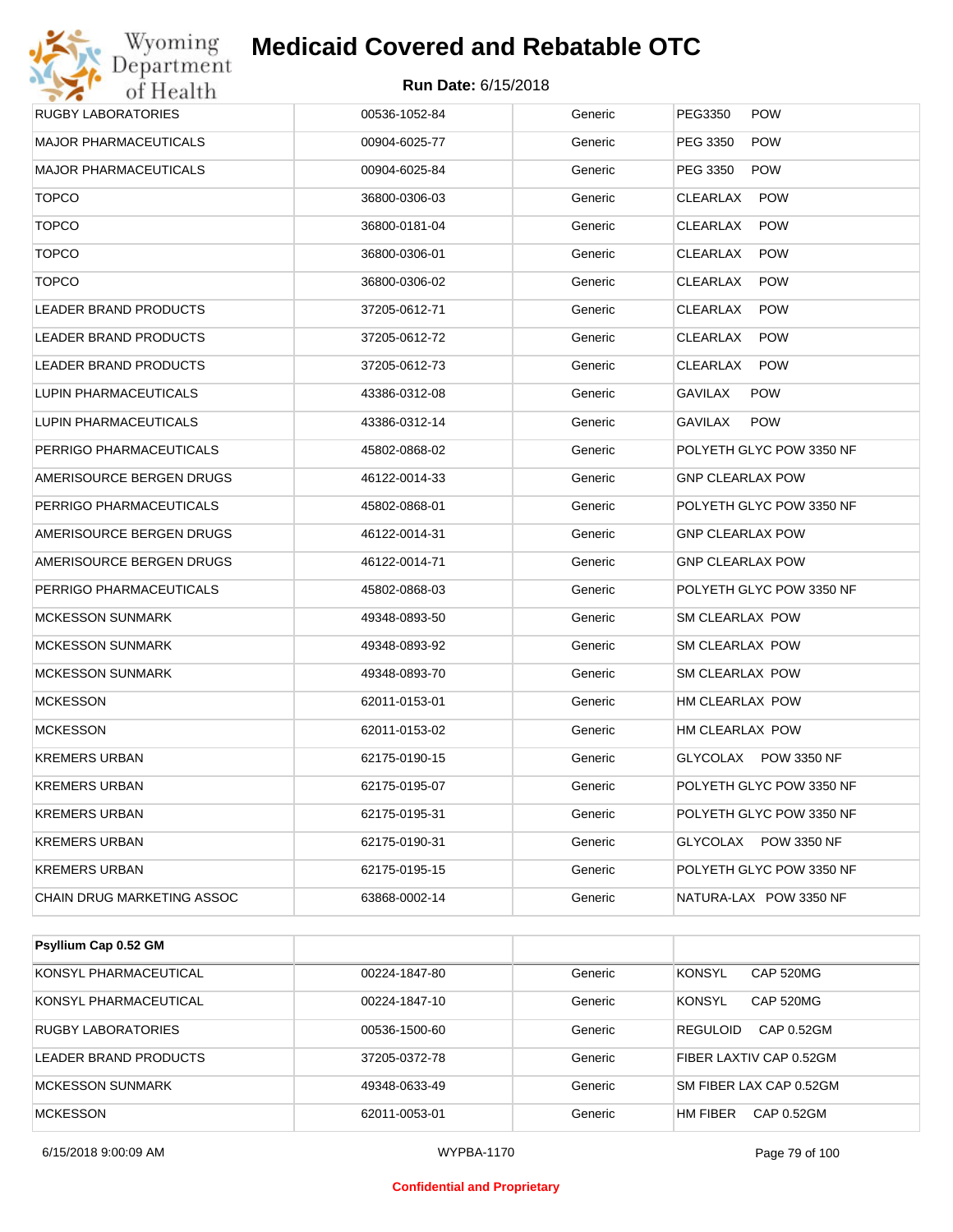

| <b>Psyllium Powder 100%</b>  |               |              |                              |
|------------------------------|---------------|--------------|------------------------------|
| KONSYL PHARMACEUTICAL        | 00224-1801-80 | <b>Brand</b> | POW 100%<br><b>KONSYL</b>    |
| KONSYL PHARMACEUTICAL        | 00224-1801-06 | <b>Brand</b> | <b>KONSYL</b><br>POW 100%    |
| KONSYL PHARMACEUTICAL        | 00224-1801-07 | <b>Brand</b> | <b>KONSYL</b><br>POW 100%    |
| KONSYL PHARMACEUTICAL        | 00224-1801-81 | <b>Brand</b> | <b>KONSYL</b><br>POW 100%    |
|                              |               |              |                              |
| Psyllium Powder 28.3%        |               |              |                              |
| KONSYL PHARMACEUTICAL        | 00224-1852-06 | Generic      | <b>KONSYL</b><br>POW 28.3%   |
| KONSYL PHARMACEUTICAL        | 00224-1852-80 | Generic      | <b>KONSYL</b><br>POW 28.3%   |
| <b>RUGBY LABORATORIES</b>    | 00536-4445-54 | Generic      | <b>REGULOID</b><br>POW 28.3% |
| <b>RUGBY LABORATORIES</b>    | 00536-4445-89 | Generic      | <b>REGULOID</b><br>POW 28.3% |
| <b>MAJOR PHARMACEUTICALS</b> | 00904-5200-65 | Generic      | NATURL FIBER POW 28.3%       |
| <b>MAJOR PHARMACEUTICALS</b> | 00904-5200-66 | Generic      | NATURL FIBER POW 28.3%       |
| <b>MCKESSON SUNMARK</b>      | 49348-0047-65 | Generic      | <b>SM FIBER</b><br>POW 28.3% |
| <b>MCKESSON SUNMARK</b>      | 49348-0091-68 | Generic      | <b>SM FIBER</b><br>POW 28.3% |
| <b>MCKESSON</b>              | 62011-0133-01 | Generic      | <b>HM FIBER</b><br>POW 28.3% |

| <b>Psyllium Powder 30.9%</b> |               |         |                              |
|------------------------------|---------------|---------|------------------------------|
| KONSYL PHARMACEUTICAL        | 00224-1841-80 | Generic | KONSYL<br>POW 30.9%          |
| KONSYL PHARMACEUTICAL        | 00224-1841-03 | Generic | KONSYL<br>POW 30.9%          |
| <b>MCKESSON</b>              | 62011-0135-01 | Generic | <b>HM FIBER</b><br>POW 30.9% |

| <b>Psyllium Powder 48.57%</b> |               |         |                                        |
|-------------------------------|---------------|---------|----------------------------------------|
| <b>RUGBY LABORATORIES</b>     | 00536-4444-54 | Generic | <b>REGULOID</b><br>POW 48.57%          |
| <b>RUGBY LABORATORIES</b>     | 00536-4444-89 | Generic | <b>REGULOID</b><br>POW 48.57%          |
| <b>MAJOR PHARMACEUTICALS</b>  | 00904-5199-65 | Generic | <b>NAT FIBER</b><br><b>POW THERAPY</b> |
| <b>MAJOR PHARMACEUTICALS</b>  | 00904-5199-66 | Generic | NAT FIBER<br><b>POW THERAPY</b>        |
| <b>BERGEN BRUNSWIG</b>        | 24385-0301-27 | Generic | POW 48.57%<br>NAT FIBER                |
| <b>MCKESSON SUNMARK</b>       | 49348-0166-93 | Generic | <b>SM FIBER</b><br>POW 48.57%          |
| <b>MCKESSON SUNMARK</b>       | 49348-0166-65 | Generic | <b>SM FIBER</b><br>POW 48.57%          |
| <b>MCKESSON</b>               | 62011-0136-01 | Generic | HM FIBER<br>POW 48.57%                 |

| <b>Psyllium Powder 52.3%</b> |               |       |                       |
|------------------------------|---------------|-------|-----------------------|
| KONSYL PHARMACEUTICAL        | 00224-1822-03 | Brand | KONSYL-D<br>POW 52.3% |
| KONSYL PHARMACEUTICAL        | 00224-1822-80 | Brand | KONSYL-D<br>POW 52.3% |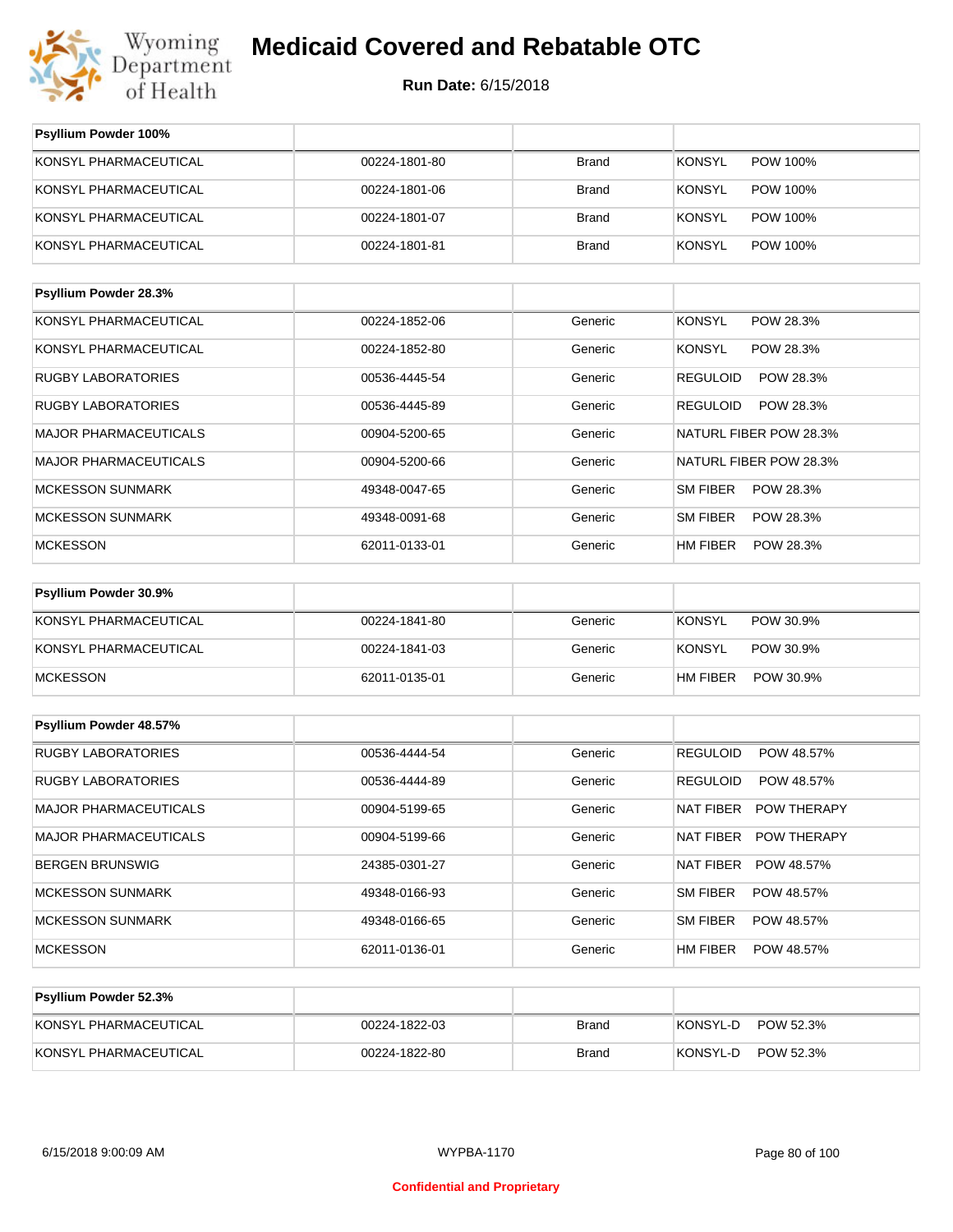

## **Medicaid Covered and Rebatable OTC**

#### **Run Date:** 6/15/2018

| Psyllium Powder 58.6%            |               |              |                              |
|----------------------------------|---------------|--------------|------------------------------|
| <b>MAJOR PHARMACEUTICALS</b>     | 00904-5788-77 | Generic      | FIBER THERAP POW 58.6%       |
| <b>RUGBY LABORATORIES</b>        | 00536-1875-16 | Generic      | <b>REGULOID</b><br>POW 58.6% |
| <b>RUGBY LABORATORIES</b>        | 00536-1875-79 | Generic      | <b>REGULOID</b><br>POW 58.6% |
| <b>RUGBY LABORATORIES</b>        | 00536-1881-16 | Generic      | <b>REGULOID</b><br>POW 58.6% |
| <b>RUGBY LABORATORIES</b>        | 00536-1881-79 | Generic      | <b>REGULOID</b><br>POW 58.6% |
| <b>MCKESSON SUNMARK</b>          | 49348-0090-92 | Generic      | <b>SM FIBER</b><br>POW 58.6% |
| <b>MCKESSON</b>                  | 62011-0137-01 | Generic      | <b>HM FIBER</b><br>POW 58.6% |
|                                  |               |              |                              |
| Psyllium Powder 60.3%            |               |              |                              |
| KONSYL PHARMACEUTICAL            | 00224-1866-28 | <b>Brand</b> | <b>KONSYL</b><br>POW 60.3%   |
| KONSYL PHARMACEUTICAL            | 00224-1866-80 | <b>Brand</b> | <b>KONSYL</b><br>POW 60.3%   |
| KONSYL PHARMACEUTICAL            | 00224-1855-81 | <b>Brand</b> | <b>KONSYL</b><br>POW 60.3%   |
| KONSYL PHARMACEUTICAL            | 00224-1855-07 | <b>Brand</b> | <b>KONSYL</b><br>POW 60.3%   |
|                                  |               |              |                              |
| Psyllium Powder 71.67%           |               |              |                              |
| KONSYL PHARMACEUTICAL            | 00224-1856-06 | <b>Brand</b> | <b>KONSYL</b><br>POW 71.67%  |
| KONSYL PHARMACEUTICAL            | 00224-1856-80 | <b>Brand</b> | <b>KONSYL</b><br>POW 71.67%  |
| Psyllium Powder Packet 100%      |               |              |                              |
|                                  |               |              |                              |
| KONSYL PHARMACEUTICAL            | 00224-1801-84 | <b>Brand</b> | <b>KONSYL</b><br>POW 100%    |
| KONSYL PHARMACEUTICAL            | 00224-1801-24 | <b>Brand</b> | <b>KONSYL</b><br>POW 100%    |
| KONSYL PHARMACEUTICAL            | 00224-1801-35 | <b>Brand</b> | <b>KONSYL</b><br>POW 100%    |
| Psyllium Powder Packet 28.3%     |               |              |                              |
| KONSYL PHARMACEUTICAL            | 00224-1852-13 | <b>Brand</b> | <b>KONSYL</b><br>POW 28.3%   |
| KONSYL PHARMACEUTICAL            | 00224-1852-81 | Brand        | <b>KONSYL</b><br>POW 28.3%   |
|                                  |               |              |                              |
| Psyllium Powder Packet 60.3%     |               |              |                              |
| KONSYL PHARMACEUTICAL            | 00224-1855-30 | Brand        | <b>KONSYL</b><br>POW 60.3%   |
| KONSYL PHARMACEUTICAL            | 00224-1855-82 | Brand        | <b>KONSYL</b><br>POW 60.3%   |
|                                  |               |              |                              |
| <b>Sennosides Chew Tab 15 MG</b> |               |              |                              |
| GLAXO CONSUMER HEALTHCARE L.P.   | 00067-0005-48 | <b>Brand</b> | EX-LAX<br>CHW 15MG           |
| GLAXO CONSUMER HEALTHCARE L.P.   | 00067-0005-12 | Brand        | EX-LAX<br>CHW 15MG           |
| GLAXO CONSUMER HEALTHCARE L.P.   | 00067-0005-24 | Brand        | EX-LAX<br>CHW 15MG           |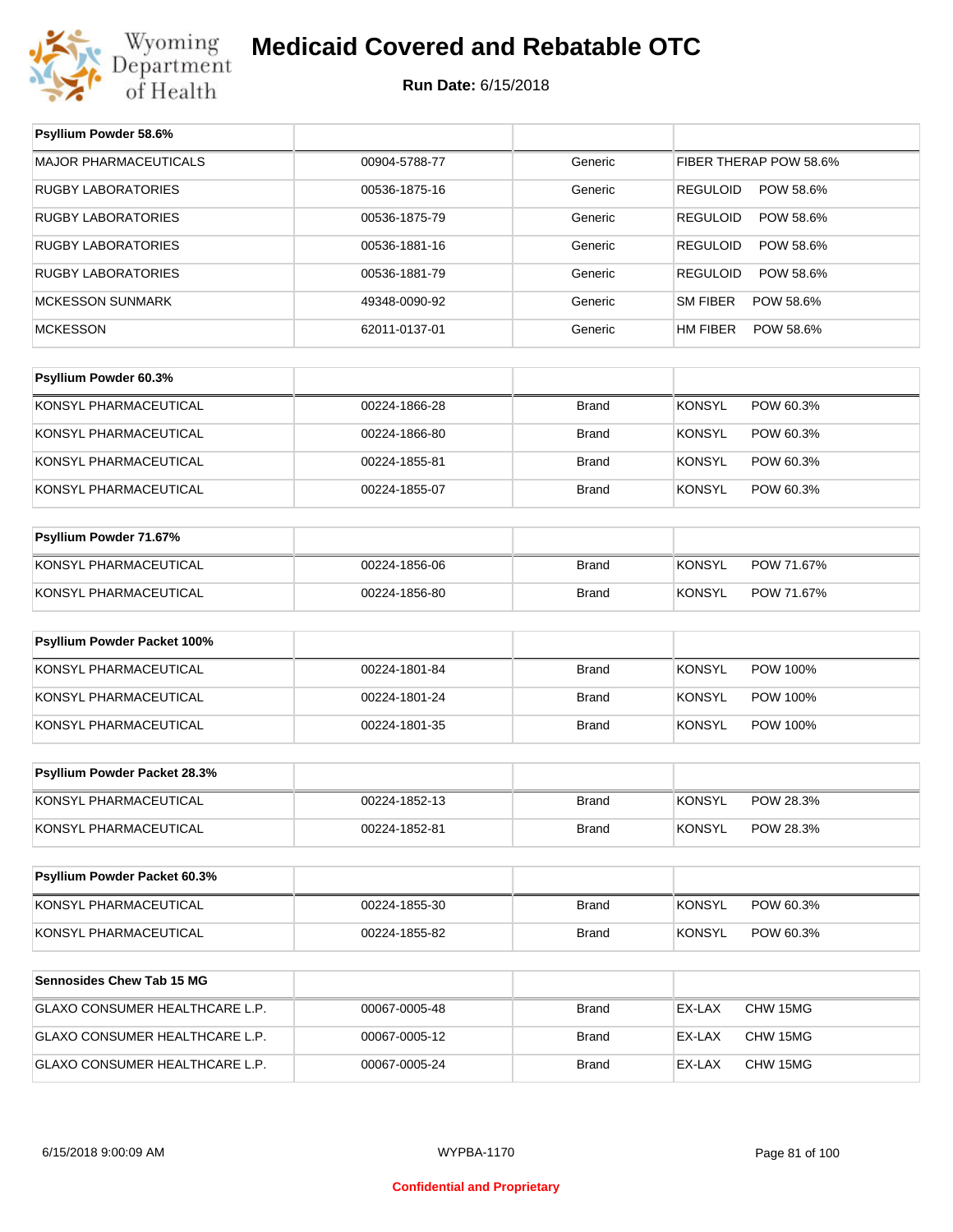

| Sennosides Syrup 8.8 MG/5ML           |               |              |                               |
|---------------------------------------|---------------|--------------|-------------------------------|
| <b>RUGBY LABORATORIES</b>             | 00536-1000-59 | Generic      | LIQ 8.8MG/5<br><b>SENEXON</b> |
| <b>MAJOR PHARMACEUTICALS</b>          | 00904-6289-09 | Generic      | <b>SENNA</b><br>SYP 8.8MG/5   |
| Sennosides Tab 15 MG                  |               |              |                               |
| <b>GLAXO CONSUMER HEALTHCARE L.P.</b> | 00067-0003-08 | <b>Brand</b> | TAB 15MG<br>EX-LAX            |
| <b>GLAXO CONSUMER HEALTHCARE L.P.</b> | 00067-0003-30 | <b>Brand</b> | EX-LAX<br>TAB 15MG            |
| <b>GLAXO CONSUMER HEALTHCARE L.P.</b> | 00067-6025-60 | Generic      | PERDIEM OVER TAB 15MG         |
| Sennosides Tab 17.2 MG                |               |              |                               |
| PURDUE PRODUCTS LP                    | 67618-0315-12 | <b>Brand</b> | SENOKOT XTRA TAB 17.2MG       |
| Sennosides Tab 25 MG                  |               |              |                               |
| <b>GLAXO CONSUMER HEALTHCARE L.P.</b> | 00067-0016-90 | <b>Brand</b> | EX-LAX<br>TAB MAX ST          |
| <b>GLAXO CONSUMER HEALTHCARE L.P.</b> | 00067-0016-24 | <b>Brand</b> | EX-LAX<br>TAB MAX ST          |
| <b>GLAXO CONSUMER HEALTHCARE L.P.</b> | 00067-0016-48 | <b>Brand</b> | EX-LAX<br>TAB MAX ST          |
| <b>BERGEN BRUNSWIG</b>                | 24385-0369-62 | Generic      | <b>GNP LAXATIVE TAB 25MG</b>  |
|                                       |               |              |                               |

| BERGEN BRUNSWIG            | 24385-0369-62 | Generic | GNP LAXATIVE TAB 25MG     |
|----------------------------|---------------|---------|---------------------------|
| LEADER BRAND PRODUCTS      | 37205-0294-62 | Generic | TAB 25MG<br>LAXATIVE      |
| <b>MCKESSON SUNMARK</b>    | 49348-0224-04 | Generic | ISM SENNA LAX TAB MAX STR |
| CHAIN DRUG MARKETING ASSOC | 63868-0549-24 | Generic | TAB MAX-STR<br>LAXATIVE   |

| Sennosides Tab 8.6 MG        |               |         |                             |
|------------------------------|---------------|---------|-----------------------------|
| <b>PAR PHARMACEUTICAL</b>    | 00603-0282-32 | Generic | SENNA LAX TAB 8.6MG         |
| <b>MAJOR PHARMACEUTICALS</b> | 00904-5165-59 | Generic | <b>SENNA</b><br>TAB 8.6MG   |
| <b>RUGBY LABORATORIES</b>    | 00536-5904-01 | Generic | TAB 8.6MG<br><b>SENEXON</b> |
| <b>PAR PHARMACEUTICAL</b>    | 00603-0282-21 | Generic | SENNA LAX TAB 8.6MG         |
| RUGBY LABORATORIES           | 00536-5904-10 | Generic | TAB 8.6MG<br><b>SENEXON</b> |
| <b>MAJOR PHARMACEUTICALS</b> | 00904-5165-61 | Generic | TAB 8.6MG<br><b>SENNA</b>   |
| <b>MAJOR PHARMACEUTICALS</b> | 00904-5165-80 | Generic | TAB 8.6MG<br><b>SENNA</b>   |
| <b>MAJOR PHARMACEUTICALS</b> | 00904-6434-59 | Generic | TAB 8.6MG<br><b>SENNA</b>   |
| <b>MAJOR PHARMACEUTICALS</b> | 00904-6434-80 | Generic | <b>SENNA</b><br>TAB 8.6MG   |
| <b>SELECT BRAND</b>          | 15127-0105-01 | Generic | SB SENNA-LAX TAB 8.6MG      |
| PHARBEST PHARMACEUTICALS     | 16103-0363-08 | Generic | SENNA-TABS TAB 8.6MG        |
| PHARBEST PHARMACEUTICALS     | 16103-0363-11 | Generic | SENNA-TABS TAB 8.6MG        |
| <b>BERGEN BRUNSWIG</b>       | 24385-0404-78 | Generic | SENNA-LAX TAB 8.6MG         |
| <b>LEADER BRAND PRODUCTS</b> | 37205-0241-78 | Generic | <b>SENNA</b><br>TAB 8.6MG   |
| <b>TIME-CAP LABS</b>         | 49483-0080-01 | Generic | SENNA-TIME TAB 8.6MG        |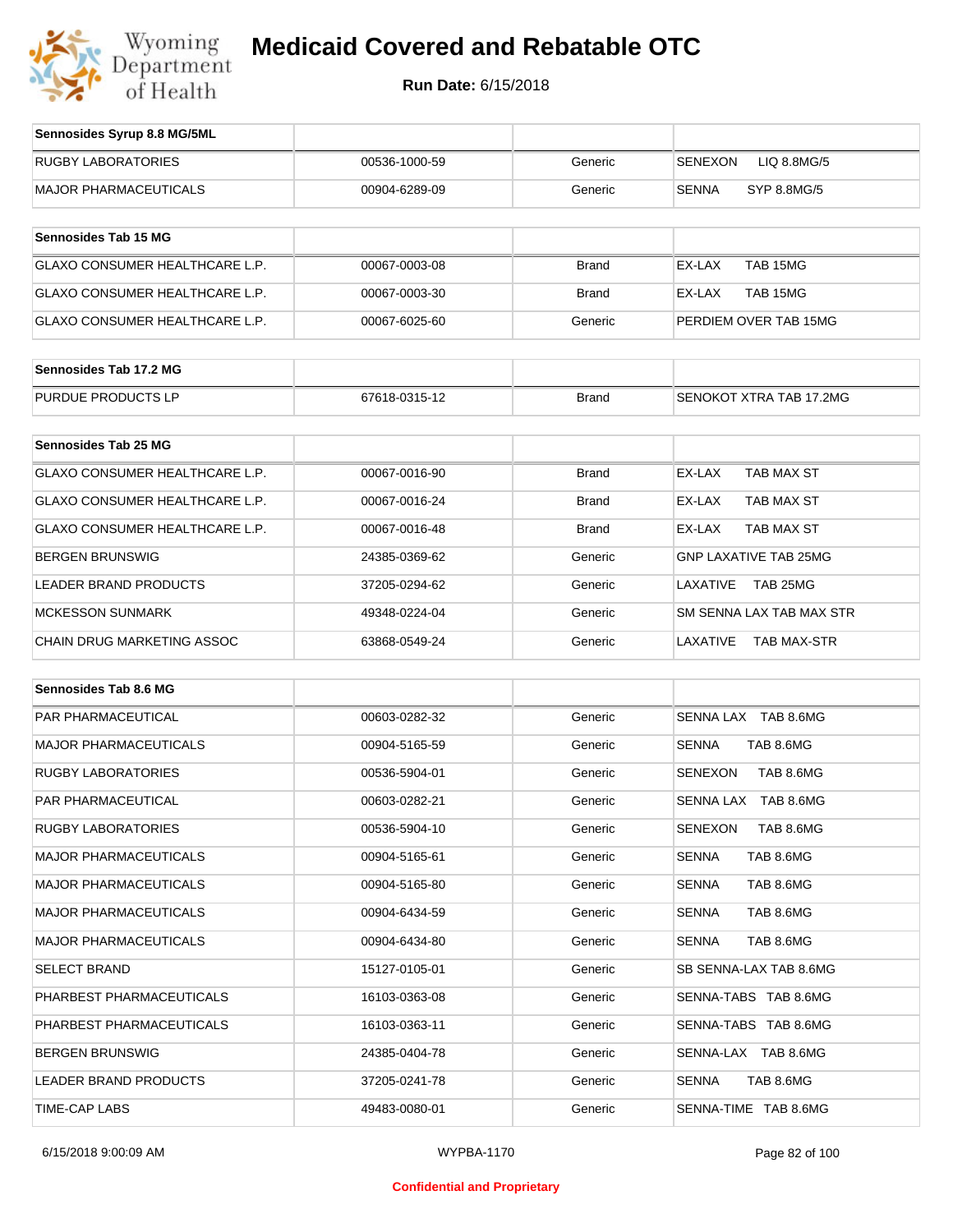

| TIME-CAP LABS              | 49483-0080-10 | Generic      | TAB 8.6MG<br>SENNA-TIME      |
|----------------------------|---------------|--------------|------------------------------|
| AUBURN PHARMACEUTICAL      | 62107-0031-01 | Generic      | TAB 8.6MG<br><b>SENNO</b>    |
| <b>MCKESSON</b>            | 62011-0192-01 | Generic      | <b>HM SENNA</b><br>TAB 8.6MG |
| PURDUE PRODUCTS LP         | 67618-0300-50 | <b>Brand</b> | TAB 8.6MG<br><b>SENOKOT</b>  |
| PURDUE PRODUCTS LP         | 67618-0300-11 | <b>Brand</b> | <b>SENOKOT</b><br>TAB 8.6MG  |
| CHAIN DRUG MARKETING ASSOC | 63868-0257-10 | Generic      | NAT VEG LAX TAB 8.6MG        |
| PURDUE PRODUCTS LP         | 67618-0300-10 | <b>Brand</b> | <b>SENOKOT</b><br>TAB 8.6MG  |
| PURDUE PRODUCTS LP         | 67618-0300-20 | <b>Brand</b> | TAB 8.6MG<br><b>SENOKOT</b>  |

| Sennosides-Docusate Sodium Tab 8.6-50<br>МG |               |         |                           |
|---------------------------------------------|---------------|---------|---------------------------|
| <b>RUGBY LABORATORIES</b>                   | 00536-0355-10 | Generic | DSS/SENNA TAB 8.6-50MG    |
| <b>RUGBY LABORATORIES</b>                   | 00536-4086-10 | Generic | SENEXON-S TAB 8.6-50MG    |
| <b>MAJOR PHARMACEUTICALS</b>                | 00904-5643-60 | Generic | DOK PLUS<br>TAB 8.6-50MG  |
| <b>RUGBY LABORATORIES</b>                   | 00536-0355-01 | Generic | DSS/SENNA TAB 8.6-50MG    |
| <b>RUGBY LABORATORIES</b>                   | 00536-4086-01 | Generic | SENEXON-S TAB 8.6-50MG    |
| PAR PHARMACEUTICAL                          | 00603-0149-21 | Generic | DOC-Q-LAX TAB 8.6-50MG    |
| PAR PHARMACEUTICAL                          | 00603-0283-21 | Generic | SENNALAX-S TAB 8.6-50MG   |
| PAR PHARMACEUTICAL                          | 00603-0283-32 | Generic | SENNALAX-S TAB 8.6-50MG   |
| <b>PAR PHARMACEUTICAL</b>                   | 00603-0149-32 | Generic | DOC-Q-LAX TAB 8.6-50MG    |
| <b>MAJOR PHARMACEUTICALS</b>                | 00904-5643-61 | Generic | DOK PLUS<br>TAB 8.6-50MG  |
| <b>MAJOR PHARMACEUTICALS</b>                | 00904-6339-61 | Generic | SENNA PLUS TAB 8.6-50MG   |
| <b>BERGEN BRUNSWIG</b>                      | 24385-0495-72 | Generic | STOOL SOFTNR TAB 8.6-50MG |
| <b>BERGEN BRUNSWIG</b>                      | 24385-0505-72 | Generic | SENNA PLUS TAB 8.6-50MG   |
| <b>BERGEN BRUNSWIG</b>                      | 24385-0495-78 | Generic | STOOL SOFTNR TAB 8.6-50MG |
| <b>LEADER BRAND PRODUCTS</b>                | 37205-0251-72 | Generic | SENNA PLUS TAB 8.6-50MG   |
| <b>MCKESSON SUNMARK</b>                     | 49348-0544-19 | Generic | STOOL SOFTNR TAB 8.6-50MG |
| <b>MCKESSON SUNMARK</b>                     | 49348-0532-12 | Generic | LAX/STL SOFT TAB 8.6-50MG |
| <b>MCKESSON SUNMARK</b>                     | 49348-0544-10 | Generic | STOOL SOFTNR TAB 8.6-50MG |
| TIME-CAP LABS                               | 49483-0081-01 | Generic | SENNA-TIME S TAB 8.6-50MG |
| TIME-CAP LABS                               | 49483-0081-10 | Generic | SENNA-TIME S TAB 8.6-50MG |
| <b>MCKESSON PACKAGING SERVICES</b>          | 63739-0432-10 | Generic | SENNA/DSS TAB 8.6-50MG    |
| <b>MCKESSON PACKAGING SERVICES</b>          | 63739-0432-01 | Generic | SENNA/DSS TAB 8.6-50MG    |
| <b>MCKESSON</b>                             | 62011-0165-01 | Generic | STOOL SOFTNR TAB 8.6-50MG |
| <b>CYPRESS PHARMACEUTICAL</b>               | 60258-0951-06 | Generic | SENNA-S<br>TAB 8.6-50MG   |
| <b>MCKESSON</b>                             | 62011-0161-01 | Generic | SENNA-S<br>TAB 8.6-50MG   |
| <b>CHAIN DRUG MARKETING ASSOC</b>           | 63868-0131-01 | Generic | STOOL SOFTNR TAB 8.6-50MG |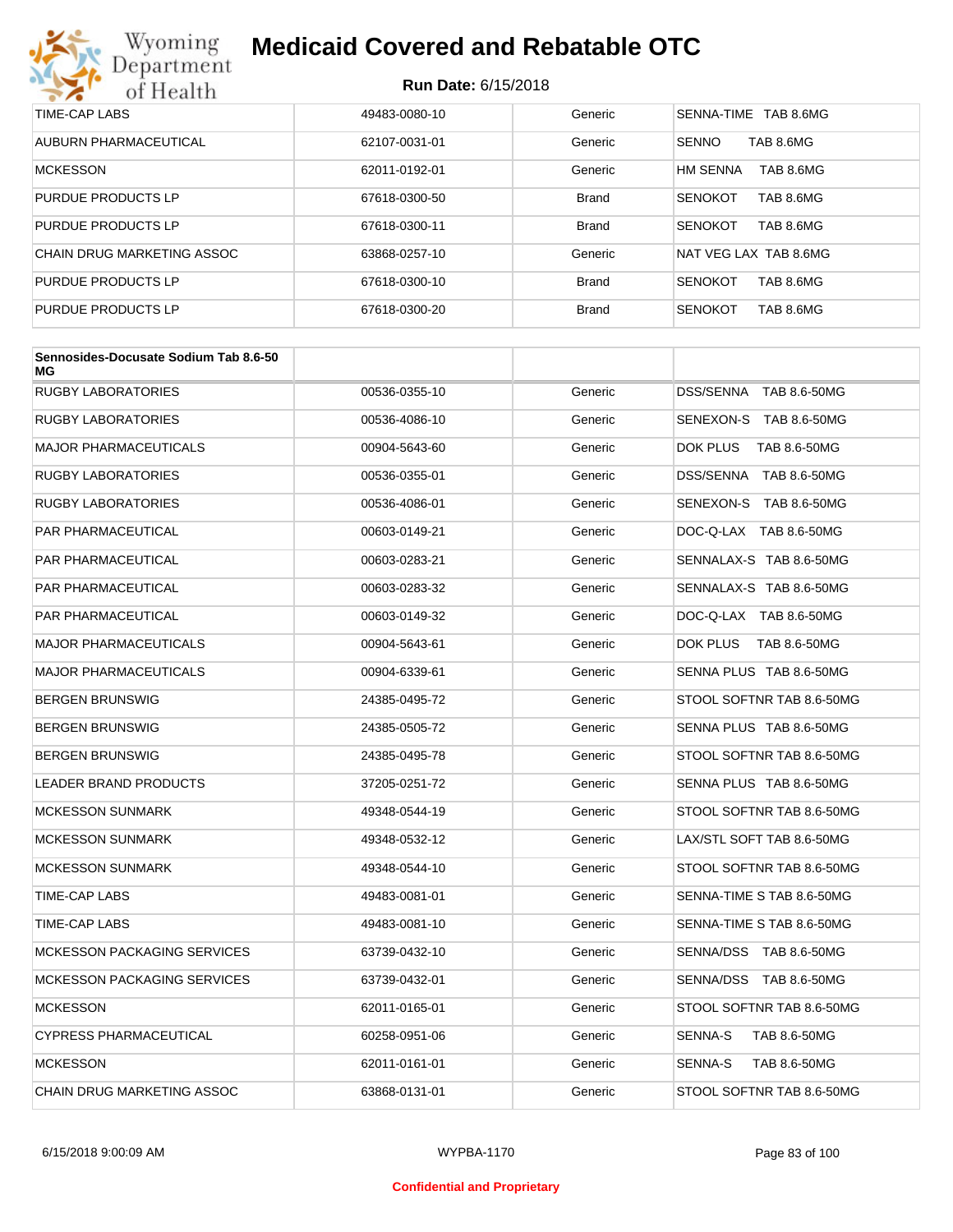## Wyoming<br>Department<br>of Health

## **Medicaid Covered and Rebatable OTC**

| <b>PURDUE PRODUCTS LP</b> | 67618-0106-10 | Generic      | PERI-COLACE TAB 8.6-50MG  |
|---------------------------|---------------|--------------|---------------------------|
| PURDUE PRODUCTS LP        | 67618-0106-30 | Generic      | PERI-COLACE TAB 8.6-50MG  |
| <b>PURDUE PRODUCTS LP</b> | 67618-0106-60 | Generic      | PERI-COLACE TAB 8.6-50MG  |
| PURDUE PRODUCTS LP        | 67618-0310-01 | <b>Brand</b> | SENOKOT S<br>TAB 8.6-50MG |
| PURDUE PRODUCTS LP        | 67618-0310-11 | <b>Brand</b> | SENOKOT S<br>TAB 8.6-50MG |
| PURDUE PRODUCTS LP        | 67618-0310-30 | <b>Brand</b> | SENOKOT S<br>TAB 8.6-50MG |
| <b>PURDUE PRODUCTS LP</b> | 67618-0310-60 | <b>Brand</b> | SENOKOT S<br>TAB 8.6-50MG |

| Sennosides-Psyllium Cap 9-500 MG   |               |       |                          |
|------------------------------------|---------------|-------|--------------------------|
| KONSYL PHARMACEUTICAL              | 00224-1860-60 | Brand | SENNA PROMPT CAP 9-500MG |
| KONSYL PHARMACEUTICAL              | 00224-1860-81 | Brand | SENNA PROMPT CAP 9-500MG |
| <b>MINERALS &amp; ELECTROLYTES</b> |               |       |                          |

| Calcium Carbonate Tab 1250 MG (500 MG<br>Elemental Ca) |               |         |                         |
|--------------------------------------------------------|---------------|---------|-------------------------|
| WEST-WARD                                              | 00054-4120-25 | Generic | CALCIUM CARB TAB 1250MG |
| WEST-WARD                                              | 00054-8120-25 | Generic | CALCIUM CARB TAB 1250MG |

| <b>Calcium Carbonate-Magnesium Carbonate</b><br>Tab 250-300 MG |               |              |                                    |
|----------------------------------------------------------------|---------------|--------------|------------------------------------|
| NEPHRO-TECH                                                    | 59528-0508-05 | <b>Brand</b> | <b>TAB 300</b><br><b>MAGNEBIND</b> |

| Calcium Gluconate Tab 500 MG                         |               |         |                        |
|------------------------------------------------------|---------------|---------|------------------------|
| WEST-WARD                                            | 00054-0262-25 | Generic | CALCIUM GLUC TAB 500MG |
| WEST-WARD                                            | 00054-0262-20 | Generic | CALCIUM GLUC TAB 500MG |
| <b>NASAL AGENTS - SYSTEMIC AND</b><br><b>TOPICAL</b> |               |         |                        |

| Cromolyn Sodium Nasal Aerosol Soln 5.2<br>MG/ACT (4%) |               |         |                          |
|-------------------------------------------------------|---------------|---------|--------------------------|
| MAJOR PHARMACEUTICALS                                 | 00904-5532-67 | Generic | CROMOLYN SOD SPR 5.2/ACT |
| <b>VALEANT</b>                                        | 57782-0397-26 | Generic | CROMOLYN SOD SPR 5.2/ACT |

| Oxymetazoline HCI Nasal Soln 0.05% |               |         |                        |
|------------------------------------|---------------|---------|------------------------|
| <b>GEISS DESTIN &amp; DUNN</b>     | 00113-0304-10 | Generic | NASAL 12 HR SPR 0.05%  |
| GEISS DESTIN & DUNN                | 00113-0388-10 | Generic | 12 HR NASAL SPR 0.05%  |
| <b>GEISS DESTIN &amp; DUNN</b>     | 00113-0065-10 | Generic | NASAL<br>SPR 0.05%     |
| <b>GEISS DESTIN &amp; DUNN</b>     | 00113-0817-10 | Generic | SINUS NASAL SPR 0.05%  |
| <b>RUGBY LABORATORIES</b>          | 00536-1013-94 | Generic | SPR 0.05%<br>NRS NASAL |
| MAJOR PHARMACEUTICALS              | 00904-5711-30 | Generic | NASAL DECONG SPR 0.05% |
| MAJOR PHARMACEUTICALS              | 00904-5711-35 | Generic | NASAL DECONG SPR 0.05% |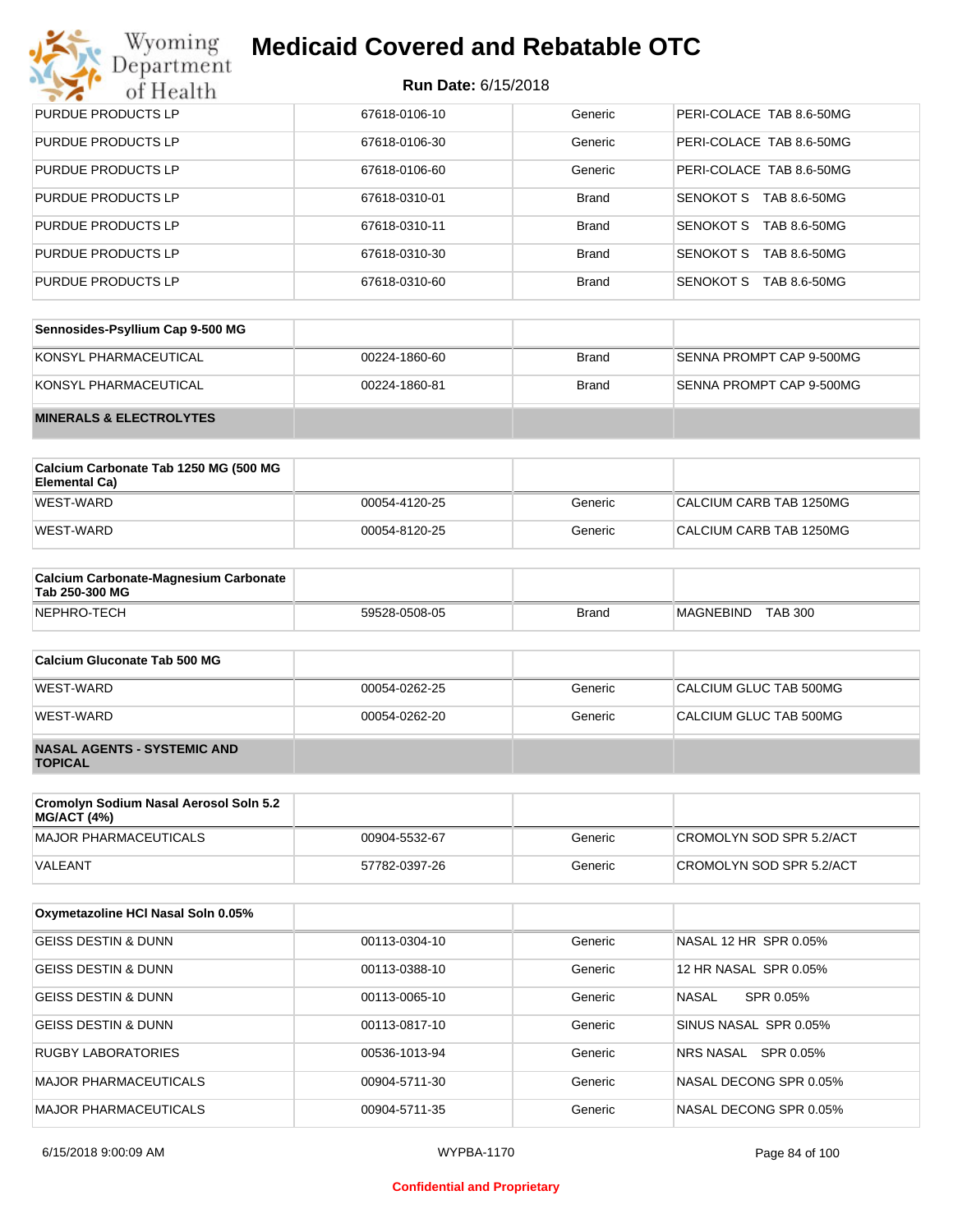

| SELECT BRAND             | 15127-0304-05 | Generic | 12 HR NASAL SPR 0.05%  |  |
|--------------------------|---------------|---------|------------------------|--|
| SELECT BRAND             | 15127-0304-10 | Generic | 12 HR NASAL SPR 0.05%  |  |
| BERGEN BRUNSWIG          | 24385-0304-10 | Generic | 12 HR NASAL SPR 0.05%  |  |
| BERGEN BRUNSWIG          | 24385-0304-11 | Generic | 12 HR NASAL SPR 0.05%  |  |
| <b>BERGEN BRUNSWIG</b>   | 24385-0352-10 | Generic | GNP NASAL SPR 0.05%    |  |
| <b>TOPCO</b>             | 36800-0817-10 | Generic | NASAL 12 HR SPR 0.05%  |  |
| BERGEN BRUNSWIG          | 24385-0067-10 | Generic | GNP NASAL SPR 0.05%    |  |
| <b>TOPCO</b>             | 36800-0065-10 | Generic | NASAL 12 HR SPR 0.05%  |  |
| <b>TOPCO</b>             | 36800-0304-10 | Generic | NASAL 12 HR SPR 0.05%  |  |
| <b>TOPCO</b>             | 36800-0388-10 | Generic | NO DRIP NASL SPR 0.05% |  |
| <b>BERGEN BRUNSWIG</b>   | 24385-0498-10 | Generic | 12 HR NASAL SPR 0.05%  |  |
| <b>TOPCO</b>             | 36800-0688-05 | Generic | SINUS RELIEF SPR 0.05% |  |
| PERRIGO                  | 45802-0410-59 | Generic | NASAL RELIEF SPR 0.05% |  |
| AMERISOURCE BERGEN DRUGS | 46122-0165-10 | Generic | GNP NASAL SPR 0.05%    |  |
| AMERISOURCE BERGEN DRUGS | 46122-0165-11 | Generic | GNP NASAL SPR 0.05%    |  |
| <b>MCKESSON SUNMARK</b>  | 49348-0028-27 | Generic | SM NASAL 12H SPR 0.05% |  |
| <b>MCKESSON SUNMARK</b>  | 49348-0230-27 | Generic | SM NASAL SPR 0.05%     |  |
| <b>MCKESSON SUNMARK</b>  | 49348-0231-27 | Generic | SM NASAL<br>SPR 0.05%  |  |
| <b>MCKESSON SUNMARK</b>  | 49348-0130-27 | Generic | SM NASAL<br>SPR 0.05%  |  |
| <b>MCKESSON SUNMARK</b>  | 49348-0472-27 | Generic | SM 12-HOUR SPR 0.05%   |  |
| TARO                     | 51672-2030-03 | Generic | NASAL DECONG SPR 0.05% |  |
| TARO                     | 51672-2030-05 | Generic | NASAL DECONG SPR 0.05% |  |
| <b>MCKESSON</b>          | 62011-0080-01 | Generic | HM NASAL SPR 0.05%     |  |
| RECKITT BENCKISER        | 63824-0127-75 | Generic | MUCINEX FF SPR 0.05%   |  |
| <b>MCKESSON</b>          | 62011-0079-01 | Generic | SINUS NASAL SPR 0.05%  |  |
| <b>MCKESSON</b>          | 62011-0081-01 | Generic | HM NASAL SPR 0.05%     |  |
| <b>RECKITT BENCKISER</b> | 63824-0126-75 | Generic | MUCINEX MS SPR 0.05%   |  |
|                          |               |         |                        |  |

| <b>Phenylephrine HCI Nasal Soln 1%</b> |               |         |                                  |
|----------------------------------------|---------------|---------|----------------------------------|
| GLAXO CONSUMER HEALTHCARE L.P.         | 00067-2086-01 | Generic | 4-WAY FAST SPR 1%                |
| GEISS DESTIN & DUNN                    | 00113-0648-10 | Generic | NASAL FOUR SOL 1%                |
| <b>TOPCO</b>                           | 36800-0648-10 | Generic | NASAL FOUR SOL 1%                |
| BERGEN BRUNSWIG                        | 24385-0390-10 | Generic | <b>DRO 1%</b><br><b>GNP NOSE</b> |
| <b>TOPCO</b>                           | 36800-0390-10 | Generic | <b>DRO 1%</b><br><b>NOSE</b>     |
| AMERISOURCE BERGEN DRUGS               | 46122-0149-03 | Generic | GNP NASAL SPR 1%                 |
| LEADER BRAND PRODUCTS                  | 37205-0483-10 | Generic | DECONGESTANT SOL 1%              |
| MCKESSON SUNMARK                       | 49348-0197-27 | Generic | <b>DRO 1%</b><br><b>SM NOSE</b>  |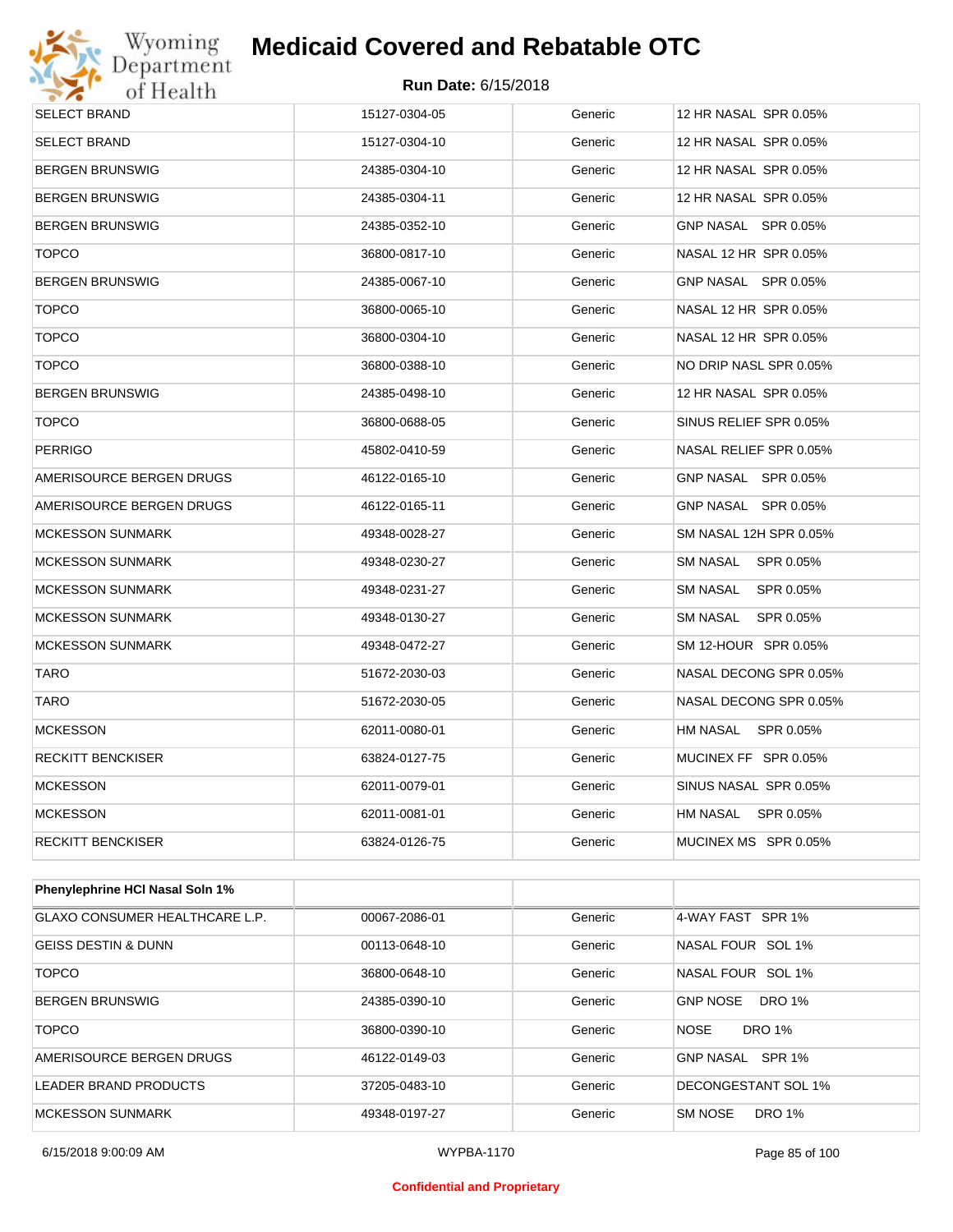

#### **Run Date:** 6/15/2018

| <b>MCKESSON</b>                     | 62011-0085-01 | Generic      | <b>HM NOSE</b><br><b>DRO 1%</b> |  |
|-------------------------------------|---------------|--------------|---------------------------------|--|
| Phenylephrine HCI Tab 10 MG         |               |              |                                 |  |
|                                     |               |              |                                 |  |
| <b>GEISS DESTIN &amp; DUNN</b>      | 00113-0094-89 | Generic      | NASAL DECONG TAB 10MG           |  |
| <b>GEISS DESTIN &amp; DUNN</b>      | 00113-0094-23 | Generic      | NASAL DECONG TAB 10MG           |  |
| <b>GEISS DESTIN &amp; DUNN</b>      | 00113-0094-68 | Generic      | NASAL DECONG TAB 10MG           |  |
| <b>MAJOR PHARMACEUTICALS</b>        | 00904-5733-49 | Generic      | SUDOGEST PE TAB 10MG            |  |
| <b>MAJOR PHARMACEUTICALS</b>        | 00904-5733-73 | Generic      | SUDOGEST PE TAB 10MG            |  |
| <b>TOPCO</b>                        | 36800-0094-89 | Generic      | NASAL DECONG TAB 10MG           |  |
| <b>BERGEN BRUNSWIG</b>              | 24385-0603-68 | Generic      | NASAL DECONG TAB 10MG           |  |
| <b>TOPCO</b>                        | 36800-0094-23 | Generic      | NASAL DECONG TAB 10MG           |  |
| <b>TOPCO</b>                        | 36800-0094-68 | Generic      | NASAL DECONG TAB 10MG           |  |
| <b>LEADER BRAND PRODUCTS</b>        | 37205-0473-89 | Generic      | NASAL DECONG TAB 10MG           |  |
| <b>BERGEN BRUNSWIG</b>              | 24385-0603-89 | Generic      | NASAL DECONG TAB 10MG           |  |
| <b>TOPCO</b>                        | 36800-0094-47 | Generic      | NASAL DECONG TAB 10MG           |  |
| <b>LEADER BRAND PRODUCTS</b>        | 37205-0473-69 | Generic      | NASAL DECONG TAB 10MG           |  |
| <b>MCKESSON SUNMARK</b>             | 49348-0700-48 | Generic      | NASAL DECONG TAB 10MG           |  |
| <b>MCKESSON SUNMARK</b>             | 49348-0700-07 | Generic      | NASAL DECONG TAB 10MG           |  |
| <b>MCKESSON</b>                     | 62011-0077-01 | Generic      | NASAL DECONG TAB 10MG           |  |
| <b>MCKESSON</b>                     | 62011-0077-02 | Generic      | NASAL DECONG TAB 10MG           |  |
|                                     |               |              |                                 |  |
| Pseudoephedrine HCI Liq 15 MG/5ML   |               |              |                                 |  |
| <b>SILARX</b>                       | 54838-0104-40 | Generic      | CHILD SILFED LIQ 15MG/5ML       |  |
| <b>SILARX</b>                       | 54838-0104-70 | Generic      | CHILD SILFED LIQ 15MG/5ML       |  |
| Pseudoephedrine HCI Lig 30 MG/5ML   |               |              |                                 |  |
|                                     |               |              |                                 |  |
| RUGBY LABORATORIES                  | 00536-1850-97 | <b>Brand</b> | NASAL DECONG LIQ 30MG/5ML       |  |
| Pseudoephedrine HCI Syrup 30 MG/5ML |               |              |                                 |  |
| <b>RUGBY LABORATORIES</b>           | 00536-1850-85 | <b>Brand</b> | NASAL DECON SYP 30MG/5ML        |  |
|                                     |               |              |                                 |  |
| Pseudoephedrine HCI Tab 30 MG       |               |              |                                 |  |
| <b>PERRIGO</b>                      | 00113-2432-67 | Generic      | NASAL DECONG TAB 30MG           |  |
| <b>GEISS DESTIN &amp; DUNN</b>      | 00113-0432-62 | Generic      | NASAL DECONG TAB 30MG           |  |
| <b>PERRIGO</b>                      | 00113-2432-62 | Generic      | NASAL DECONG TAB 30MG           |  |
| <b>PERRIGO</b>                      | 00113-2432-80 | Generic      | NASAL DECONG TAB 30MG           |  |
| <b>RUGBY LABORATORIES</b>           | 00536-3607-35 | Generic      | NASAL DECONG TAB 30MG           |  |
| <b>MAJOR PHARMACEUTICALS</b>        | 00904-5053-24 | Generic      | <b>SUDOGEST</b><br>TAB 30MG     |  |

6/15/2018 9:00:09 AM WYPBA-1170 Page 86 of 100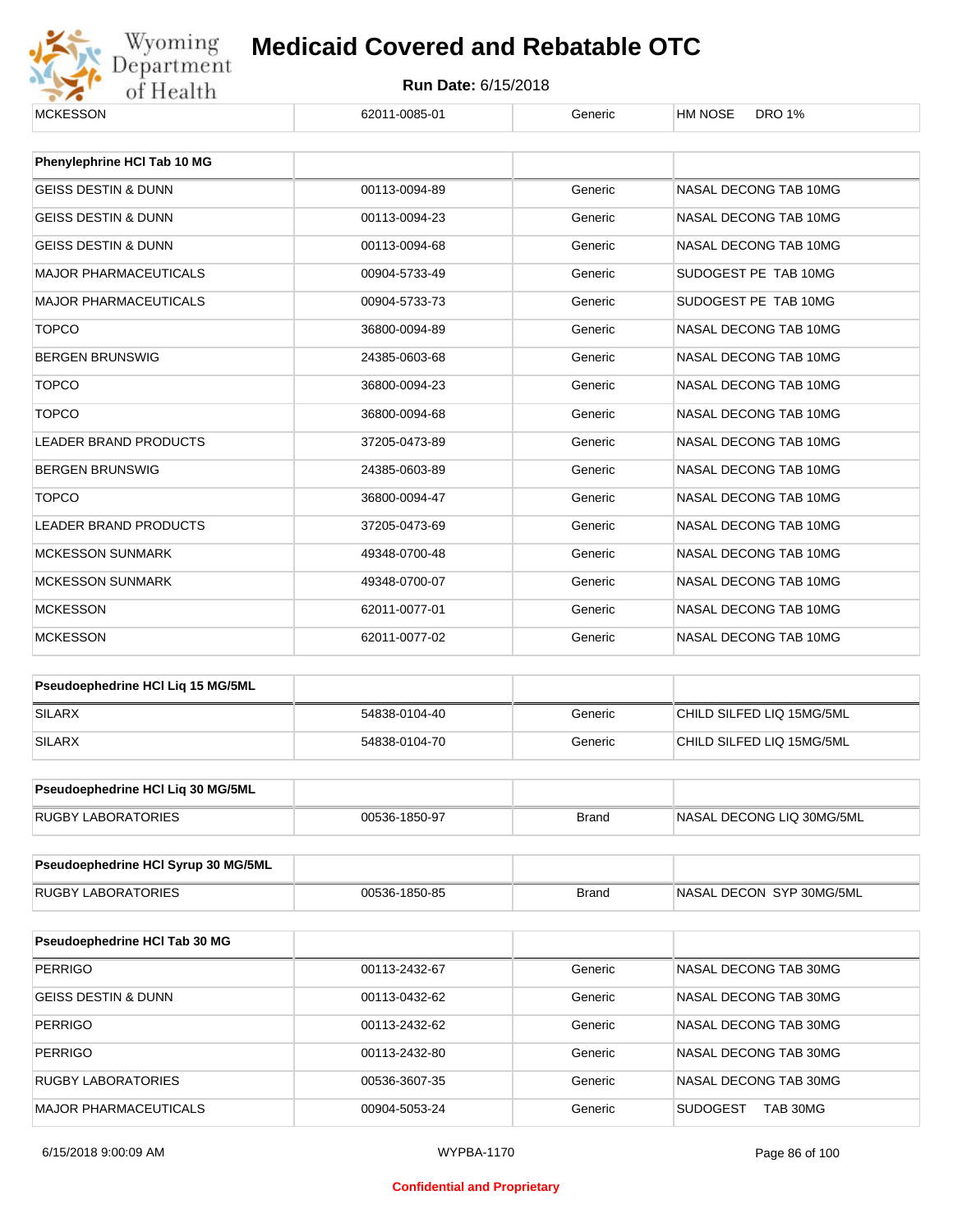| Wyoming<br>Department             | <b>Medicaid Covered and Rebatable OTC</b> |         |                             |
|-----------------------------------|-------------------------------------------|---------|-----------------------------|
| of Health                         | <b>Run Date: 6/15/2018</b>                |         |                             |
| <b>MAJOR PHARMACEUTICALS</b>      | 00904-5053-60                             | Generic | <b>SUDOGEST</b><br>TAB 30MG |
| <b>MAJOR PHARMACEUTICALS</b>      | 00904-5053-59                             | Generic | <b>SUDOGEST</b><br>TAB 30MG |
| <b>MAJOR PHARMACEUTICALS</b>      | 00904-6338-60                             | Generic | <b>SUDOGEST</b><br>TAB 30MG |
| <b>BERGEN BRUNSWIG</b>            | 24385-0432-80                             | Generic | NASAL DECONG TAB 30MG       |
| <b>TOPCO</b>                      | 36800-0432-62                             | Generic | NASAL DECONG TAB 30MG       |
| <b>TOPCO</b>                      | 36800-0432-67                             | Generic | NASAL DECONG TAB 30MG       |
| <b>BERGEN BRUNSWIG</b>            | 24385-0432-62                             | Generic | NASAL DECONG TAB 30MG       |
| <b>LEADER BRAND PRODUCTS</b>      | 37205-0445-80                             | Generic | PSEUDOEPHEDR TAB 30MG       |
| PERRIGO PHARMACEUTICALS           | 45802-0432-62                             | Generic | PSEUDOEPHEDR TAB 30MG       |
| <b>MCKESSON SUNMARK</b>           | 49348-0024-04                             | Generic | SM NASAL DEC TAB 30MG       |
| <b>MCKESSON SUNMARK</b>           | 49348-0024-08                             | Generic | SM NASAL DEC TAB 30MG       |
| <b>MCKESSON SUNMARK</b>           | 49348-0024-34                             | Generic | SM NASAL DEC TAB 30MG       |
| <b>MCKESSON</b>                   | 62011-0078-01                             | Generic | NASAL DECONG TAB 30MG       |
| <b>MCKESSON</b>                   | 62011-0078-02                             | Generic | NASAL DECONG TAB 30MG       |
| <b>CHAIN DRUG MARKETING ASSOC</b> | 63868-0146-24                             | Generic | SUPHEDRINE TAB 30MG         |
| CHAIN DRUG MARKETING ASSOC        | 63868-0146-48                             | Generic | SUPHEDRINE TAB 30MG         |

| <b>Pseudoephedrine HCI Tab 60 MG</b> |               |         |                             |
|--------------------------------------|---------------|---------|-----------------------------|
| <b>IMAJOR PHARMACEUTICALS</b>        | 00904-5125-59 | Generic | TAB 60MG<br>SUDOGEST        |
| <b>IMAJOR PHARMACEUTICALS</b>        | 00904-5125-46 | Generic | TAB 60MG<br><b>SUDOGEST</b> |

| Pseudoephedrine HCI Tab ER 12HR 120<br>МG |               |         |                                 |
|-------------------------------------------|---------------|---------|---------------------------------|
| <b>PERRIGO</b>                            | 00113-2054-60 | Generic | DECONGESTANT TAB 120MG ER       |
| <b>GEISS DESTIN &amp; DUNN</b>            | 00113-0054-52 | Generic | DECONGESTANT TAB 120MG ER       |
| <b>MAJOR PHARMACEUTICALS</b>              | 00904-5803-15 | Generic | <b>SUDOGEST</b><br>TAB 120MG ER |
| <b>BERGEN BRUNSWIG</b>                    | 24385-0054-52 | Generic | PSEUDOEPHEDR TAB 120MG ER       |
| <b>TOPCO</b>                              | 36800-0054-52 | Generic | DECONGESTANT TAB 120MG ER       |
| <b>TOPCO</b>                              | 36800-0054-60 | Generic | DECONGESTANT TAB 120MG ER       |
| PERRIGO PHARMACEUTICALS                   | 45802-0107-52 | Generic | PSEUDOEPHEDR TAB 120MG ER       |
| <b>LEADER BRAND PRODUCTS</b>              | 37205-0446-52 | Generic | DECONGESTANT TAB 120MG ER       |
| <b>MCKESSON SUNMARK</b>                   | 49348-0361-01 | Generic | DECONGESTANT TAB 120MG ER       |
| AMERISOURCE BERGEN DRUGS                  | 46122-0166-60 | Generic | PSEUDOEPHEDR TAB 120MG ER       |
| <b>OHM LABS</b>                           | 51660-0204-69 | Generic | PSEUDOEPHEDR TAB 120MG ER       |
| <b>MCKESSON</b>                           | 62011-0087-01 | Generic | NASAL DECONG TAB 120MG ER       |
| CHAIN DRUG MARKETING ASSOC                | 63868-0143-10 | Generic | QC SUPHEDRIN TAB 120MG SR       |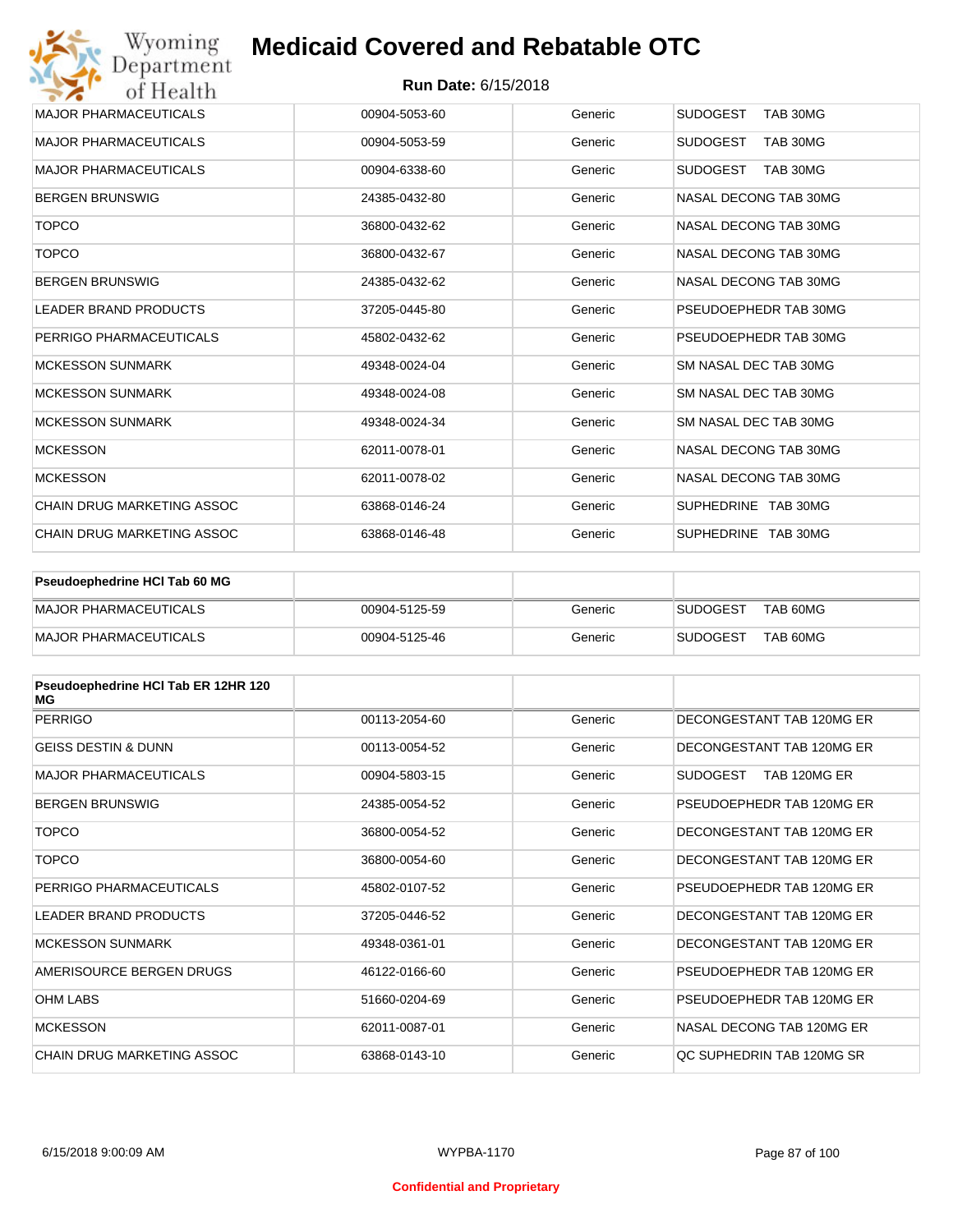

**Run Date:** 6/15/2018

**OPHTHALMIC AGENTS**

| Sodium Chloride Hypertonic Ophth Oint<br>5% |               |              |                        |
|---------------------------------------------|---------------|--------------|------------------------|
| MAJOR PHARMACEUTICALS                       | 00904-5315-38 | Generic      | SOD CHLORIDE OIN 5% OP |
| VALEANT                                     | 24208-0385-55 | Brand        | MURO 128<br>OIN 5% OP  |
| VALEANT                                     | 24208-0385-56 | <b>Brand</b> | MURO 128<br>OIN 5% OP  |
| <b>AKORN</b>                                | 17478-0622-35 | Generic      | SOD CHLORIDE OIN 5% OP |

| Sodium Chloride Hypertonic Ophth Soln<br>2% |               |              |          |           |
|---------------------------------------------|---------------|--------------|----------|-----------|
| <b>VALEANT</b>                              | 24208-0276-15 | <b>Brand</b> | MURO 128 | SOL 2% OP |

| Sodium Chloride Hypertonic Ophth Soln<br>5%                 |               |              |                              |
|-------------------------------------------------------------|---------------|--------------|------------------------------|
| <b>MAJOR PHARMACEUTICALS</b>                                | 00904-5314-35 | Generic      | SOD CHLORIDE SOL 5% OP       |
| <b>AKORN</b>                                                | 17478-0623-12 | Generic      | SOD CHLORIDE SOL 5% OP       |
| VALEANT                                                     | 24208-0277-15 | <b>Brand</b> | SOL 5% OP<br><b>MURO 128</b> |
| VALEANT                                                     | 24208-0277-30 | <b>Brand</b> | MURO 128<br>SOL 5% OP        |
| <b>PSYCHOTHERAPEUTIC AND</b><br>NEUROLOGICAL AGENTS - MISC. |               |              |                              |

| <b>Nicotine Polacrilex Gum 2 MG</b>   |               |              |                                         |
|---------------------------------------|---------------|--------------|-----------------------------------------|
| <b>PERRIGO</b>                        | 00113-0206-25 | Generic      | NICOTINE POL GUM 2MG MINT               |
| <b>GLAXO CONSUMER HEALTHCARE L.P.</b> | 00135-0157-10 | <b>Brand</b> | <b>NICORETTE</b><br>GUM 2MG ORIG        |
| <b>GLAXO CONSUMER HEALTHCARE L.P.</b> | 00135-0225-03 | <b>Brand</b> | <b>NICORETTE</b><br><b>GUM 2MG MINT</b> |
| <b>GLAXO CONSUMER HEALTHCARE L.P.</b> | 00135-0229-04 | <b>Brand</b> | <b>GUM 2MG MINT</b><br><b>NICORETTE</b> |
| GLAXO CONSUMER HEALTHCARE L.P.        | 00135-0241-05 | <b>Brand</b> | <b>NICORETTE</b><br><b>GUM 2MGFRUIT</b> |
| <b>GLAXO CONSUMER HEALTHCARE L.P.</b> | 00135-0241-08 | <b>Brand</b> | <b>NICORETTE</b><br><b>GUM 2MGFRUIT</b> |
| GLAXO CONSUMER HEALTHCARE L.P.        | 00135-0466-05 | <b>Brand</b> | <b>NICORETTE</b><br><b>GUM 2MG CINN</b> |
| <b>GLAXO CONSUMER HEALTHCARE L.P.</b> | 00135-0474-05 | <b>Brand</b> | <b>NICORETTE</b><br><b>GUM 2MG MINT</b> |
| <b>GLAXO CONSUMER HEALTHCARE L.P.</b> | 00135-0474-08 | <b>Brand</b> | <b>NICORETTE</b><br><b>GUM 2MG MINT</b> |
| <b>GLAXO CONSUMER HEALTHCARE L.P.</b> | 00135-0157-07 | <b>Brand</b> | NICORETTE ST GUM 2MG ORIG               |
| GLAXO CONSUMER HEALTHCARE L.P.        | 00135-0474-01 | <b>Brand</b> | <b>NICORETTE</b><br><b>GUM 2MG MINT</b> |
| GLAXO CONSUMER HEALTHCARE L.P.        | 00135-0474-02 | <b>Brand</b> | <b>NICORETTE</b><br><b>GUM 2MG MINT</b> |
| <b>GLAXO CONSUMER HEALTHCARE L.P.</b> | 00135-0157-11 | <b>Brand</b> | <b>NICORETTE</b><br><b>GUM 2MG ORIG</b> |
| GLAXO CONSUMER HEALTHCARE L.P.        | 00135-0225-02 | <b>Brand</b> | NICORETTE ST GUM 2MG MINT               |
| <b>GLAXO CONSUMER HEALTHCARE L.P.</b> | 00135-0229-05 | <b>Brand</b> | <b>NICORETTE</b><br><b>GUM 2MG MINT</b> |
| <b>GLAXO CONSUMER HEALTHCARE L.P.</b> | 00135-0241-03 | <b>Brand</b> | <b>NICORETTE</b><br><b>GUM 2MGFRUIT</b> |
| <b>GLAXO CONSUMER HEALTHCARE L.P.</b> | 00135-0241-06 | <b>Brand</b> | <b>NICORETTE</b><br><b>GUM 2MGFRUIT</b> |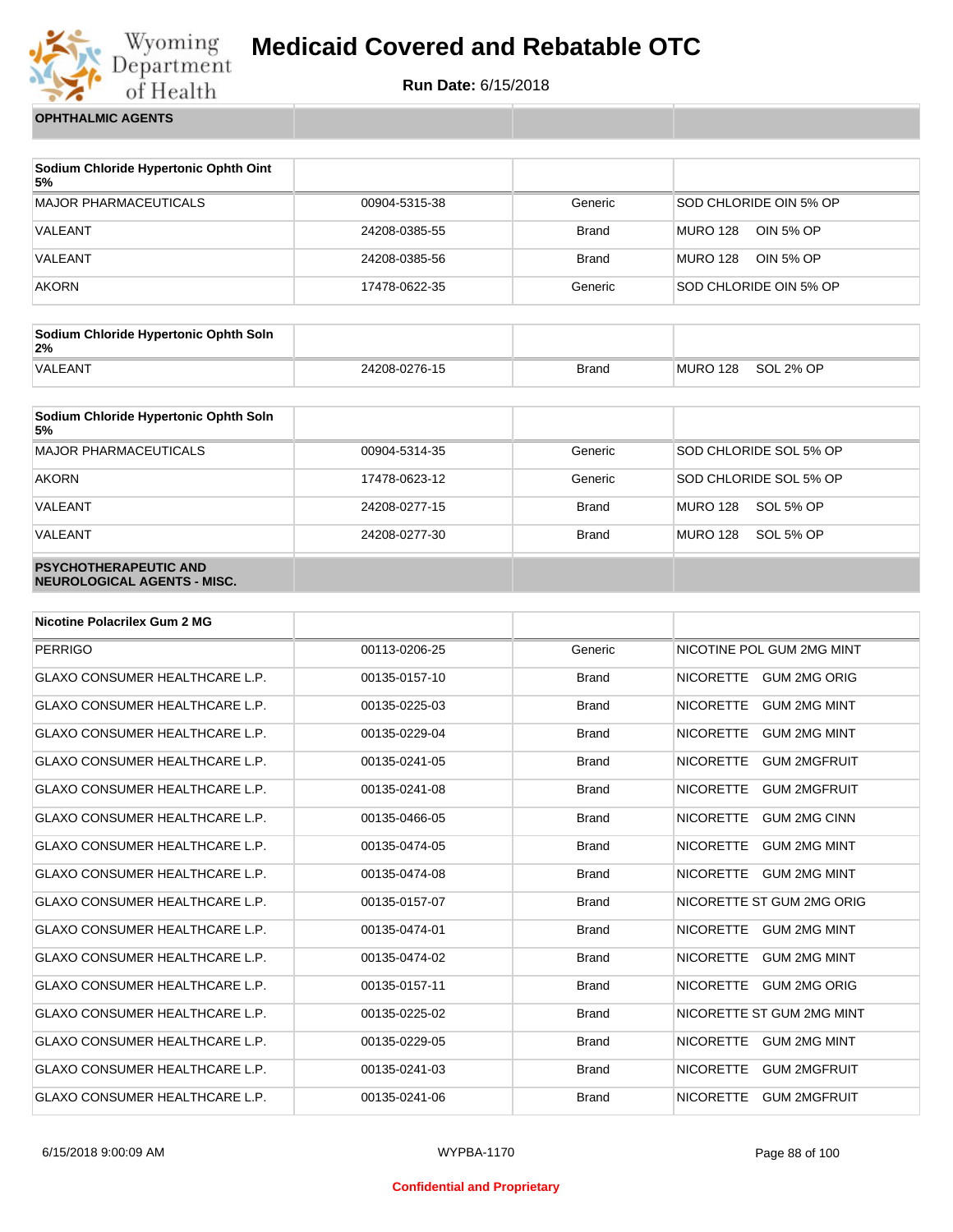| GLAXO CONSUMER HEALTHCARE L.P. | 00135-0466-03 | <b>Brand</b> | NICORETTE GUM 2MG CINN           |
|--------------------------------|---------------|--------------|----------------------------------|
| GLAXO CONSUMER HEALTHCARE L.P. | 00135-0474-03 | <b>Brand</b> | NICORETTE GUM 2MG MINT           |
| RUGBY LABORATORIES             | 00536-3112-37 | Generic      | NICOTINE POL GUM 2MG MINT        |
| <b>MAJOR PHARMACEUTICALS</b>   | 00904-5736-11 | Generic      | NICORELIEF GUM 2MG MINT          |
| GLAXO CONSUMER HEALTHCARE L.P. | 00135-0241-02 | <b>Brand</b> | NICORETTE GUM 2MGFRUIT           |
| GLAXO CONSUMER HEALTHCARE L.P. | 00135-0466-01 | <b>Brand</b> | NICORETTE GUM 2MG CINN           |
| GLAXO CONSUMER HEALTHCARE L.P. | 00135-0466-02 | <b>Brand</b> | NICORETTE GUM 2MG CINN           |
| <b>RUGBY LABORATORIES</b>      | 00536-1362-06 | Generic      | NICOTINE POL GUM 2MG             |
| <b>RUGBY LABORATORIES</b>      | 00536-1362-23 | Generic      | NICOTINE POL GUM 2MG             |
| <b>RUGBY LABORATORIES</b>      | 00536-1362-34 | Generic      | NICOTINE POL GUM 2MG             |
| <b>RUGBY LABORATORIES</b>      | 00536-3029-06 | Generic      | NICOTINE POL GUM 2MG ORIG        |
| <b>RUGBY LABORATORIES</b>      | 00536-3029-23 | Generic      | NICOTINE POL GUM 2MG ORIG        |
| <b>RUGBY LABORATORIES</b>      | 00536-3029-34 | Generic      | NICOTINE POL GUM 2MG ORIG        |
| <b>RUGBY LABORATORIES</b>      | 00536-3386-01 | Generic      | NICOTINE POL GUM 2MGFRUIT        |
| <b>RUGBY LABORATORIES</b>      | 00536-3112-01 | Generic      | NICOTINE POL GUM 2MG MINT        |
| <b>RUGBY LABORATORIES</b>      | 00536-3404-01 | Generic      | NICOTINE POL GUM 2MG CINN        |
| <b>MAJOR PHARMACEUTICALS</b>   | 00904-5734-11 | Generic      | NICORELIEF GUM 2MG ORIG          |
| <b>MAJOR PHARMACEUTICALS</b>   | 00904-5734-51 | Generic      | NICORELIEF GUM 2MG ORIG          |
| <b>MAJOR PHARMACEUTICALS</b>   | 00904-5736-51 | Generic      | NICORELIEF GUM 2MG MINT          |
| <b>TOPCO</b>                   | 36800-0029-25 | Generic      | NICOTINE POL GUM 2MG ORIG        |
| <b>BERGEN BRUNSWIG</b>         | 24385-0170-58 | Generic      | GNP NICOTINE GUM 2MG MINT        |
| <b>TOPCO</b>                   | 36800-0352-78 | Generic      | NICOTINE POL GUM 2MGFRUIT        |
| <b>LEADER BRAND PRODUCTS</b>   | 37205-0967-58 | Generic      | NICOTINE POL GUM 2MG MINT        |
| <b>TOPCO</b>                   | 36800-0456-78 | Generic      | NICOTINE POL GUM 2MG MINT        |
| <b>BERGEN BRUNSWIG</b>         | 24385-0594-71 | Generic      | <b>GNP NICOTINE GUM 2MG MINT</b> |
| <b>TOPCO</b>                   | 36800-0206-25 | Generic      | NICOTINE POL GUM 2MG MINT        |
| <b>PERRIGO</b>                 | 45802-0206-25 | Generic      | NICOTINE POL GUM 2MG MINT        |
| LEADER BRAND PRODUCTS          | 37205-0203-71 | Generic      | NICOTINE POL GUM 2MG             |
| LEADER BRAND PRODUCTS          | 37205-0967-78 | Generic      | NICOTINE POL GUM 2MG MINT        |
| <b>MCKESSON SUNMARK</b>        | 49348-0691-36 | Generic      | SM NICOTINE GUM 2MG MINT         |
| <b>MCKESSON SUNMARK</b>        | 49348-0787-10 | Generic      | SM NICOTINE GUM 2MG MINT         |
| AMERISOURCE BERGEN DRUGS       | 46122-0173-20 | Generic      | <b>GNP NICOTINE GUM 2MG ORIG</b> |
| <b>MCKESSON SUNMARK</b>        | 49348-0573-08 | Generic      | SM NICOTINE GUM 2MG              |
| <b>MCKESSON SUNMARK</b>        | 49348-0573-36 | Generic      | SM NICOTINE GUM 2MG              |
| <b>MCKESSON</b>                | 62011-0047-02 | Generic      | HM NICOTINE GUM 2MG MINT         |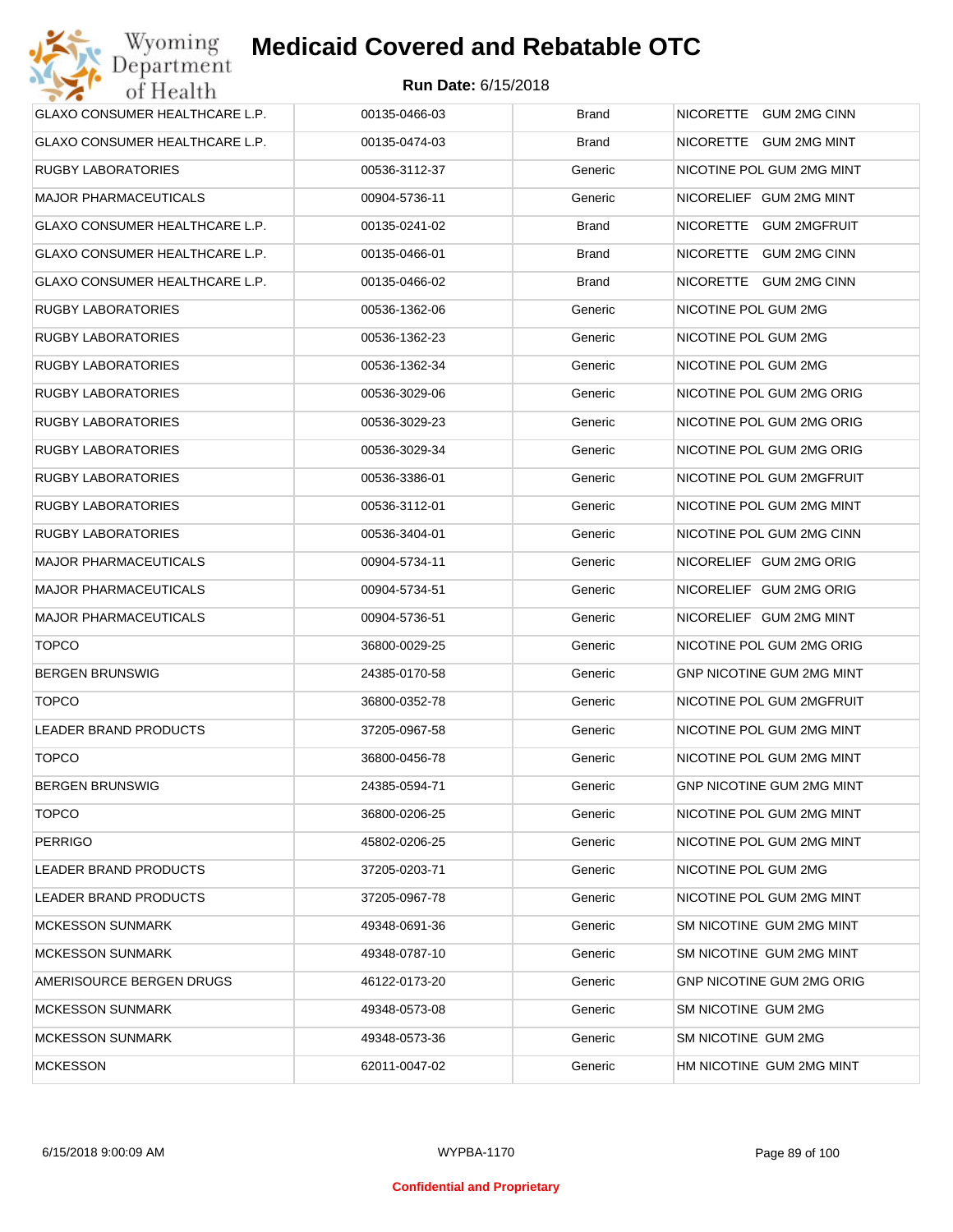

| Nicotine Polacrilex Gum 4 MG   |               |              |                           |
|--------------------------------|---------------|--------------|---------------------------|
| GLAXO CONSUMER HEALTHCARE L.P. | 00135-0158-07 | Brand        | NICORETTE ST GUM 4MG ORIG |
| <b>PERRIGO</b>                 | 00113-0422-25 | Generic      | NICOTINE POL GUM 4MG MINT |
| PERRIGO PHARMACEUTICALS        | 00113-0532-78 | Generic      | NICOTINE POL GUM 4MG MINT |
| GLAXO CONSUMER HEALTHCARE L.P. | 00135-0158-10 | Brand        | NICORETTE GUM 4MG ORIG    |
| GLAXO CONSUMER HEALTHCARE L.P. | 00135-0230-04 | Brand        | NICORETTE GUM 4MG MINT    |
| GLAXO CONSUMER HEALTHCARE L.P. | 00135-0467-03 | Brand        | NICORETTE GUM 4MG CINN    |
| GLAXO CONSUMER HEALTHCARE L.P. | 00135-0226-02 | Brand        | NICORETTE GUM 4MG MINT    |
| GLAXO CONSUMER HEALTHCARE L.P. | 00135-0226-03 | Brand        | NICORETTE GUM 4MG MINT    |
| GLAXO CONSUMER HEALTHCARE L.P. | 00135-0242-01 | Brand        | NICORETTE GUM 4MGFRUIT    |
| GLAXO CONSUMER HEALTHCARE L.P. | 00135-0242-02 | Brand        | NICORETTE GUM 4MGFRUIT    |
| GLAXO CONSUMER HEALTHCARE L.P. | 00135-0242-03 | Brand        | NICORETTE GUM 4MGFRUIT    |
| GLAXO CONSUMER HEALTHCARE L.P. | 00135-0242-05 | Brand        | NICORETTE GUM 4MGFRUIT    |
| GLAXO CONSUMER HEALTHCARE L.P. | 00135-0242-06 | Brand        | NICORETTE GUM 4MGFRUIT    |
| GLAXO CONSUMER HEALTHCARE L.P. | 00135-0158-11 | Brand        | NICORETTE GUM 4MG ORIG    |
| GLAXO CONSUMER HEALTHCARE L.P. | 00135-0230-05 | Brand        | NICORETTE GUM 4MG MINT    |
| GLAXO CONSUMER HEALTHCARE L.P. | 00135-0242-08 | Brand        | NICORETTE GUM 4MGFRUIT    |
| GLAXO CONSUMER HEALTHCARE L.P. | 00135-0467-02 | Brand        | NICORETTE GUM 4MG CINN    |
| GLAXO CONSUMER HEALTHCARE L.P. | 00135-0467-05 | Brand        | NICORETTE GUM 4MG CINN    |
| GLAXO CONSUMER HEALTHCARE L.P. | 00135-0475-08 | Brand        | NICORETTE GUM 4MG MINT    |
| RUGBY LABORATORIES             | 00536-1372-06 | Generic      | NICOTINE POL GUM 4MG MINT |
| RUGBY LABORATORIES             | 00536-1372-34 | Generic      | NICOTINE POL GUM 4MG MINT |
| RUGBY LABORATORIES             | 00536-3030-06 | Generic      | NICOTINE POL GUM 4MG ORIG |
| <b>RUGBY LABORATORIES</b>      | 00536-3113-37 | Generic      | NICOTINE POL GUM 4MG MINT |
| <b>MAJOR PHARMACEUTICALS</b>   | 00904-5735-51 | Generic      | NICORELIEF GUM 4MG ORIG   |
| GLAXO CONSUMER HEALTHCARE L.P. | 00135-0475-01 | Brand        | NICORETTE GUM 4MG MINT    |
| GLAXO CONSUMER HEALTHCARE L.P. | 00135-0475-02 | <b>Brand</b> | NICORETTE GUM 4MG MINT    |
| GLAXO CONSUMER HEALTHCARE L.P. | 00135-0475-03 | Brand        | NICORETTE GUM 4MG MINT    |
| GLAXO CONSUMER HEALTHCARE L.P. | 00135-0475-05 | Brand        | NICORETTE GUM 4MG MINT    |
| <b>RUGBY LABORATORIES</b>      | 00536-3387-01 | Generic      | NICOTINE POL GUM 4MG      |
| RUGBY LABORATORIES             | 00536-1372-23 | Generic      | NICOTINE POL GUM 4MG MINT |
| <b>RUGBY LABORATORIES</b>      | 00536-3030-23 | Generic      | NICOTINE POL GUM 4MG ORIG |
| RUGBY LABORATORIES             | 00536-3113-01 | Generic      | NICOTINE POL GUM 4MG MINT |
| RUGBY LABORATORIES             | 00536-3405-01 | Generic      | NICOTINE POL GUM 4MG      |
| <b>MAJOR PHARMACEUTICALS</b>   | 00904-5737-11 | Generic      | NICORELIEF GUM 4MG MINT   |
| MAJOR PHARMACEUTICALS          | 00904-5737-51 | Generic      | NICORELIEF GUM 4MG MINT   |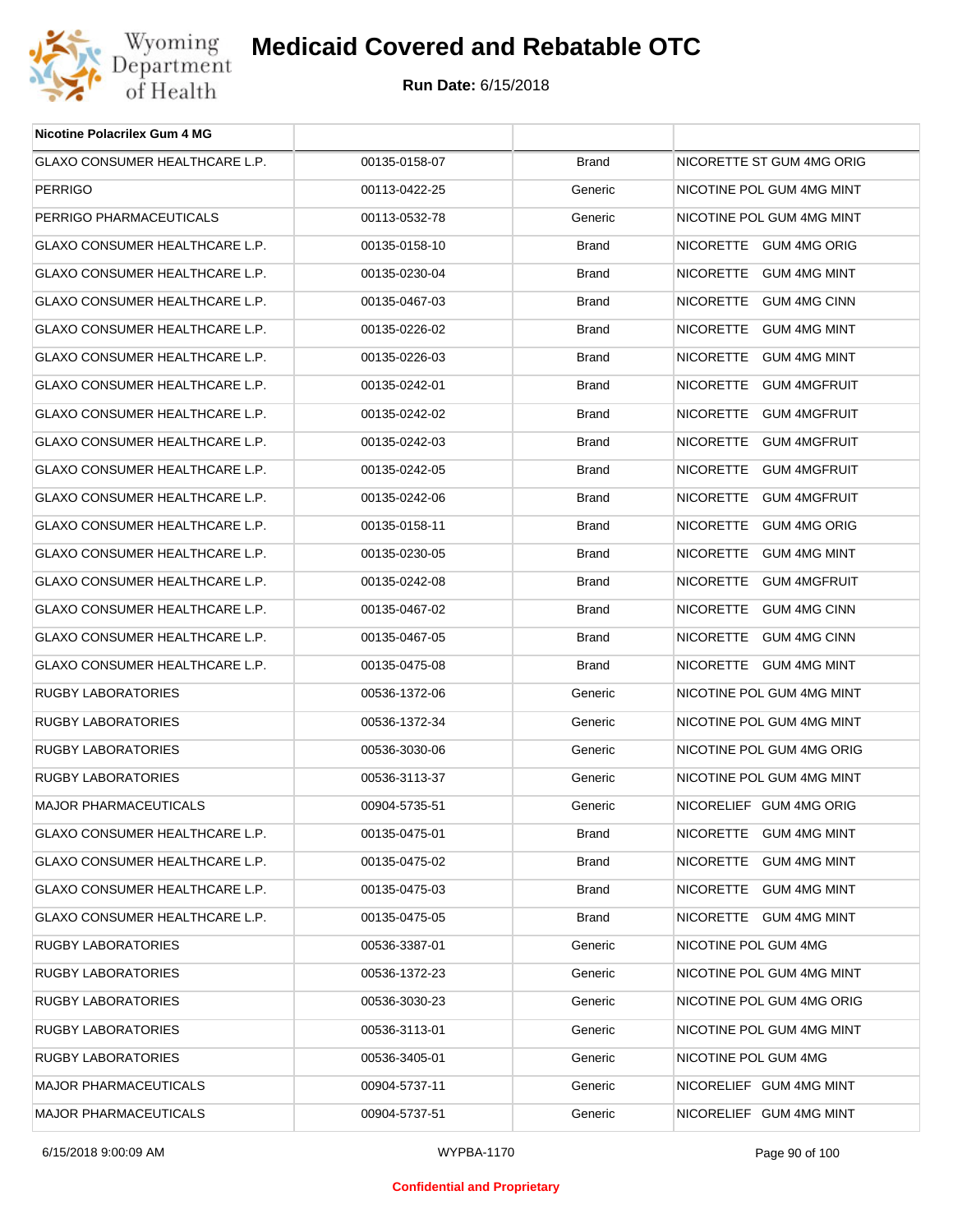

| <b>MAJOR PHARMACEUTICALS</b> | 00904-5735-11 | Generic | NICORELIEF GUM 4MG ORIG          |
|------------------------------|---------------|---------|----------------------------------|
| <b>BERGEN BRUNSWIG</b>       | 24385-0598-71 | Generic | <b>GNP NICOTINE GUM 4MG MINT</b> |
| <b>TOPCO</b>                 | 36800-0170-71 | Generic | NICOTINE POL GUM 4MG ORIG        |
| <b>TOPCO</b>                 | 36800-0854-78 | Generic | NICOTINE POL GUM 4MGFRUIT        |
| <b>LEADER BRAND PRODUCTS</b> | 37205-0968-58 | Generic | NICOTINE POL GUM 4MG MINT        |
| <b>TOPCO</b>                 | 36800-0422-71 | Generic | NICOTINE POL GUM 4MG MINT        |
| <b>TOPCO</b>                 | 36800-0532-78 | Generic | NICOTINE POL GUM 4MG MINT        |
| <b>LEADER BRAND PRODUCTS</b> | 37205-0204-71 | Generic | NICOTINE POL GUM 4MG             |
| <b>TOPCO</b>                 | 36800-0170-25 | Generic | NICOTINE POL GUM 4MG ORIG        |
| <b>PERRIGO</b>               | 45802-0001-25 | Generic | NICOTINE POL GUM 4MG MINT        |
| <b>PERRIGO</b>               | 45802-0110-78 | Generic | NICOTINE POL GUM 4MG MINT        |
| <b>LEADER BRAND PRODUCTS</b> | 37205-0968-78 | Generic | NICOTINE POL GUM 4MG MINT        |
| AMERISOURCE BERGEN DRUGS     | 46122-0286-60 | Generic | <b>GNP NICOTINE GUM 4MG MINT</b> |
| <b>MCKESSON SUNMARK</b>      | 49348-0692-36 | Generic | SM NICOTINE GUM 4MG MINT         |
| <b>MCKESSON SUNMARK</b>      | 49348-0788-10 | Generic | SM NICOTINE GUM 4MG MINT         |
| <b>MCKESSON SUNMARK</b>      | 49348-0572-08 | Generic | SM NICOTINE GUM 4MG              |
| <b>MCKESSON SUNMARK</b>      | 49348-0572-36 | Generic | SM NICOTINE GUM 4MG              |
| <b>MCKESSON</b>              | 62011-0170-01 | Generic | HM NICOTINE GUM 4MG MINT         |

| <b>Nicotine Polacrilex Lozenge 2 MG</b> |               |              |                                         |
|-----------------------------------------|---------------|--------------|-----------------------------------------|
| PERRIGO PHARMACEUTICALS                 | 00113-0344-05 | Generic      | NICOTINE POL LOZ 2MG MINT               |
| <b>GLAXO CONSUMER HEALTHCARE L.P.</b>   | 00135-0508-02 | <b>Brand</b> | NICORETTE LOZ 2MG MINT                  |
| <b>GLAXO CONSUMER HEALTHCARE L.P.</b>   | 00135-0510-05 | <b>Brand</b> | NICORETTE LOZ 2MG MINT                  |
| <b>RUGBY LABORATORIES</b>               | 00536-1038-81 | Generic      | NICOTINE POL LOZ 2MG MINT               |
| <b>GLAXO CONSUMER HEALTHCARE L.P.</b>   | 00135-0508-03 | <b>Brand</b> | NICORETTE LOZ 2MG MINT                  |
| <b>GLAXO CONSUMER HEALTHCARE L.P.</b>   | 00135-0510-01 | <b>Brand</b> | NICORETTE LOZ 2MG MINT                  |
| <b>GLAXO CONSUMER HEALTHCARE L.P.</b>   | 00135-0510-02 | <b>Brand</b> | <b>NICORETTE</b><br>LOZ 2MG MINT        |
| <b>GLAXO CONSUMER HEALTHCARE L.P.</b>   | 00135-0512-01 | <b>Brand</b> | <b>NICORETTE</b><br>LOZ 2MG CHRY        |
| <b>GLAXO CONSUMER HEALTHCARE L.P.</b>   | 00135-0512-05 | <b>Brand</b> | <b>NICORETTE</b><br>LOZ 2MG CHRY        |
| <b>GLAXO CONSUMER HEALTHCARE L.P.</b>   | 00135-0510-03 | <b>Brand</b> | <b>NICORETTE</b><br><b>LOZ 2MG MINT</b> |
| <b>GLAXO CONSUMER HEALTHCARE L.P.</b>   | 00135-0514-03 | <b>Brand</b> | NICORETTE LOZ 2MG ORIG                  |
| <b>TOPCO</b>                            | 36800-0344-05 | Generic      | NICOTINE POL LOZ 2MG MINT               |
| <b>LEADER BRAND PRODUCTS</b>            | 37205-0987-69 | Generic      | NICOTINE POL LOZ 2MG MINT               |
| PERRIGO PHARMACEUTICALS                 | 45802-0344-05 | Generic      | NICOTINE POL LOZ 2MG MINT               |
| AMERISOURCE BERGEN DRUGS                | 46122-0254-15 | Generic      | <b>GNP NICOTINE LOZ MINI 2MG</b>        |
| AMERISOURCE BERGEN DRUGS                | 46122-0176-08 | Generic      | <b>GNP NICOTINE LOZ 2MG MINT</b>        |
| <b>MCKESSON SUNMARK</b>                 | 49348-0852-16 | Generic      | SM NICOTINE LOZ 2MG MINT                |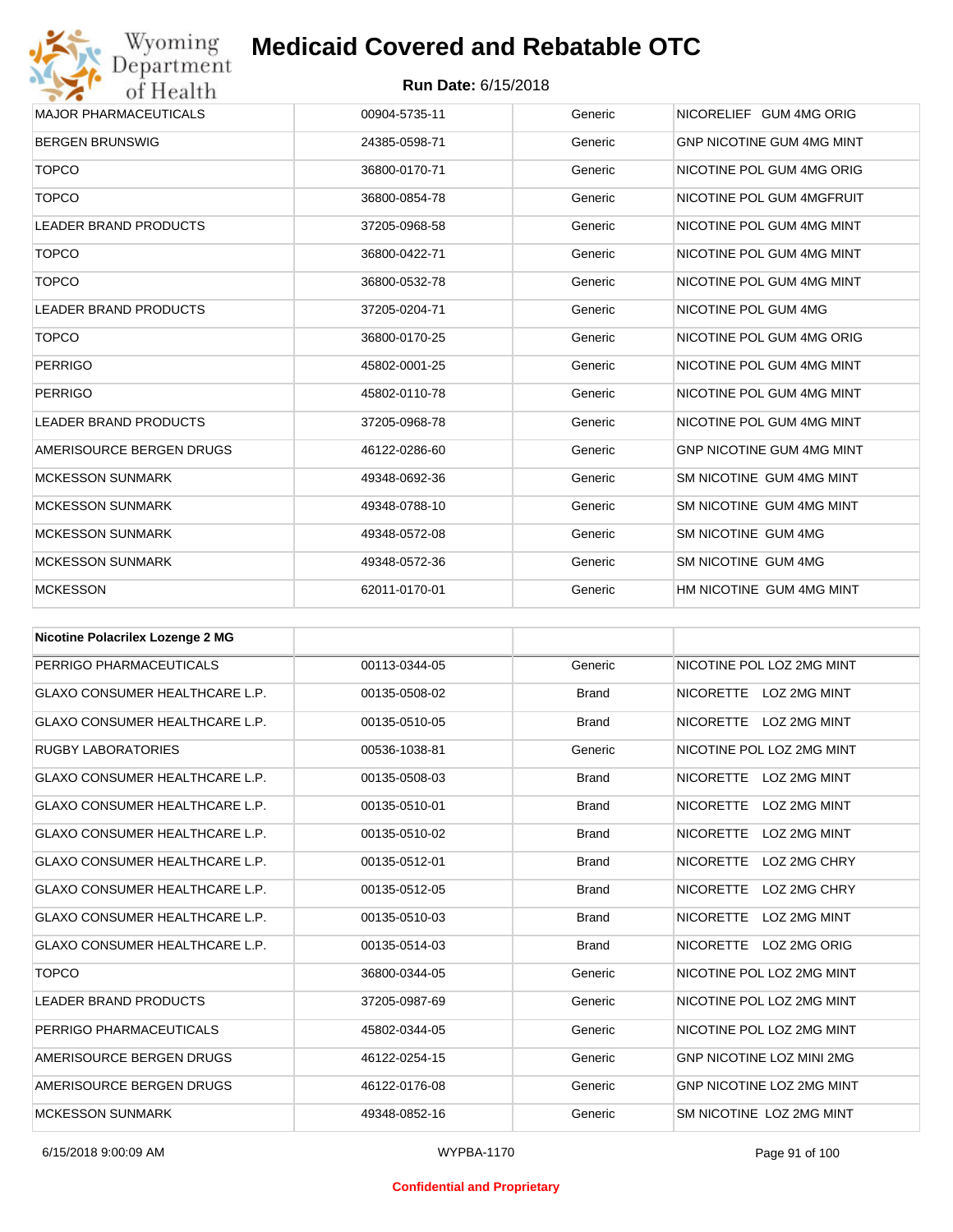# Wyoming<br>Department<br>of Health

## **Medicaid Covered and Rebatable OTC**

| <b>MCKESSON</b> | 62011-0048-01 | Generic | HM NICOTINE LOZ 2MG MINT |
|-----------------|---------------|---------|--------------------------|
| <b>MCKESSON</b> | 62011-0199-01 | Generic | HM NICOTINE LOZ 2MG MINT |

| Nicotine Polacrilex Lozenge 4 MG      |               |              |                                         |
|---------------------------------------|---------------|--------------|-----------------------------------------|
| <b>GEISS DESTIN &amp; DUNN</b>        | 00113-0873-05 | Generic      | NICOTINE POL LOZ 4MG MINT               |
| <b>GLAXO CONSUMER HEALTHCARE L.P.</b> | 00135-0511-05 | <b>Brand</b> | NICORETTE LOZ 4MG MINT                  |
| <b>GLAXO CONSUMER HEALTHCARE L.P.</b> | 00135-0511-02 | <b>Brand</b> | <b>NICORETTE</b><br><b>LOZ 4MG MINT</b> |
| <b>GLAXO CONSUMER HEALTHCARE L.P.</b> | 00135-0513-05 | <b>Brand</b> | <b>NICORETTE</b><br>LOZ 4MG CHRY        |
| <b>GLAXO CONSUMER HEALTHCARE L.P.</b> | 00135-0515-03 | <b>Brand</b> | <b>NICORETTE</b><br>LOZ 4MG ORIG        |
| <b>GLAXO CONSUMER HEALTHCARE L.P.</b> | 00135-0509-02 | <b>Brand</b> | <b>NICORETTE</b><br><b>LOZ 4MG MINT</b> |
| <b>GLAXO CONSUMER HEALTHCARE L.P.</b> | 00135-0509-03 | <b>Brand</b> | <b>NICORETTE</b><br><b>LOZ 4MG MINT</b> |
| <b>GLAXO CONSUMER HEALTHCARE L.P.</b> | 00135-0513-01 | <b>Brand</b> | <b>NICORETTE</b><br>LOZ 4MG CHRY        |
| <b>GLAXO CONSUMER HEALTHCARE L.P.</b> | 00135-0511-01 | <b>Brand</b> | NICORETTE LOZ 4MG MINT                  |
| <b>RUGBY LABORATORIES</b>             | 00536-1039-81 | Generic      | NICOTINE POL LOZ 4MG MINT               |
| <b>TOPCO</b>                          | 36800-0873-05 | Generic      | NICOTINE POL LOZ 4MG MINT               |
| <b>LEADER BRAND PRODUCTS</b>          | 37205-0988-69 | Generic      | NICOTINE POL LOZ 4MG MINT               |
| PERRIGO PHARMACEUTICALS               | 45802-0873-05 | Generic      | NICOTINE POL LOZ 4MG MINT               |
| AMERISOURCE BERGEN DRUGS              | 46122-0177-08 | Generic      | <b>GNP NICOTINE LOZ 4MG MINT</b>        |
| AMERISOURCE BERGEN DRUGS              | 46122-0255-15 | Generic      | GNP NICOTINE LOZ 4MG MINT               |
| <b>MCKESSON SUNMARK</b>               | 49348-0853-16 | Generic      | SM NICOTINE LOZ 4MG MINT                |
| <b>MCKESSON</b>                       | 62011-0171-01 | Generic      | HM NICOTINE LOZ 4MG MINT                |
| <b>MCKESSON</b>                       | 62011-0200-01 | Generic      | HM NICOTINE LOZ 4MG MINT                |
| <b>MCKESSON</b>                       | 62011-0171-02 | Generic      | HM NICOTINE LOZ 4MG MINT                |

| Nicotine TD Patch 24 HR Kit 21-14-7<br>MG/24HR |               |         |                           |
|------------------------------------------------|---------------|---------|---------------------------|
| DR.REDDY'S LABORATORIES                        | 00067-6045-56 | Generic | NICOTINE SYS KIT TRANSDER |
| DR.REDDY'S LABORATORIES                        | 43598-0445-56 | Generic | NICOTINE SYS KIT TRANSDER |

| Nicotine TD Patch 24HR 14 MG/24HR |               |              |                                        |
|-----------------------------------|---------------|--------------|----------------------------------------|
| DR.REDDY'S LABORATORIES           | 00067-5125-07 | Generic      | <b>NICOTINE</b><br><b>DIS 14MG/24H</b> |
| <b>MCKESSON SUNMARK</b>           | 00067-6129-14 | Generic      | SM NICOTINE DIS 14MG/24H               |
| GLAXO CONSUMER HEALTHCARE L.P.    | 00135-0195-05 | <b>Brand</b> | NICODERM CO DIS 14MG/24H               |
| DR.REDDY'S LABORATORIES           | 00067-5125-14 | Generic      | <b>NICOTINE</b><br><b>DIS 14MG/24H</b> |
| <b>RUGBY LABORATORIES</b>         | 00536-5895-88 | Generic      | NICOTINE TD DIS 14MG/24H               |
| GLAXO CONSUMER HEALTHCARE L.P.    | 00135-0195-02 | <b>Brand</b> | NICODERM CO DIS 14MG/24H               |
| GLAXO CONSUMER HEALTHCARE L.P.    | 00135-0195-03 | <b>Brand</b> | NICODERM CO DIS 14MG/24H               |
| LEADER BRAND PRODUCTS             | 37205-0361-74 | Generic      | NICOTINE TD DIS 14MG/24H               |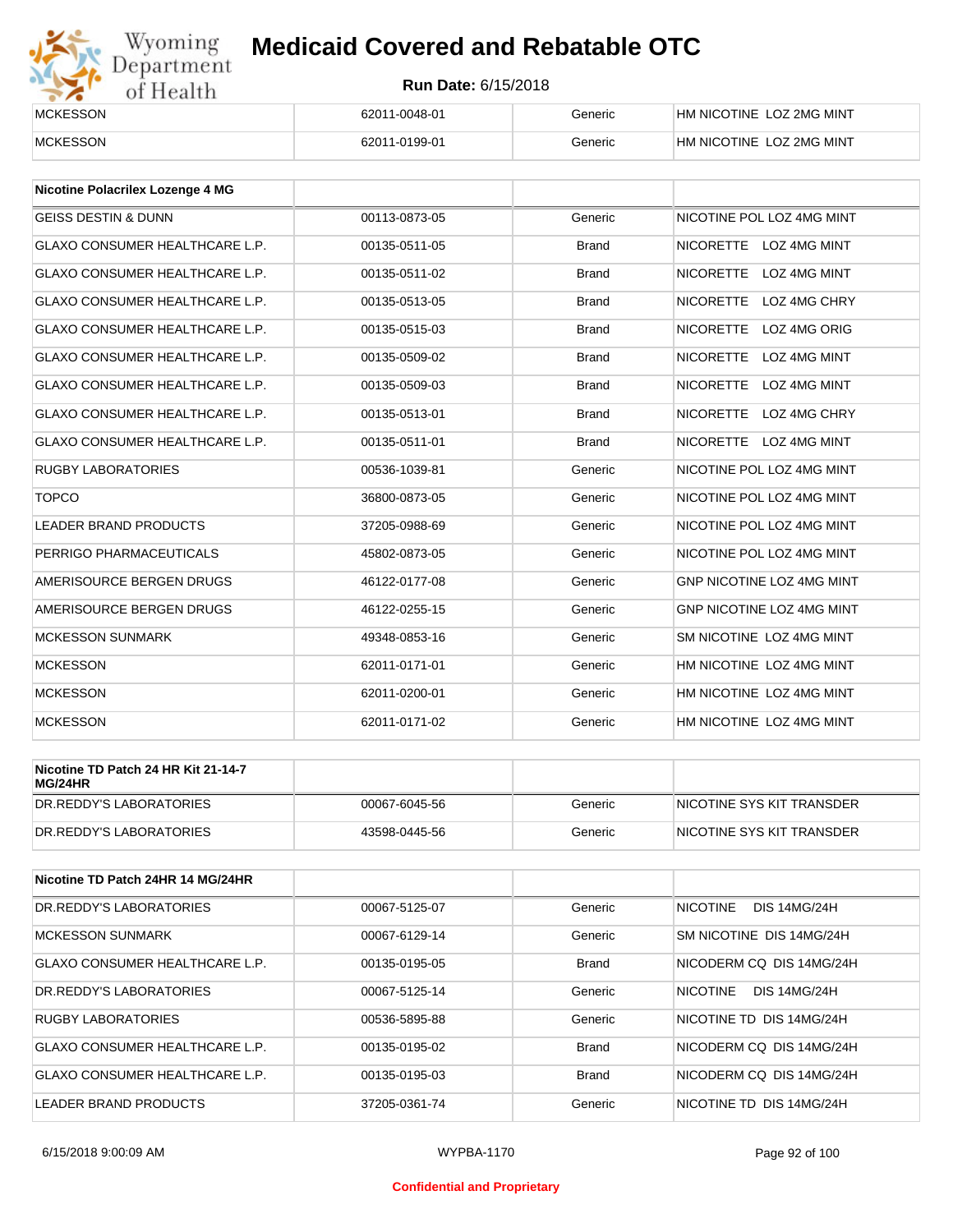| Wyoming<br>Department          | <b>Medicaid Covered and Rebatable OTC</b> |         |                          |  |
|--------------------------------|-------------------------------------------|---------|--------------------------|--|
| of Health                      | <b>Run Date: 6/15/2018</b>                |         |                          |  |
| DR.REDDY'S LABORATORIES        | 43598-0447-70                             | Generic | NICOTINE TD DIS 14MG/24H |  |
| <b>DR.REDDY'S LABORATORIES</b> | 43598-0447-74                             | Generic | NICOTINE TD DIS 14MG/24H |  |
| <b>MCKESSON</b>                | 62011-0172-01                             | Generic | HM NICOTINE DIS 14MG/24H |  |

| Nicotine TD Patch 24HR 21 MG/24HR     |               |              |                                        |
|---------------------------------------|---------------|--------------|----------------------------------------|
| DR. REDDY'S LABORATORIES              | 00067-5126-14 | Generic      | <b>NICOTINE</b><br><b>DIS 21MG/24H</b> |
| DR. REDDY'S LABORATORIES              | 00067-5126-28 | Generic      | <b>NICOTINE</b><br><b>DIS 21MG/24H</b> |
| GLAXO CONSUMER HEALTHCARE L.P.        | 00135-0145-02 | <b>Brand</b> | NICODERM CO DIS 21MG/24H               |
| GLAXO CONSUMER HEALTHCARE L.P.        | 00135-0194-03 | <b>Brand</b> | NICODERM CO DIS 21MG/24H               |
| DR. REDDY'S LABORATORIES              | 00067-5126-07 | Generic      | <b>NICOTINE</b><br><b>DIS 21MG/24H</b> |
| <b>GLAXO CONSUMER HEALTHCARE L.P.</b> | 00135-0194-02 | <b>Brand</b> | NICODERM CO DIS 21MG/24H               |
| <b>MCKESSON SUNMARK</b>               | 00067-6130-14 | Generic      | SM NICOTINE DIS 21MG                   |
| GLAXO CONSUMER HEALTHCARE L.P.        | 00135-0194-01 | <b>Brand</b> | NICODERM CO DIS 21MG/24H               |
| <b>RUGBY LABORATORIES</b>             | 00536-5896-88 | Generic      | NICOTINE TD DIS 21MG/24H               |
| <b>GLAXO CONSUMER HEALTHCARE L.P.</b> | 00135-0194-05 | <b>Brand</b> | NICODERM CO DIS 21MG/24H               |
| <b>LEADER BRAND PRODUCTS</b>          | 37205-0358-74 | Generic      | NICOTINE TD DIS 21MG/24H               |
| DR.REDDY'S LABORATORIES               | 43598-0448-28 | Generic      | NICOTINE TD DIS 21MG/24H               |
| DR.REDDY'S LABORATORIES               | 43598-0448-74 | Generic      | NICOTINE TD DIS 21MG/24H               |
| DR.REDDY'S LABORATORIES               | 43598-0448-70 | Generic      | NICOTINE TD DIS 21MG/24H               |
| <b>MCKESSON</b>                       | 62011-0173-01 | Generic      | HM NICOTINE DIS 21MG/24H               |

| Nicotine TD Patch 24HR 7 MG/24HR      |               |              |                                 |
|---------------------------------------|---------------|--------------|---------------------------------|
| <b>GLAXO CONSUMER HEALTHCARE L.P.</b> | 00135-0196-05 | <b>Brand</b> | NICODERM CO DIS 7MG/24HR        |
| DR. REDDY'S LABORATORIES              | 00067-5124-07 | Generic      | <b>NICOTINE</b><br>DIS 7MG/24HR |
| DR. REDDY'S LABORATORIES              | 00067-5124-14 | Generic      | <b>NICOTINE</b><br>DIS 7MG/24HR |
| MCKESSON SUNMARK                      | 00067-6128-14 | Generic      | SM NICOTINE DIS 7MG/24HR        |
| <b>GLAXO CONSUMER HEALTHCARE L.P.</b> | 00135-0196-02 | <b>Brand</b> | NICODERM CQ DIS 7MG/24HR        |
| <b>RUGBY LABORATORIES</b>             | 00536-5894-88 | Generic      | NICOTINE TD DIS 7MG/24HR        |
| LEADER BRAND PRODUCTS                 | 37205-0363-74 | Generic      | NICOTINE TD DIS 7MG/24HR        |
| DR. REDDY'S LABORATORIES              | 43598-0446-74 | Generic      | NICOTINE TD DIS 7MG/24HR        |
| DR. REDDY'S LABORATORIES              | 43598-0446-70 | Generic      | NICOTINE TD DIS 7MG/24HR        |
| <b>MCKESSON</b>                       | 62011-0050-01 | Generic      | NICOTINE TD DIS 7MG/24HR        |
| <b>ULCER DRUGS</b>                    |               |              |                                 |

| <b>Cimetidine Tab 200 MG</b> |               |         |                                |
|------------------------------|---------------|---------|--------------------------------|
| <b>BERGEN BRUNSWIG</b>       | 24385-0111-65 | Generic | HEARTBURN<br><b>TAB 200MG</b>  |
| <b>TOPCO</b>                 | 36800-0022-39 | Generic | HEARTBURN<br><b>TAB RELIEF</b> |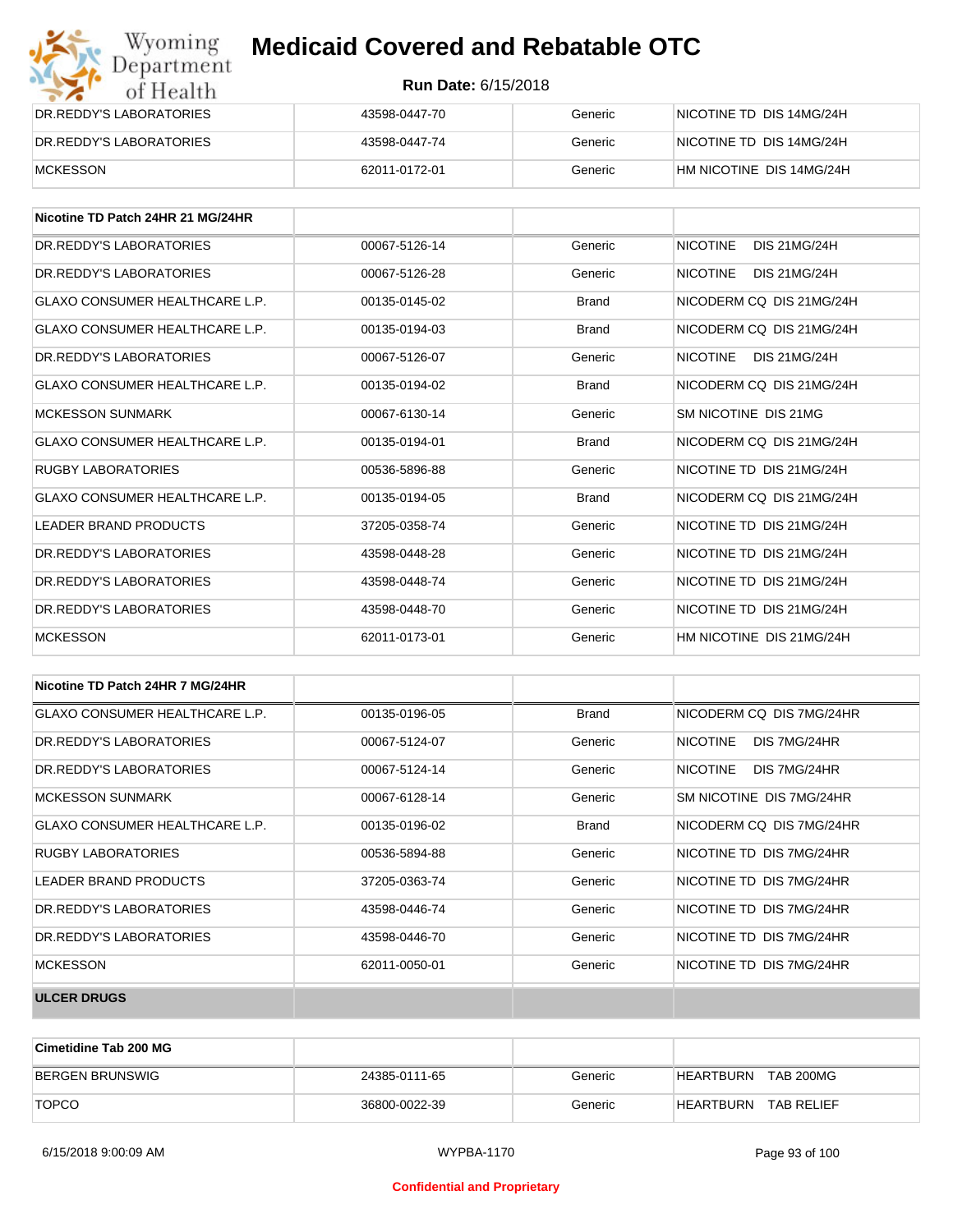

| <b>Famotidine Tab 10 MG</b>     |               |         |                             |
|---------------------------------|---------------|---------|-----------------------------|
| TEVA PHARMACEUTICALS USA        | 00093-2748-65 | Generic | FAMOTIDINE TAB 10MG         |
| <b>TEVA PHARMACEUTICALS USA</b> | 00093-2748-92 | Generic | FAMOTIDINE TAB 10MG         |
| TEVA PHARMACEUTICALS USA        | 00093-2748-94 | Generic | FAMOTIDINE TAB 10MG         |
| PERRIGO PHARMACEUTICALS         | 00113-0141-65 | Generic | ACID REDUCER TAB 10MG       |
| <b>MAJOR PHARMACEUTICALS</b>    | 00904-5529-87 | Generic | HEARTBURN<br>TAB RELIEF     |
| <b>MAJOR PHARMACEUTICALS</b>    | 00904-5529-52 | Generic | <b>HEARTBURN TAB RELIEF</b> |
| <b>SELECT BRAND</b>             | 15127-0370-30 | Generic | ACID REDUCER TAB 10MG       |
| <b>BERGEN BRUNSWIG</b>          | 24385-0255-72 | Generic | ACID REDUCER TAB 10MG       |
| <b>TOPCO</b>                    | 36800-0141-72 | Generic | ACID REDUCER TAB 10MG       |
| <b>TOPCO</b>                    | 36800-0141-65 | Generic | ACID REDUCER TAB 10MG       |
| <b>LEADER BRAND PRODUCTS</b>    | 37205-0614-65 | Generic | ACID REDUCER TAB 10MG       |
| <b>MCKESSON SUNMARK</b>         | 49348-0442-13 | Generic | ACID REDUCER TAB 10MG       |
| <b>MCKESSON</b>                 | 62011-0142-01 | Generic | FAMOTIDINE TAB 10MG         |
| CHAIN DRUG MARKETING ASSOC      | 63868-0714-30 | Generic | ACID CONTROL TAB 10MG       |

| <b>Famotidine Tab 20 MG</b>       |               |         |                       |
|-----------------------------------|---------------|---------|-----------------------|
| PERRIGO PHARMACEUTICALS           | 00113-0194-02 | Generic | ACID REDUCER TAB 20MG |
| <b>MAJOR PHARMACEUTICALS</b>      | 00904-5780-17 | Generic | HEARTBURN TAB 20MG    |
| <b>MAJOR PHARMACEUTICALS</b>      | 00904-5780-51 | Generic | HEARTBURN TAB 20MG    |
| <b>TOPCO</b>                      | 36800-0194-02 | Generic | ACID REDUCER TAB 20MG |
| <b>BERGEN BRUNSWIG</b>            | 24385-0385-51 | Generic | ACID REDUCER TAB 20MG |
| <b>TOPCO</b>                      | 36800-0194-51 | Generic | ACID REDUCER TAB 20MG |
| <b>LEADER BRAND PRODUCTS</b>      | 37205-0861-63 | Generic | ACID REDUCER TAB 20MG |
| <b>BERGEN BRUNSWIG</b>            | 24385-0385-71 | Generic | ACID REDUCER TAB 20MG |
| <b>BERGEN BRUNSWIG</b>            | 24385-0385-63 | Generic | ACID REDUCER TAB 20MG |
| <b>TOPCO</b>                      | 36800-0194-71 | Generic | ACID REDUCER TAB 20MG |
| AMERISOURCE BERGEN DRUGS          | 46122-0168-78 | Generic | ACID REDUCER TAB 20MG |
| <b>MCKESSON SUNMARK</b>           | 49348-0817-05 | Generic | ACID REDUCER TAB 20MG |
| <b>MCKESSON SUNMARK</b>           | 49348-0817-09 | Generic | ACID REDUCER TAB 20MG |
| <b>MCKESSON</b>                   | 62011-0143-01 | Generic | FAMOTIDINE TAB 20MG   |
| <b>CHAIN DRUG MARKETING ASSOC</b> | 63868-0486-25 | Generic | ACID CONTROL TAB 20MG |

| <b>Famotidine-Ca Carbonate-Mag Hydroxide</b><br>Chew Tab 10-800-165 MG |               |         |                            |
|------------------------------------------------------------------------|---------------|---------|----------------------------|
| PERRIGO PHARMACEUTICALS                                                | 00113-0321-63 | Generic | I DUAL ACTION CHW COMPLETE |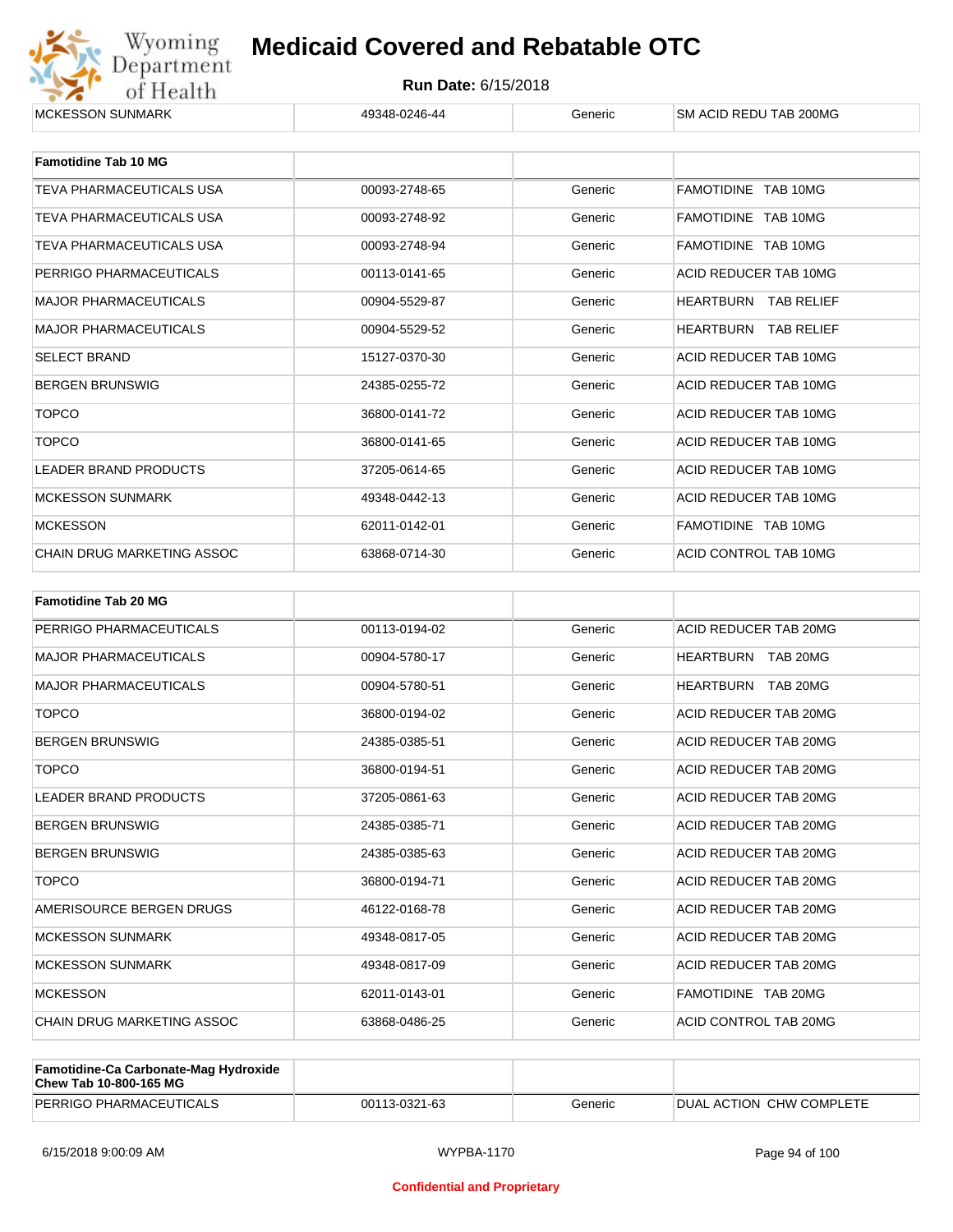

| <b>BERGEN BRUNSWIG</b> | 24385-0201-63 | Generic | DUAL ACTION CHW COMPLETE        |
|------------------------|---------------|---------|---------------------------------|
| <b>TOPCO</b>           | 36800-0546-71 | Generic | DUAL ACTION CHW COMPLETE        |
| <b>BERGEN BRUNSWIG</b> | 24385-0202-63 | Generic | DUAL ACTION CHW COMPLETE        |
| <b>TOPCO</b>           | 36800-0321-63 | Generic | DUAL ACTION CHW COMPLETE        |
| <b>TOPCO</b>           | 36800-0546-63 | Generic | DUAL ACTION CHW COMPLETE        |
| <b>TOPCO</b>           | 36800-0321-71 | Generic | DUAL ACTION CHW COMPLETE        |
| LEADER BRAND PRODUCTS  | 37205-0680-63 | Generic | ACID REDUCER CHW COMPLETE       |
| MCKESSON SUNMARK       | 49348-0403-05 | Generic | SM COMPLETE CHW DUAL ACT        |
| <b>MCKESSON</b>        | 62011-0182-01 | Generic | <b>COMPLETE</b><br>CHW DUAL ACT |

| Lansoprazole Cap Delayed Release 15 MG |               |              |                              |
|----------------------------------------|---------------|--------------|------------------------------|
| <b>GLAXO CONSUMER HEALTHCARE L.P.</b>  | 00067-6286-42 | <b>Brand</b> | PREVACID 24H CAP 15MG DR     |
| <b>GLAXO CONSUMER HEALTHCARE L.P.</b>  | 00067-6286-14 | <b>Brand</b> | PREVACID 24H CAP 15MG DR     |
| GLAXO CONSUMER HEALTHCARE L.P.         | 00067-6286-28 | <b>Brand</b> | PREVACID 24H CAP 15MG DR     |
| <b>RUGBY LABORATORIES</b>              | 00536-1034-13 | Generic      | <b>HEARTBURN TR CAP 15MG</b> |
| <b>RUGBY LABORATORIES</b>              | 00536-1034-71 | Generic      | <b>HEARTBURN TR CAP 15MG</b> |
| <b>RUGBY LABORATORIES</b>              | 00536-1034-88 | Generic      | <b>HEARTBURN TR CAP 15MG</b> |
| <b>LEADER BRAND PRODUCTS</b>           | 37205-0661-74 | Generic      | LANSOPRAZOLE CAP 15MG DR     |
| PERRIGO PHARMACEUTICALS                | 45802-0245-02 | Generic      | LANSOPRAZOLE CAP 15MG DR     |
| PERRIGO PHARMACEUTICALS                | 45802-0245-01 | Generic      | LANSOPRAZOLE CAP 15MG DR     |
| PERRIGO PHARMACEUTICALS                | 45802-0245-03 | Generic      | LANSOPRAZOLE CAP 15MG DR     |
| AMERISOURCE BERGEN DRUGS               | 46122-0107-03 | Generic      | LANSOPRAZOLE CAP 15MG DR     |
| <b>MCKESSON SUNMARK</b>                | 49348-0301-61 | Generic      | LANSOPRAZOLE CAP 15MG DR     |
| AMERISOURCE BERGEN DRUGS               | 46122-0107-04 | Generic      | LANSOPRAZOLE CAP 15MG DR     |
| AMERISOURCE BERGEN DRUGS               | 46122-0107-74 | Generic      | LANSOPRAZOLE CAP 15MG DR     |
| <b>MCKESSON SUNMARK</b>                | 49348-0301-46 | Generic      | LANSOPRAZOLE CAP 15MG DR     |
| <b>MCKESSON SUNMARK</b>                | 49348-0301-78 | Generic      | LANSOPRAZOLE CAP 15MG DR     |
| <b>MCKESSON</b>                        | 62011-0168-01 | Generic      | LANSOPRAZOLE CAP 15MG DR     |
| <b>MCKESSON</b>                        | 62011-0168-02 | Generic      | LANSOPRAZOLE CAP 15MG DR     |
| <b>MCKESSON</b>                        | 62011-0168-03 | Generic      | LANSOPRAZOLE CAP 15MG DR     |

| Omeprazole Delayed Release Tab 20 MG |               |         |                     |
|--------------------------------------|---------------|---------|---------------------|
| PERRIGO PHARMACEUTICALS              | 00113-0915-30 | Generic | OMEPRAZOLE TAB 20MG |
| PERRIGO PHARMACEUTICALS              | 00113-0915-55 | Generic | OMEPRAZOLE TAB 20MG |
| PERRIGO PHARMACEUTICALS              | 00113-0915-74 | Generic | OMEPRAZOLE TAB 20MG |
| <b>MAJOR PHARMACEUTICALS</b>         | 00904-5834-71 | Generic | OMEPRAZOLE TAB 20MG |
| MAJOR PHARMACEUTICALS                | 00904-5834-41 | Generic | OMEPRAZOLE TAB 20MG |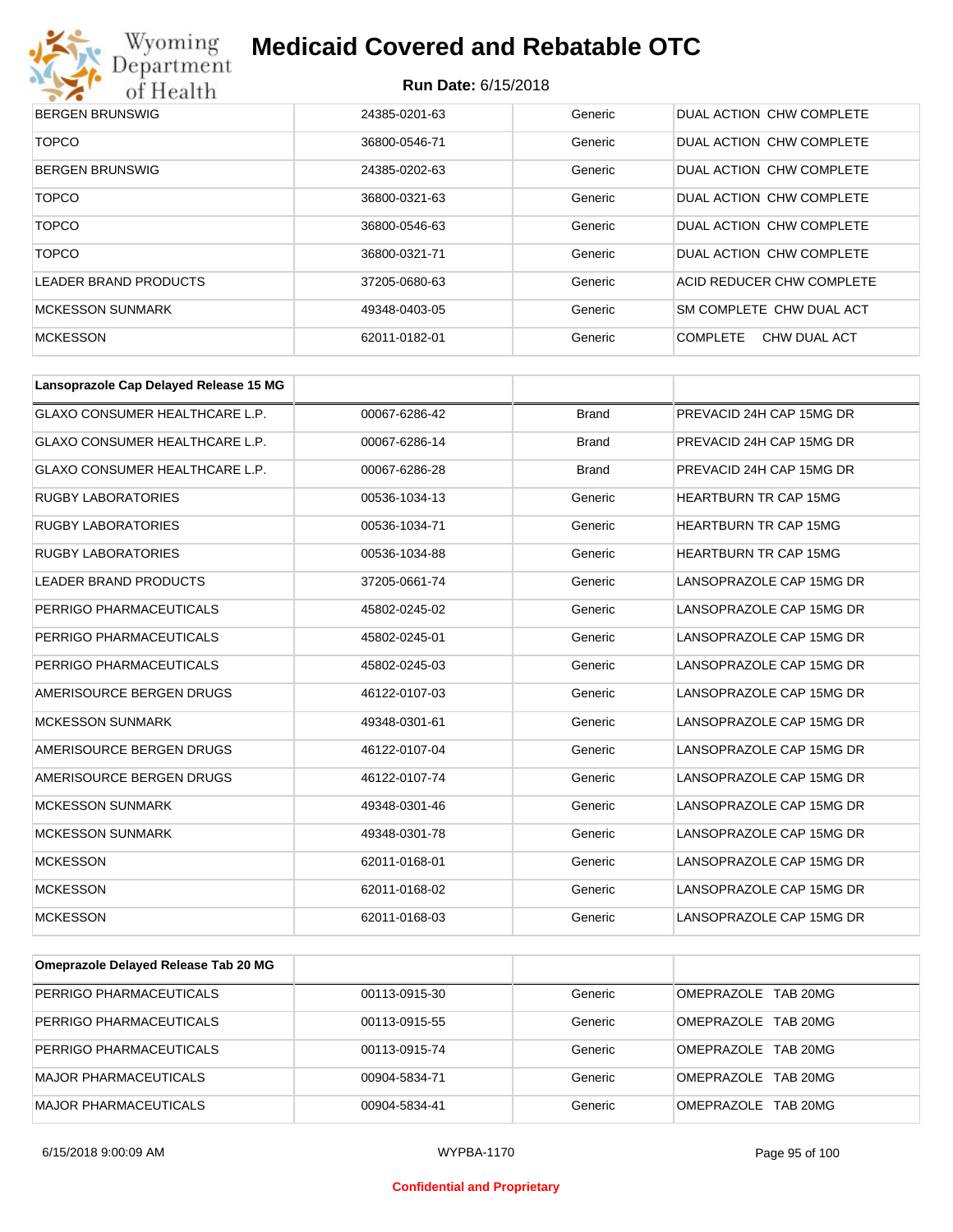## Wyoming<br>Department<br>of Health

## **Medicaid Covered and Rebatable OTC**

#### **Run Date:** 6/15/2018

| <b>MAJOR PHARMACEUTICALS</b> | 00904-5834-42 | Generic      | OMEPRAZOLE TAB 20MG |
|------------------------------|---------------|--------------|---------------------|
| <b>TOPCO</b>                 | 36800-0915-01 | Generic      | OMEPRAZOLE TAB 20MG |
| <b>TOPCO</b>                 | 36800-0915-55 | Generic      | OMEPRAZOLE TAB 20MG |
| LEADER BRAND PRODUCTS        | 37205-0837-74 | Generic      | OMEPRAZOLE TAB 20MG |
| <b>PERRIGO</b>               | 45802-0888-30 | Generic      | OMEPRAZOLE TAB 20MG |
| AMERISOURCE BERGEN DRUGS     | 46122-0029-03 | <b>Brand</b> | OMEPRAZOLE TAB 20MG |
| AMERISOURCE BERGEN DRUGS     | 46122-0029-74 | <b>Brand</b> | OMEPRAZOLE TAB 20MG |
| <b>TOPCO</b>                 | 36800-0915-30 | Generic      | OMEPRAZOLE TAB 20MG |
| <b>TOPCO</b>                 | 36800-0915-74 | Generic      | OMEPRAZOLE TAB 20MG |
| LEADER BRAND PRODUCTS        | 37205-0837-66 | Generic      | OMEPRAZOLE TAB 20MG |
| <b>PERRIGO</b>               | 45802-0888-55 | Generic      | OMEPRAZOLE TAB 20MG |
| AMERISOURCE BERGEN DRUGS     | 46122-0029-04 | <b>Brand</b> | OMEPRAZOLE TAB 20MG |
| <b>LEADER BRAND PRODUCTS</b> | 37205-0837-06 | Generic      | OMEPRAZOLE TAB 20MG |
| LEADER BRAND PRODUCTS        | 37205-0837-15 | Generic      | OMEPRAZOLE TAB 20MG |
| AMERISOURCE BERGEN DRUGS     | 46122-0029-99 | <b>Brand</b> | OMEPRAZOLE TAB 20MG |
| <b>MCKESSON SUNMARK</b>      | 49348-0846-46 | <b>Brand</b> | OMEPRAZOLE TAB 20MG |
| <b>MCKESSON SUNMARK</b>      | 49348-0846-61 | <b>Brand</b> | OMEPRAZOLE TAB 20MG |
| <b>MCKESSON SUNMARK</b>      | 49348-0846-78 | <b>Brand</b> | OMEPRAZOLE TAB 20MG |
| <b>MCKESSON</b>              | 62011-0157-02 | <b>Brand</b> | OMEPRAZOLE TAB 20MG |
| <b>MCKESSON</b>              | 62011-0157-01 | <b>Brand</b> | OMEPRAZOLE TAB 20MG |
| <b>MCKESSON</b>              | 62011-0157-03 | <b>Brand</b> | OMEPRAZOLE TAB 20MG |

| Omeprazole Magnesium Cap DR 20.6 MG<br>$(20 \text{ MG Base}$ Equiv) |               |         |                         |
|---------------------------------------------------------------------|---------------|---------|-------------------------|
| <b>CHAIN DRUG MARKETING ASSOC</b>                                   | 63868-0177-42 | Generic | OMEPRAZOLE CAP 20.6MGDR |

| <b>Ranitidine HCI Tab 150 MG</b> |               |              |                                   |
|----------------------------------|---------------|--------------|-----------------------------------|
| PERRIGO                          | 00113-0852-02 | Generic      | ACID REDUCER TAB 150MG            |
| <b>PERRIGO</b>                   | 00113-0852-71 | Generic      | ACID REDUCER TAB 150MG            |
| CHATTEM INC                      | 00597-0120-24 | Brand        | ZANTAC<br><b>TAB 150MG</b>        |
| <b>CHATTEM INC</b>               | 00597-0121-68 | <b>Brand</b> | ZANTAC<br><b>TAB 150MG</b>        |
| CHATTEM INC                      | 00597-0121-95 | <b>Brand</b> | ZANTAC<br><b>TAB 150MG</b>        |
| CHATTEM INC                      | 00597-0121-90 | <b>Brand</b> | ZANTAC<br><b>TAB 150MG</b>        |
| CHATTEM INC                      | 00597-0120-50 | <b>Brand</b> | ZANTAC<br><b>TAB 150MG</b>        |
| CHATTEM INC                      | 00597-0120-68 | <b>Brand</b> | <b>ZANTAC</b><br><b>TAB 150MG</b> |
| CHATTEM INC                      | 00597-0121-24 | <b>Brand</b> | ZANTAC<br><b>TAB 150MG</b>        |
| CHATTEM INC                      | 00597-0121-50 | <b>Brand</b> | ZANTAC<br><b>TAB 150MG</b>        |
| <b>MAJOR PHARMACEUTICALS</b>     | 00904-6350-24 | Generic      | TAB 150MG<br><b>RANITIDINE</b>    |

#### **Confidential and Proprietary**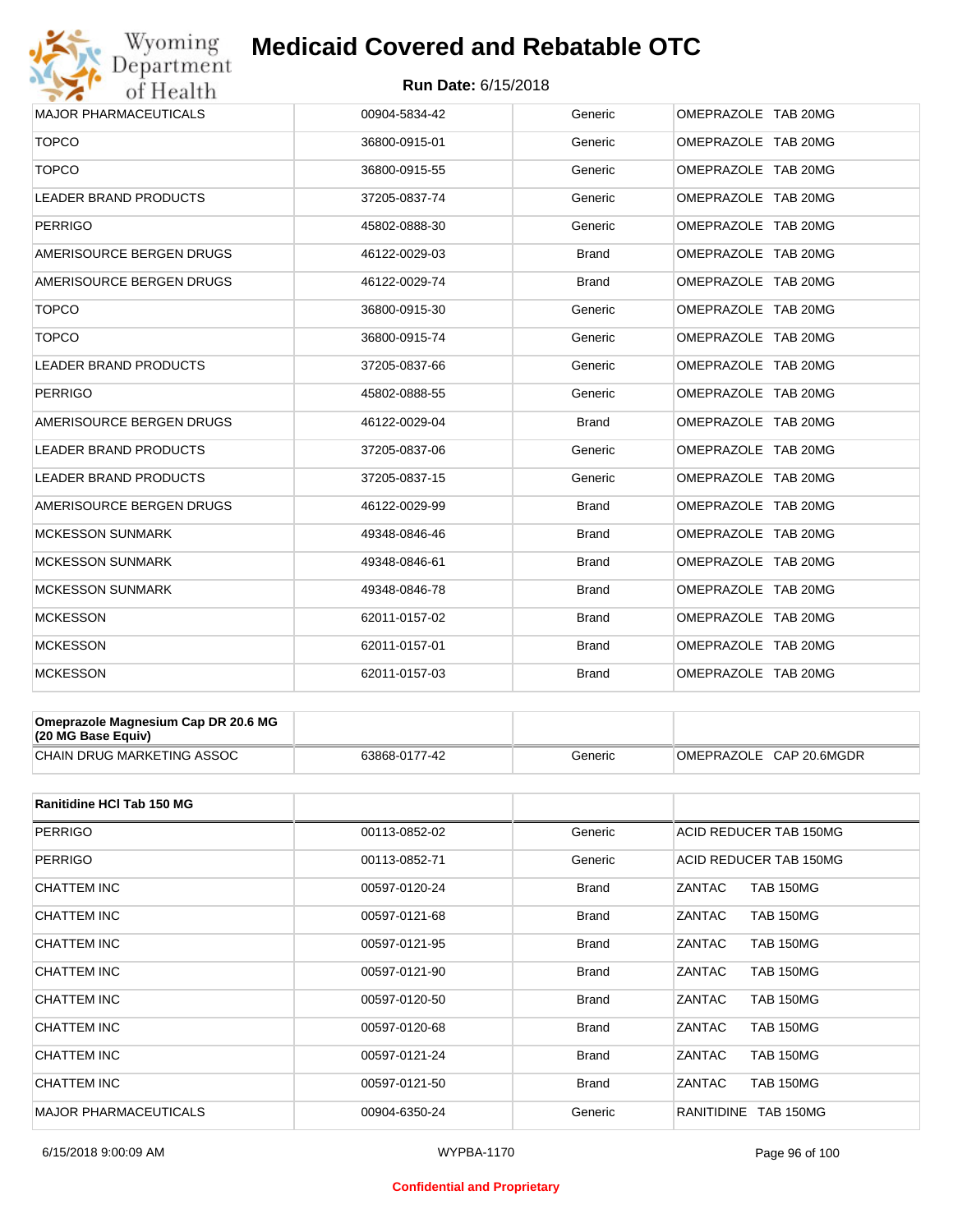| Wyoming<br>Department                   | <b>Medicaid Covered and Rebatable OTC</b> |         |                                      |  |
|-----------------------------------------|-------------------------------------------|---------|--------------------------------------|--|
| <b>Run Date: 6/15/2018</b><br>of Health |                                           |         |                                      |  |
| <b>MAJOR PHARMACEUTICALS</b>            | 00904-6350-51                             | Generic | RANITIDINE TAB 150MG                 |  |
| <b>BERGEN BRUNSWIG</b>                  | 24385-0268-62                             | Generic | ACID CONTROL TAB 150MG               |  |
| <b>BERGEN BRUNSWIG</b>                  | 24385-0268-71                             | Generic | ACID CONTROL TAB 150MG               |  |
| <b>TOPCO</b>                            | 36800-0047-71                             | Generic | <b>HEARTBURN</b><br><b>TAB 150MG</b> |  |
| <b>TOPCO</b>                            | 36800-0047-02                             | Generic | <b>HEARTBURN</b><br><b>TAB 150MG</b> |  |
| AMERISOURCE BERGEN DRUGS                | 46122-0224-62                             | Generic | ACID CONTROL TAB 150MG               |  |
| AMERISOURCE BERGEN DRUGS                | 46122-0041-62                             | Generic | ACID CONTROL TAB 150MG               |  |
| AMERISOURCE BERGEN DRUGS                | 46122-0041-71                             | Generic | ACID CONTROL TAB 150MG               |  |
| <b>MCKESSON SUNMARK</b>                 | 49348-0026-54                             | Generic | ACID REDUCER TAB 150MG               |  |
| <b>OHM LABS</b>                         | 51660-0351-60                             | Generic | ACID REDUCER TAB 150MG               |  |
| <b>MCKESSON</b>                         | 62011-0227-01                             | Generic | ACID REDUCER TAB 150MG               |  |

| <b>Ranitidine HCI Tab 75 MG</b> |               |              |                              |
|---------------------------------|---------------|--------------|------------------------------|
| <b>CHATTEM INC</b>              | 00597-0122-13 | <b>Brand</b> | ZANTAC<br>TAB 75MG           |
| <b>CHATTEM INC</b>              | 00597-0122-27 | <b>Brand</b> | ZANTAC<br>TAB 75MG           |
| <b>CHATTEM INC</b>              | 00597-0122-37 | <b>Brand</b> | ZANTAC<br>TAB 75MG           |
| <b>CHATTEM INC</b>              | 00597-0122-54 | <b>Brand</b> | ZANTAC<br>TAB 75MG           |
| <b>CHATTEM INC</b>              | 00597-0122-81 | <b>Brand</b> | ZANTAC<br>TAB 75MG           |
| <b>MAJOR PHARMACEUTICALS</b>    | 00904-6349-46 | Generic      | RANITIDINE TAB 75MG          |
| <b>MAJOR PHARMACEUTICALS</b>    | 00904-6349-52 | Generic      | RANITIDINE TAB 75MG          |
| <b>TOPCO</b>                    | 36800-0271-39 | Generic      | <b>HEARTBRN REL TAB 75MG</b> |
| <b>TOPCO</b>                    | 36800-0271-72 | Generic      | <b>HEARTBRN REL TAB 75MG</b> |
| <b>MCKESSON SUNMARK</b>         | 49348-0473-44 | Generic      | ACID REDUCER TAB 75MG        |
| AMERISOURCE BERGEN DRUGS        | 46122-0223-65 | Generic      | ACID REDUCER TAB 75MG        |
| AMERISOURCE BERGEN DRUGS        | 46122-0223-72 | Generic      | ACID REDUCER TAB 75MG        |
| <b>MCKESSON SUNMARK</b>         | 49348-0473-12 | Generic      | ACID REDUCER TAB 75MG        |
| <b>OHM LABS</b>                 | 51660-0352-30 | Generic      | ACID REDUCER TAB 75MG        |
| <b>MCKESSON</b>                 | 62011-0144-01 | Generic      | ACID REDUCER TAB 75MG        |
| <b>MCKESSON</b>                 | 62011-0225-01 | Generic      | ACID REDUCER TAB 75MG        |
| <b>MCKESSON</b>                 | 62011-0225-02 | Generic      | ACID REDUCER TAB 75MG        |
| <b>MCKESSON</b>                 | 62011-0144-02 | Generic      | ACID REDUCER TAB 75MG        |
| <b>VAGINAL PRODUCTS</b>         |               |              |                              |

| <b>Clotrimazole Vaginal Cream 1%</b> |               |         |                            |
|--------------------------------------|---------------|---------|----------------------------|
| ACTAVIS MID ATLANTIC                 | 00472-0220-41 | Generic | <b>CLOTRIMAZOLE CRE 1%</b> |
| ACTAVIS MID ATLANTIC                 | 00472-0220-63 | Generic | <b>CLOTRIMAZOLE CRE 1%</b> |
| IMCKESSON SUNMARK                    | 49348-0793-76 | Generic | ⊺CLOTRIMAZOLE CRE 1% VAG   |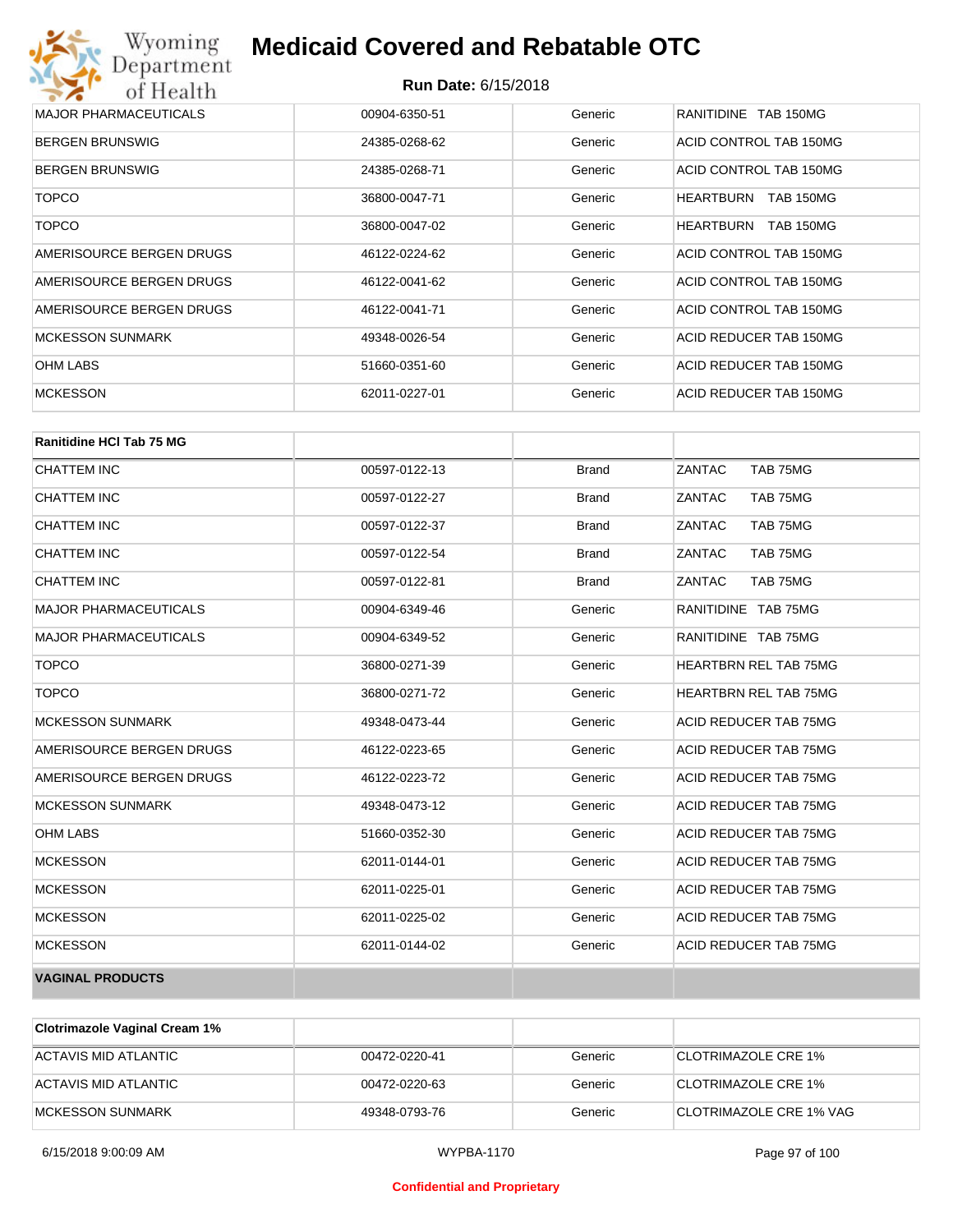

| 51672-2003-06 | Generic | CLOTRIMAZOLE CRE 1% VAG       |
|---------------|---------|-------------------------------|
|               |         |                               |
|               |         |                               |
| 24385-0110-09 | Generic | <b>CLOTRIMAZOLE CRE 3 DAY</b> |
| 49348-0379-54 | Generic | 3 DAY VAGINL CRE 2%           |
| 51672-2062-00 | Generic | 3 DAY VAGINL CRE 2%           |
|               |         |                               |
|               |         |                               |
| 36800-0982-00 | Generic | MICONAZOLE 3 KIT COMBINAT     |
| 49348-0645-73 | Generic | MICONAZOLE 3 KIT COMBINAT     |
| 46122-0144-04 | Generic | MICONAZOLE 3 KIT COMBO PK     |
|               |         |                               |
|               |         |                               |
| 00113-0214-29 | Generic | MICONAZOLE 7 CRE TUBE/KIT     |
| 00113-0825-29 | Generic | MICONAZOLE 7 CRE 2%           |
| 00472-0730-41 | Generic | MICONAZOLE CRE 2%             |
| 00472-0730-63 | Generic | MICONAZOLE CRE 2%             |
| 00713-0252-37 | Generic | MICONAZOLE CRE 2%             |
| 00904-7734-45 | Generic | MICONAZOLE 7 CRE 2%           |
| 00904-7734-57 | Generic | MICONAZOLE 7 CRE 2%           |
| 36800-0825-29 | Generic | MICONAZOLE 7 CRE 2%           |
| 24385-0590-29 | Generic | MICONAZOLE 7 CRE 2%           |
| 49348-0530-77 | Generic | MICONAZOLE 7 CRE 2%           |
| 49348-0872-77 | Generic | MICONAZOLE 7 CRE 2%           |
| 51672-2035-06 | Generic | MICONAZOLE CRE 2%             |
|               |         |                               |

| Miconazole Nitrate Vaginal Cream 4% (200<br>MG/5GM) |               |         |                     |
|-----------------------------------------------------|---------------|---------|---------------------|
| CHAIN DRUG MARKETING ASSOC                          | 63868-0197-25 | Generic | 3 DAY VAGNAL CRE 4% |

| Miconazole Nitrate Vaginal Supp 1200 MG<br>∣& 2% Cream Kit |               |         |                          |
|------------------------------------------------------------|---------------|---------|--------------------------|
| <b>TOPCO</b>                                               | 36800-0737-45 | Generic | MICONAZOLE 1 KIT         |
| LEADER BRAND PRODUCTS                                      | 37205-0640-03 | Generic | MICONAZOLE 1 KIT 1200-2% |
| AMERISOURCE BERGEN DRUGS                                   | 46122-0027-02 | Generic | MICONAZOLE 1 KIT         |

| Miconazole Nitrate Vaginal Supp 200 MG &<br>2% Cream 9 GM Kit |               |         |                            |
|---------------------------------------------------------------|---------------|---------|----------------------------|
| <b>GEISS DESTIN &amp; DUNN</b>                                | 00113-0081-00 | Generic | IMICONAZOLE 3 KIT COMBO PK |
| <b>IGLAXO CONSUMER HEALTHCARE L.P.</b>                        | 00067-2091-03 | Generic | VAGISTAT-3 KIT COMBO PK    |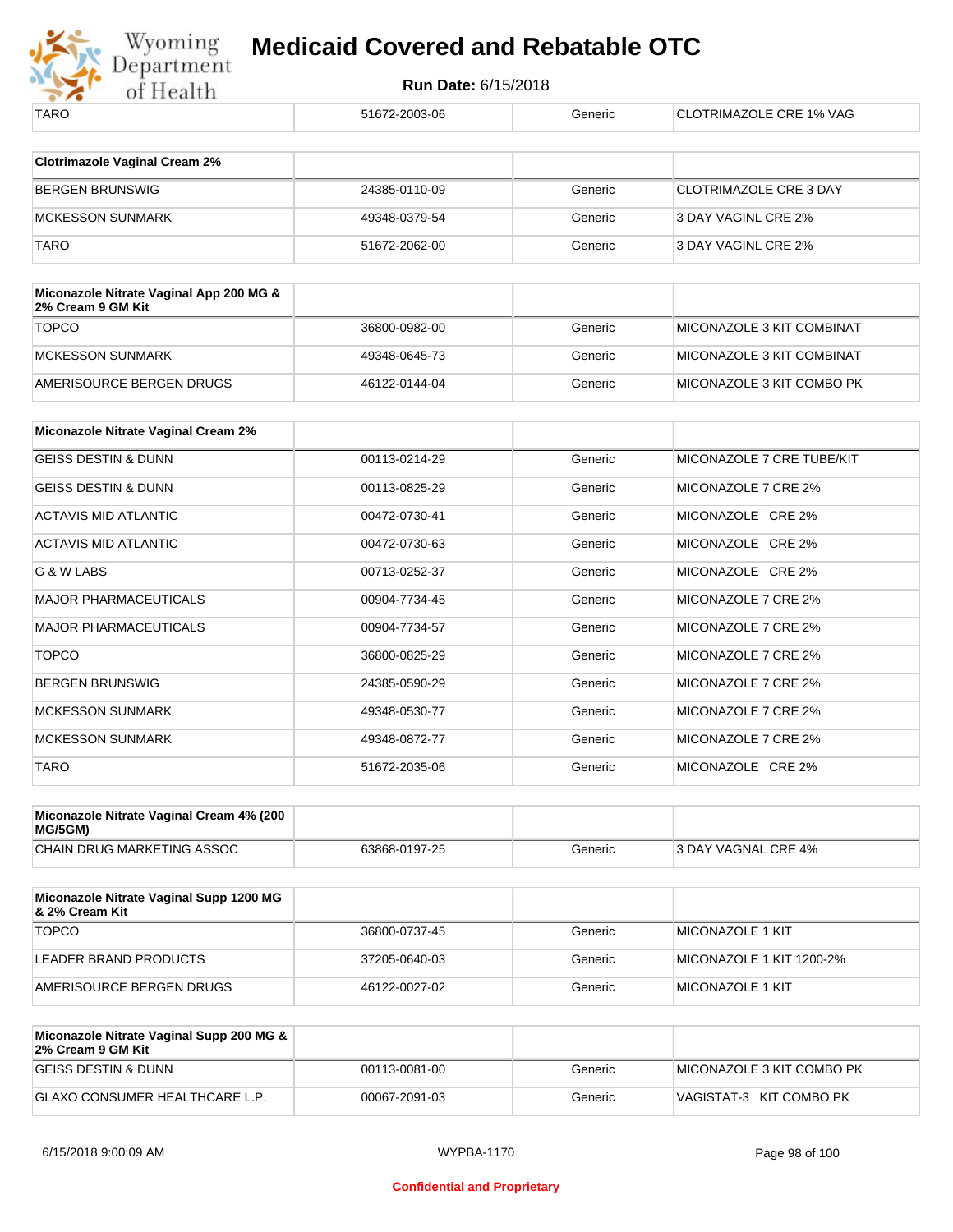| Wyoming<br>Department        | <b>Medicaid Covered and Rebatable OTC</b><br><b>Run Date: 6/15/2018</b> |         |                           |  |
|------------------------------|-------------------------------------------------------------------------|---------|---------------------------|--|
| of Health                    |                                                                         |         |                           |  |
| <b>MAJOR PHARMACEUTICALS</b> | 00904-5415-01                                                           | Generic | MICONAZOLE 3 KIT COMBO PK |  |
| <b>BERGEN BRUNSWIG</b>       | 24385-0606-02                                                           | Generic | MICONAZOLE 3 KIT COMBO PK |  |
| <b>TOPCO</b>                 | 36800-0081-00                                                           | Generic | MICONAZOLE 3 KIT COMBO PK |  |
| <b>MCKESSON SUNMARK</b>      | 49348-0355-43                                                           | Generic | MICONAZOLE 3 KIT COMBO PK |  |

| Miconazole Nitrate Vaginal Suppos 100 MG |               |         |                        |
|------------------------------------------|---------------|---------|------------------------|
| ACTAVIS MID ATLANTIC                     | 00472-1736-07 | Generic | MICONAZOLE 7 SUP 100MG |
| IG & W LABS                              | 00713-0197-57 | Generic | MICONAZOLE SUP 100MG   |
| IMCKESSON SUNMARK                        | 49348-0833-61 | Generic | SM MICON 7 SUP 100MG   |

| Nonoxynol-9 Film 28% |               |       |                          |
|----------------------|---------------|-------|--------------------------|
| <b>APOTHECUS</b>     | 52925-0112-02 | Brand | VCF VAGINAL MIS CONTRACP |
| APOTHECUS            | 52925-0112-01 | Brand | VCF VAGINAL MIS CONTRACP |
| <b>APOTHECUS</b>     | 52925-0112-03 | Brand | VCF VAGINAL MIS CONTRACP |

| Nonoxynol-9 Foam 12.5% |               |              |                          |
|------------------------|---------------|--------------|--------------------------|
| <b>APOTHECUS</b>       | 52925-0312-14 | <b>Brand</b> | VCF VAGINAL AER CONTRACP |

| Nonoxynol-9 Gel 2% |               |       |                            |
|--------------------|---------------|-------|----------------------------|
| <b>MILEX</b>       | 00396-4010-00 | Brand | <b>GEL 2%</b><br>SHUR-SEAL |

| Nonoxynol-9 Gel 3%       |               |              |          |        |
|--------------------------|---------------|--------------|----------|--------|
| CALDWELL CONSUMER HEALTH | 34362-0302-13 | <b>Brand</b> | GYNOL II | GEL 3% |

| Nonoxynol-9 Gel 4%       |               |       |                   |
|--------------------------|---------------|-------|-------------------|
| CALDWELL CONSUMER HEALTH | 34362-0300-10 | Brand | CONCEPTROL GEL 4% |

| Nonoxynol-9 Vaginal Sponge 1000 MG |               |              |                         |
|------------------------------------|---------------|--------------|-------------------------|
| MAYER LABORATORIES                 | 16169-0404-03 | <b>Brand</b> | <b>TODAY SPONGE MIS</b> |

| Nonoxynol-9 Vaginal Suppos 100 MG |               |       |        |           |
|-----------------------------------|---------------|-------|--------|-----------|
| BLAIREX LABS                      | 50486-0221-12 | Brand | ENCARE | SUP 100MG |

| <b>Povidone-lodine Douche Soln 0.3%</b> |               |         |                        |
|-----------------------------------------|---------------|---------|------------------------|
| <b>TOPCO</b>                            | 36800-0110-36 | Generic | SOL 0.3%<br>MED DOUCHE |

| Tioconazole Vaginal Oint 6.5% |               |         |                          |
|-------------------------------|---------------|---------|--------------------------|
| BERGEN BRUNSWIG               | 24385-0374-82 | Generic | TIOCONAZOLE OIN 6.5% VAG |
| <b>TOPCO</b>                  | 36800-0426-54 | Generic | TIOCONAZOLE OIN 6.5% VAG |